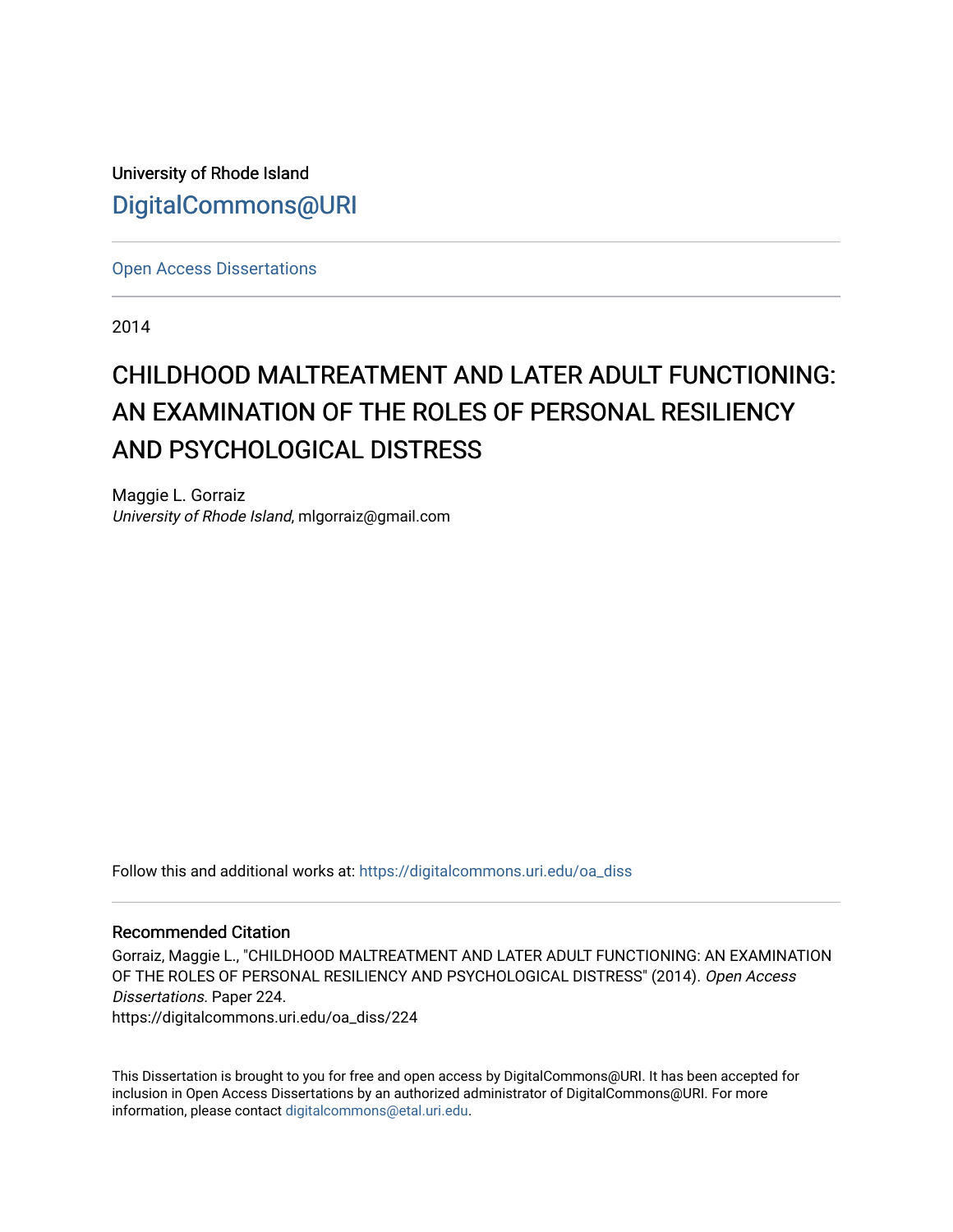# CHILDHOOD MALTREATMENT AND LATER ADULT FUNCTIONING: AN EXAMINATION OF THE ROLES OF PERSONAL RESILIENCY AND

# PSYCHOLOGICAL DISTRESS

BY

# MAGGIE L. GORRAIZ

# A DISSERTATION SUBMITTED IN PARTIAL FULFILLMENT OF THE

# REQUIREMENTS FOR THE DEGREE OF

# DOCTOR OF PHILOSOPHY

IN

CLINICAL PSYCHOLOGY

UNIVERSITY OF RHODE ISLAND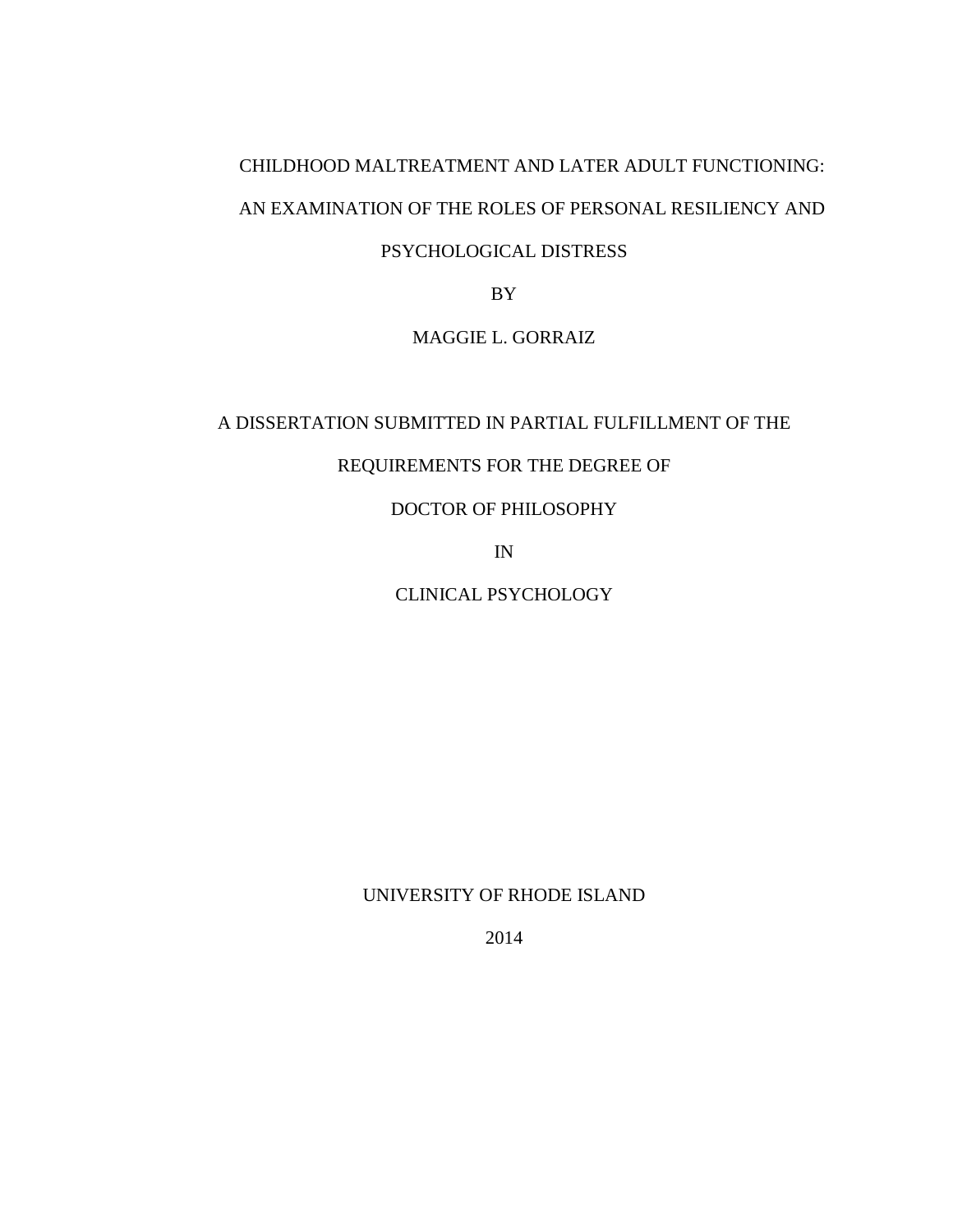# DOCTOR OF PHILOSOPHY DISSERTATION

OF

# MAGGIE GORRAIZ

# APPROVED:

Dissertation Committee:

Patricia Morokoff

Joseph Rossi

Annemarie Vaccaro

Nasser H. Zawia

# UNIVERSITY OF RHODE ISLAND 2014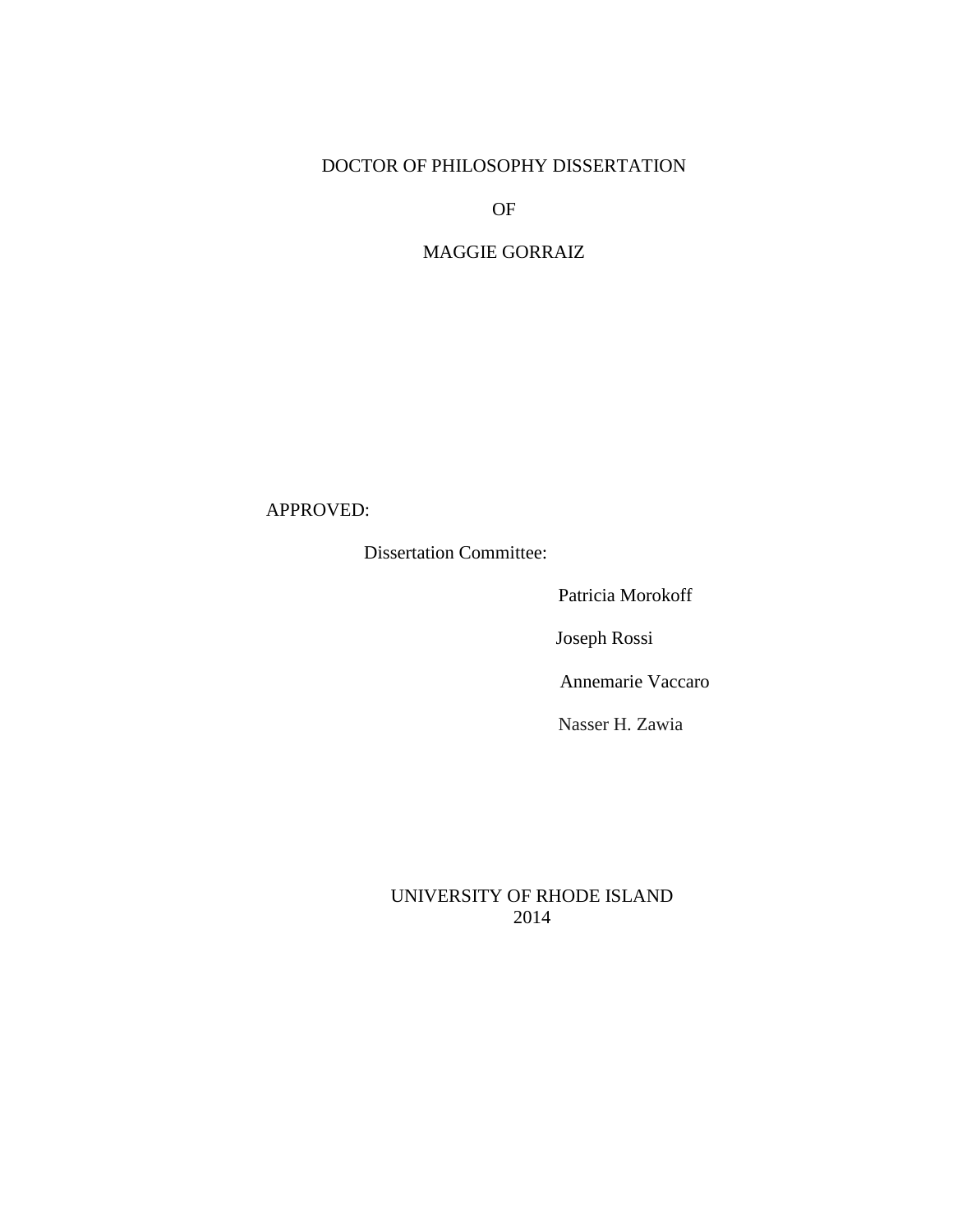#### **ABSTRACT**

Childhood maltreatment has been and continues to be a disconcerting public health concern worldwide. Over three decades of research indicates a gamut of negative long-term physical and mental health correlates of childhood maltreatment. However, there is limited knowledge on potential mediating factors in the relationship between childhood maltreatment and later adult functioning. This study examined the potential impact of childhood maltreatment on later adult functioning, specifically interpersonal functioning and protective sexual behaviors. The study also investigated the potential mediating roles of psychological distress and personal resiliency within this relationship. A college-based sample of 415 heterosexually active men and women, aged 18-25 years, completed survey measures on the model variables. Using structural equation analyses, personal resiliency partially mediated the relationship between childhood maltreatment and interpersonal functioning across the entire sample. Separate models for women indicated that personal resiliency completely mediated the relationship between childhood maltreatment and interpersonal functioning, while personal resiliency did not appear to be a mediator for men. Psychological distress was not a mediator across the entire sample or for men and women separately. Childhood maltreatment, personal resiliency, psychological distress did not predict protective sexual behaviors across the entire sample and for men and women separately.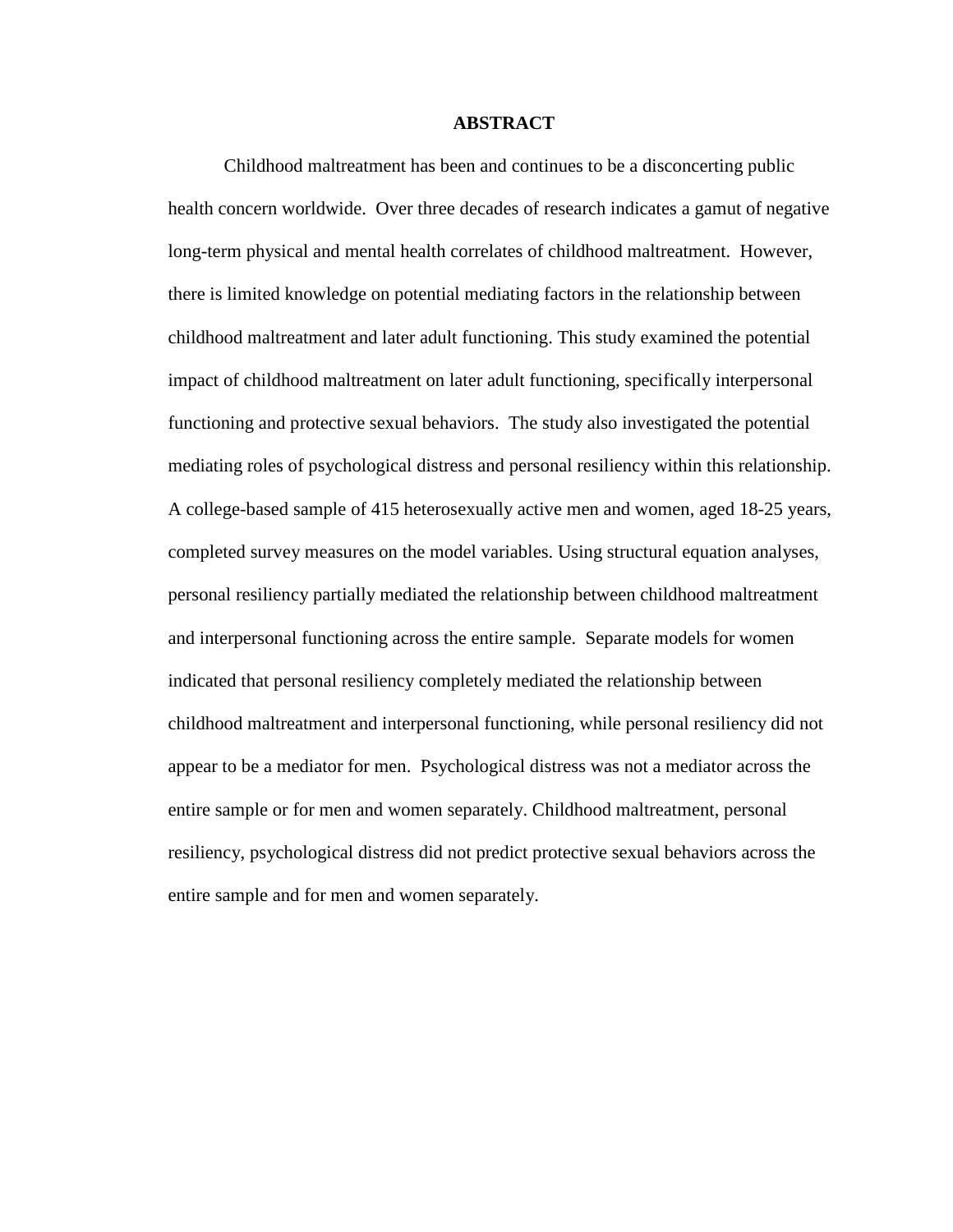#### **ACKNOWLEDGEMENTS**

I would like to express my deepest gratitude to my advisor, Dr. Patricia Morokoff, for her guidance, care, and patience with me throughout my graduate career. She has been instrumental in paving my professional career in the area of women's health and trauma. She epitomizes strong, female leadership and her mentorship has been invaluable. In addition, she has always been a cherished source of support, both personally and professionally. She will continue to inspire me throughout my professional career.

I also would like to thank my core committee members Dr. Joseph Rossi and Dr. Annemarie Vaccaro for their encouragement, warmth, thoughtful feedback, time and attention throughout this process. Their mentorship and professional collaboration has meant a great deal to me. I also would like to thank Dr. Kat Quina and Dr. Rachel DiCioccio for their support. I am grateful for the care in which they reviewed my study; and for conversations that clarified my thinking on this study and other matters.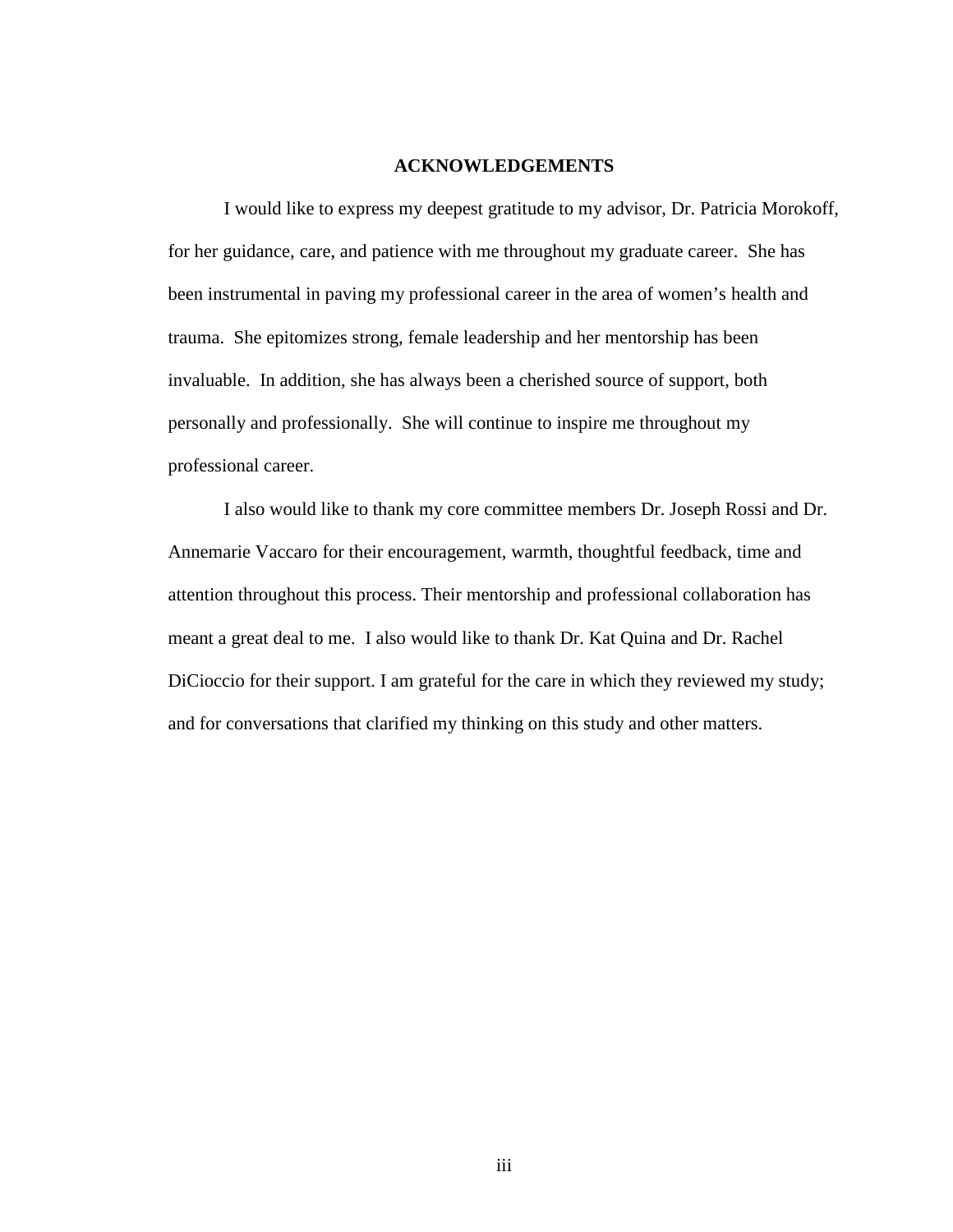# **TABLE OF CONTENTS**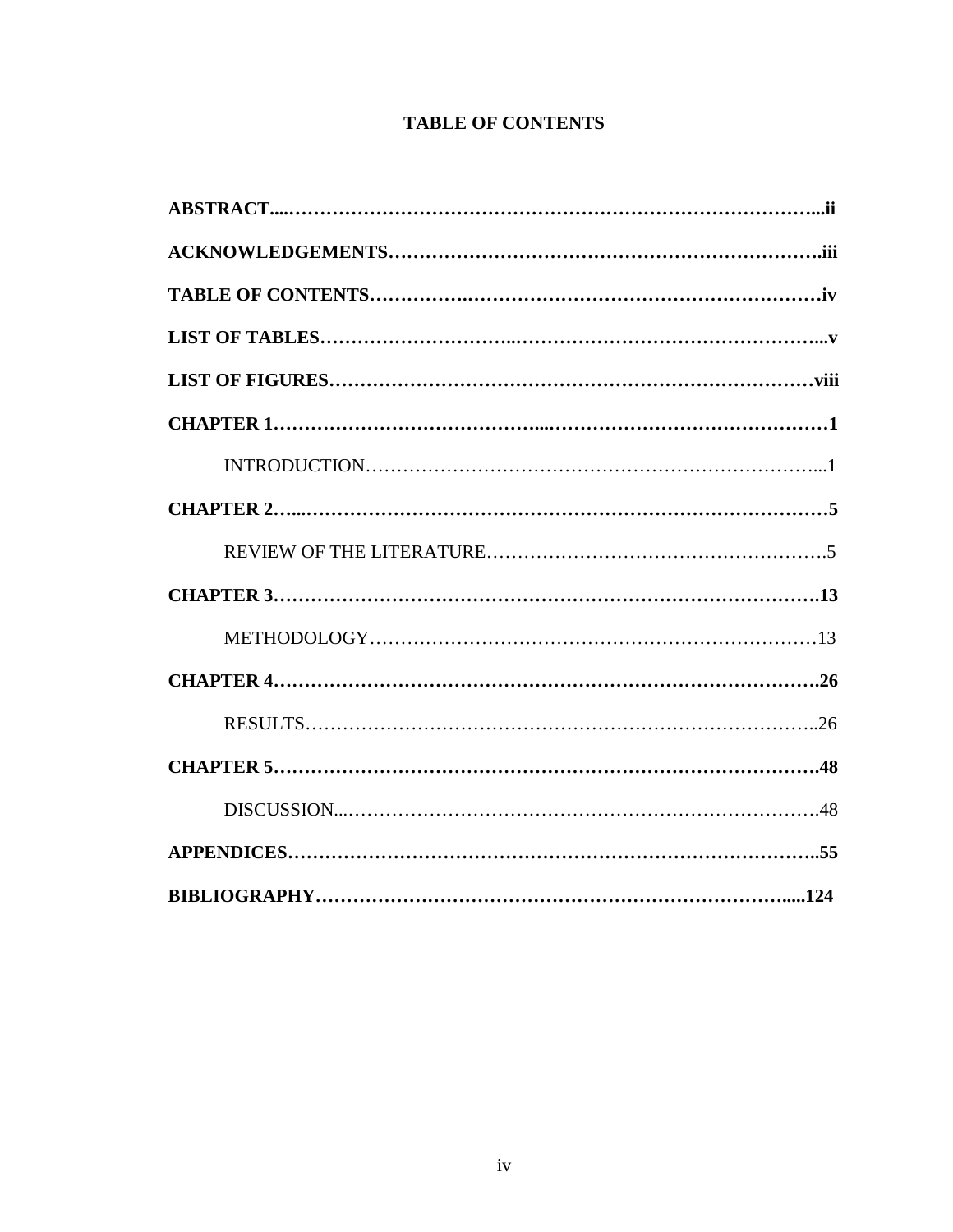# **LIST OF TABLES**

| <b>TABLE</b><br><b>PAGE</b>                                                             |
|-----------------------------------------------------------------------------------------|
|                                                                                         |
| Table 2. Incidences of reported CM during childhood, adolescence, and adulthood74       |
|                                                                                         |
|                                                                                         |
| Table 5. Zero order correlation matrix for individuals with CM compared to individuals  |
|                                                                                         |
|                                                                                         |
| Table 7. Descriptive statistics for variables among individuals with CM and no CM79     |
| Table 8. Summary of original indicators used to create latent constructs80              |
| Table 9. Confirmatory factor analysis for measurement model examining relationships     |
|                                                                                         |
| Table 10. Model 1 measurement model factor loadings and standardized errors across      |
|                                                                                         |
| Table 11. Chi square values and fit indices for model 1 nested models across entire     |
|                                                                                         |
| Table 12. Model 1 fully saturated model 1 factor loadings, standardized errors, and     |
|                                                                                         |
| Table 13. Direct model factor loadings and standardized errors for CM and INT across    |
|                                                                                         |
| Table 14. Direct model factor loadings, standardized errors for CM and PR across entire |
|                                                                                         |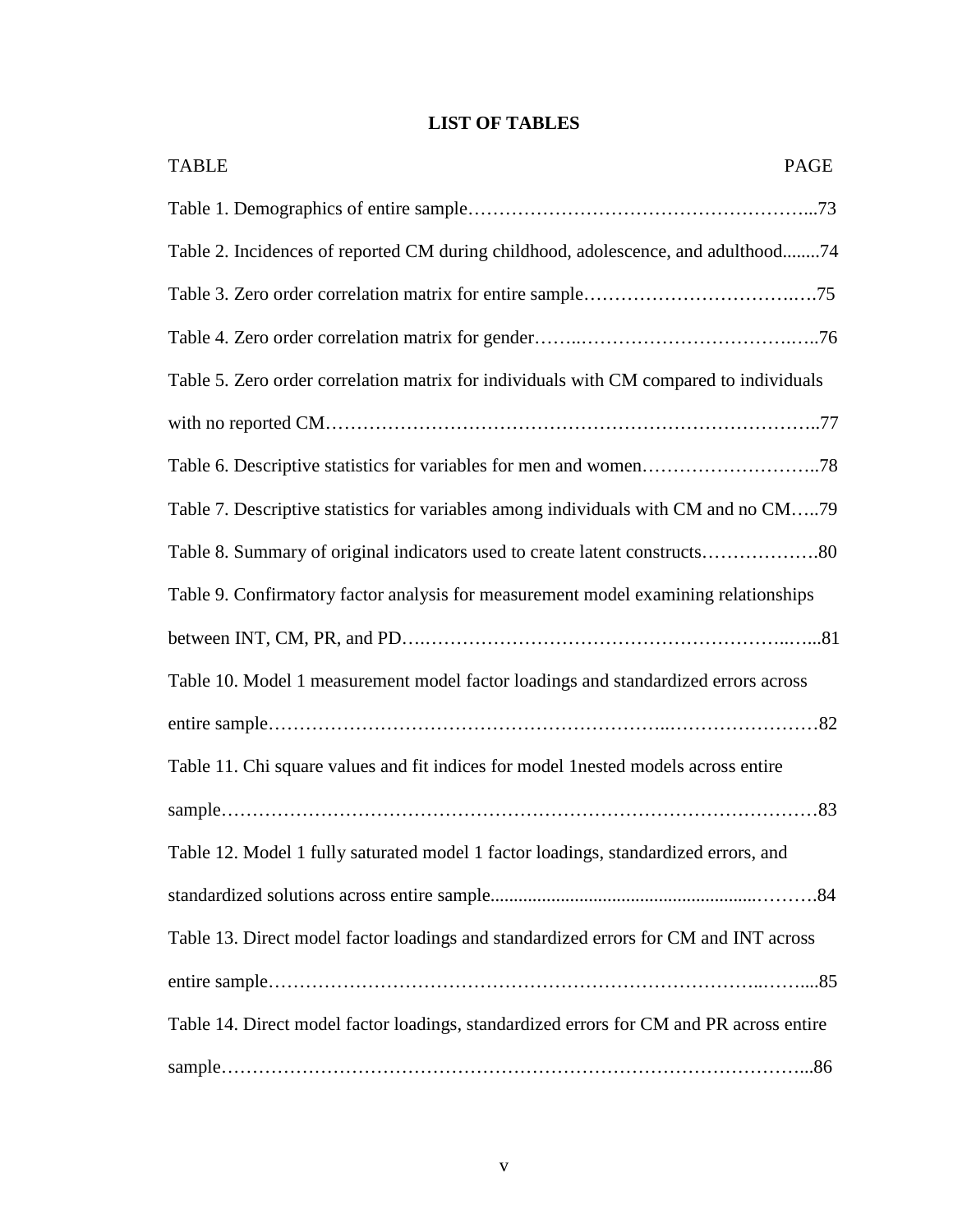| Table 15. Direct model for factor loadings, standardized errors for PR and INT across    |
|------------------------------------------------------------------------------------------|
|                                                                                          |
|                                                                                          |
| Table 17. Direct model factor loadings, standardized errors for CM and PD across entire  |
|                                                                                          |
| Table 18. Model 3 fully saturated model factor loadings and standardized errors across   |
|                                                                                          |
| Table 19. Direct model factor loadings, standardized errors for CM and PSB across entire |
|                                                                                          |
| Table 20. Model 1 measurement model factor loadings and standardized errors for          |
|                                                                                          |
| Table 21. Model 1 mediational model factor loadings and standardized error for           |
|                                                                                          |
| Table 22. Direct model factor loadings and standardized errors for CM and INT for        |
|                                                                                          |
| Table 23. Direct model factor loadings and standardized errors for CM and PR for         |
| $\ldots .95$<br>women                                                                    |
| Table 24. Direct model factor loadings and standardized errors for PR and INT for        |
|                                                                                          |
| Table 25. Model 1 measurement model factor loadings and standardized errors for men97    |
| Table 26. Fully saturated model 1 factor loadings, standardized errors, and standardized |
|                                                                                          |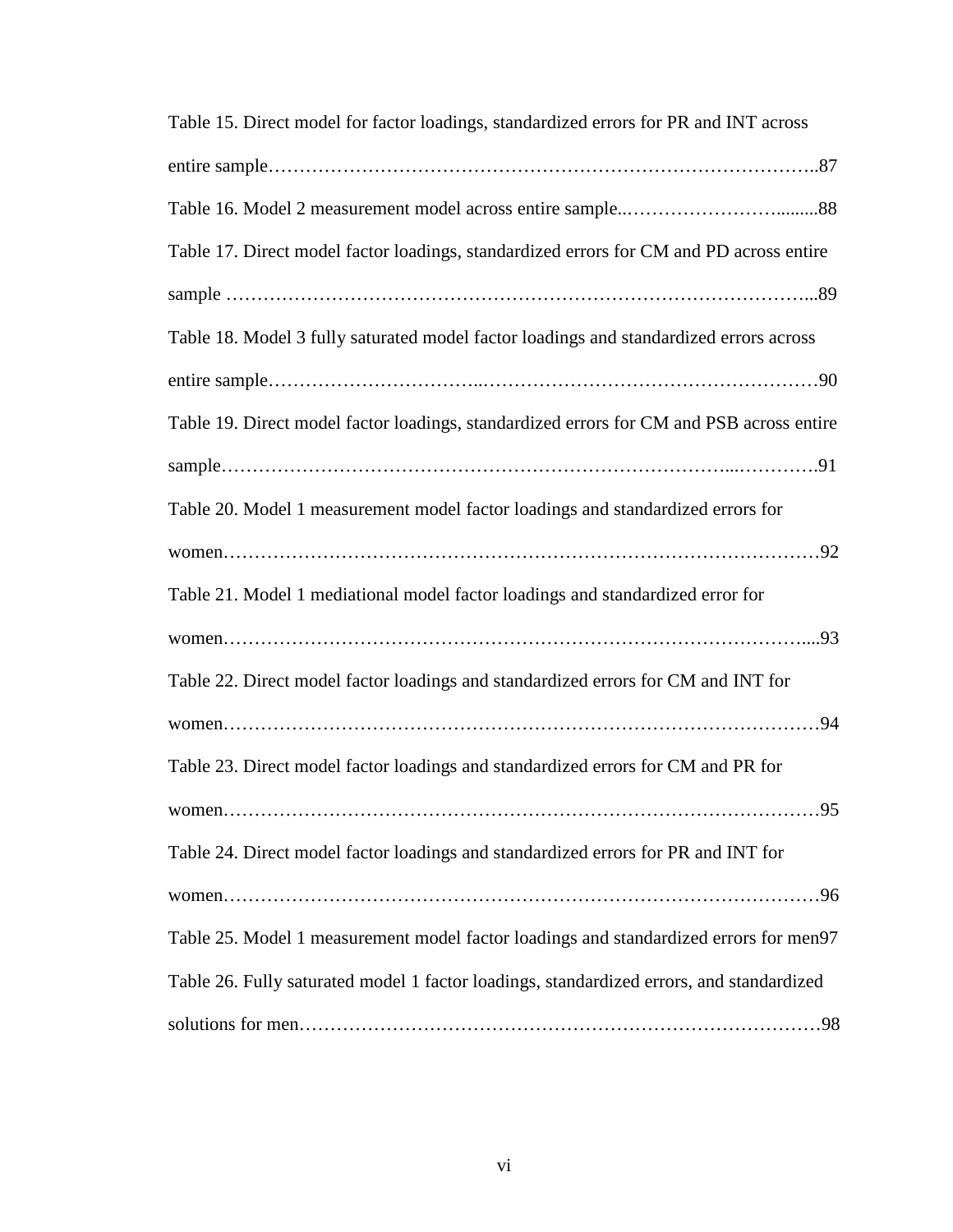| Table 27. Model 3 measurement model factor loadings and standardized errors for    |
|------------------------------------------------------------------------------------|
|                                                                                    |
| Table 28. Model 3 causal model factor loadings and standardize errors for women100 |
| Table 29. Model 3 measurement model factor loadings and standardized errors for    |
|                                                                                    |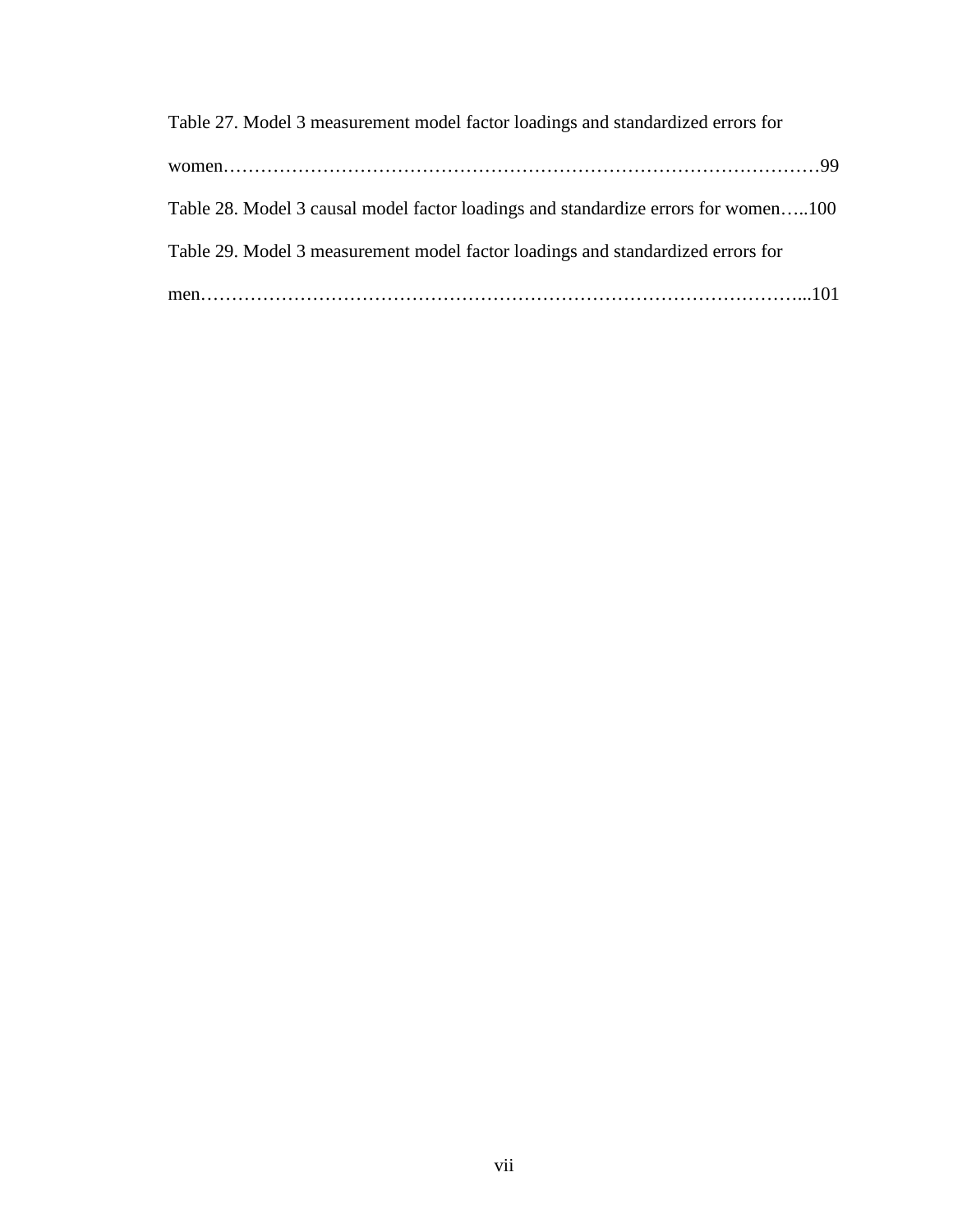# **LIST OF FIGURES**

| <b>FIGURE</b><br>PAGE                                                                |
|--------------------------------------------------------------------------------------|
| Figure 1. Hypothesized structural model of relationships among CM, PR, PD, INT and   |
|                                                                                      |
| Figure 2. Hypothesized structural models predicting INT and PSB103                   |
| Figure 3. Confirmatory factor model predicting INT from PR, PD, and CM across entire |
|                                                                                      |
| Figure 4. Structural equation modeling breakdown due to model misspecification105    |
| Figure 5. Model 1 measurement model across entire sample106                          |
| Figure6. Model 1 direct model predicting INT across entire sample107                 |
| Figure 7. Model 1 mediational model predicting INT across entire sample108           |
| Figure 8. Model 1 fully saturated model predicting INT across entire sample109       |
| Figure 9. Mediation paths of CM, INT, and PR across entire sample110                 |
| Figure 10. Model 2 measurement model across entire sample111                         |
| Figure 11. Direct path from CM in the prediction of PD across entire sample112       |
| Figure 12. Model 3 measurement model across entire sample113                         |
| Figure 13. Direct path from CM in the prediction of PSB across entire sample114      |
| Figure 14. Model 3 structural model across entire sample115                          |
| Figure 15. Model 1 measurement model across female sample116                         |
| Figure 16. Model 1 mediational model across female sample117                         |
|                                                                                      |
| Figure 18. Model 1 measurement model across male sample119                           |
| Figure 19. Model 1 structural model across male sample120                            |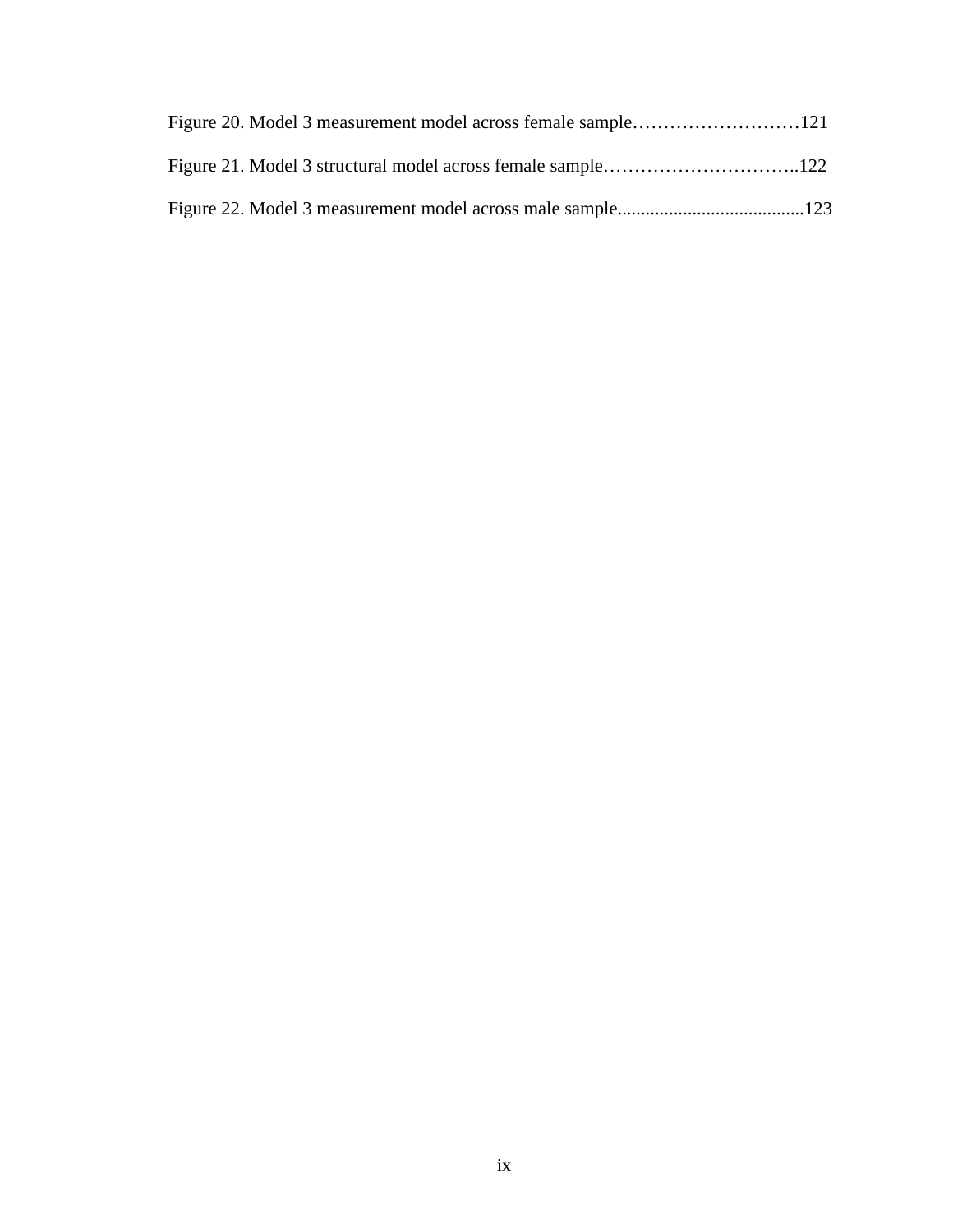### **CHAPTER 1**

# INTRODUCTION

Childhood maltreatment (CM) is a ubiquitous public health problem with unsettling, often tragic, long-term consequences for the victim, as well as for society. The prevalence of CM has been well documented in not only clinical and university samples, but also community and population-based samples (see Vickerman & Margolin, 2009, for review). According to the Children's Bureau (2011) review, CM affects gender equally, with women being affected slightly more  $(51.2%$  versus 48.5%) than men. Within this sample, four-fifths (78.3%) of individuals reporting CM were neglected, 17.6% were physically abused, 9.2% were sexually abused, 8.1% were psychologically maltreatment and 2.4% were medically neglected.

Despite the fact that both genders are subject to CM, when forms of CM incidence are considered separately, gender differences appear to exist in terms of incidence rates. There is a higher incidence of childhood sexual abuse (CSA) among women compared to men. Findings indicate that between one-fifth and one-third of women experience some form of CSA (Briere & Elliott, 2003; Zwickl & Merriman, 2011). Additionally, there is evidence that there is a higher incidence of childhood physical abuse (CPA) and childhood neglect in men compared to women (Sobsey, Randall, & Parrila, 1997). When the prevalence of CPA is examined by gender, men were more likely than women to have experienced seven of 12 violent behaviors.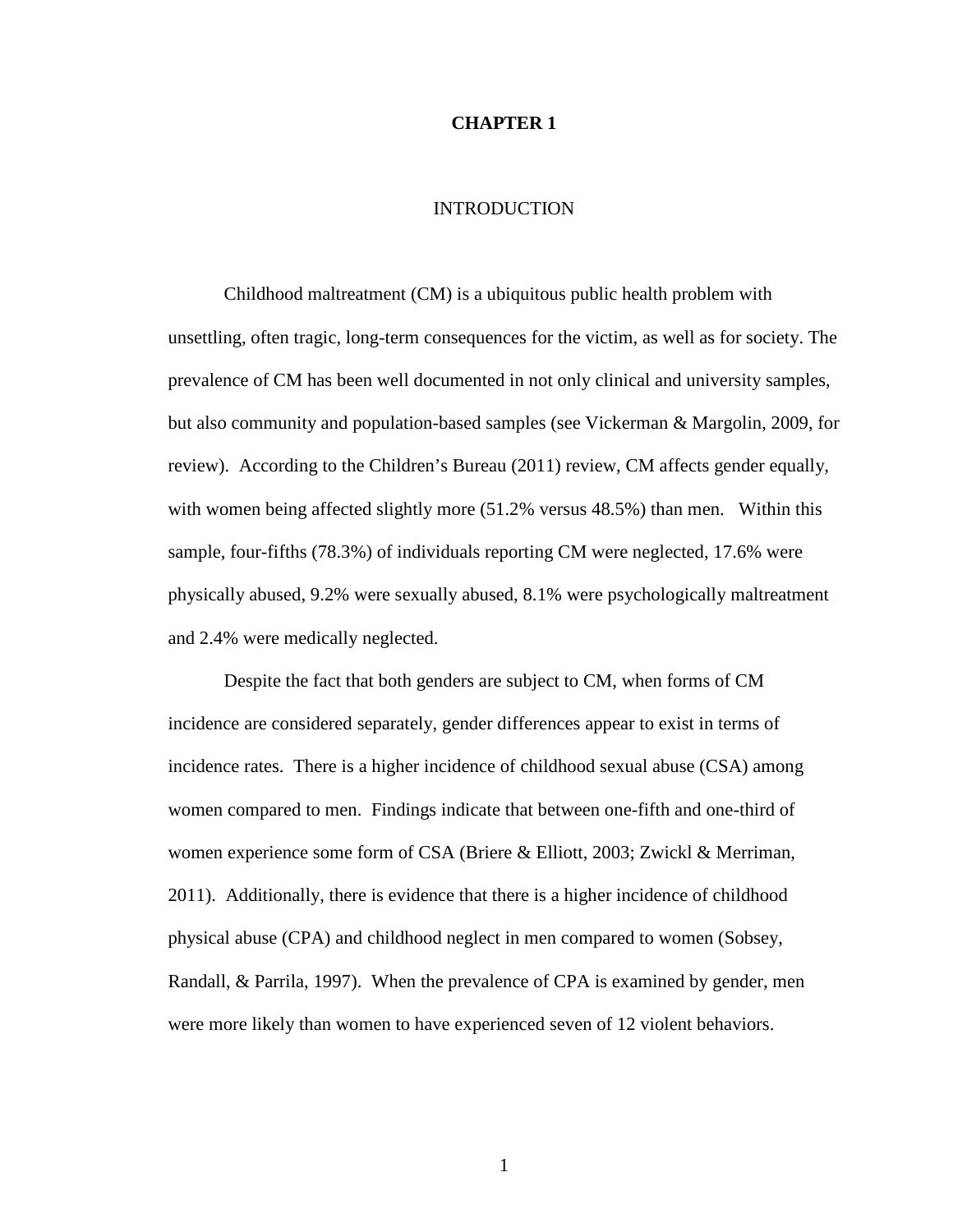More specifically, they were more likely to "*have had something thrown at them that could hurt; to have been pushed, grabbed, or shoved; to have been slapped or hit; to have been kicked or bitten; to have been beaten up; to have been hit with some object and to have been threatened with a weapon other than a gun*" by a caregiver (Thompson, Kingree, & Desai, 2004, p. 600).

Gender differences for CPA were not found for violent behaviors, where the caregiver reportedly pulled hair, choked or experienced drowning, or threatened with a gun, actual use of a gun, or another weapon. Gender does not appear to be a significant moderator for childhood emotional abuse (CEA), indicating that CEA affects males and females equally (Stolenborgh, Bakermans-Branenburg, Alink & van IJzendoorn, 2012)

In addition to gender differences found in the incidence of different forms of CM, there appears to be a higher incidence of CM in some minority populations. For example, findings indicate that there are higher rates of CSA and CPA among lesbian and bisexual women, compared to women that identify as heterosexual (Balsam, Rothblum, & Beauchaine, 2005; Corliss, Cochran, & Mays, 2002). A similar pattern is also indicated in men identifying as homosexual or bisexual, who report higher rates of CEA and CPA compared to heterosexual men (Corliss et al., 2002). Finally, Hussey, Chang, and Kotch's (2006) findings suggest that there is no significant pattern of results when examining incidence of CM among racial/ethnic groups. Relationships between racial/ethnic groups and CM diminished after adjusting for sociodemographic characteristics like family income. However, after adjustment for sociodemographic characteristics, there remained a greater likelihood for supervision neglect among Native Americans and physical neglect among African Americans compared to non-Hispanic whites.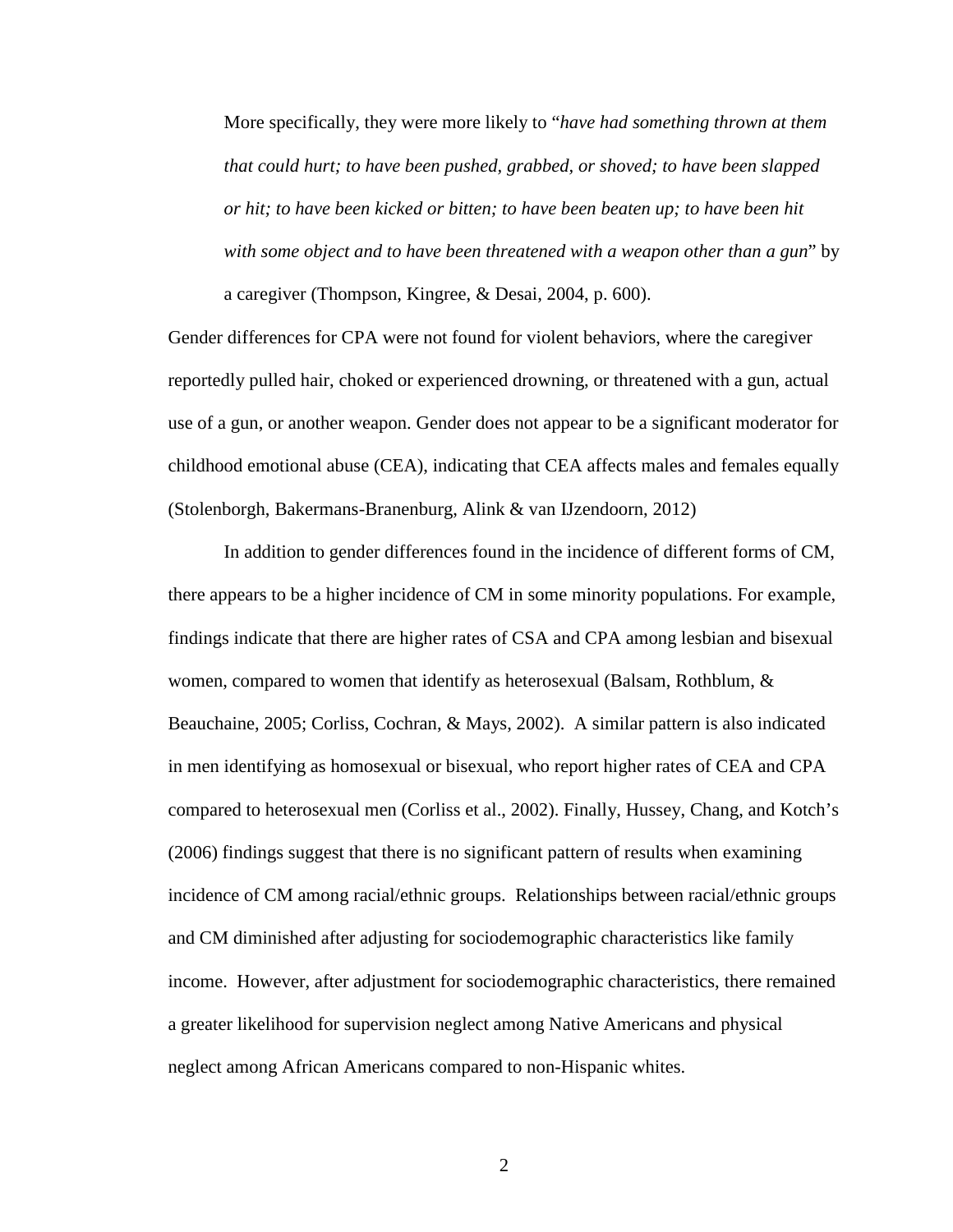Since Brown & Finkelhor's (1986) formative review on the effects of CSA, there are several decades of retrospective and longitudinal data suggesting that CSA, as well as other forms of CM have a significant, damaging impact on later adult functioning. Specifically, CM has been associated with increased risk in developing depression (DEP) (e.g. Nanni, Uher, & Danese, 2012), post-traumatic stress disorder (PTSD) (e.g. Margolin & Vickerman, 2011), alcoholism (e.g. Felitti et al., 1998), suicidality (e.g. Felitti et al., 1998) and physical health correlates such as obesity (e.g. Noll, Zeller, Trickett, & Putnam, 2007).

In addition to the impact on the individual in terms of long-term negative consequences, there are economic repercussions of CM at the societal level as well. Fang, Brown, Florence and Mercy (2012) estimated that the average lifetime cost per victim of CM in 2010 dollars was over \$200,000. Moreover, the authors calculated that on a larger scale, the long-term physical and mental health correlates of CM are expected to cost relatively \$124 billion each year collectively. It is important to note that this estimate includes costs of CM survivors' mental and physical health costs, child welfare services, lost occupational productivity, educational costs, and criminal justice services (Fang, Brown, Florence & Mercy, 2012). Thus, it appears warranted to further examine how the long-term effects of CM may be reduced at multiple levels.

All in all, CM is a pervasive problem with the true incidence likely occurring at higher frequencies than is often reported. While it appears that more actions need to taken (e.g. legislative and education) to help protect individuals at risk for CM and prevent CM from occurring in this culture, it also seems imperative to continue to investigate how CM affects later adult functioning to inform therapeutic interventions, with the goal of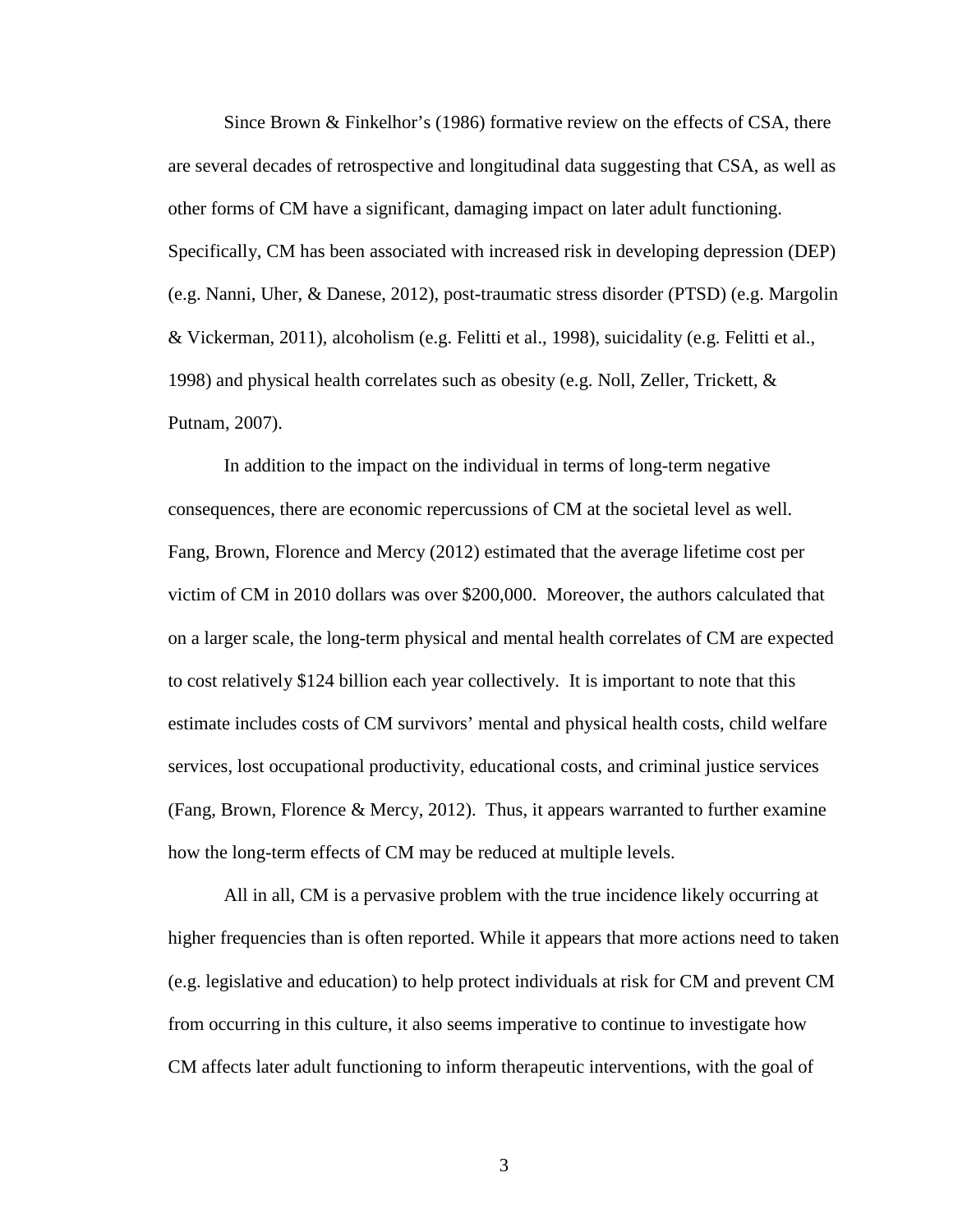diminishing suffering. This may be accomplished by investigating potential mediators or moderators in the relationship between CM and later adult functioning.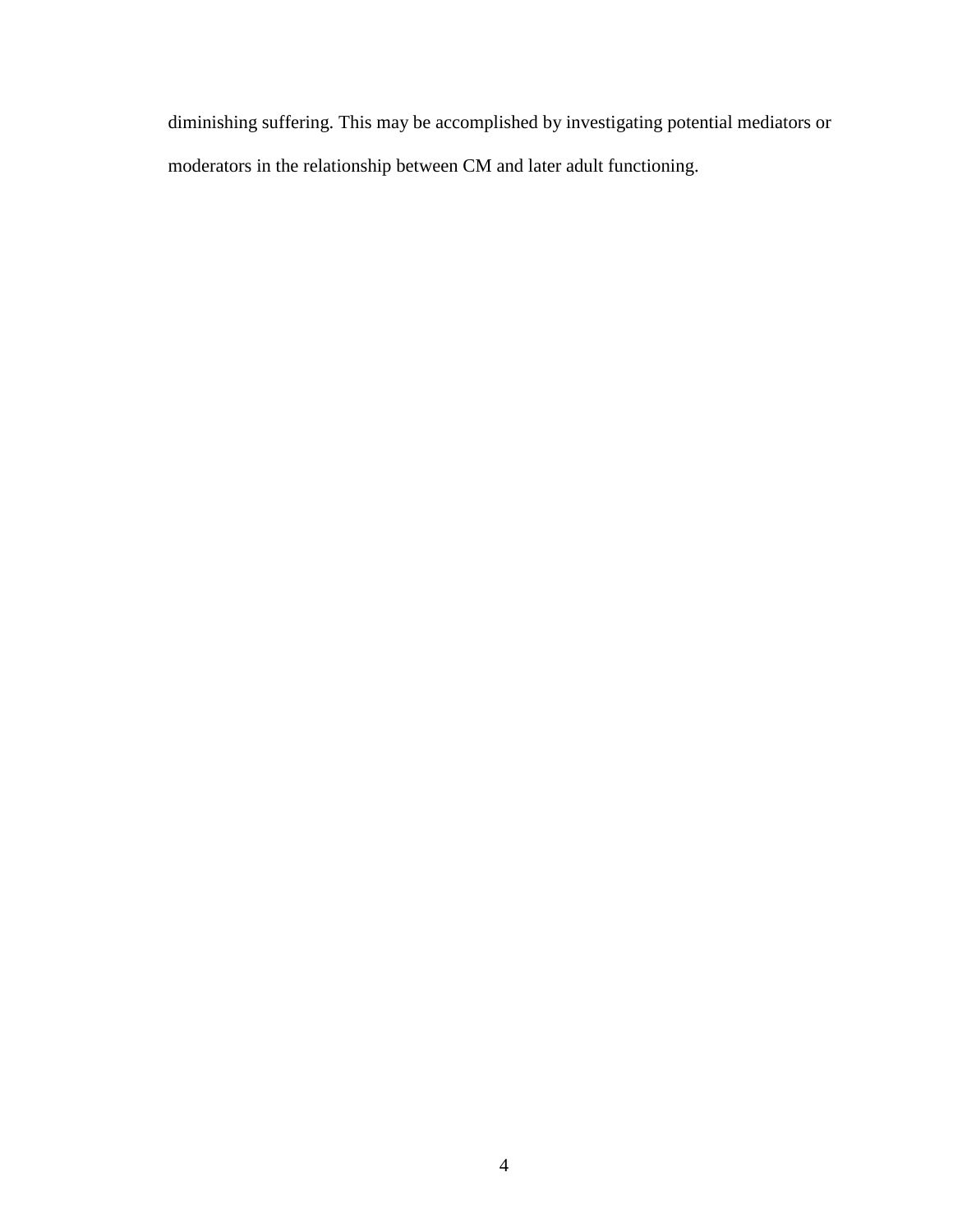# CHAPTER 2

# REVIEW OF THE LITERATURE

While there are many theories to help explain the diverse set of long-term correlates of CM on adult functioning (see review Polusny & Follete, 1995), the present study investigates whether CM may reduce personal resiliency (PR) resources, while simultaneously increasing psychological distress (PD). Lamoureux, Jackson, Palmieri and Hobfoll (2011) proposed that the long-term consequences of CM may be explained by several integrated theories. They argued that that CM reduces PR resources, while simultaneously increasing PD. More specifically, the foundation for their argument lies on the conservation of resources theory (COR; Hobfoll, 1989), where traumatic stress may adversely impact an individual's PR resources, such as decreasing self-esteem and personal efficacy (Finkelhor & Brown, 1985). A reduction in these resources may interrupt or inhibit the development of healthy, intimate relationships in adulthood. Moreover, CM may contribute to PD, such as DEP, anxiety, complex PTSD, or other stages of cognitions such as betrayal, mistrust, oversexualization, and powerlessness (Briere, 1992; Davis & Petretic-Jackson, 2000; Finkelhor & Browne, 1985) and/or emotionally avoidant behavior (Polusny & Follette, 1995).

Consequently, increased PD and decreased PR, may negatively impact long-term adult functioning, specifically in the areas of interpersonal functioning (INT) and sexual risk behaviors. Therefore, the review of the literature will focus on the relationship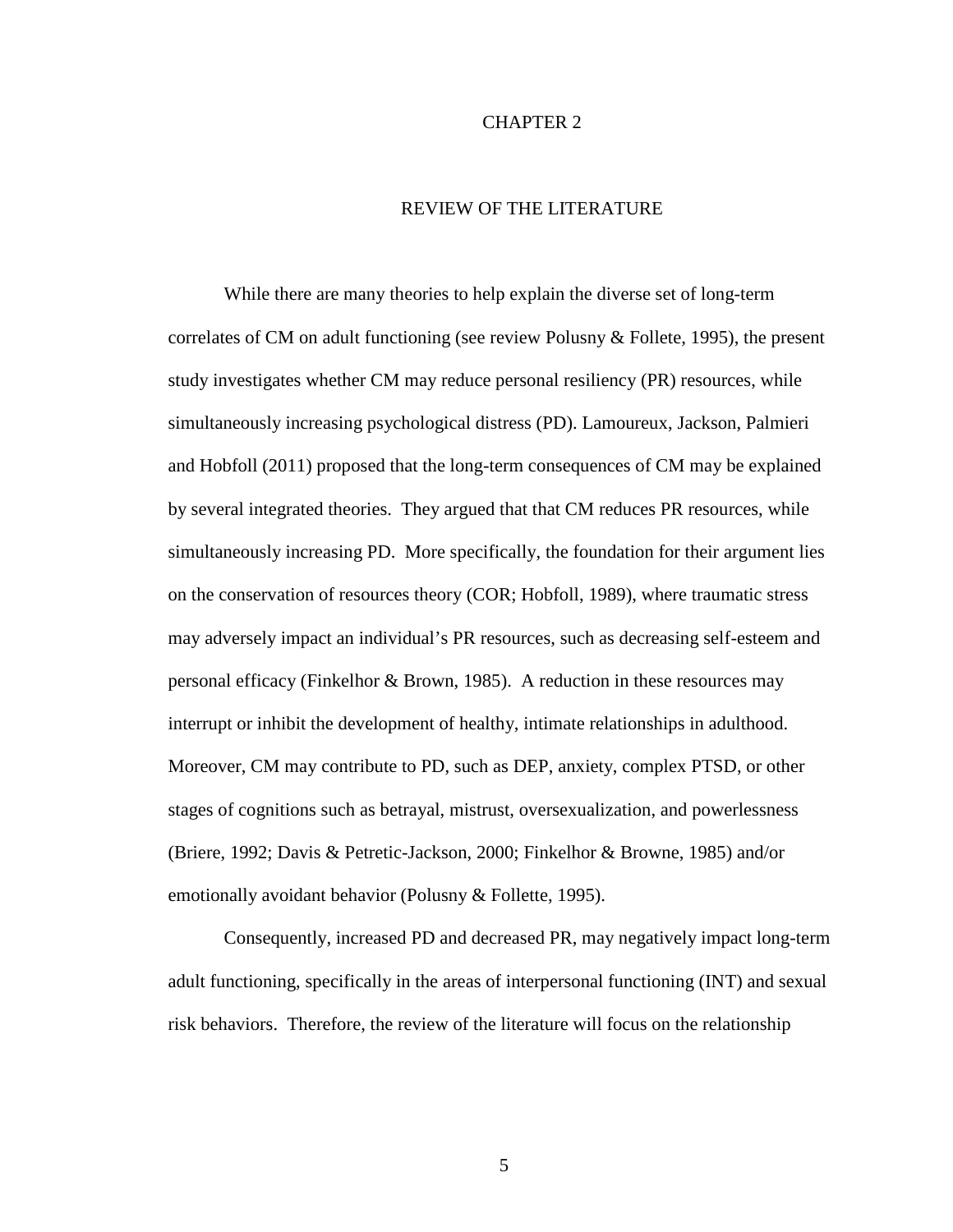between CM and several outcomes, INT and sexual risk behaviors. In addition, the review of the literature will focus on the relationship between CM, PD, and PR.

#### **Impact of CM on INT**

CM is considered a form of interpersonal victimization, which has been found to contribute to a range of interpersonal dysfunction in adolescence and adulthood (Bensley et al., 2003; DiLillo, 2001). Interpersonal difficulties that may arise include mistrust, difficulty maintaining boundaries, lack of assertiveness, ambivalence about relationships, lower levels of satisfaction among romantic partners (DiLillo, 2001), powerlessness (Whitmire et al., 1999), difficulty in coping, affect regulation and shame attributions (see Classen, Palesh, & Aggarwal, 2005 for review). Lamoreux et al. (2011) found that that for women with a history of CSA, PD (e.g. PTSD and DEP) mediated the relationship to INT, defined as social support (SOC) and relationship conflict in adulthood.

DiLillo (2001) conducted a review of INT among women with CSA histories and found that women with a history of CSA were less well-adjusted than nonabused peers, report greater dissatisfaction in intimate partner relations, greater risk of revictimizaiton, and sexual dysfunction. On the contrary, Paradis and Boucher (2010) found that men and women with a history of CSA were not more vulnerable to interpersonal difficulties compared to their nonabused peers. However, men with a history of physical abuse, emotional abuse, or emotional neglect reported greater interpersonal difficulties in the context of romantic relationships than women.

## **CM and Protected Sexual Behavior (PSB)**

CM may also contribute to an increase in risky sexual behaviors. Artime and Peterson (2012) examined the relationships among CM, emotion regulation difficulties, and risky sexual behavior. The findings indicated that a history of CM was significantly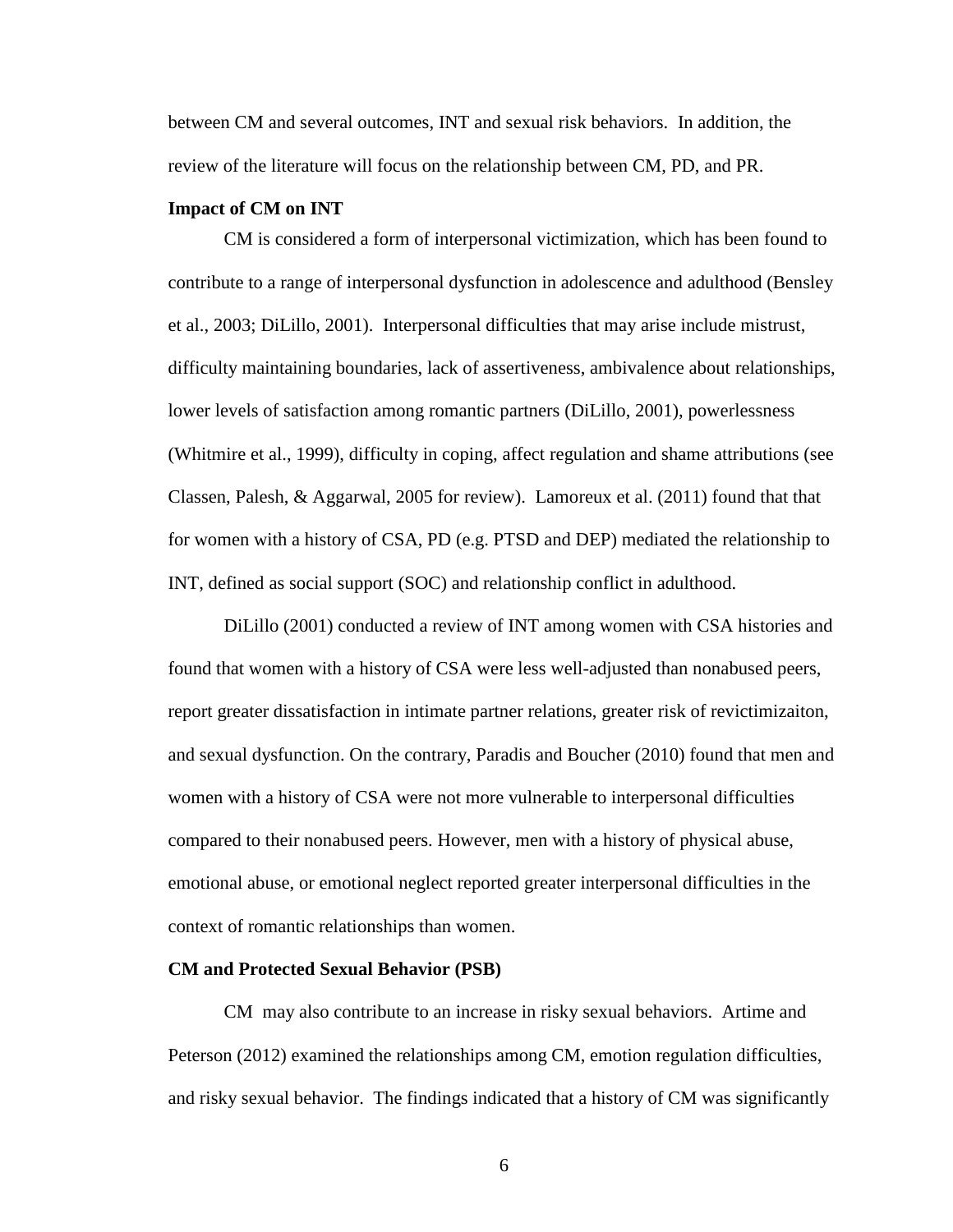associated with emotion dysregulation, increase number of sexual partners, and increased likelihood of a sexually transmitted infection. Moreover, in a clinical sample, a history of CSA was associated with greater number of episodes of unprotected sex in the previous three months, an increased likelihood of having exchanged sex, and greater number of lifetime and recent sexual partners across gender (Senn, Carey, Vanable, Coury-Doniger & Urban, 2006). In this study, gender moderated the relations between CSA and risky sexual behavior.

Wilson and Widom (2008) conducted a 30-year follow-up study, examining the relationship between CM and risky sexual behavior. Findings indicated that abused and neglected individuals were at increased risk to engage in high-risk sexual behavior, defined as early sexual contact and promiscuity. These associations were stronger for women than for men. In addition, CM has been found to be associated with an increased likelihood to report multiple sexual partners, sexual victimization, and inconsistent contraceptive use (Noll, Trickett, & Putnam, 2003; Senn, Carey, Vanable, & Coury-Doniger, 2008; Vickerman & Margolin, 2009;Walsh, Senn, & Carey, 2012; Whitmire, Harlow, Quina, & Morokoff, 1999). In the National Longitudinal Study of Adolescent Health, self-report of a recent STD was positively associated with CSA, CPA, physical neglect, and supervision neglect during childhood and adolescence in young adulthood. Moreover, young women who experienced physical neglect, as children were at increased risk for test-identified STDs ((Haydon, Hussey, & Halpern, 2011).

#### **The Roles of PD and PR**

While there is evidence that CM negatively impacts later adult functioning, such as interpersonal functioning and sexual behaviors, it is unclear how these long-term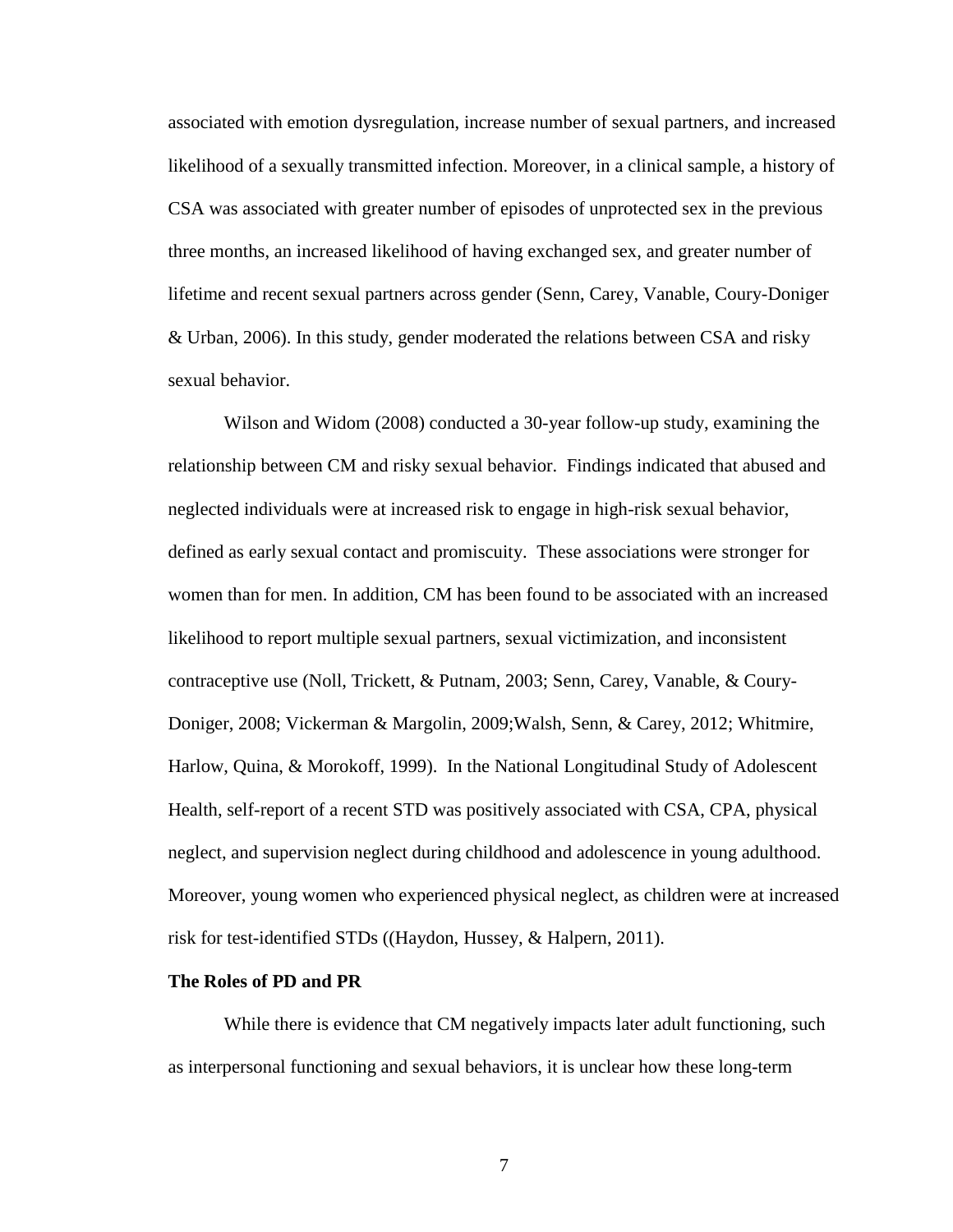effects occur in adult functioning. To elucidate how CM impacts later adult functioning in the areas of interpersonal functioning and sexual behaviors, the roles of PR and PD are reviewed.

**CM and PD.** Browne and Finkelhor (1986) suggested that one of the most common long-term effects of CSA among females is depression and anxiety symptomatology. There is considerable evidence of this association in studies of community (Sciolla, et al., 2011; Kendler, Kuhn, & Prescott, 2004; Molnar, Buka, & Kessler, 2001), clinical samples (Banyard, Siegel & Williams, 2004; Carlson, McNutt, & Choi, 2003; Gibb, Butler & Beck, 2003; Peleikis, Mykletun, & Dahl, 2005; Mancini, Van Ameringen, & MacMillan, 1995; Maniglio, 2010) and longitudinal studies (Schilling, Aseltine & Gore, 2007). Finally, previous research suggests that women may be more susceptible to affective, internalizing disorders, like DEP, rather than externalizing disorders such as substance abuse than men (MacMillian et al., 2001).

Gibbs et al., (2003) examined the relative specificity of three forms of CM: CPA, CSA, and CEA to determine its prediction of DEP and anxiety in adulthood. CEA was related more strongly to DEP; CPA was related more strongly to anxiety and CSA was equally strongly related to symptoms of anxiety and DEP; demonstrating that it may be in the context of other abuse that risk for DEP and anxiety increases in adulthood. In a sample comparing men and women in psychological adjustment, physically abused female adolescents and sexually abused female adolescents perceived their family environments as more hostile and less cohesive compared to non-abused counterparts. Physically abused male adolescents reported more conflict than those without physical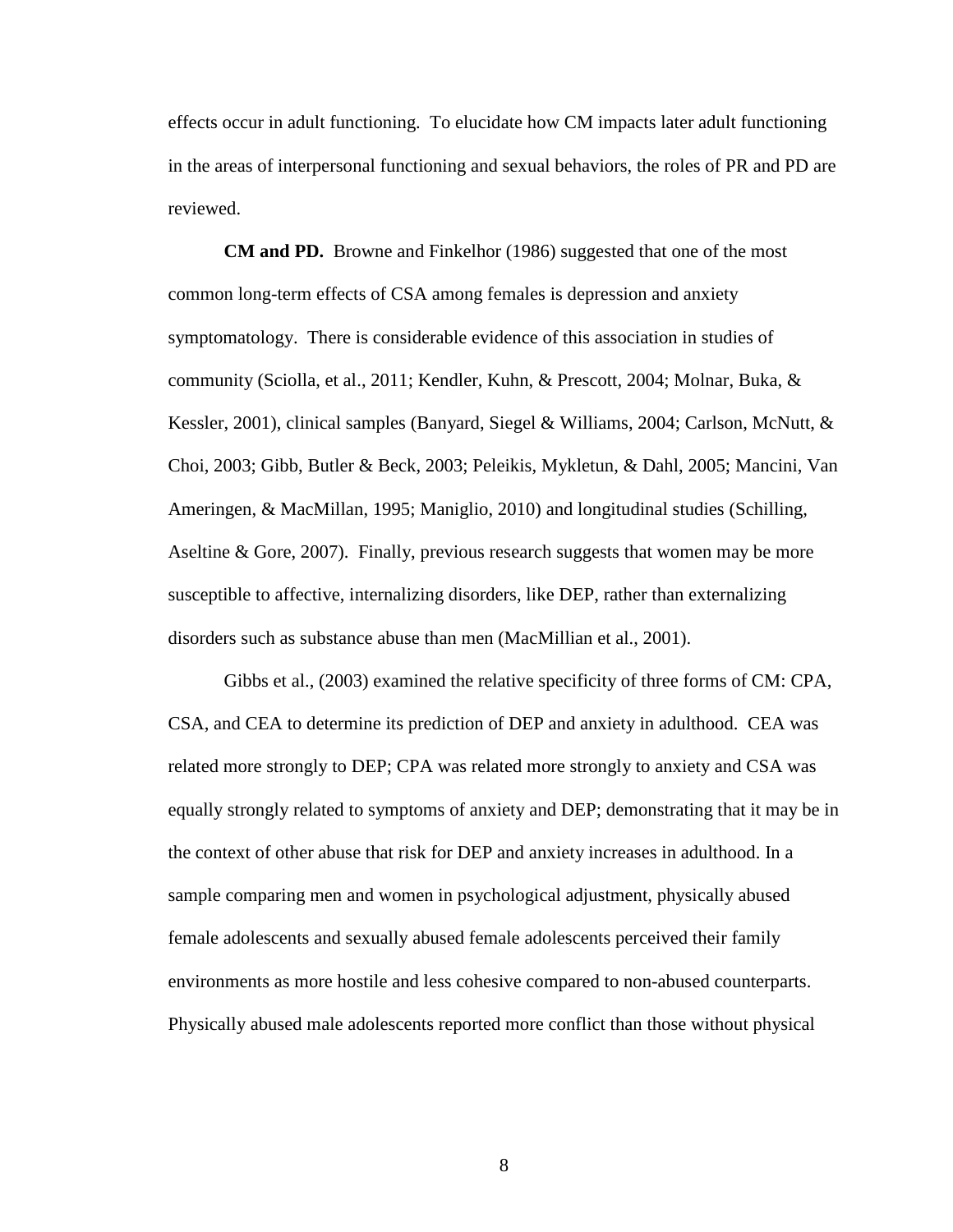abuse, but did not differ with regard to cohesion and family dimensions (Meyerson, Long, Miranda, & Marx, 2002).

In addition to DEP symptomatology, post-traumatic stress disorder (PTSD) is a prevalent mental health correlate of CM, characterized by a set of maladaptive responses to serious, life-threatening trauma (e.g. sexual assault and violence) (Banyard et al., 2001, Trickett, Noll, & Putnam, 2011). High levels of CPA and CEA that co-occur at the time of CSA incident may also increase risk for developing psychopathology across gender (Balsam, Lehavot, Beadnell, & Circo, 2010; Carlson et al., 2003).

There also appears to be an association between the severity of CM and later PD. Molnar et al. (2001) found that CSA involving rape, was associated with higher rates of PTSD and DEP, while childhood molestation was associated with lower rates, suggesting that rape, a more severe form of abuse may predict a higher likelihood of developing later psychopathology. In addition, Sciolla et al. (2001) found similar findings among a sample of low-income African-American and Latina women, where severe forms of CSA (i.e. rape versus molestation) were associated with a higher risk of DEP. Depressive symptoms among African-American women were the highest in those who disclosed and reported high levels of self-blame at the time of the incident. Ethnic minorities, never been married, and less education were related to greater odds of lifetime PTSD for adult victims (Glover et al., 2010).

**CM and PR.** A majority of CM research has focused on psychopathology with less focus on the role of PR (Collishaw et al., 2007). Bonanno (2004) suggests that PR may play a larger role in the recovery from trauma than previously studied. He defines PR, as the ability to maintain relatively stable, healthy levels of psychological and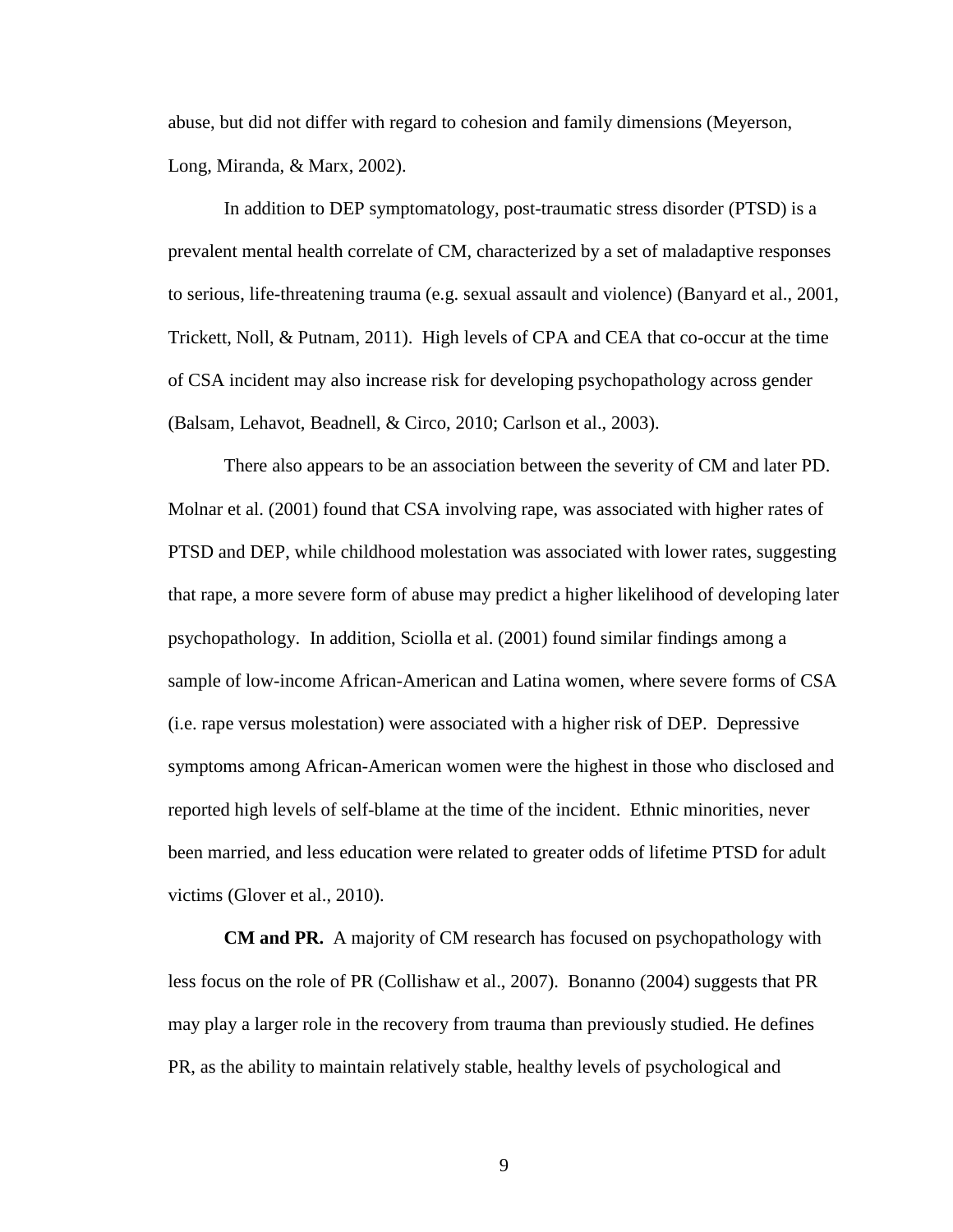physical functioning, once exposed to a traumatic event (Bonanno, 2004). Other studies have found that resilience may be a strong protective psychological factor in the prevention of mental and physical illness after a traumatic event (Taylor, Kemeny, Reed, Bower, and Gruenewald, 2000). However, there are limited studies investigating PR among CM survivors. Lamoureux et al. (2011) defined PR as having a global sense of self-worth (Rosenberg, 1965) and a sense of agency or belief about abilities to exert control over the self and the environment (Bandura, 1997). In a sample of female CSA survivors, Lamoureux et al. (2011) found that PR mediated the role between CSA and sexual risk behaviors.

In addition to general self-efficacy (GSE) and self-esteem (SE), self-compassion (SCOM) may also be an aspect of PR that may serve as a protective factor in the face of adversity. Neff (2003), a leading researcher in SCOM has defined this concept as being understanding towards oneself, rather than being self-critical; perceiving one's experiences as part of the larger human experience; and exercising mindful awareness of painful thoughts and feelings. While most of the research is preliminary in the area of SCOM, one recent study explored individual differences in SCOM in buffering later emotion regulation difficulties among adolescent CM survivors and found that SCOM mediated the relationship between CM severity and later emotion dysregulation in both men and women (Vettese, Dyer, Ling Li, & Wekerle, 2011).

Given the pervasive incidence of CM, there is an abundance of studies examining the long-term effects of CM. However, there are several limitations in the literature to date. First, the effects of CM types are often studied in isolation (e.g. CPA), where many individuals experience multiple forms of CM simultaneously (Higgins & McCabe, 2000).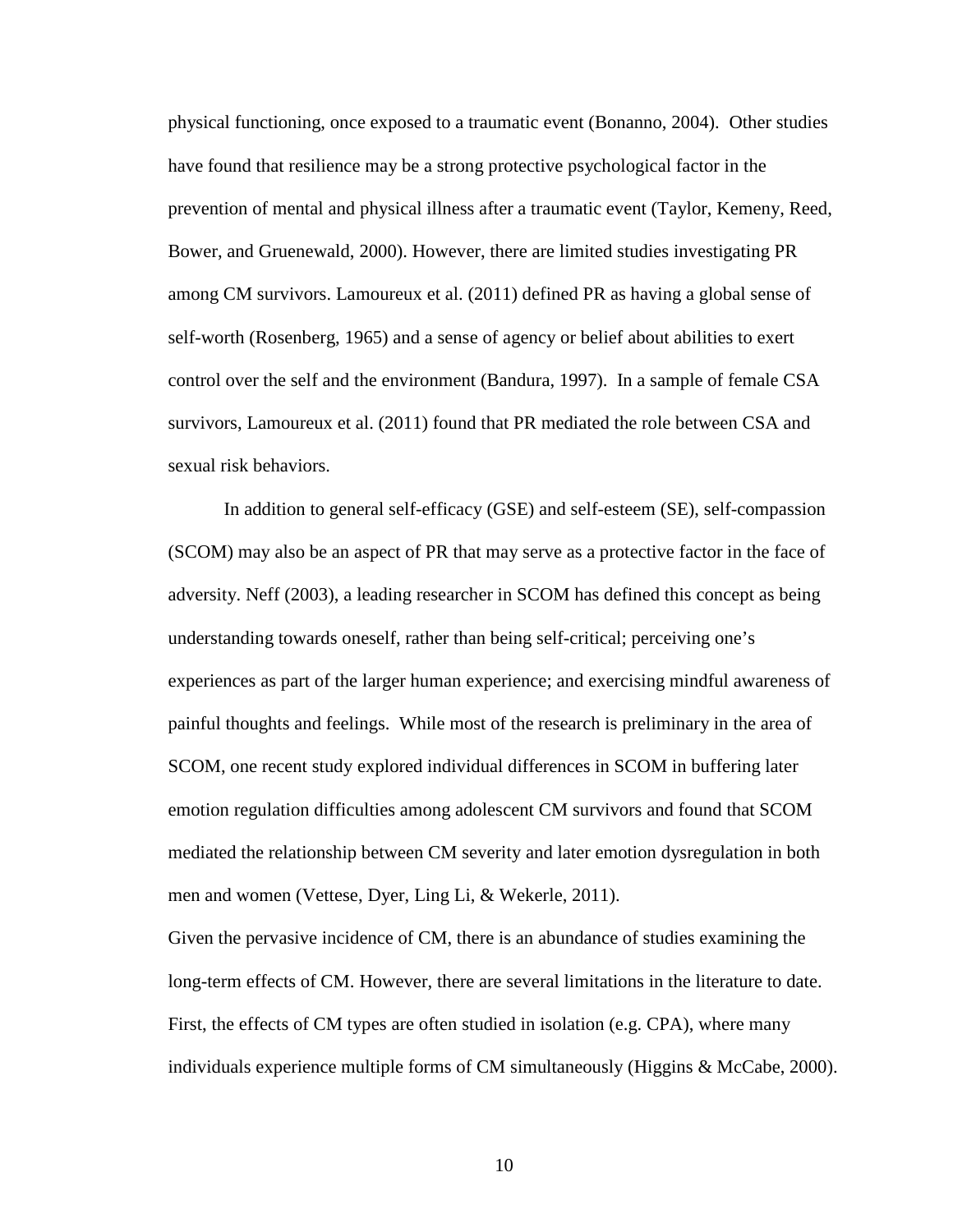A more comprehensive model of CM that incorporates multiple forms of CM, both simultaneously and independently may be more useful in understanding the complexity of these interpersonal traumas. Secondly, there is limited information on mediators and moderators of outcomes of CM to elucidate how CM may affect later adult functioning. Maniglio (2009) suggests that future research on CSA should not only focus on how CM may impact later adult functioning, specifically mental disorders, but also a focus on "compensatory processes" such as high self-esteem. By doing so, research can illuminate the role of protective factors, like PR, that stand to buffer the negative impact of CM.

## **Present Study**

Considering the aforementioned limitations in the CM literature, the primary purpose of this study was to investigate how CM affects INT and protective sexual behaviors (PSB) in young adults. A secondary purpose of this study was to examine the potential mediating role of PR and PD in the relationship from CM to INT and PSB. A tertiary purpose of this study was to examine gender differences, a much-needed direction in this field to help effectively develop gender-sensitive psychological interventions. The present study builds on Lamoureux et al.'s (2011) model investigating the long-term effects of CSA on interpersonal functioning and sexual risk behaviors in a sample of women.

#### **Hypotheses**

The proposed study investigated relationships between CM, PR, PD, INT and PSB. Figure 1 depicts the hypothesized structural model, including variables, measured predictors and arrows, illustrating the proposed hypotheses and exploratory analyses. Thus, the study's hypotheses were: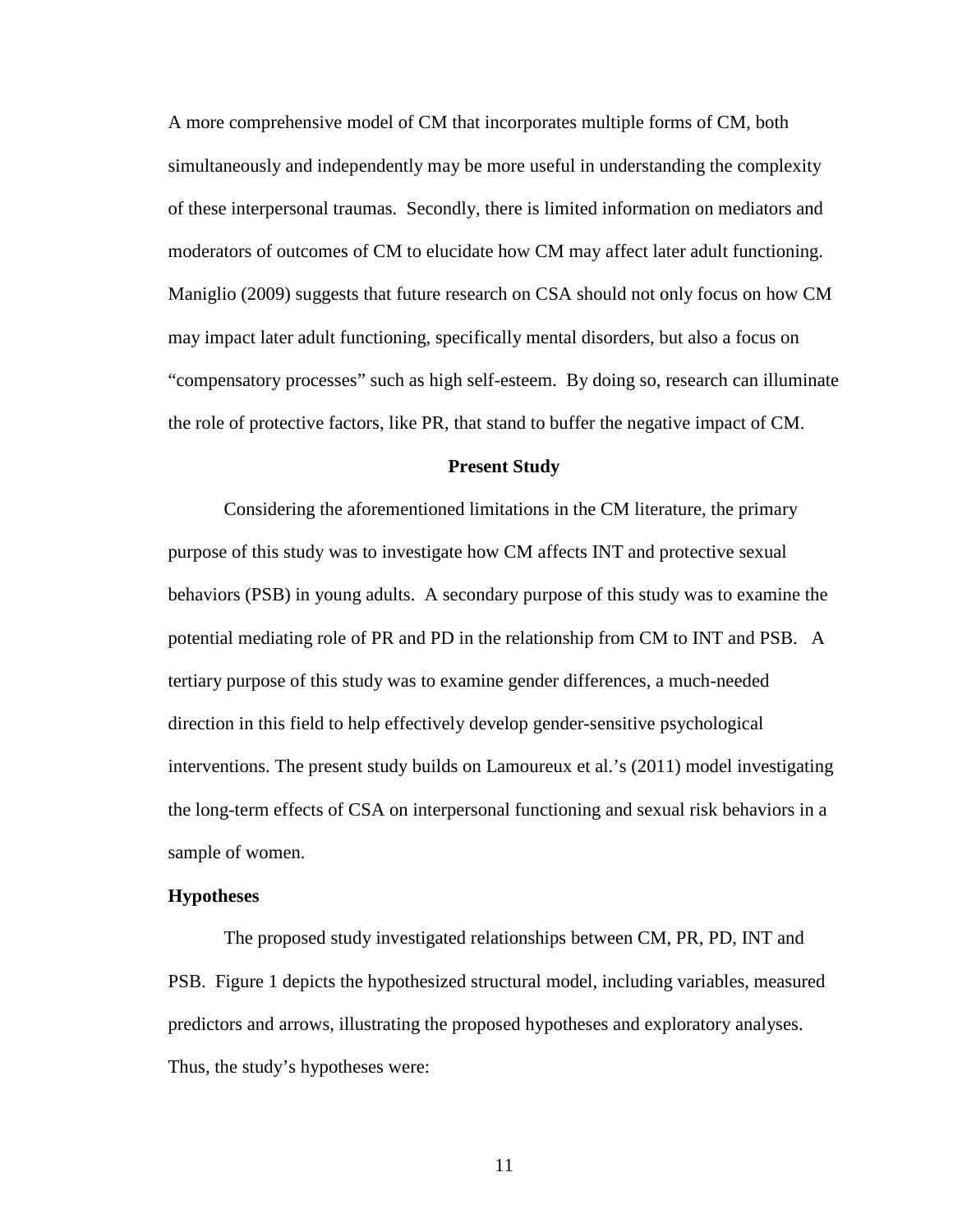- (1) Higher levels of CM will be associated with lower levels of INT and lower levels of PSB.
- (2) Higher levels of CM will be associated with higher levels of PD and lower levels of PR.
- (3) Higher levels of PR will be associated with higher levels of INT and higher levels of PSB.
- (4) Higher levels of PD will be associated with lower levels of INT and lower levels of PSB.
- (5) PD and PR will act as mediating variables between CM and INT, and CM and PSB.
- (6) Based on previous research, it is hypothesized that:
	- a. Men and women will report equal incidences of CM, with women reporting more CSA than men.
	- b. Women will report higher levels of PD than men.
	- c. Women will report higher levels of INT than men.
	- d. Men and women will report equal levels of PR.
	- e. Women will report lower levels of PSB than men.
- (7) The pattern will be the same for both men and women, higher levels of CM will be associated with higher levels of PD, lower levels of PR, lower INT, and lower levels of PSB.
- (8) Negative family environment (NFE) will negatively moderate the effect of CM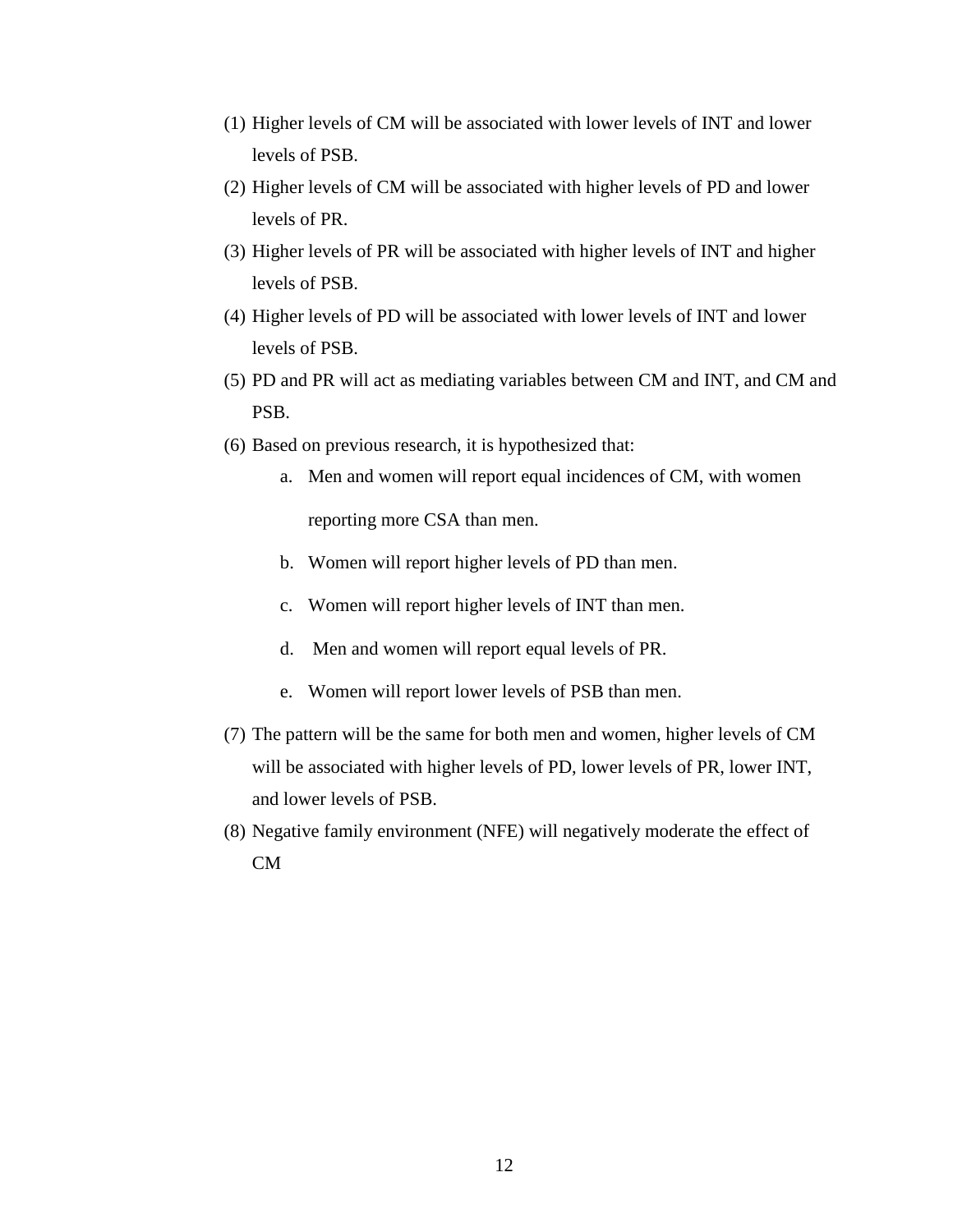## CHAPTER 3

# **METHOD**

The Institutional Review Board at the University of Rhode Island approved the study in January of 2013 prior to data collection.

### **Participants**

A total of 465 participants accessed the survey. The sample consisted of 298 females (64.0%), 165 males (34.5%) and two transgender (0.4%) with an average age of 19.27 years  $(SD = 2.94)$ . More than half of the sample was freshman students and most participants identified as White. See Table 1 for complete demographic characteristics.

**Eligibility requirements.** All interested students were allowed to participate in the survey provided that they were at least 18 years old. For the purposes of data analyses, only participants who identified, as male and female were included, leaving the total sample size to 463, as two individuals identified as transgender.

*Participant population and incentives.* Data was collected from undergraduate psychology courses, as well as general education course at the university, a traditional four-year college in the New England area. The introductory psychology course has a research project requirement, where students participate in four research projects on campus and answer questions about the experience using a standard short-answer form provided by the professor. In exchange for their participation in research, they receive course credit. In addition the to the introductory psychology course, several undergraduate psychology courses received advertisements (e.g. PSY 301), as well as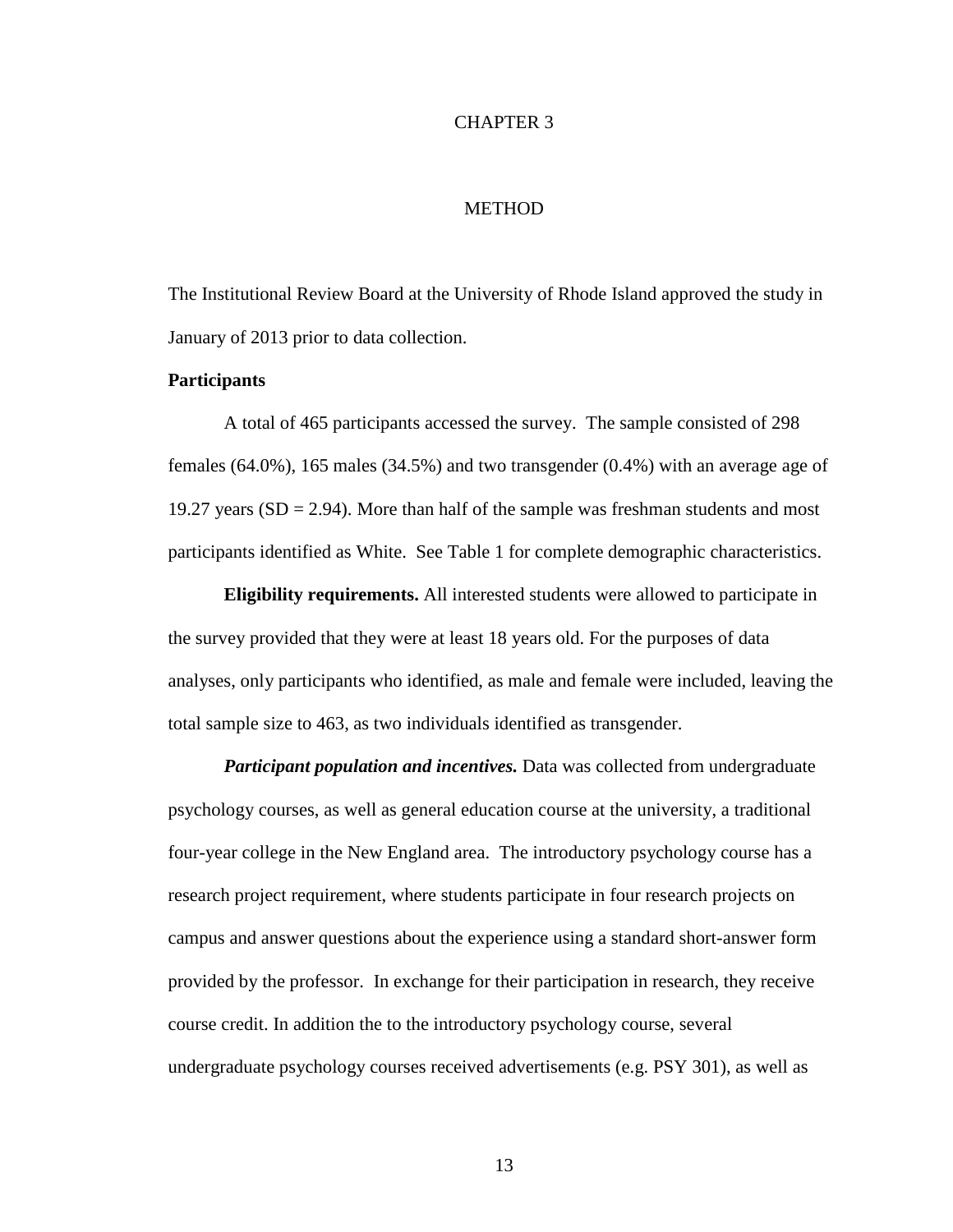popular general education courses (e.g. COM 101). In exchange for the student's participation, they were given an opportunity at the end of the study to enter their email addresses into a drawing, where they could win one of fourteen, \$50 iTunes gift cards. Their email addresses were not linked to their survey data to ensure anonymity.

### **Procedure**

To recruit participants, the student investigator attended an introductory to psychology course seminar and made an announcement about the research project, inviting students to participate if they were interested. The student investigator explained that the purpose of the research was to learn more about the relationship between childhood experiences, interpersonal relationships, and sexual health behaviors among college students. Additionally, the student investigator contacted several instructors of psychology undergraduate courses. The instructors that agreed to display the advertisement (Appendix A) and survey web link on their on-line course information page with instructions for interested students.

Data collection began in February 2013 and continued until May 2013. Only the principal investigator and student co-investigator had access to the survey, as well as the stored data. The online procedure provided anonymity as well as provided an online informed consent. The online informed consent procedure gave the participants an opportunity to consent or not to consent. Furthermore, participants were given information to the university's counseling center or community clinic, should the survey cause any personal distress. Contact information for the researchers was also provided for any questions or concerns about the study. Participants were allowed to withdraw from participation at any time.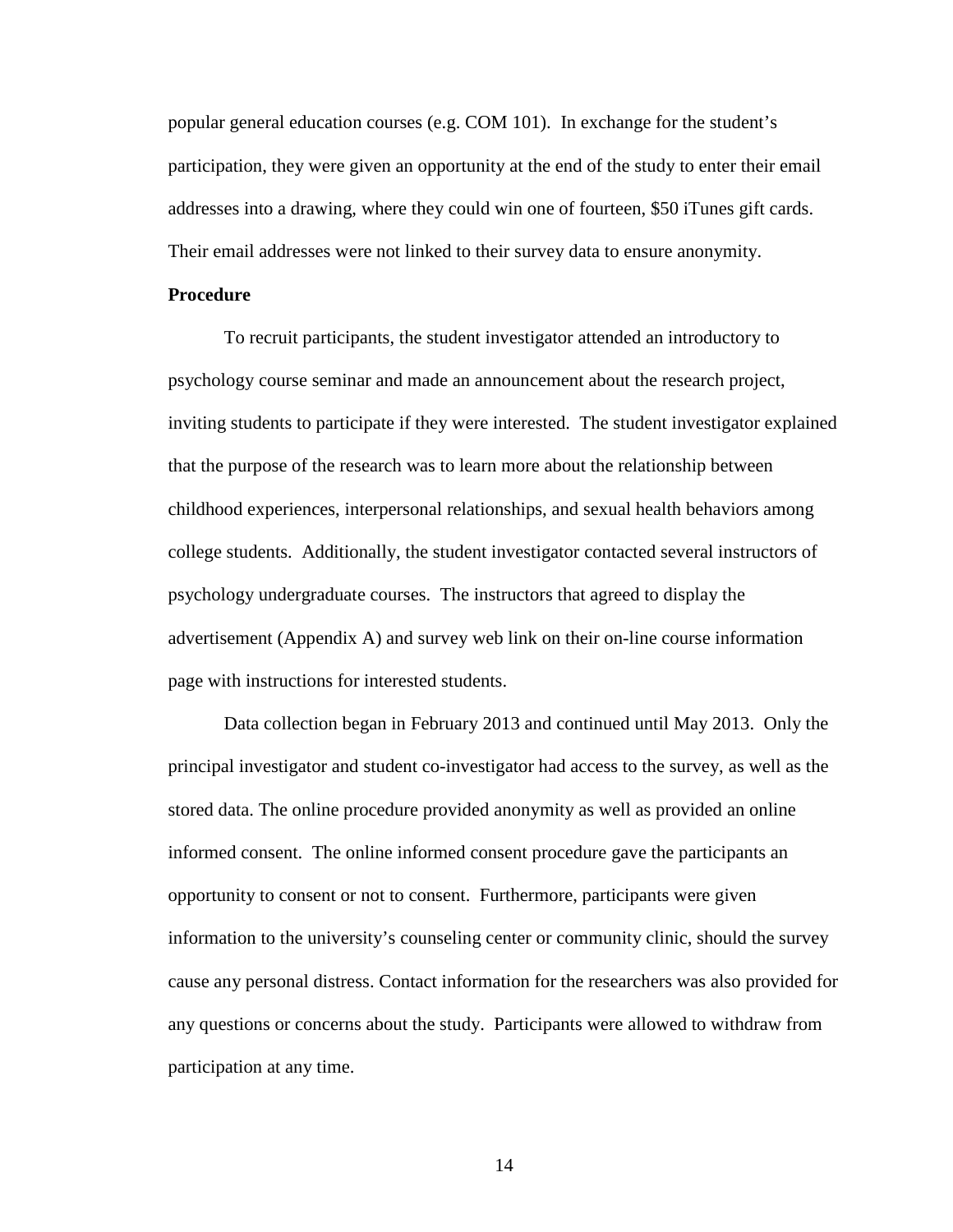### **Measures**

# **Demographics**

Participants were asked demographic questions including age, gender,

race/ethnicity, sexual orientation, and year in school (see Appendix C).

**Age.** Participants were asked to identify their stated age in years.

**Gender.** Participants were asked to identify their self-identified gender from the following options: Male, female, and transgender.

**Race/ethnicity.** Participants were asked to select their self-identified race/ethnicity.

**Sexual orientation.** Participants were asked to select their self-identified sexual orientation from the following options: heterosexual, lesbian, gay, bisexual, undecided/questioning, and other.

**Year in school.** Participants were asked to identify their current level in college.

# **Age of Sexual Debut**

Participants were asked to identify their age of first consensual sexual intercourse.

# **CM**

CM was a latent variable with three indicators, sexual abuse, physical abuse, and emotional abuse.

**CSA**.A six-item measure adapted by Harlow et al. (1993) from Wyatt (1985) was used to measure CSA (Appendix D). This version of the scale has been previously used in other studies (e.g. Morokoff et al., 2009 and Whitmire et al., 1999). Respondents rated their level of exposure to CSA through the age of 14 years old by someone who was at least five years older on a five-point scale 0 (*no)* to 4 (*many times*). A sample item on the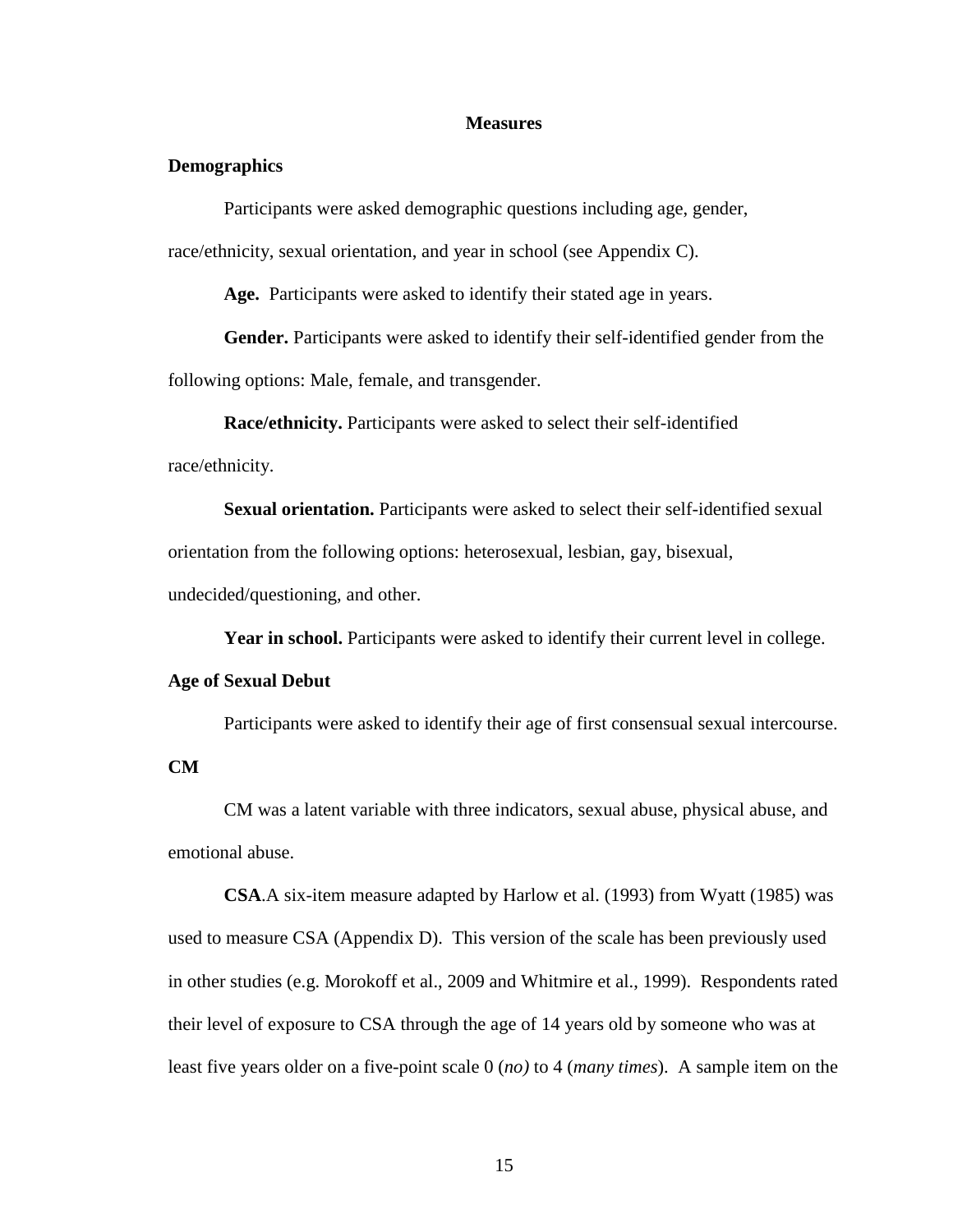scale was "Did anyone older ever show their genitals to you?" CSA was considered present if any of the items were endorsed. The CSA score was calculated by averaging the responses to the six items. The Cronbach alpha for this scale was .91 for the entire sample, and .92 for females and .89 for males.

*Adolescent Sexual Abuse (ASA).* A modified two-item measure was used to measure ASA through the ages of 14-18 years old on a frequency rating scale of 0 (*no)*to 4 (*many times*). A sample item on the scale was "Did anyone ever put his penis in your mouth, vagina, or rectum without your consent?" ASA was calculated by averaging responses to the two items. ASA was considered present if either of the items was endorsed. The Cronbach alpha was .60 for the entire sample, .57 for females and .70 for males. This measure was not included in the CM latent variable, but used for exploratory purposes.

*Adult Sexual Victimization (ASV).* A modified two-item measure was used to measure ASV after 18 years old on a frequency rating scale of 0 (*no)* to 4 (*many times*). A sample item on the scale was "Did anyone ever put his penis in your mouth, vagina, or rectum without your consent?" ASV was calculated by averaging responses to the two items. ASV was considered present if any of the items were endorsed. The Cronbach alpha was .43 for the entire sample, .42 for females and .49 for males. This measure was not included in the CM latent variable, but used for exploratory purposes.

**CPA**. Two items on the Traumatic Events Survey (TES; Elliott 1992) measured CPA (see Appendix E). Respondents rated their level of exposure to CPA through the age of 18 years old on a five-point scale 0 (*no)* to 4 (*many times*). A sample item on the scale was, "Before the age of 18, did your parents or caretaker ever do the following: hit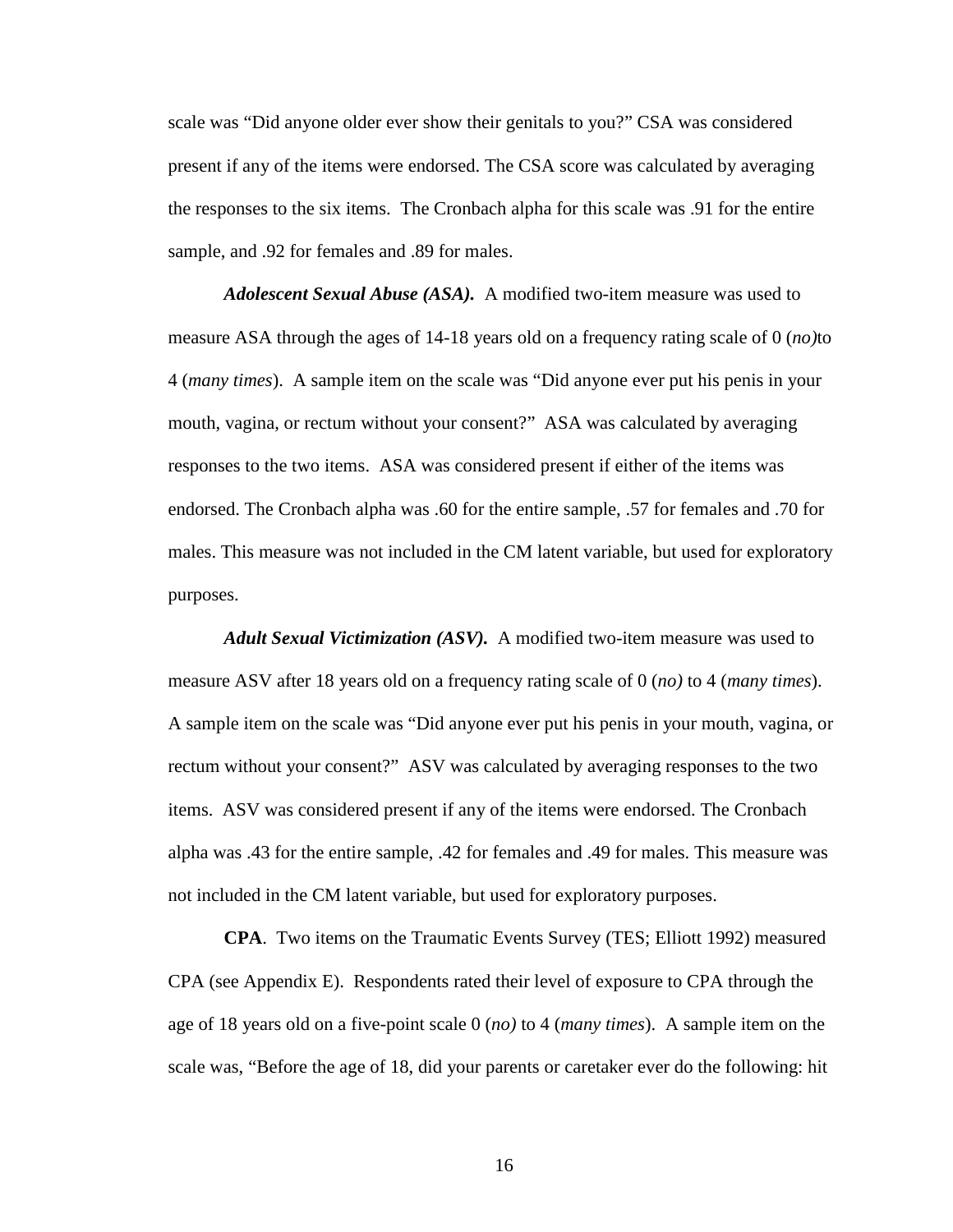you with a fist, kick you, or throw you down on the floor, into a wall, or down stairs?" CPA was measured by averaging the items. CPA was considered present, if either of the two items were endorsed. The Cronbach alpha for this scale was .81 for the entire sample, and .82 for females and .79 for males.

*Adult Physical Abuse (APA).* A one-item measure was used to measure APA on a frequency scale of 0 (*no)* to 4 (*many times*):"Have you ever been involved in a physical altercation with a romantic partner, where you experienced a loss of consciousness, sprain, bruise, cut, physical pain, broken bone, or had to go to the emergency room or general practitioner?" APA was considered present if the item was endorsed. This measure was not included in the proposed analyses, but used for exploratory purposes.

**CEA.** A seven-item modified version of the Parental Psychological Maltreatment Scale (PYS; Briere & Runtz, 1990) measured the extent in which the participant experienced CEA by a caregiver (see Appendix F). Respondents rated their level of exposure to CEA on a five-point frequency rating scale 1(*never)* to 5 (*always).*A sample item on the scale was, "Prior to age 15, how often did the following occur during an 'average' year" followed by questions asking how often a parent, stepparent, foster parent, or adult in charge of you "yelled at you," "insulted you," "criticized you," "tried to make you feel guilty," "ridiculed or humiliated you," "embarrassed you in front of others," and "made you feel like you were a bad person" (Briere & Runtz, 1990). For the purposes of this study, the time span of "childhood" included all years prior to the age of 18 to minimize the requirement to recollect specific incident frequencies. CEA was calculated by averaging the responses. A higher score indicated a higher level of CEA. To meet criteria for CEA, responses of "often" or "always" on all seven-items were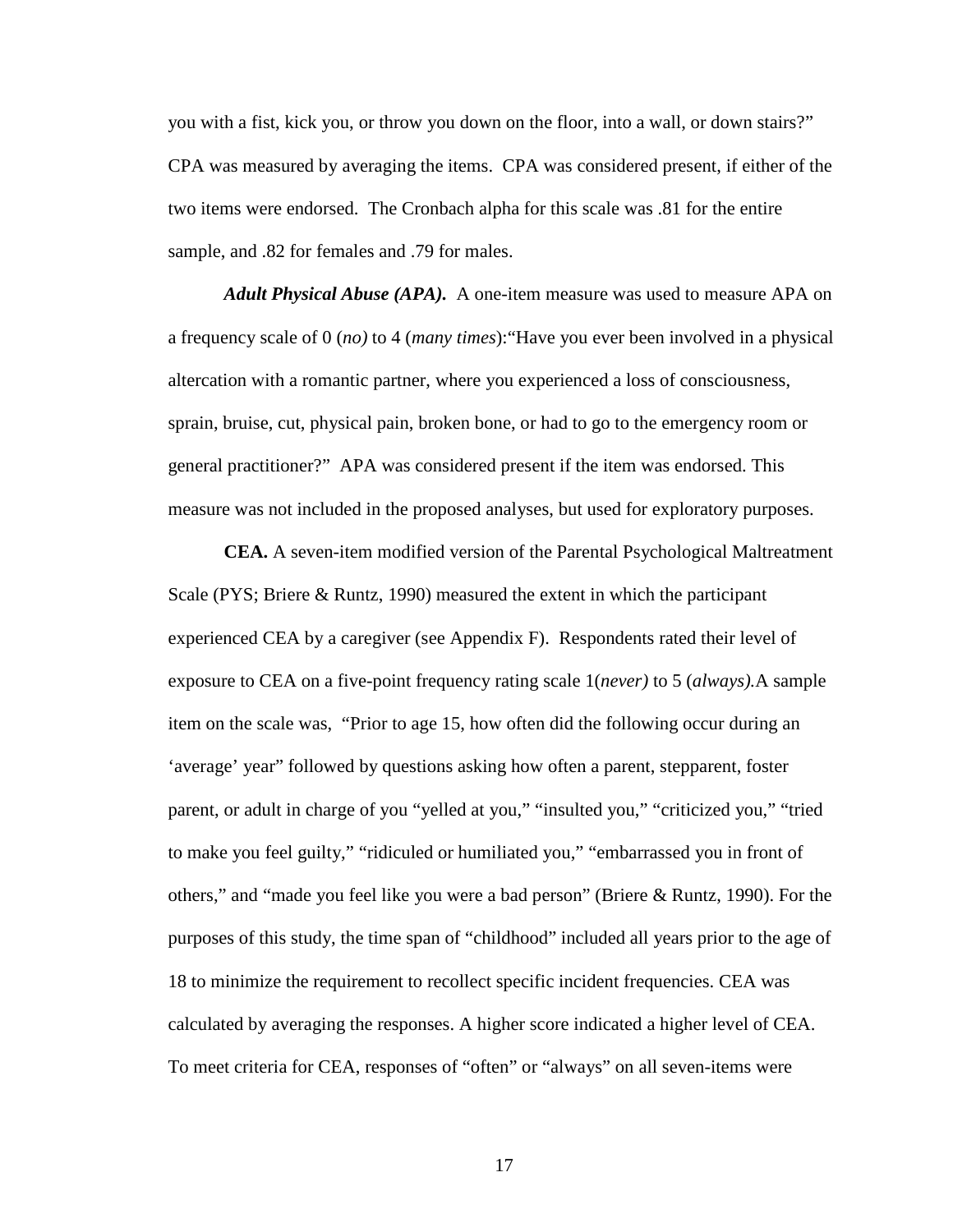categorized as an indication of CEA. The Cronbach alpha was .94 for the entire sample, .94 for females and .94 for males.

*Adult Emotional Abuse (AEA).* A seven item modified version of The Parental Psychological Maltreatment Scale was modified to measure the extent of which the respondent experienced AEA in their romantic relationships on a five-point rating scale 1 (*never)* to 5 (*always*). A sample item on the scale was, "Has a romantic partner ever done the following to you: "yelled at you," "insulted you," "criticized you," "tried to make you feel guilty," "ridiculed or humiliated you," "embarrassed you in front of others," and "made you feel like you were a bad person." AEA in adulthood was calculated by averaging the responses. A higher score indicated a higher level of emotional abuse. To meet criteria for AEA, responses of "often" or "always" on all seven-items were categorized as an indication of AEA in romantic relationships. This measure was not included in the proposed analyses, but used for exploratory purposes. **NFE**

An adapted six-item measure from Project Respect (Harlow, Quina, & Morokoff, 1993), Family Perceptions Scale was used to measure the level of the participant's experience with a NFE. Respondents used a four-point frequency scale 1 (*never)* to 4 (*very often*). A sample item on the scale was, "People in my family were upset a lot of the time." NFE was calculated by averaging the responses to the six items. A higher score indicated a higher level of a NFE. The Cronbach's alpha for the scale was .77, and .80 for females and .68 for males. NFE was considered a latent construct with three composite indicators.

**PD**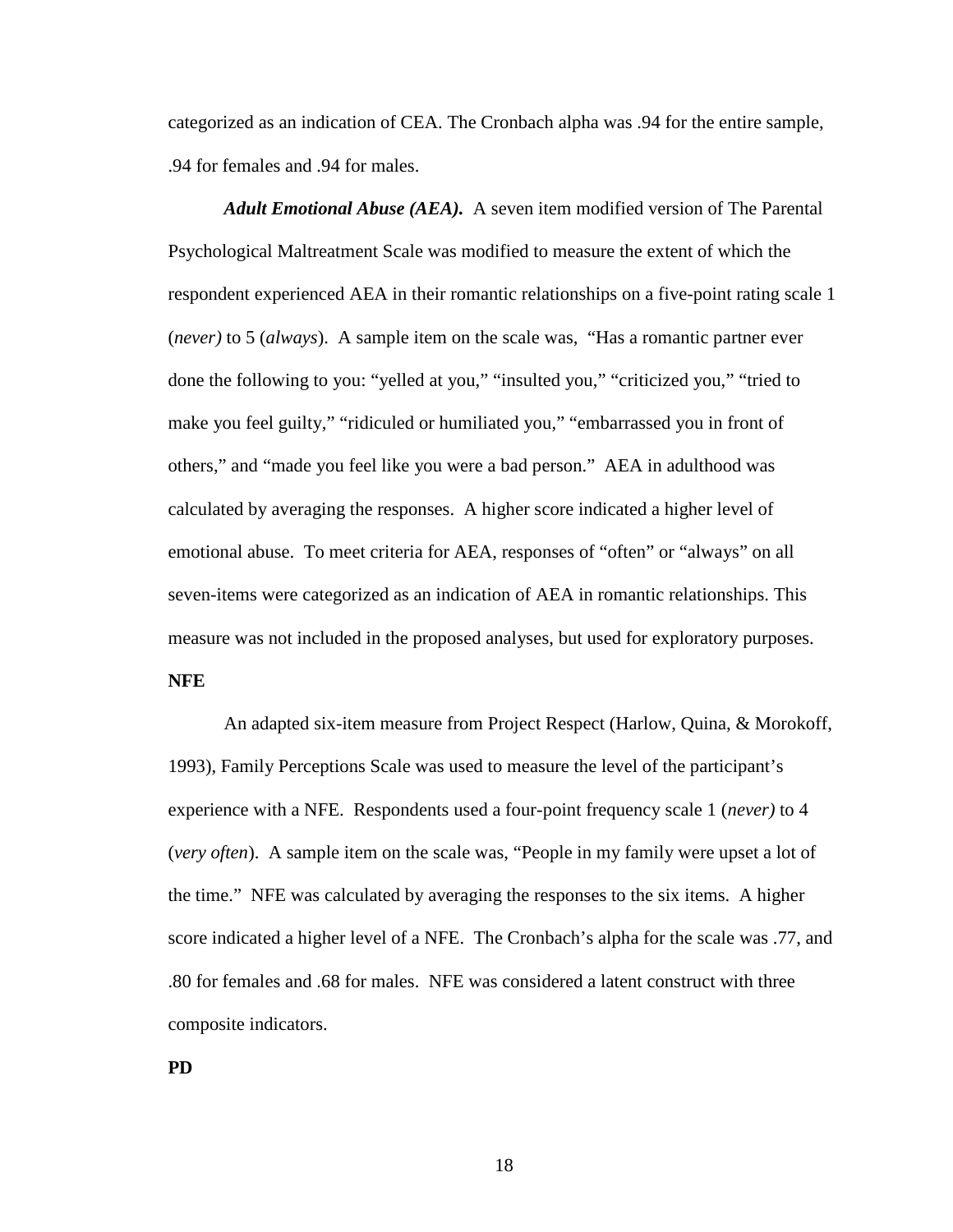PD was a latent variable with two composite indicators, DEP and PTSD.

**DEP.** A 10-item modified short-form from the Center for Epidemiologic Studies DEP Symptoms Index (Kohout, Berkman, Evans, & Cornoni-Huntley, 1993) was used to measure depressive symptoms on a five point frequency rating scale of 1 (*never)*to 5 (*very often*). A sample item on the scale was, "I felt that I could not get going." The composite DEP indicator was calculated by averaging the responses. Higher scores indicated higher levels of DEP. The Cronbach alpha was .78, and .77 for females and .78 for males.

**Post-traumatic stress disorder (PTSD).** The Modified Post-Traumatic Stress Symptom Scale- Revised (MPSS-SR; Falsetti, Resnick, Resnick, & Kilpatrick, 1993) is a 17-item that measured the frequency and severity of PTSD symptoms. To measure the frequency in which PTSD symptoms occurred, participants used a frequency rating scale from 0(*not at all)* to 3(*5 or more times per week*). A sample item on the scale was, "Have you had repeated bad dreams or nightmares." To measure the severity of the PTSD symptoms, participants used a scale ranging from 0 (*not at all upsetting*) to 3 (*extremely upsetting*). PTSD was calculated by summing the frequency and intensity scores. A higher score indicated higher level of PTSD symptoms. The Cronbach alpha for this scale was .96 for the entire sample, and .96 for females and .97 for males.

#### **PR**

PR is a latent variable, with three indicators, SE, GSE, and SCOM.

**SES**.A 10-item self-report, the Rosenberg (1965) SE scale asked participants to rate their level of agreement to items (e.g. "On the whole, I am satisfied with myself") on a scale ranging from 1 (*strong disagree)* to 4 (*strongly agree)*. SE was calculated by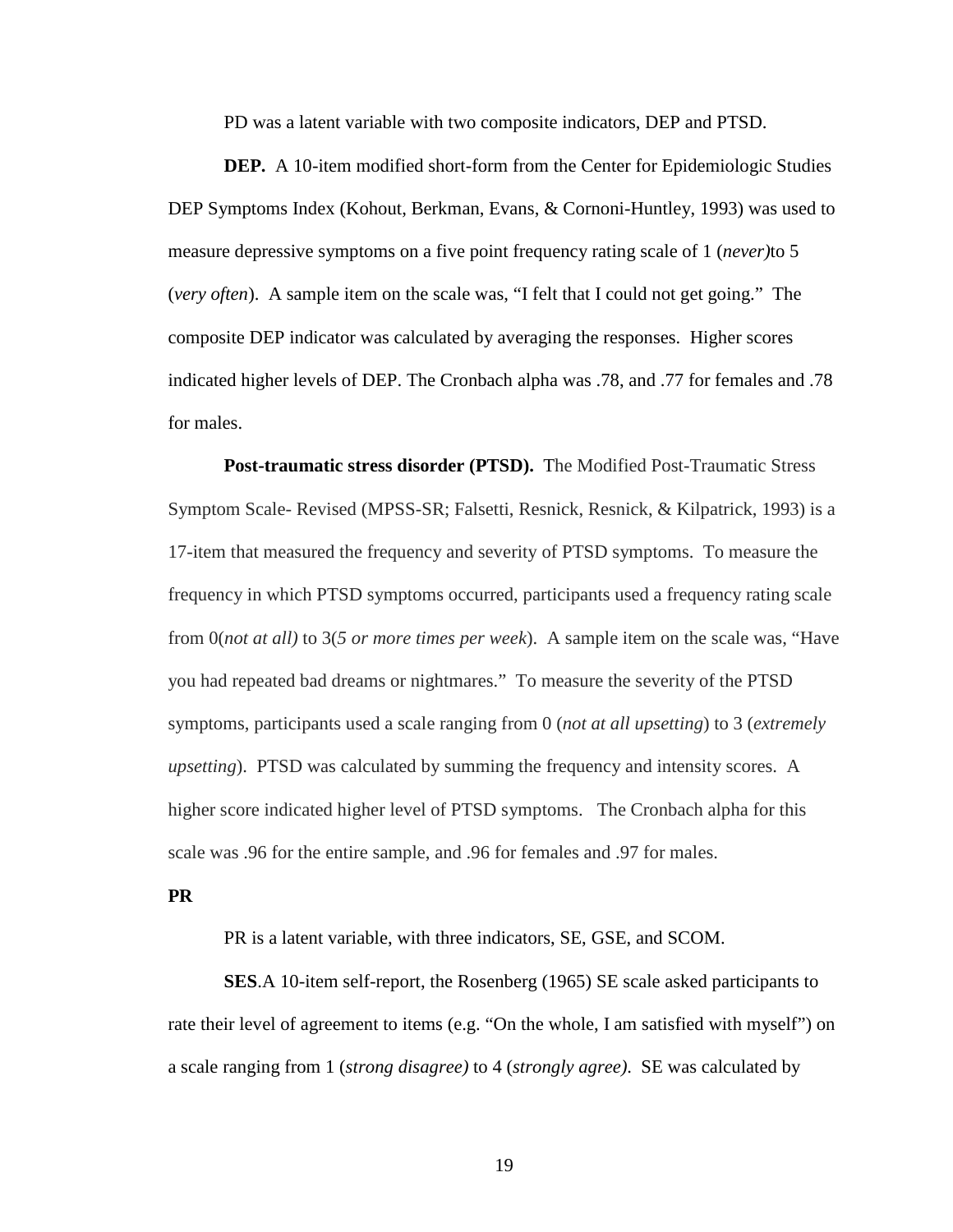averaging the items. A higher score means a higher level of SE. The Cronbach alpha for this scale was .79 for the entire sample, .76 for female and .81 for males.

**GSE**. GSE was measured using the 10-item General GSE Scale (Schwarzer & Jerusalem, 1995). The scale assessed a general sense of perceived GSE with the aim in mind to predict coping with daily hassles, as well as adaptation after experiencing all kinds of stressful life events. Participants rated the statements (e.g. "I can always manage to solve difficult problems if I try hard enough") using a 4-item Likert scale ranging from 1(*not at all true)* to 4 (*exactly true)*. GSE was calculated by averaging the items. Higher scores indicated a higher level of GSE. The Cronbach alpha for this scale was .92 for the entire sample, and .91 for females and .93 for males.

**SCOM**. SCOM was measured using a 12-item SCOM Scale (Raes et al., 2011). Participants rated statements (e.g. "When I fail at something important to me I become consumed by feelings of inadequacy"), ranging from 1(*almost never)* to 5(*almost always)*. Higher scores indicated higher SCOM scores. The Cronbach alpha for this scale was .79, and .82 for females and .71 for males.

# **PSB**

PSB (previously known as sexual risk behaviors in proposal) was considered a latent construct, measured by three indicators, condom use frequency (CUF), stage of change for condom use (CUS), and PSR (PSR) (Morokoff et al., 2009).

**CUF.** This measure was rated on a 5-point rating scale from 1 (*never)* to 5 (*everytime)*, where participants rated their frequency of condom use during the last 30 days (CUF1) and during the last 60 days (CUF2). For the purposes of structural equation modeling, CUF2 was used. This rating scale has demonstrated reliability in at-risk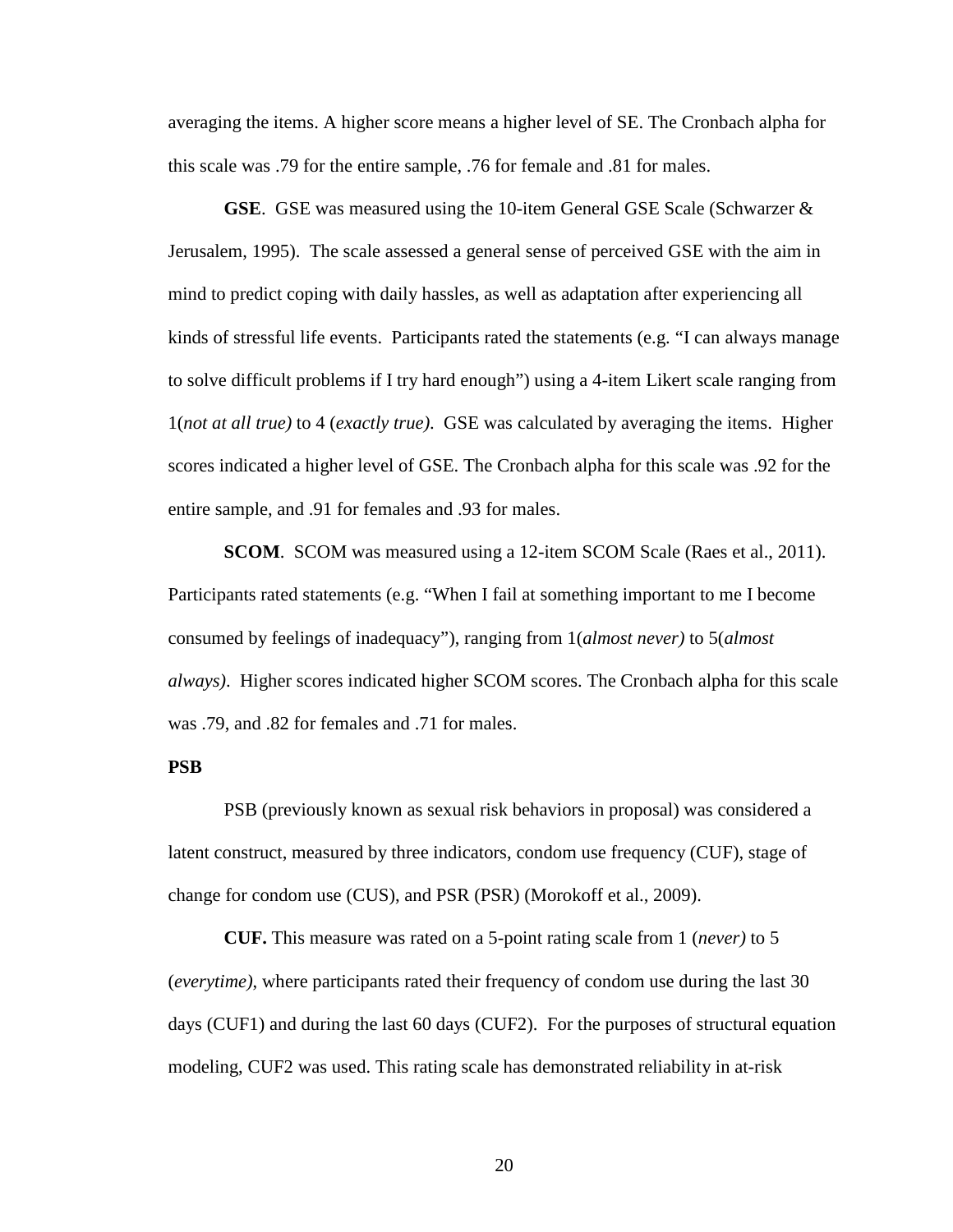samples (e.g. Morokoff et al., 2009).

**CUS.** The CUS was calculated by assigning a numeric value to each of the stages of change (i.e. precontemplation = 1, contemplation = 2, preparation = 3, action = 4, and maintenance  $= 5$ ). Respondents were asked questions about their current condom use, how long they have or have not used condoms, and if they plan to continue to use condoms or start to use condoms. An algorithm based on consistent or inconsistent condom use determined individuals to a stage (Brown-Peterside, Redding, Ren & Koblin, 2000 & Morokoff et al., 2009). Consistent with Morokoff et al. (2009) and previous research, precontemplation included individuals who were not using condoms consistently and were not intending to start within the next six months. Contemplation included those who reported not using condoms consistently and intent to start within the next six months or the next 30 days. Preparation included those who reported almost always using condoms and intent to begin using them consistently within the next 30 days. Action included those who reported using condoms consistently for at least the past 30 days and for less than six months. Maintenance included those who reported using condoms consistently for six months or more.

**PSR.** The PSR was be created by dividing participants' reports of the number of sex occasions in which they had used condoms by the total number of times they had sex for the past six months (PSR6) and the past two months (PSR2). For the purposes of structural equation modeling, the PSR6 was used to capture a more accurate PSR. The Cronbach alpha for PSR6 was .36 for the entire sample, .21 for females and .36 for males. The Cronbach alpha for PSR2 was .33 for the entire sample, .40 for females and .33 for males.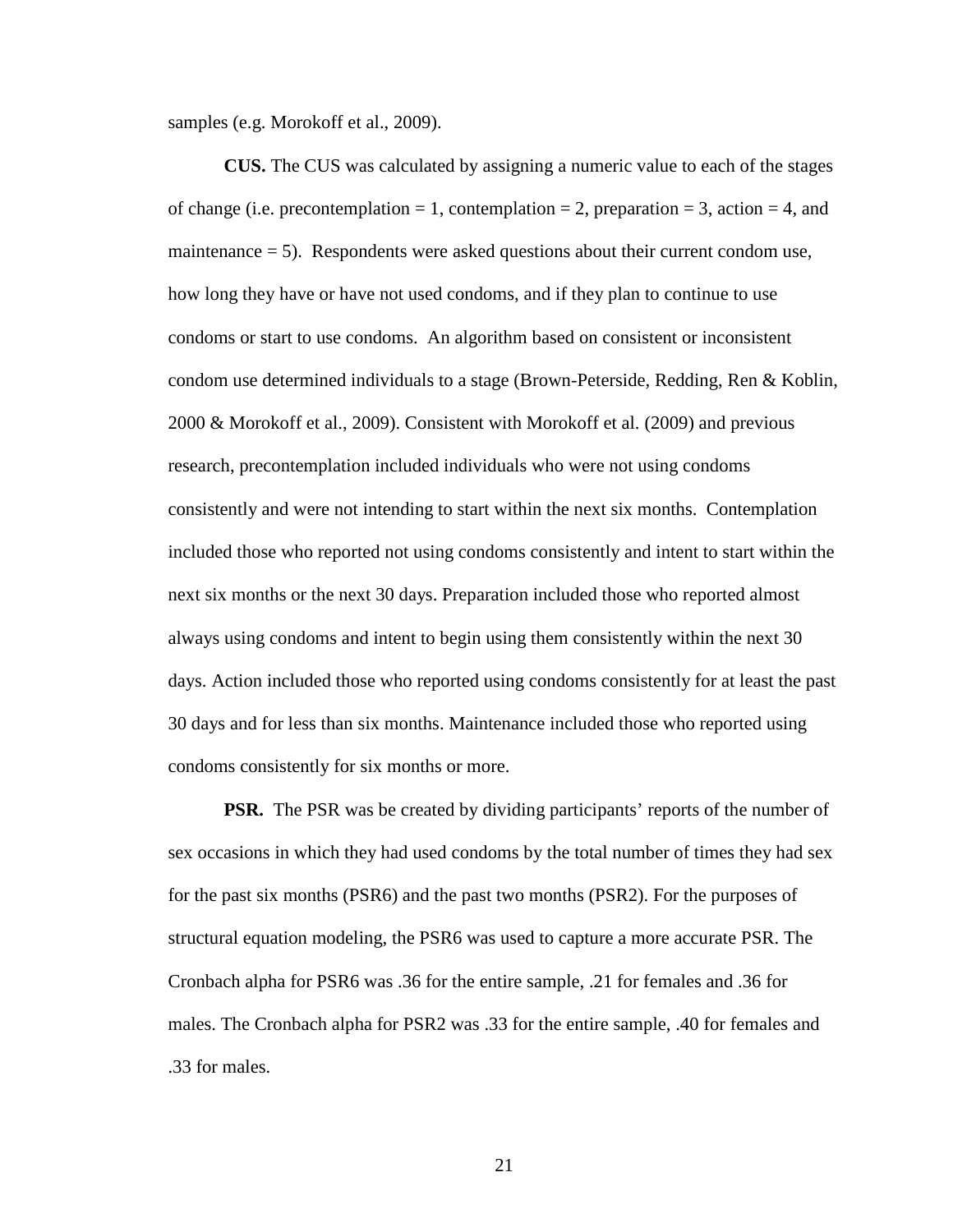INT was a latent construct with three composite indicators, interpersonal resources (INTR), social support (SOC), and relationship cohesion (RCOH).

**INTR.** This was measured using a nine-item scale from the Conservation of Resources-Evaluation (COR-E; Hobfoll & Lilly, 1993) to measure the extent an individual has encountered stressful conditions that result in loss of INTR (e.g. good relationship with partner, loyalty of friends) during the previous three months. Participants indicated the degree of loss (or threat of loss) of various INTR they had experienced in the previous three months along a 3-point scale, with possible responses of 1= (*no threat or loss)* to 3 (*great deal of threat or loss)*. Items were reversed scored and averaged, where higher scores indicated greater levels of INTR. The Cronbach alpha for the entire sample was .90, and .89 for females and .93 for males.

**RCOH.** RCOH was assessed using a five-item measure, previously used in Lamoureux et al. (2011) study, assessing the frequency of interpersonal conflicts in the past four weeks. Participants indicated whether they have experienced problems, arguments, serious disagreements, excessive demands, and or feelings of anger or upset feelings in their close relationships by responding from 1 (*never)* to 5 (*very often*). Items in this scale were reverse-scored and averaged. A higher score indicated more RCOH or higher relationship stability. The Cronbach alpha for this scale was .93 for the entire sample, and .93 for females and .95 for males.

**SOC.** An individual's perceived level of SOC was measured using the Social Provisions Scale (SPS; Cutrona & Russell, 1987). Participants responded to questions about their *current* relationships with their friends and family by answering *no, some-* 

**INT**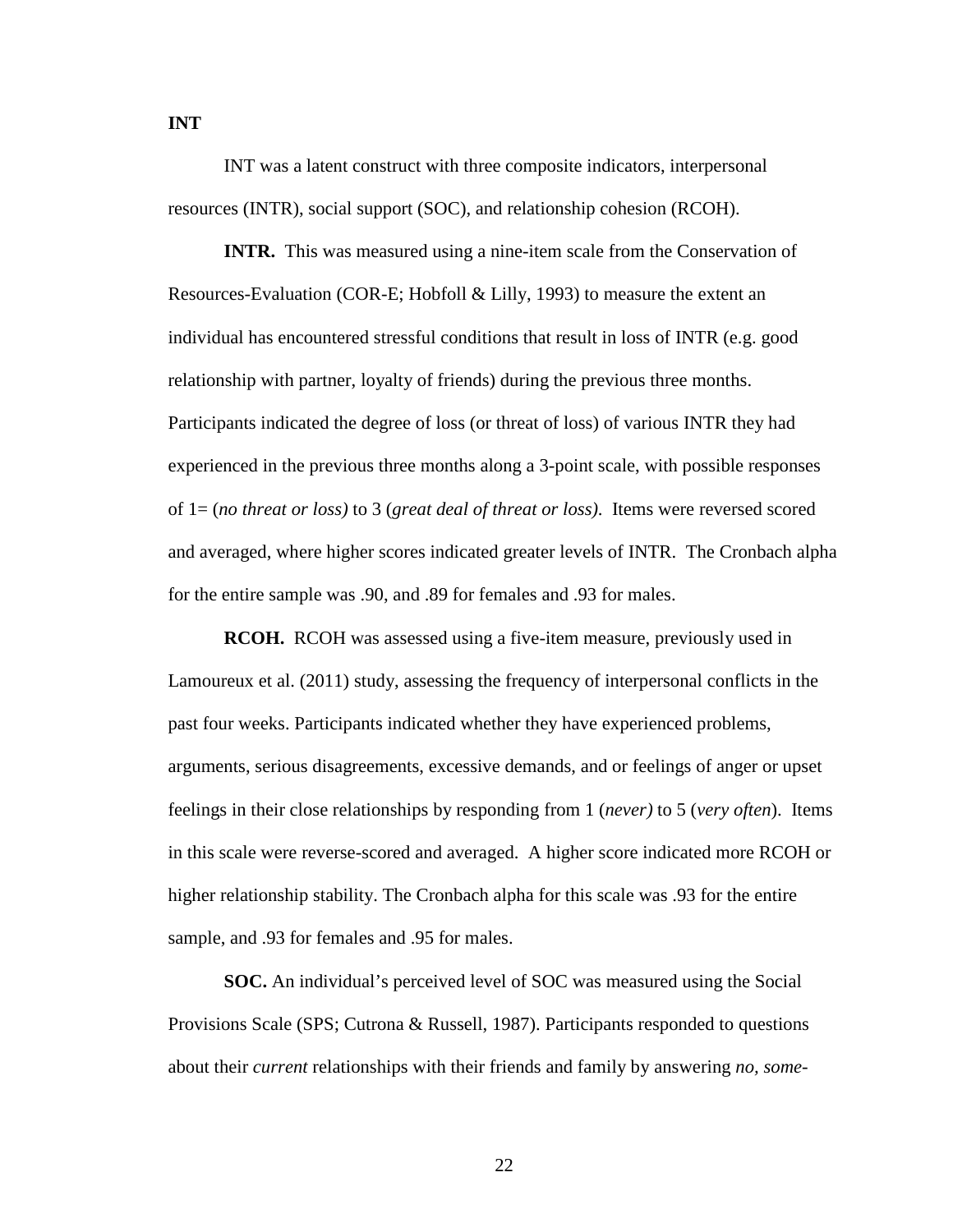*times, yes,* or *not sure*. This measure demonstrated adequate reliability and validity (Cutrona & Russell, 1987). Items were averaged. Higher scores indicated higher levels of perceived SOC. The Cronbach alpha for this scale was .83, and .82 for females and .84 for males.

#### **Proposed analyses**

The study used correlations, MANOVAs, and latent variable model analysis (LVM), a type of structural equation model analysis on the entire sample and by gender to test the study's aforementioned hypotheses (EQS 6.1, Bentler, 2003). LVM uses a maximum likelihood estimation to estimate a preliminary measurement model to determine if the proposed model will fit the data and if there is significant covariance among the factors.

Structural equation modeling must satisfy four conditions: (1) specification (determining the indicators for latent variables and causal paths between latent variables); (2) identification (determining whether there was adequate information to estimate the model); (3) estimation (testing the paths via structural equation modeling); and (4) model evaluation (see Kline, 2005). To determine identification, the latent variables should be scaled, fixing one indicator per latent variable. Because there were multiple indicators per construct, the indicators' errors were uncorrelated and that the indicators of the construct correlated with a separate indicator of another construct, while their errors were uncorrelated.

The following indices were used to assess model fit: chi-square goodness-of-fit index (GFI), the comparative fit index (CFI), as well as the root mean square error of approximation (RMSEA),  $R^2$  values for estimating effect size, and standardized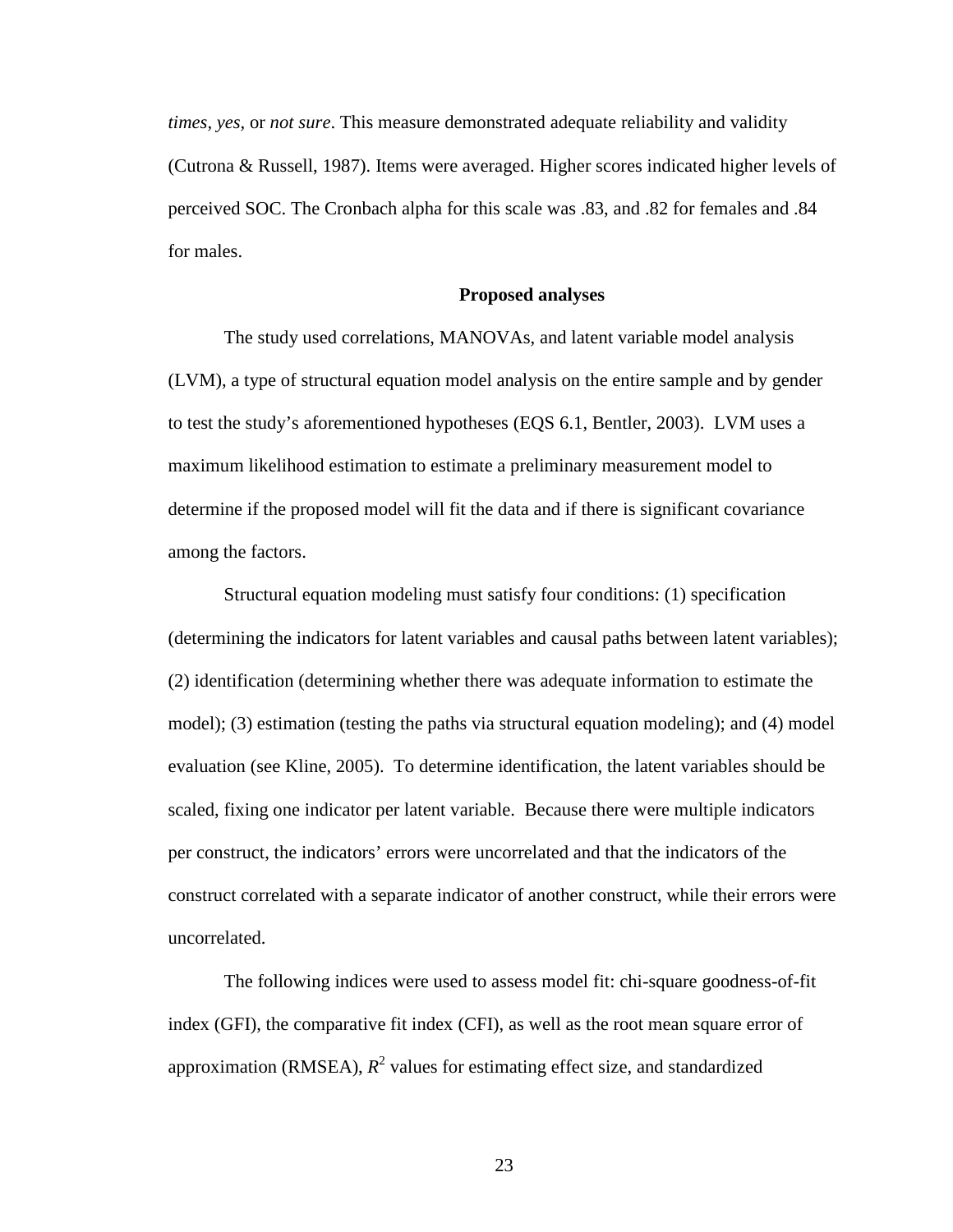regression path coefficients for each model. A nonsignificant chi-square value, chi square ratios of less than 2, CFI and GFI values of 0.90 or higher, and RMSEA of less than .10 are indicators of good fitting models (Byrne, 2006). Although insignificant chi-squares are ideal, due to the large sample size, it was expected that the chi- squares would be significant for the main analyses. Maximum likelihood (ML) estimation was used to estimate model parameters. For all analyses, a cutoff value for significance was set at  $p =$ 0.05 and ROBUST Satorra-Bentler methods were used when evaluating fit due to the large, non-normality of the sample (Tabachnick & Fidell, 2007).

The measurement model indicates the final decision for what indicators to include in the SEM analyses. If the measurement model fits the data, then the predictive, causal structural model will be tested. To determine the best-fit model, a chi-square different test was conducted using chi-square values and degrees of freedom from alternative, nested models, specifically the full model, direct model, and meditational model. In other words, different models with the same variables with one or more parameters added were compared to determine the best model fit. The chi-square test is the difference between the full model and the reduced model (e.g. direct or meditational model), using the difference in degrees of freedom as the degrees of freedom from the test.

To test differences in nested chi-square values, "the goodness-of-fit chi-square values of less restrictive, baseline models (M1) with the goodness-of-fit chi-square value of more restrictive, nested comparison model (M0)" (p.3, Bryant & Satorra, 2011). This analysis tests the hypothesis that the more restrictive model significantly worsens the model fit. If the difference chi-square is statistically significant, then one rejects the null hypothesis and concludes that he baseline model fits the data better than the nested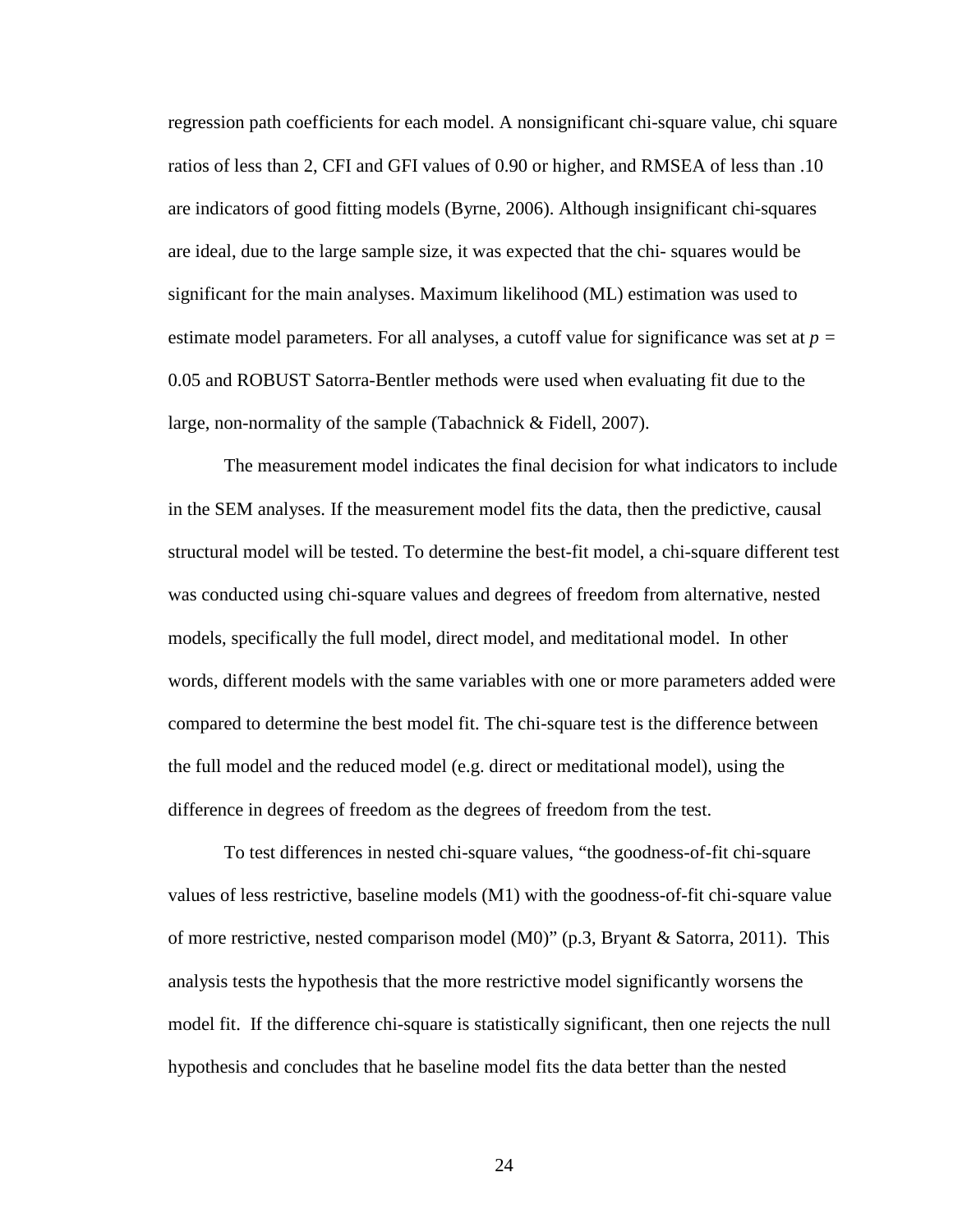comparison model. If it is not significant, then the more parsimonious model is favored (Bryant & Satorra, 2011).

However, given that robust Satorra-Bentler chi-square values (e.g. standard goodness-of-fit chi-square values divided by a scaling correction factor) were calculated to account for the multivariate non-normality of the data, a traditional difference chisquare test would be invalid because the scaled chi-square value cannot be used for difference testing because it is not distributed as chi-square. To account for this, the researcher must compute the scaling correction factor (*c*) for each model to use in scaled difference testing (Bryant & Satorra, 2011 & Muthen & Muthen, 2005). For EQS, the scaling correction factor (*c*) for a given model is (maximum-likelihood (ML) chi-square test statistic) / (Satorra-Bentler (SB) scaled chi-square test statistic). Next, to determine the Satorra-Bentler scaled chi-square difference statistic, a program calculated was used to calculate the Satorra-Bentler scaled chi-square difference test (see Colwell, 2012 for program calculator; Muthen & Muthen, 2005).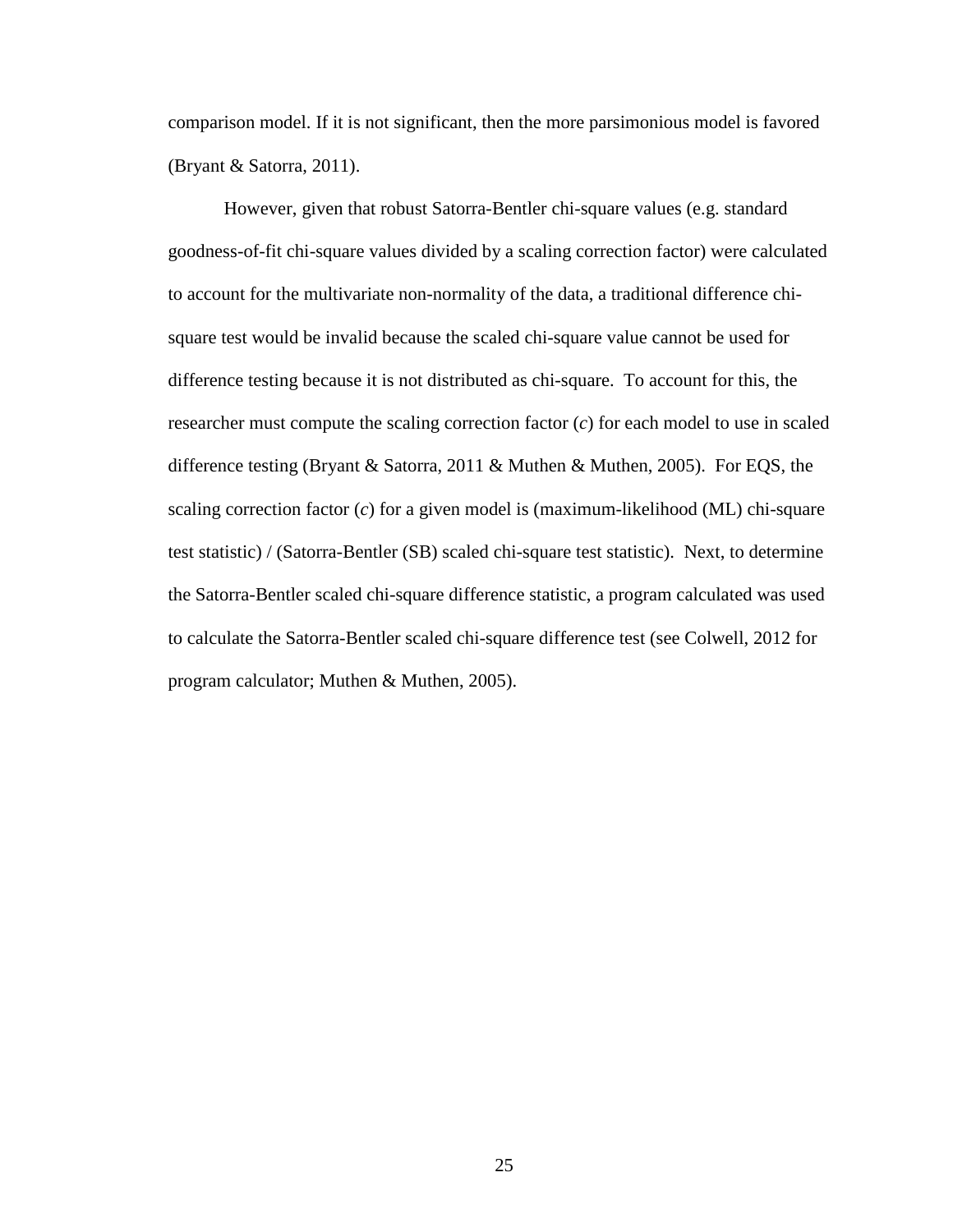#### **CHAPTER 4**

# **RESULTS**

## **Data cleaning**

Data was collected and automatically imported into the statistical analysis software SPSS (21.0 for Windows). The correct variable and value labels were assigned to the corresponding data set. Approximately 465 participants accessed the survey and 54 participants did not complete the survey in its entirety. After statistical consultation, it was deemed appropriate to eliminate the participants who completed less than 50% of the entire survey  $(N = 50)$ . The total sample size was then 415, after eliminating two individuals who identified as transgender. Next, appropriate items were reverse coded in order to maintain a singular relationship within a construct. Composite variables were then computed. Then, each variable was checked for its frequency and range of values.

Analyses of normality of the distributions for each variable were also conducted. Results indicated that CM, PTSD and DEP were positively skewed. Transformations were not made because it is reasonable to expect that these variables would be skewed in the population (Tabachnick & Fidell, 2007). However, to take non-normality into account, the Satorra- Bentler robust statistical methods were used, provided by EQS 6.1 structural equation modeling software. The Satorra-Bentler statistical methods assess chi square statistics and standard errors by use of maximum likelihood estimation with the Satorra-Bentler scaled chi square and adjust the standard errors to the extent of the nonnormality (Tabachnick & Fidell, 2007).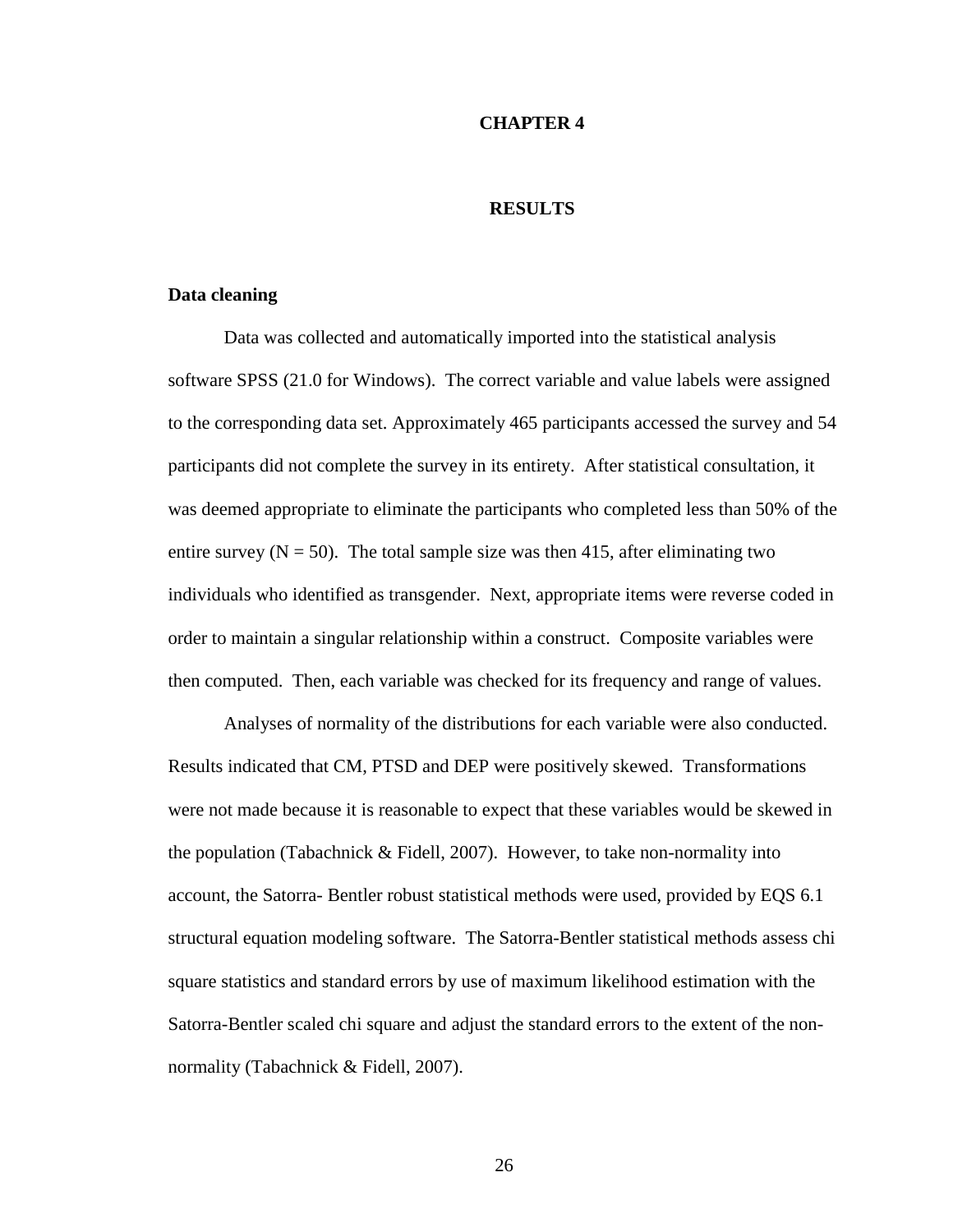## **Demographic differences**

**Gender.** Demographic information for the total sample is presented in Table 1.Men and women were compared on demographics items using a Chi-square test for independence (see Table 1). There were no significant differences between genders for any demographic variables. With respect to sexual history, approximately 77% of the females and 80% of the males in the sample reported that they had engaged in voluntary sexual intercourse at least once in their lifetime. There was no statistical difference in the age of sexual debut for women 16.42 (1.70) with a range from 12 to 26 years old and men 16.31 (1.84) with a range from 10 to 21 years old. In addition, approximately 238 total (147 female) and 91 (male) endorsed questions regarding condom use within the past two to six months.

**CM.** Individuals with CM versus individuals with no CM were also compared on demographic items using a chi-square test for independence. There was a significant association between individuals with CM compared to individuals with no CM for ethnicity,  $\chi$  (1,  $n = 414$ ) = 5.71,  $p = .05$ , where 56.1% of individuals who identified as Hispanic/Latino reported CM compared to 38.4% of individuals who did not identify as Hispanic/Latino. There was no statistical difference in the age of sexual debut for individuals with reported CM ( $M = 16.16$ ,  $SD = 2.07$ ) with a range from 10 to 26 years old and individuals with no reported CM  $(M=16.53, SD=1.47)$  with a range from 13 to 21 years old.

# **Trauma Incidences Across Childhood and Adulthood**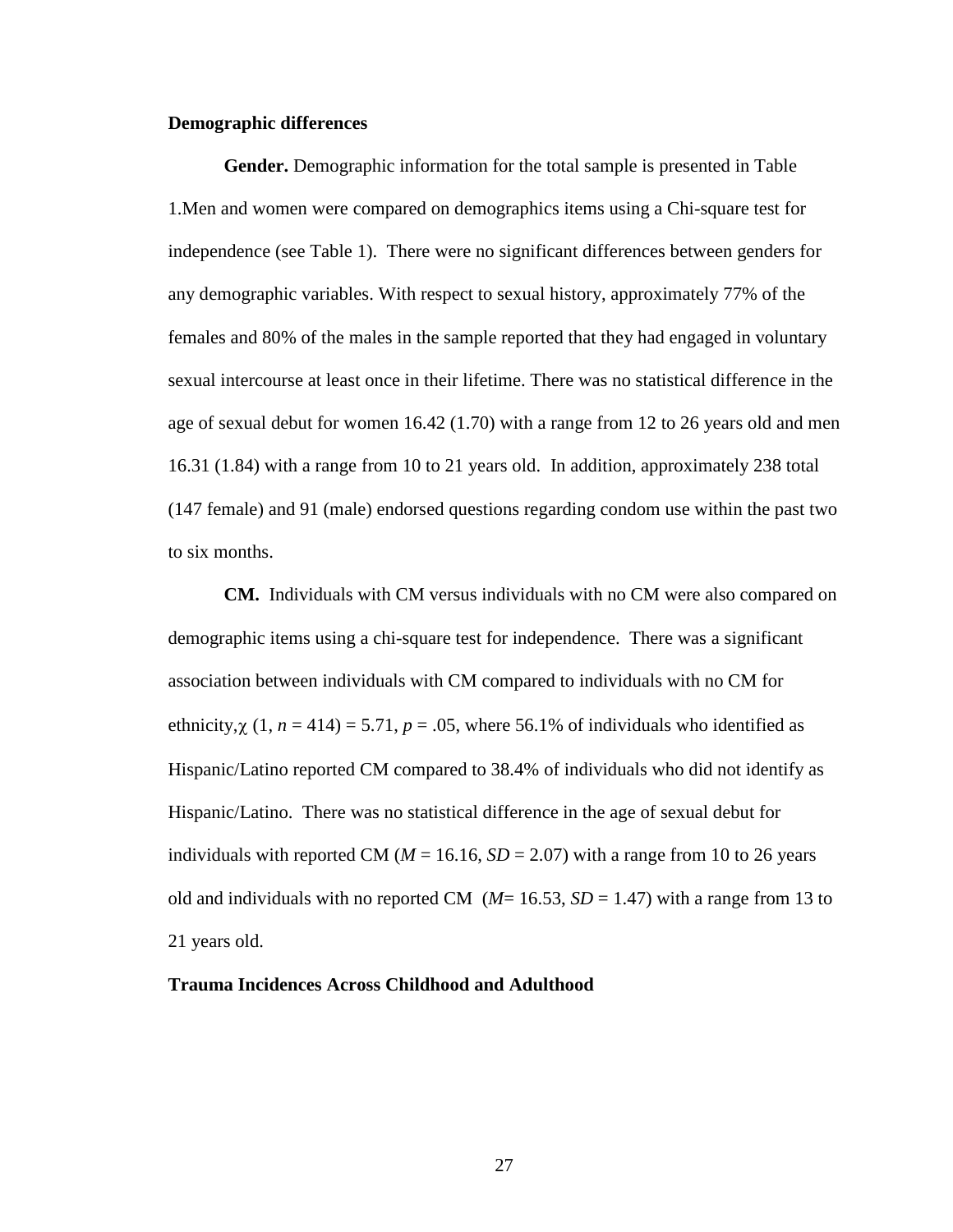Table 2 presents the percentages of the sample that endorsed various forms of trauma in childhood and adulthood, as well as the percentage of the sample that did not endorse a form of childhood or adulthood trauma.

## **Correlations**

**CM** 

Table 3 presents correlations among all model variables for the entire sample. Table 4 presents correlations among the variables separately for gender. Table 5 presents correlations among all model variables separately for individuals with reported CM compared to individuals with no reported CM.

# **Summary of Model Variable Correlations for the Entire Sample**

**CSA.** There were small, positive correlations between CSA and CPA  $(r = .22, p$  $\langle 0.01 \rangle$ , CEA (r = .20, p  $\langle 0.01 \rangle$ , and NFE (r = .20, p  $\langle 0.01 \rangle$ , with higher levels of CSA associated with higher levels of other forms of CM. For PD, there was a small, positive correlation with DEP  $(r = .17, p < .01)$  and a moderate, positive correlation with PTSD  $(r = .17, p < .01)$ = .31, *p <*.01), indicating that higher levels of CSA were associated with higher levels of DEP and PTSD. There were no significant correlations between CSA and the constructs making up PR, specifically SCOM, GSE, and SE. For INT, there were small, negative correlations between CSA and INTR ( $r = -0.21$ ,  $p < 0.01$ ), RCOH ( $r = -0.15$ ,  $p < 0.01$ ), and SOC ( $r = -15$ ,  $p < 01$ ), suggesting that higher levels of CSA were associated with lower levels of INTR, lower RCOH, and lower SOC. Finally, there were significant correlations between CSA and CUF. A significant, negative correlation was found between CSA and CUF at 30 days ( $r = -.16$ ,  $p < .05$ ) and CUF at 60 days ( $r = -.13$ ,  $p < .05$ ), suggesting that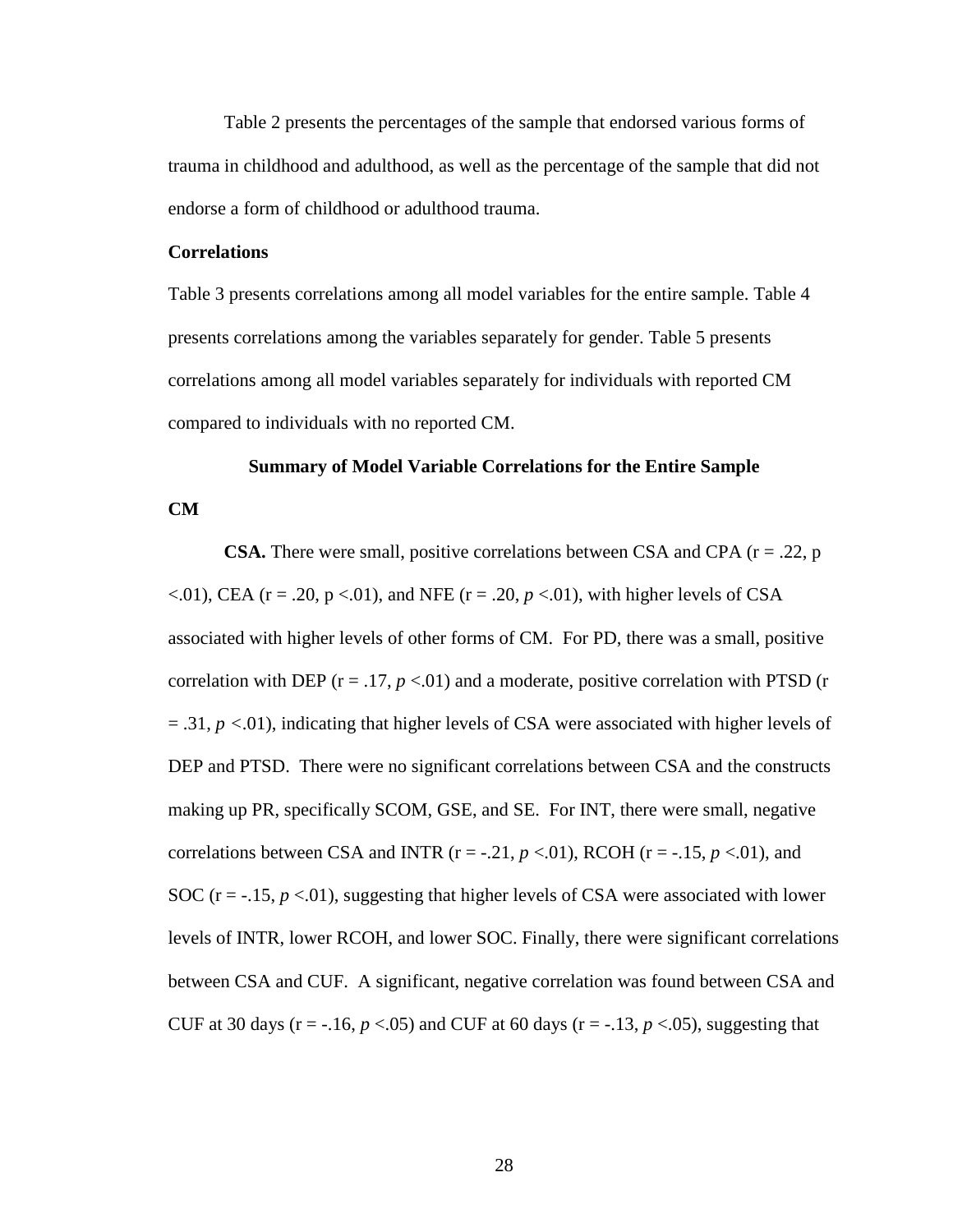higher levels of CSA were associated with lower levels of CUF. There were no significant correlations with PSR or CUS and CSA.

**CPA.** There was a moderate correlation between CPA and CEA  $(r = .28, p < .01)$ and a moderate, positive correlation between CSA and NFE  $(r = .36, p < .01)$ , With respect to variables comprising PD, there was a small positive correlation between CPA and DEP ( $r = .21$ ,  $p < .01$ ) and a small, positive correlation with PTSD ( $r = .21$ ,  $p < .01$ ). For variables comprising PR, there was a small, negative relationship between CPA and SE  $(r = -.16, p < .01)$ , and nonsignificant correlations among SCOM and GSE. There were also small, negative correlations with INTR  $(r = -.24, p < .01)$  and RCOH  $(r = -.17,$  $p$  <.01), but no significant correlation with SOC. There were no significant correlations with PSR, CUF, or CUS.

**CEA**. There was a moderate to large, positive correlation with NFE ( $r = .59$ , p <.01), indicating that greater CEA was associated with greater NFE. For PD, there was a small to moderate positive correlation with DEP  $(r = .37, p < .01)$  and a small, positive correlation with PTSD ( $r = .29$ ,  $p < .01$ ). For PR, there was a small, negative relationship with SCOM( $r = -0.22$ ,  $p < 0.01$ ), a small, negative relationship with SE ( $r = -0.22$ ,  $p < 0.01$ ), and a positive, small correlation with GSE  $(r = 13, p < 01)$ , indicating that greater levels of CEA were associated with lower levels of SCOM, SE, and greater levels of GSE. There were also small, negative correlations with INTR  $(r = -0.31, p < 0.01)$  and RCOH  $(r$  $=$  -.21,  $p < 0.01$ ), and SOC ( $r = -1.15$ ,  $p < 0.01$ ), indicating that greater levels of CEA were associated with decreased INT. There were no significant correlations with PSR, CUF, or CUS.

**NFE**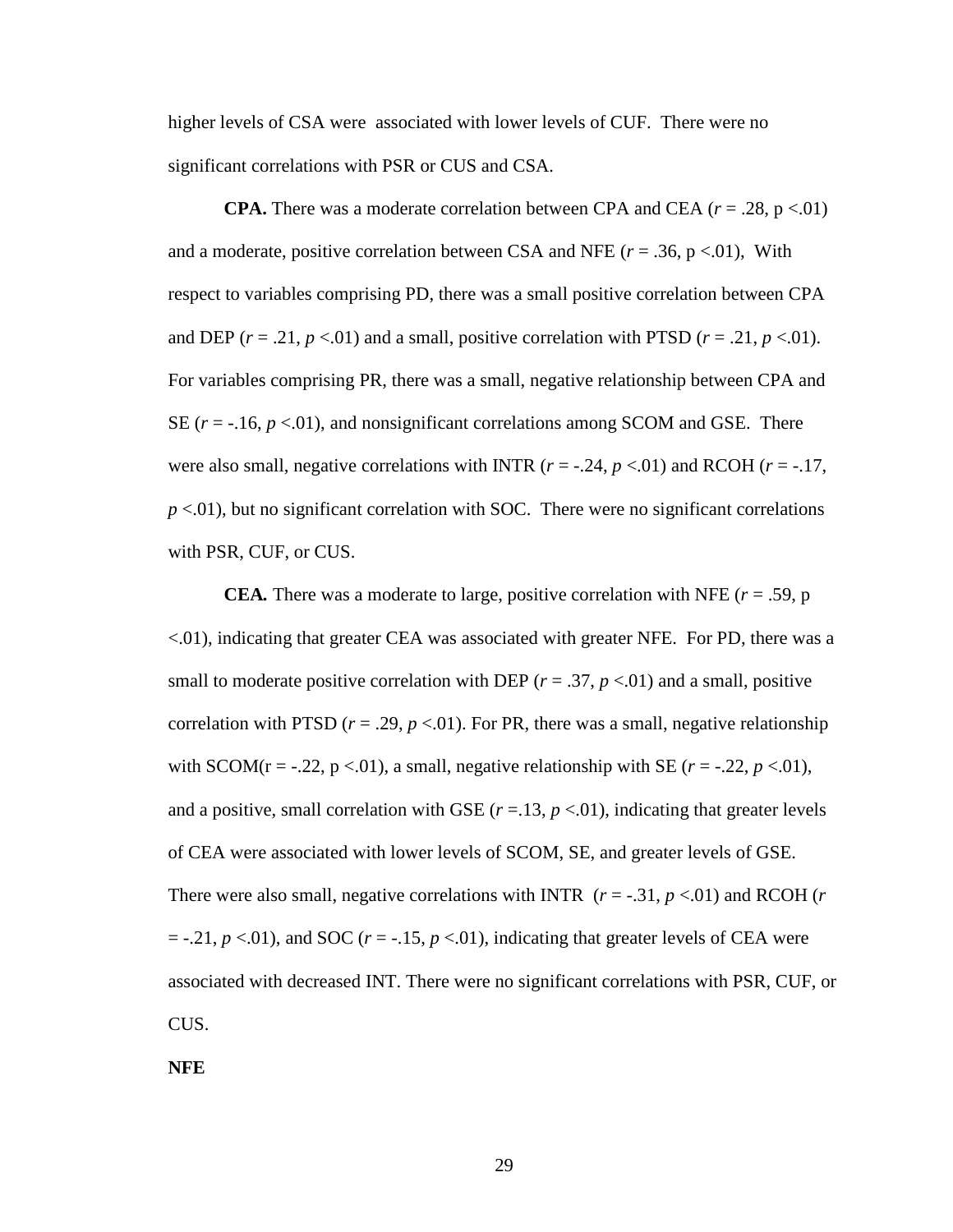For PD, there was a small to moderate positive correlation with DEP (*r* = .36, *p*  $\leq$ .01) and a small to moderate, positive correlation with PTSD ( $r = .36$ ,  $p \leq .01$ ), indicating that greater levels of NFE were associated with greater levels of PD. For PR, there was a small, negative relationship with  $SCOM(r = -0.28, p < 0.01)$ , a small to moderate, negative relationship with SE  $(r = -.40, p < .01)$ , and a small, negative correlation with GSE  $(r = .19, p < .01)$ , indicating that greater levels of NFE were associated with lower levels of SCOM, SE, and GSE. There were also small, negative correlations with INTR ( $r = -.33$ ,  $p < .01$ ) and RCOH ( $r = -.12$ ,  $p < .01$ ), and small to moderate, negative correlation with SOC  $(r = -.41, p < .01)$ , indicating that greater levels of NFE were associated with decreased INT. There were no significant correlations with PSR, CUF, or CUS.

#### **PD**

**DEP.** There was a moderate, positive correlation with PTSD ( $r = .52$ ,  $p < .01$ ), indicating that greater levels of DEP were associated with greater levels of PTSD. For PR, there was a moderate, negative relationship with SCOM  $(r = -.58, p < .01)$ , a moderate to large, negative relationship with SE ( $r = -.62$ ,  $p < .01$ ), and a small, negative correlation with GSE  $(r = 0.22, p < 0.01)$ , indicating that greater levels of DEP were associated with lower levels of SCOM, SE, and GSE. There were also moderate to large, negative correlations with INTR ( $r = -.57$ ,  $p < .01$ ) and RCOH ( $r = -.37$ ,  $p < .01$ ), and moderate, negative correlation with SOC ( $r = -0.50$ ,  $p < 0.01$ ), indicating that greater levels of DEP were associated with decreased INT. There were no significant correlations with PSR, CUF, or CUS.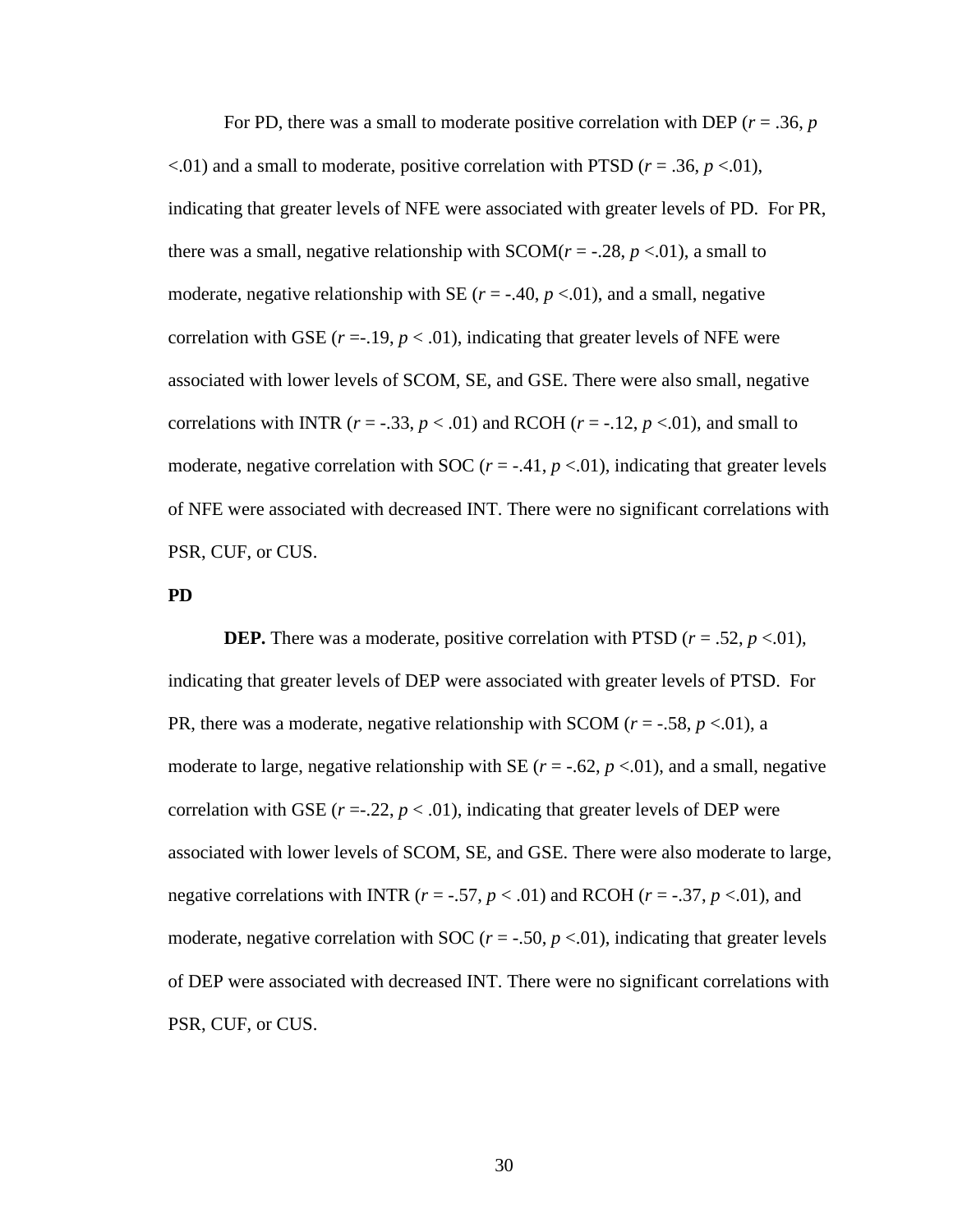**PTSD.** For PR, there was a small to moderate, negative relationship with SCOM  $(r = -.30, p < .01)$ , a small to moderate, negative relationship withes  $(r = -.36, p < .01)$ , and a small, negative correlation with GSE  $(r = .11, p < .05)$ , indicating that greater levels of PTSD were associated with lower levels of SCOM, SE, and GSE. There were also moderate, negative correlations with INTR  $(r = -.54, p < .01)$ , RCOH  $(r = -.37, p < .01)$ , and moderate, negative correlation with SOC ( $r = -.50$ ,  $p < .01$ ), indicating that greater levels of DEP were associated with decreased INT. There were no significant correlations with PSR, CUF, or CUS.

#### **PR**

**SCOM.** There was a large, positive relationship with SE ( $r = .67$ ,  $p < .01$ ) and a small to moderate, positive relationship with GSE ( $r = -0.43$ ,  $p < 0.01$ ), indicating that higher levels of SCOM were associated with higher levels of SES and GSE. There were also small to moderate, positive correlations with INTR ( $r = .33$ ,  $p < .01$ ), RCOH ( $r =$ .22,  $p \lt 0.01$ , and moderate, positive correlation with SOC ( $r = .46$ ,  $p \lt 0.01$ ), indicating that greater levels of SCOM were associated with greater levels of INT. There were several small, positive correlations for PSB, including PSR at six months ( $r = .12$ ,  $p < .05$ ), CUF at one  $(r = .15, p < .05)$  and two months  $(r = .14, p < .05)$ , and CUS  $(r = .15, p < .05)$ , indicating that higher levels of SCOM were associated with higher levels of PSB, specifically increased CUF, PSR within the past six months, and CUS.

**SE.** There was a moderate, positive relationship with GSE ( $r = .49$ ,  $p < .01$ ), indicating that higher levels of SES were associated with higher levels of GSE. There were also small to moderate, positive correlations with INTR (*r* = .38, *p* < .01), RCOH (*r*  $= .21, p < .01$ , and moderate, positive correlation with SOC ( $r = .53, p < .01$ ), indicating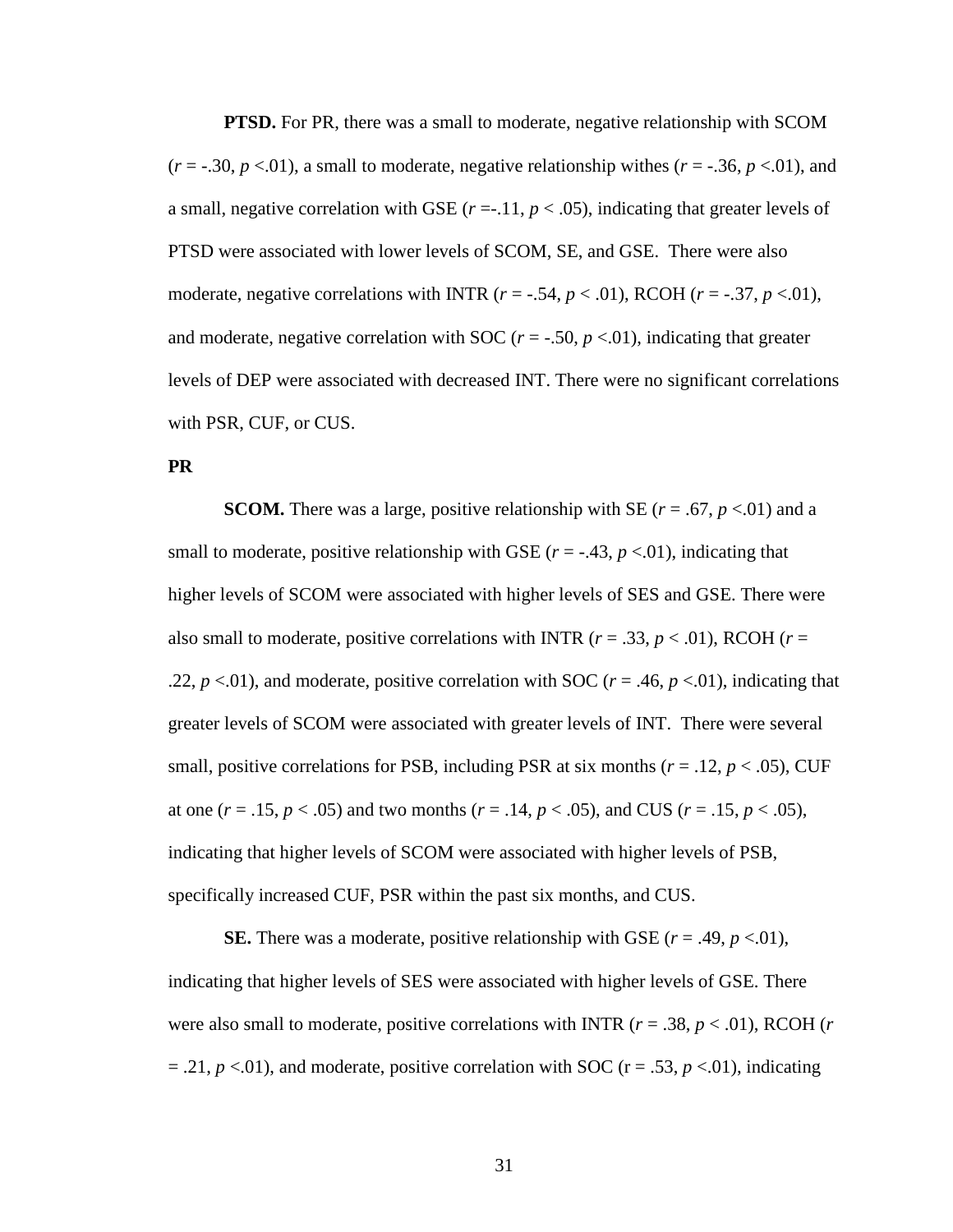that greater levels of SE were associated with greater levels of INT. There were also several small, positive correlations for PSB, specifically CUF in the past month  $(r = .15, )$  $p < .05$ ) and CUS ( $r = .14$ ,  $p < .05$ ), indicating that higher levels of SE were associated with higher levels of PSB, specifically increased CUF for the past month and CUS.

**GSE.** There appeared to be nonsignificant correlations with several of the INT indicators, INTR and RCOH. There was a moderate, positive correlation with SOC  $(r =$ .50,  $p < .01$ ), indicating that higher levels of GSE were associated with higher levels of SOC. There were significant correlations with PSB.

## **INT**

**INTR.** There were small to moderate, positive correlations with RCOH ( $r = .45$ ,  $p = .45$ )  $<$ .01) and SOC ( $r = .36$ ,  $p < .01$ ), indicating that higher levels of INTR were associated with higher levels of RCOH and SOC. There was also a small, positive correlation with PSR for the past two months ( $r = .13$ ,  $p < .05$ ), indicating that higher levels of INTR were associated with higher levels of PSR for the past two months.

**RCOH.** There was small, positive correlation with SOC ( $r = .17$ ,  $p < .01$ ), indicating that higher levels of RCOH were associated with higher levels of SOC. There was also a small, positive correlation with PSR for the past two months  $(r = .14, p < .05)$ , indicating that higher levels of RCOH were associated with higher levels of PSR for the past two months.

**SOC.** There were small, positive correlations with CUF at one month ( $r = .20$ ,  $p <$ .05) and two months ( $r = .20$ ,  $p < .05$ ), indicating that higher levels of SOC were associated with higher levels of CUF.

#### **PSB**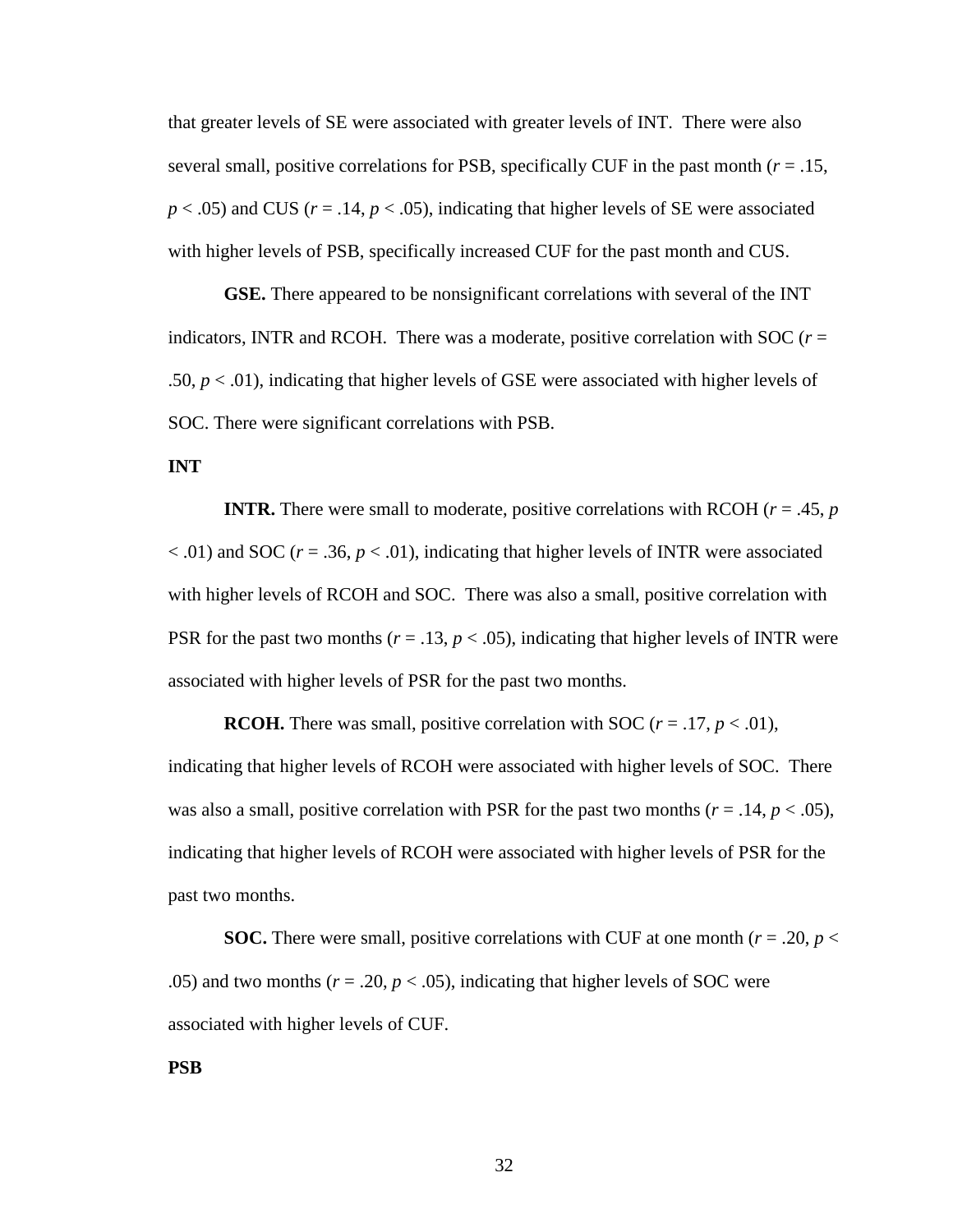**PSR***.* PSR for the past six months had moderate, positive correlation with PSR for the past two months  $(r = .51, p < .01)$ . It also had large, positive correlations with CUF1  $(r = .79, p < .01)$  and CUF2  $(r = .81, p < .01)$ , indicating that higher levels of PSR were associated with higher CUF1. In addition, there was a large, positive correlation with CUS ( $r = .75$ ,  $p < .01$ ), indicating that higher levels of PSR for the past six months were associated with higher CUS. PSR for the past two months revealed similar patterns, with moderate, positive correlations with CUF1 ( $r = .54$ ,  $p < .01$ ), at two months ( $r = .56$ ,  $p < .01$ ) and a large, positive correlation with CUS ( $r = .83$ ,  $p < .01$ ).

**CUF.** CUF1 revealed a large, positive correlation with CUF2 ( $r = .94$ ,  $p < .01$ ), and CUS ( $r = .75$ ,  $p < .01$ ), indicating that higher levels of CUF1 were associated with higher levels of CUS. The findings were similar for CUF2, with a large, positive correlation with CUS ( $r = .83$ ,  $p < .01$ ).

## **Mean Comparisons**

#### **Gender Differences**

Table 6 presents descriptive statistics among all model variables for the entire sample, and separately for gender, as well as independent samples t-test. Results indicated gender differences in SE,  $t$  (413) = -2.34,  $p < .05$ , where women reported higher levels of SE ( $M = 3.03$ ,  $SD = .51$ ) than men ( $M = 3.15$ ,  $SD = .48$ ). There were also gender differences in SOC,  $t(405) = -2.17$ ,  $p < .05$ , where women reported higher levels of SOC ( $M = 3.25$ ,  $SD = .46$ ) than men ( $M = 3.14$ ,  $SD = .45$ ). Finally, there were gender differences in PSR2,  $t(119) = -2.21$ ,  $p < .01$ , where men reported higher levels of PSR2  $(M = .77, SD = 1.05)$  than women  $(M = .52, SD = .46)$ .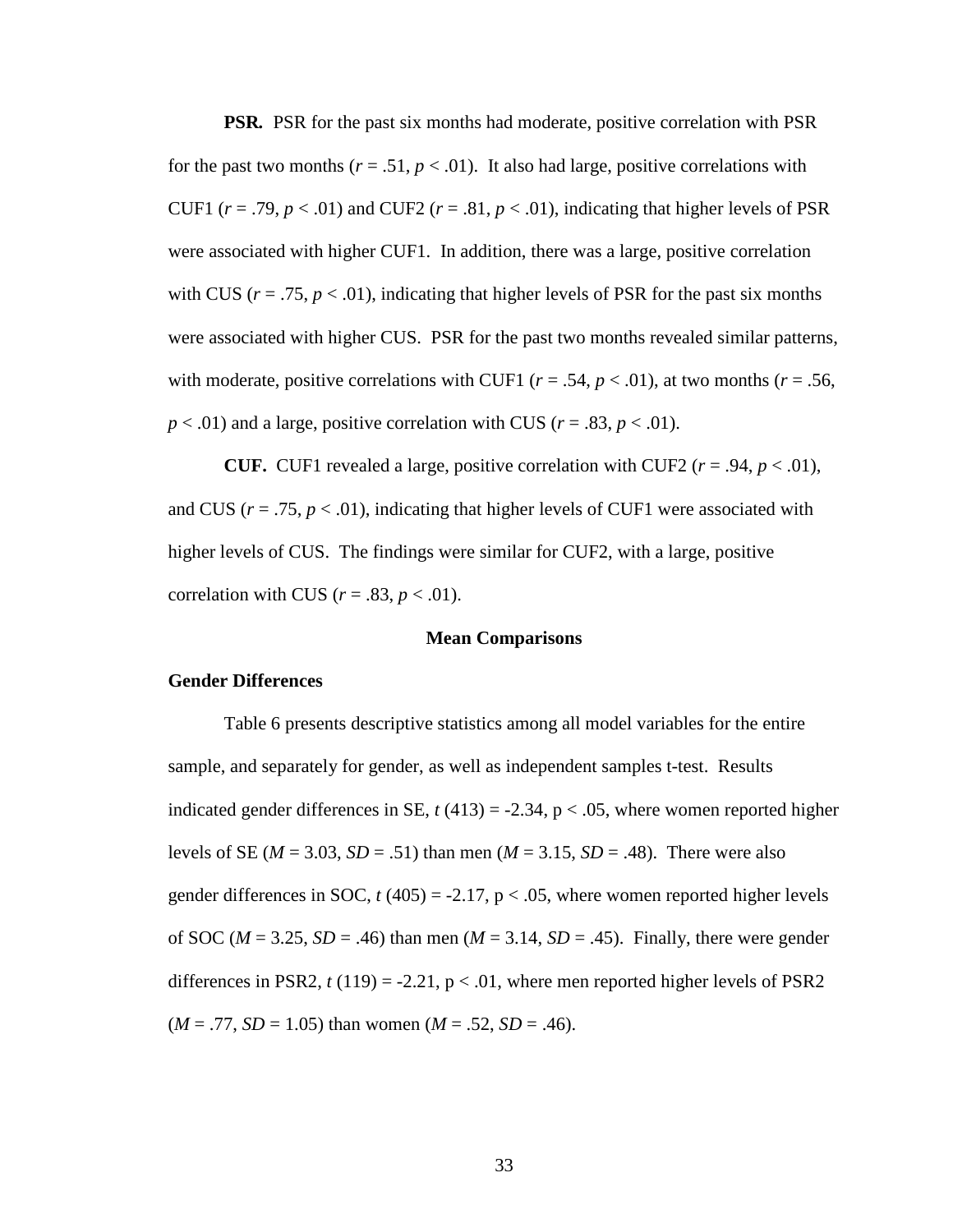To determine gender differences in the model constructs, five one-way betweengroups multivariate analysis of variance (MANOVA) were conducted on the model constructs, CM, PR, PD, INT, and PSB. The results indicated gender differences for INT. More specifically, gender differences were found for the combined dependent variable INT, comprised of RCOH, SOC, and INTR,  $F(3, 404) = 5.633$ ,  $p = <.01$ ;  $\lambda = .960$ ;  $p2p =$ .04, where women reported more SOC ( $M = 1.81$ ,  $SD = .43$ ) than men ( $M = 1.90$ ,  $SD =$ .43).

There were no gender differences in the combined dependent variable CM comprised of CSA, CPA, and CEA,  $(3, 410) = .281$ ,  $p = .84$ ;  $\lambda = .998$ ;  $p2p = .002$ . There were no gender differences in the combined dependent variable, PR comprised of SCOM, SE, and GSE,  $F(3, 404) = 1.74$ ,  $p = .158$ ;  $\lambda = .987$ ;  $p/p = .013$ . Moreover, there were no gender differences in the combined dependent variable, PD comprised of DEP and PTSD, *F* (3, 405) = 1.114, *p* = .329;  $\lambda$ = .995;  $\eta 2p$  = .005. Finally, there were no gender differences in the combined dependent variable, CUF2, PSR2, and CUS,  $F(3, 188) =$ 1.61,  $p = .19$ ;  $\lambda = .975$ ;  $n2p = .025$ .

## **CM Differences**

To determine if individuals with reported CM differed on the model variables, compared to individuals with no reported CM, four MANOVAs were conducted on PR, PD, PSB and INT. In addition, an independent t-test was conducted to compare means on NFE. Table 6 presents descriptive statistics among all model variables for individuals with CM compared to individuals with no reported CM, as well as separately for each reported type of CM.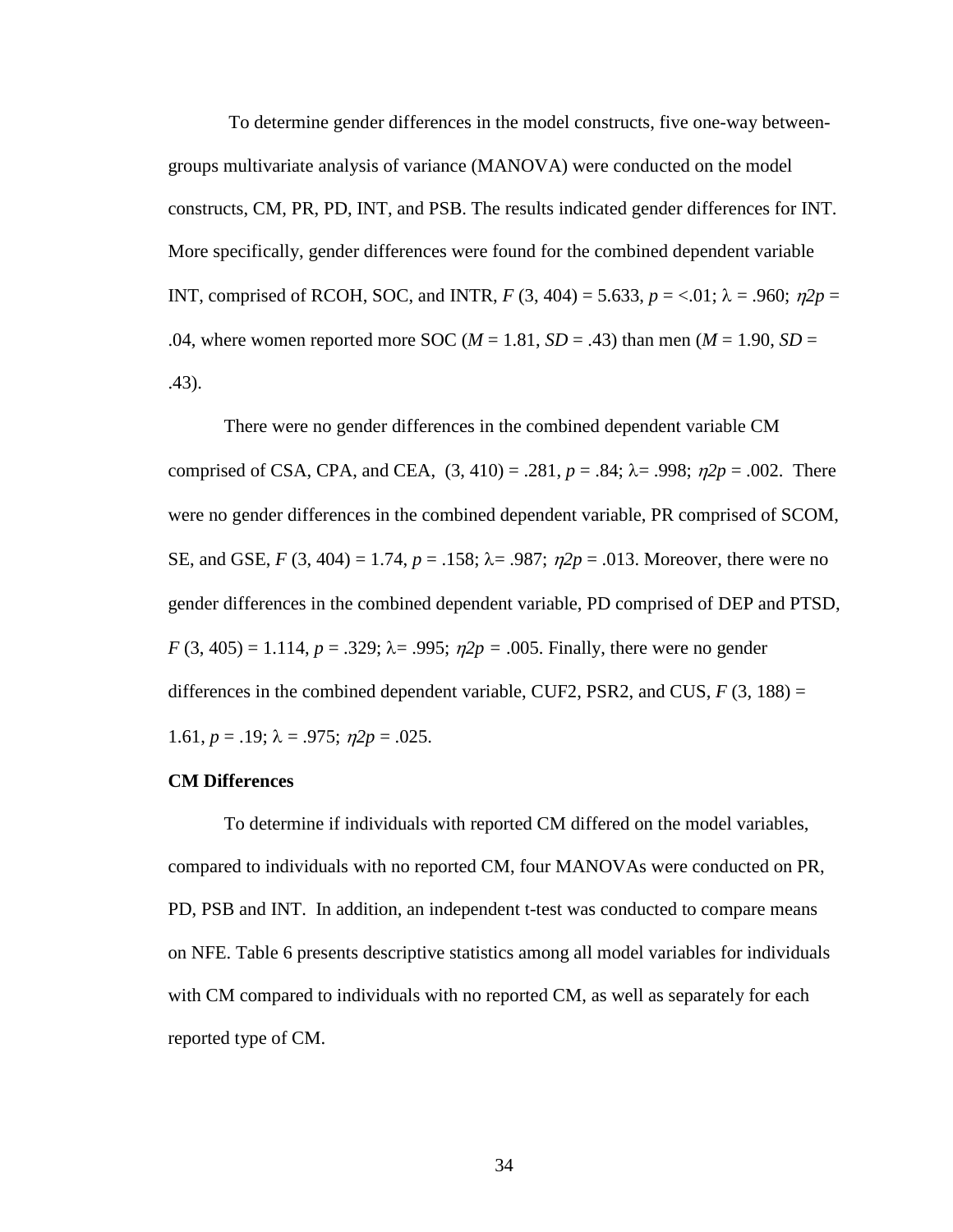A one-way between MANOVA was performed to investigate differences in PR. Three dependent variables were used: GSE, SCOM, and SE. There was a statistically significant difference between individuals with reported CM versus no CM, *F* (3, 410)  $=7.68$ ,  $p < 0.01$ ;  $\lambda = .947$ ;  $\eta2p = .05$ . When the results were considered separately, SCOM and SE reached statistical significance. For SCOM,  $F(1, 412) = 8.373$ ,  $p < .01$ ,  $\eta_2 p = 0.02$ , individuals with no CM reported greater SCOM ( $M = 3.18$ ,  $SD = 0.60$ ) than individuals with CM ( $M = 3.00$ ,  $SD = .59$ ). For SE, F (1, 412) = 18.58,  $p < .01$ ,  $n2p =$ .04, individuals with no CM reported greater SE ( $M = 3.15$ ,  $SD = .46$ ) than individuals with CM ( $M = 2.94$ ,  $SD = .54$ ).

A one-way between MANOVA was performed to investigate differences in PD. Two dependent variables were used: DEP and PTSD. There was a statistically significant difference between individuals with reported CM versus no CM for PD,  $F(2, 407) =$ 20.29,  $p < 0.01$ ;  $\lambda = .909$ ;  $\eta^2 p = .09$ . When the results were considered separately, there were differences found in DEP and PTSD. For DEP,  $F(1, 408) = 25.65$ ,  $p < .01$ ,  $\eta2p =$ .06, where individuals with CM reported higher levels of DEP ( $M = 2.56$ ,  $SD = .74$ ) than individuals with no CM ( $M = 2.19$ ,  $SD = .71$ ). Moreover, there were differences in PTSD,  $F(1, 408) = 34.08$ ,  $p < .01$ ,  $\eta2p = .07$ , where individuals with CM reported higher levels of PTSD ( $M = 52.1$ ,  $SD = .19.79$ ) than individuals with no CM ( $M = 42.41$ ,  $SD =$ 13.65).

A one-way between MANOVA was performed to investigate differences in INT. Three dependent variables were used: INTR, RCOH, and SOC. There was a statistically significant difference between individuals with reported CM and no CM,  $F(3, 403) =$ 11.47,  $p < 0.01$ ;  $\lambda = .921$ ;  $\eta 2p = .08$ . When the results were considered separately, there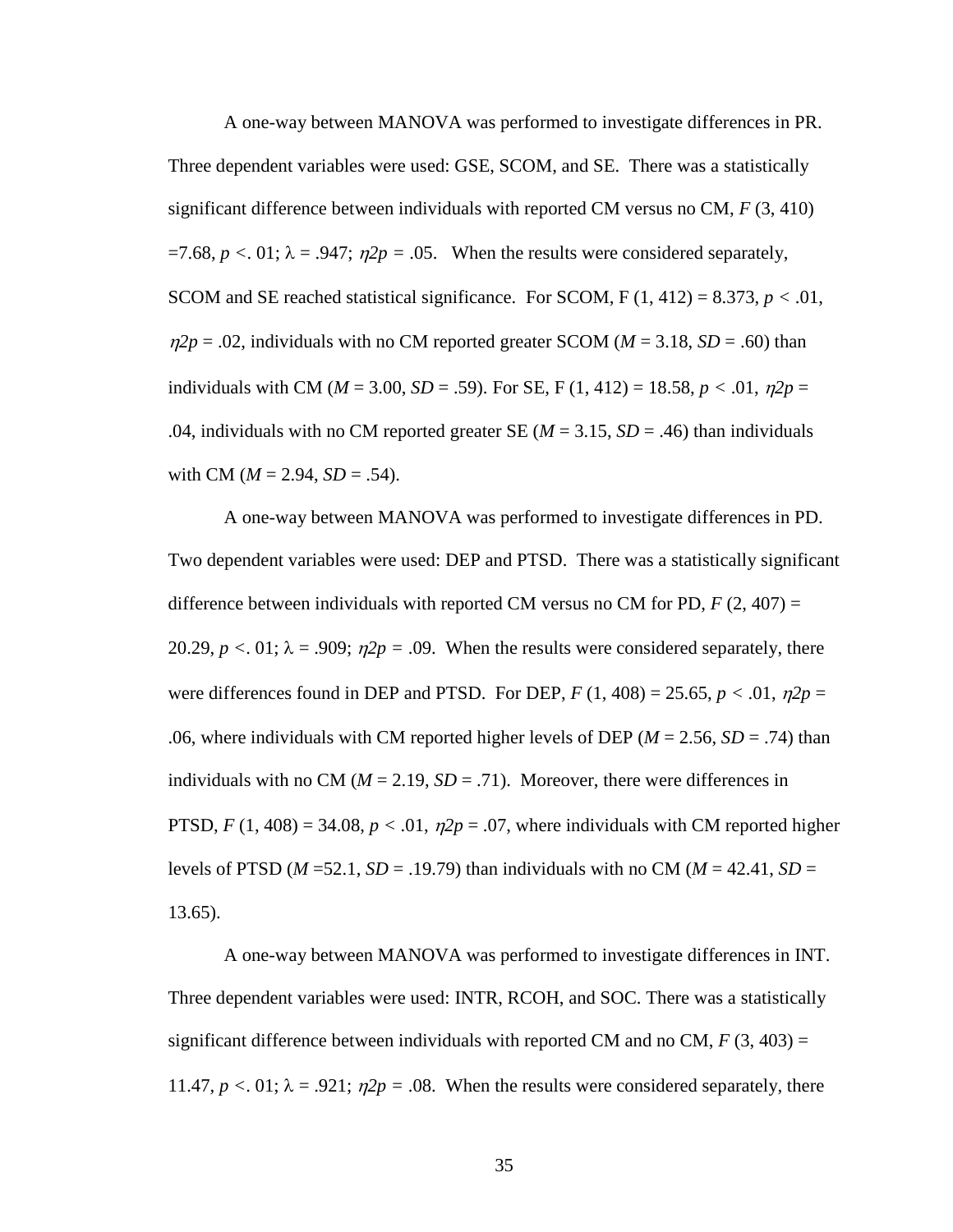were differences found in INTR, RCOH, and SOC. For SOC,  $F(1, 405) = 15.32$ ,  $p <$ . 01,  $\eta$ 2 $p = .04$ , individuals with no CM reported greater SOC ( $M = 3.28$ ,  $SD = .43$ ) compared to individuals with CM ( $M = 3.11$ ,  $SD = .48$ ). In addition, there were differences found in INTR,  $F(1, 405) = 29.47$ ,  $p < 0.01$ ,  $p2p = 0.07$ , where individuals with no CM reported higher levels of INTR ( $M = 2.73$ ,  $SD = .40$ ) than individuals with CM ( $M = 2.5$ ,  $SD = .49$ ). Finally, there were differences in RCOH,  $F(1, 405) = 6.9$ ,  $p <$ . 01,  $\eta$ 2 $p = 0.02$ , where individuals with no reported CM reported less RCOH ( $M = 4.2$ , SD)  $=$  .78) than individuals with reported CM ( $M = 4.00$ ,  $SD = 1.00$ )

A one-way between MANOVA was performed to investigate differences in PSB. Three dependent variables were used: CUF2, PSR2, and CUS. There was no statistical significant difference between individuals with reported CM and no CM,  $F(3, 188) =$ .30,  $p = 90$ ;  $\lambda = .997$ ;  $\eta 2p = .00$ . Finally, individuals with reported CM reported a higher level of NFE ( $M = 2.19$ ,  $SD = .63$ ) than individuals with no reported CM ( $M = 1.71$ ,  $SD =$ 56),  $t(412) = -8.13, p < .01$ .

#### **Structural Equation Modeling**

Prior to using LVM, several measurement models were tested on the proposed model (Figure 1). The first measurement model (Figure 2), predicted the dependent variable, INT, and the second measurement model (Figure 3), predicted the dependent variable, PSB. In addition, specific aspects of the model were evaluated by examining the significance of the hypothesized parameters and the effect sizes for mediators and outcome variables. Conducting a confirmatory factor analysis, measurement model, prior to testing the full structural equation model is important to determine if the relationships among the constructs are valid and "psychometrically sound" (Byrne, 2006, p. 189).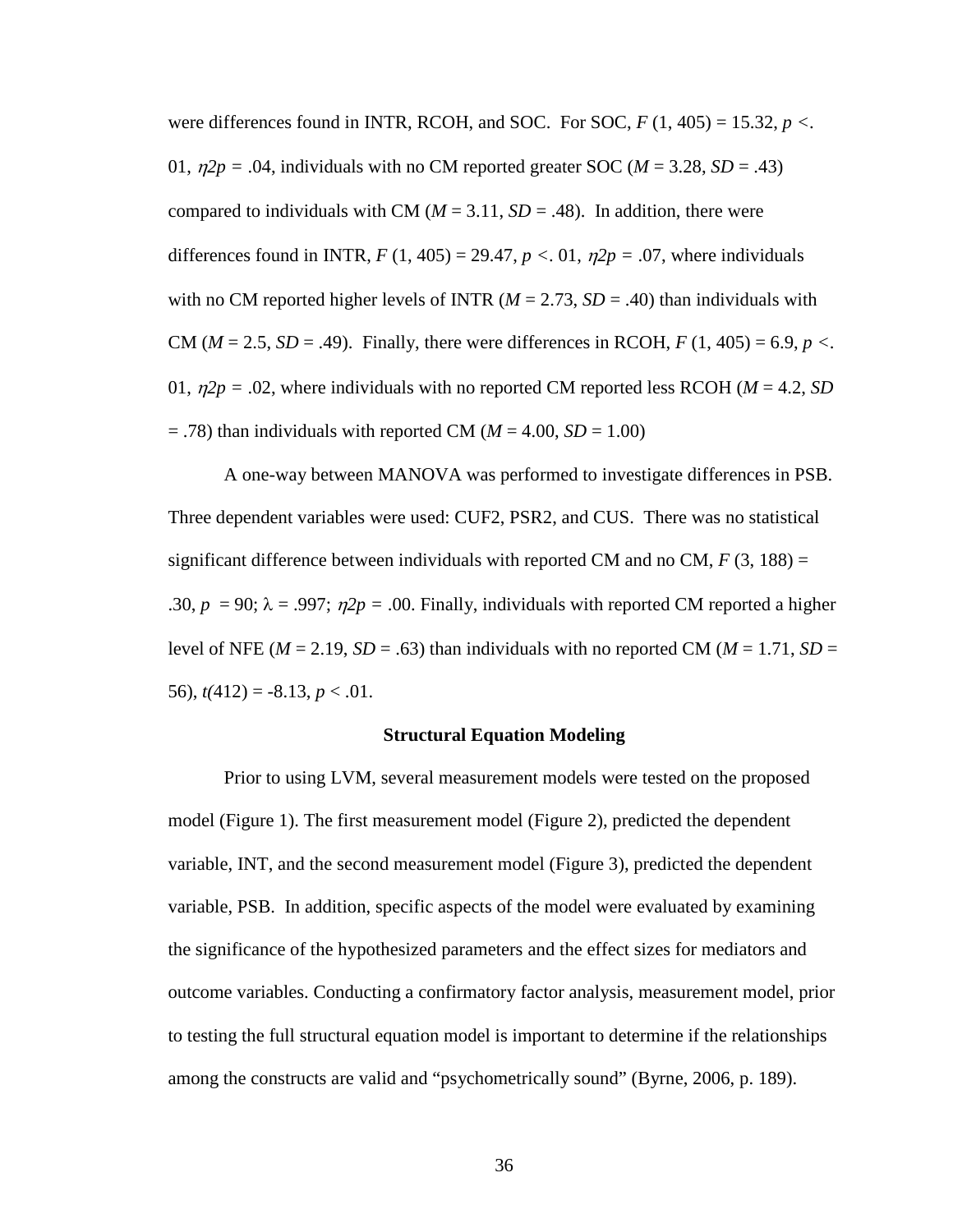## **CM and INT**

A confirmatory factor analysis of the relationships between CM, PR, PD and INT was conducted to determine if the data fit and if there was significant covariance between the factors. Results revealed several indicators producing errors in variance and not loading properly on their respective constructs, specifically general GSE indicator on PR and the RCOH indicator loading on the INT construct. The model was re-specified with the removal of these two indicators, to determine an improved fit. The results indicated good fit indices (S-Bχ*<sup>2</sup>*(21, N =407) = 82.8, *p <* .01, CFI = 0.92, RMSEA = 0.08 [90% CI .07, .10], with a greater than +1.0 covariance between PD and INT, invalidating the fit indices (See Figure 3 for standardized parameter estimates). Table 9 shows the standardized factor loadings and standardized errors for each indicator for this measurement model.

Due to difficulties in model specification (Figure 3), it was warranted to break the measurement model into two smaller models (see Figure 4 for model breakdown), with Model 1 examining the relationship between CM, PR and INT and Model 2 examining the relationship between CM, PD and INT. The primary purpose of this decision was to reduce the size of the models to determine proper model specification and reliability and accuracy of model variables before building a larger model again. Thus, the following set of analyses will examine each model (i.e. Model 1 and Model 2) separately.

**Model 1 specification and identification.** Model 1, a three factor latent variable model, examined the relationships between CM (three indicators), PR (three indicators), and INT (two indicators). Model 1's measurement model revealed a good fit  $(S-B\chi^2(11,$ N =407) = 31.2, *p <* .01, CFI = 0.95, RMSEA = 0.07, [90% CI = .04, .10]), as well as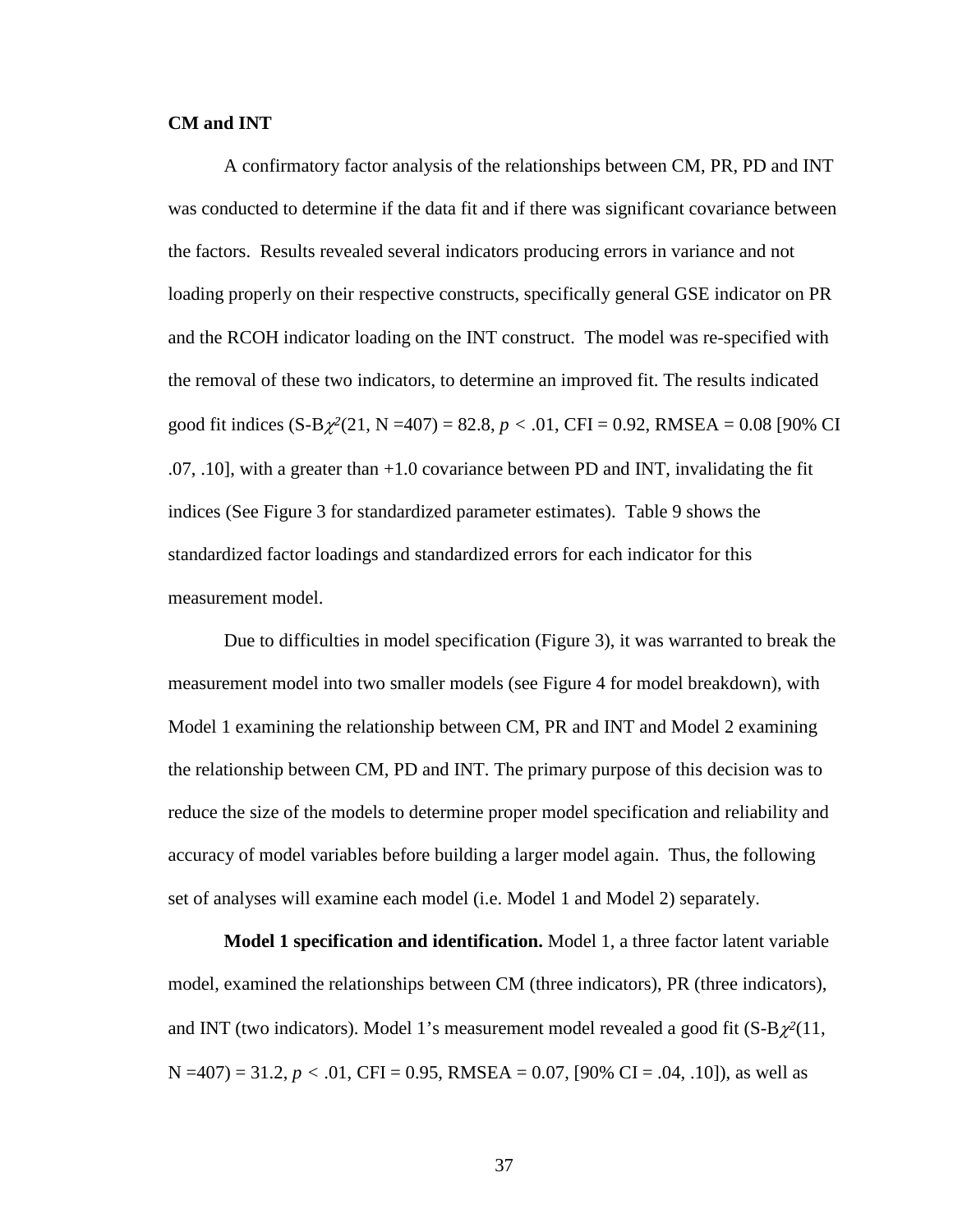significant correlations between all of the factors (Figure 5 for standardized parameter estimates). Table 10 shows the standardized factor loadings and standardized errors for each indicator for this measurement model.

Given that the hypothesized three-factor measurement model specifications were psychometrically sound, a proposed predictive model was conducted to test several of the study's hypotheses, determine if higher levels of CM are associated with lower levels of INT and higher levels of PR and if higher levels of PR are associated with higher levels of INT.

 The hypothesized structural model 1 (Figure 4) was tested in three nested causal model structures to determine the best model fit, specifically a direct model, meditational, and fully saturated model. A direct model, examined the direct relationship between CM and INT, while constraining the paths from CM to PR and PR to INT (Figure 6). The results revealed that CM was a negative, significant predictor of INT, accounting for a small to moderate level of variance,  $(R^2 = .29)$  in the prediction of INT (S-B $\chi^2(13, N = )$  $415$ ) = 63.52,  $p < .01$ , CFI = 0.88, RMSEA = 0.10 [90% CI .07, .122] (see Figure 6 for standardized path coefficients and Table 10 for fit indices).

A meditational model examined whether or not PR mediated the relationship between CM and INT, while constraining the relationship between CM and INT (Figure 7). The results revealed that CM was a negative, significant predictor of PR and PR was a positive, significant predictor of INT, accounting for a moderate to large level of variance ( $R^2 = .75$ ) in the prediction of INT, ( $S-B\chi^2(12, N=415) = 35.81, p < .01$ , CFI = 0.94, RMSEA =  $0.07$  [90% CI .04, .10] (see Figure 7 for standardized path coefficients and Table 10 for fit indices).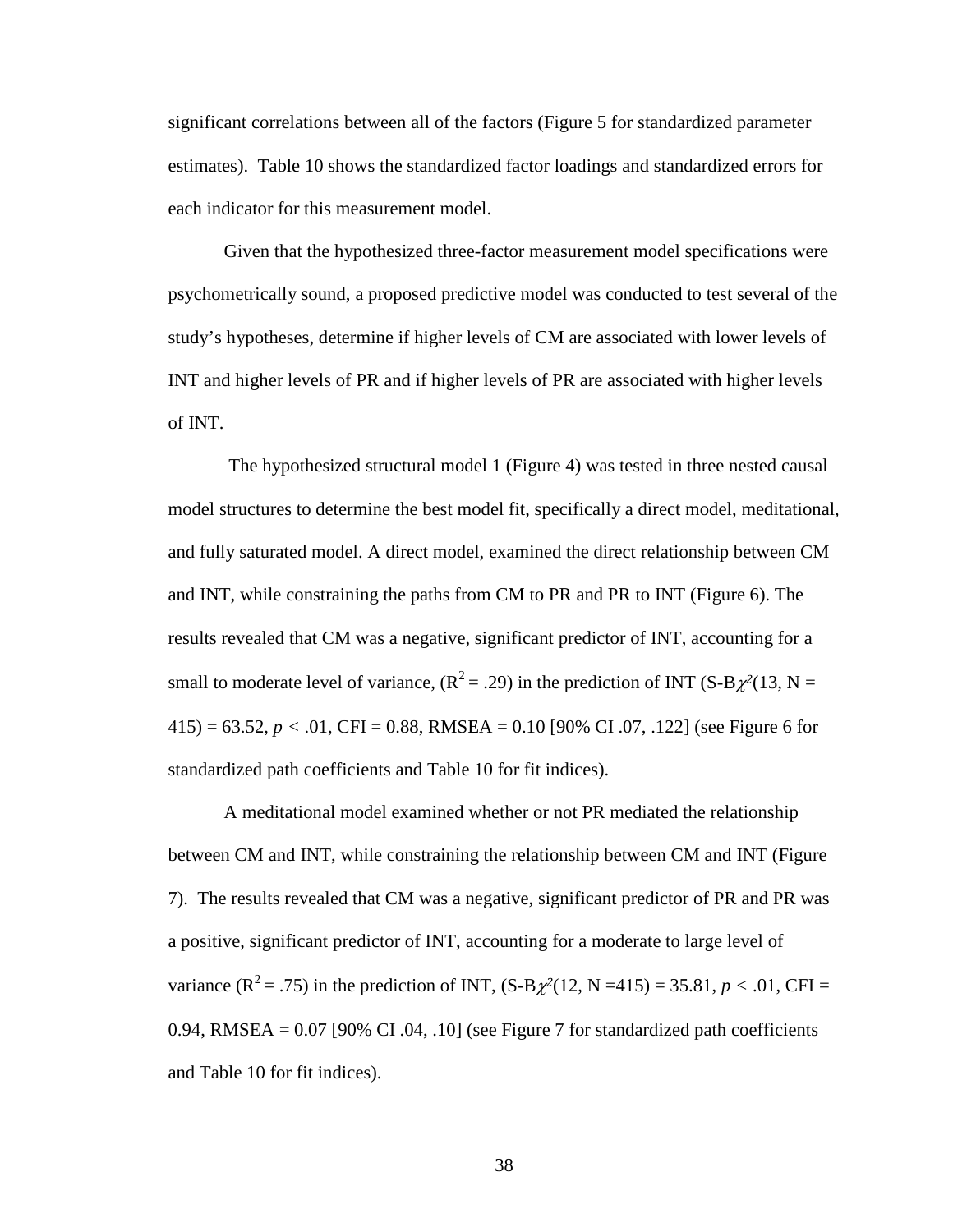A fully saturated model examined the relationship between CM, PR, and INT, while allowing all paths to vary. The results revealed that CM was a positive, significant predictor of PR ( $\mathbb{R}^2$  value = .12), and a negative, significant predictor of INT. PR was a positive, significant predictor of INT, accounting for a large amount of variance  $(R^2=81)$ ,  $(S-B\chi^2(11, N=415) = 31.2, p < .01, CFI = 0.95, RMSEA = 0.07 [90\% CI.04, .09](see$ Figure 8 for standardized path coefficients and Table 10 for fit indices).

To determine the best model fit between the direct, meditational, and fully saturated model, Satorra-Bentler chi-square difference tests were conducted (see Bryant & Satorra, 2012). The meditational model was compared to the fully saturated model, revealing a significant result,  $(\Delta S - B\chi^2(1) = 6.39)$ , rejecting the null hypothesis, due to the value being greater than the upper-tail critical values ( $\chi^2(1) = 3.84$ ). The results suggested that the fully saturated model was the best-fit model to the data. Table 10 provides a summary of the macro and micro fit indices for each causal structural model, direct, meditational, and fully saturated. Table 12 provides standardized factor loadings, standard errors, and standardized solution for the fully saturated model.

*Mediation of PR.* The aforementioned results indicate that the fully saturated model was the best-fit model, accounting for the greatest variance in the prediction of INT with CM and PR as predictors. To test whether or not PR partially mediates the relationship between CM and INT, an examination of the paths significance leading to and from PR were conducted, as recommended by MacKinnon, Lockwood, Hoffman, West, and Sheets (2002).To meet MacKinnon's mediation method, there are three steps, starting with an analysis of the association between the independent variable, CM, and the hypothesized mediator, PR (path a). If path a is significant, the association between PR and the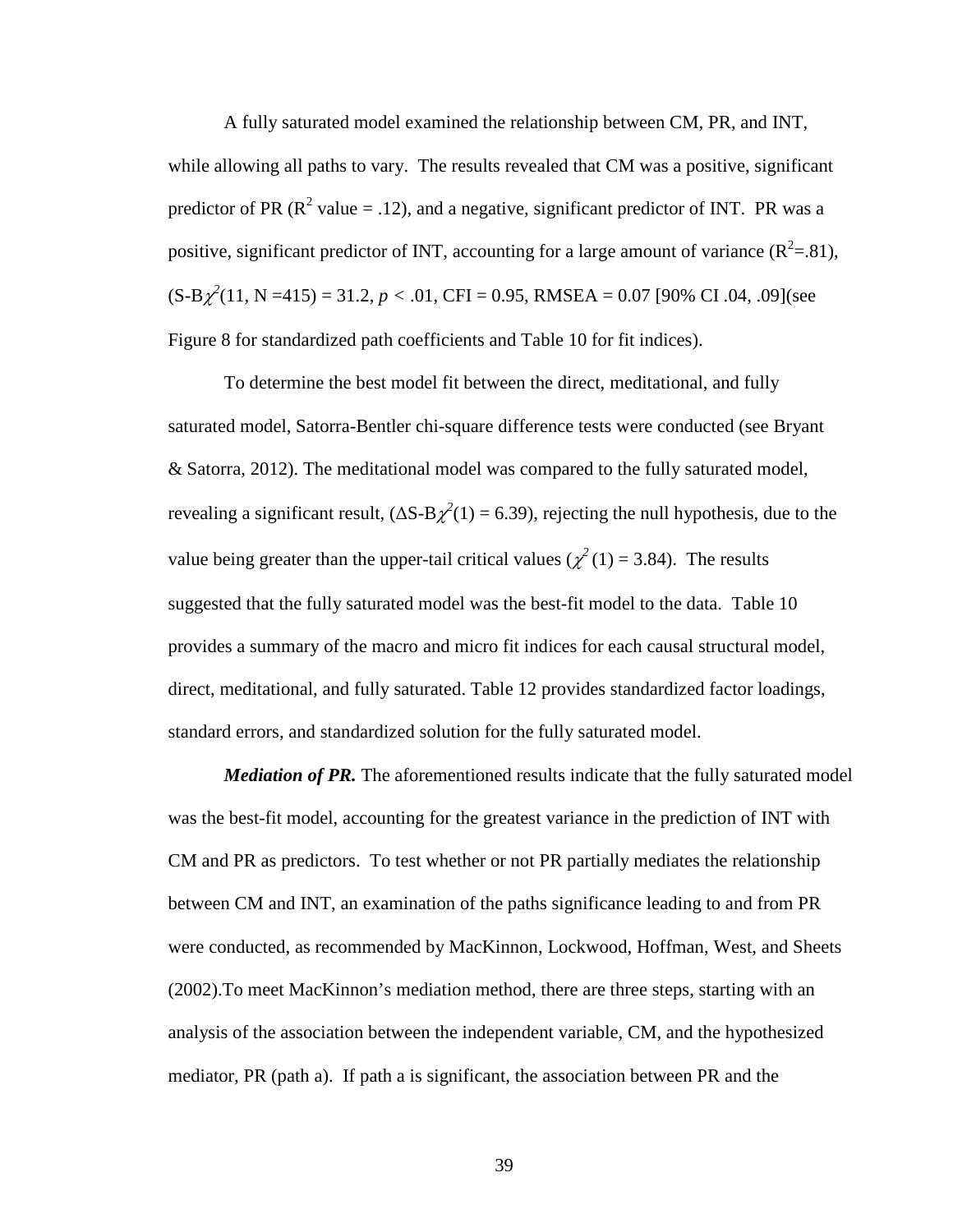dependent variable, INT is tested (path b). If path b is also significant, the last test requires computation of the joint significance of the paths (abs).

The direct non-nested path (c') from CM to INT revealed  $S-B\chi^2(8, N=415) = 6.68$ ,  $p = .57$ , CFI = 1.0, RMSEA = 0.0 [90% CI .00, .52] (Figure 9). The standardized parameter estimate indicated that CM was a significant, negative predictor of PR, accounting for a moderate level of variance  $(R^2 = 0.30)$  (see Table 13 for standardized factor loadings and errors). The direct non-nested path from CM to PR revealed good fit indices,  $S-B\chi^2(4, N)$  $=415$ ) = 5.54 *p* = .23, CFI = 0.99, RMSEA = 0.03 [90% CI .00, .08] (Figure 9). CM was a significant, negative predictor of PR, accounting for a small level of variance  $(R^2 = .12)$ (see Table 14 for standardized factor loadings and errors). In addition, the direct nonnested path from PR to INT revealed good fit indices  $S-B\chi^2(1, N=407) = .00 p = .98$ , CFI  $= 1.0$ , RMSEA  $= 0.00$  (See Figure 9). PR was a significant, positive predictor of INT, accounting for a large level of variance  $(R^2 = .72)$  (see Table 15 for standardized factor loadings and errors).

An examination of the indirect effects (path ab) indicated that more PR was significantly related to INT, demonstrating a significant mediated effect (ab) of CM on INT. This indicates that PR partially mediates the relationship between CM and INT, accounting for 80% of the variance in the model.

*Moderation of NFE.* To determine if NFE moderates the effects on INT in the fully saturated model, NFE (three indicators) served as an additional construct in the model. Results indicated model misspecification when NFE was added, as it had  $a + 1.0$ significant relationship with CM. However, when the model was tested again with NFE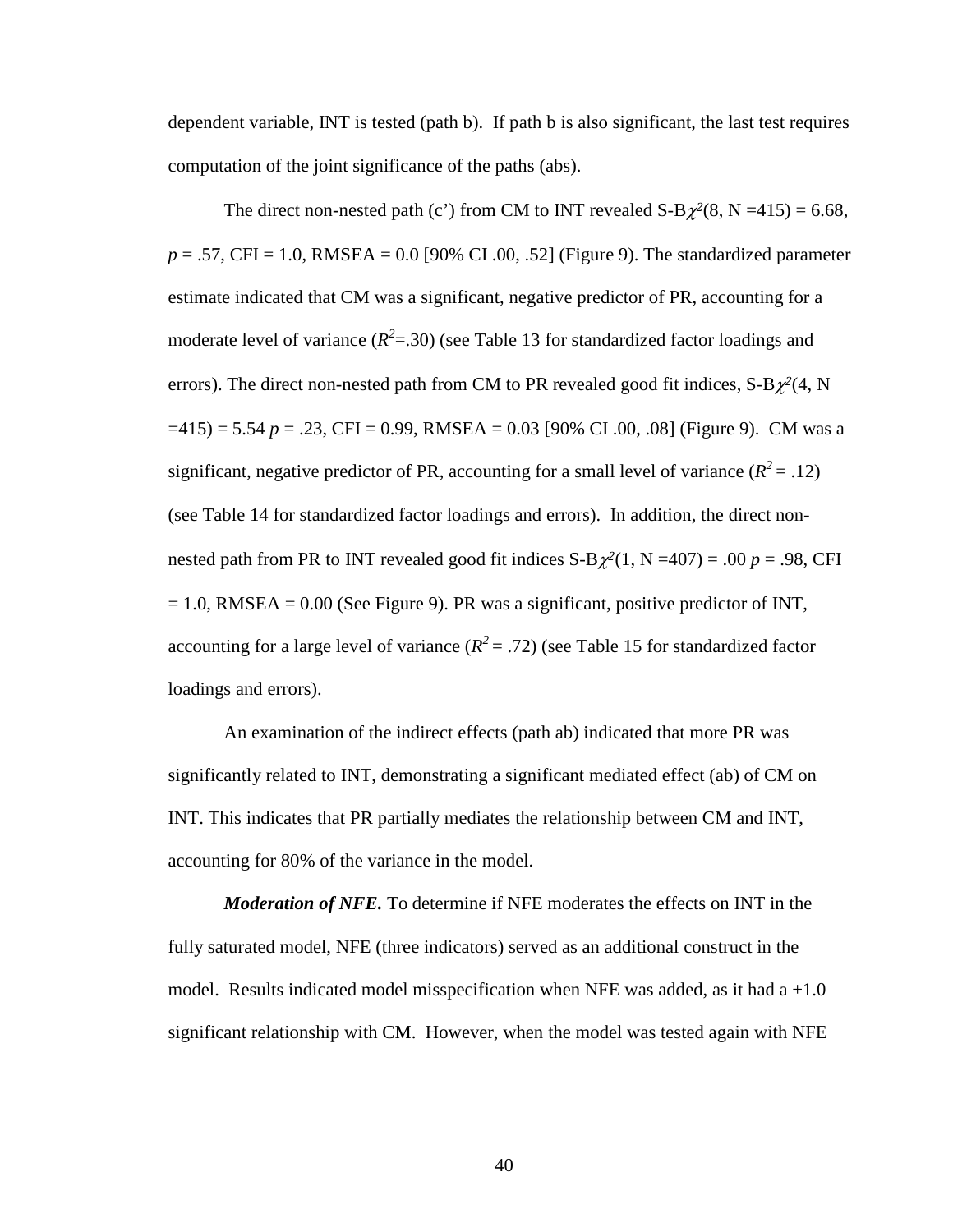as an indicator loading on CM, the model revealed significant misspecification. Thus, the moderating effect of NFE was not tested using structural equation analyses.

**Model 2 specification and identification.** Model 2, a three factor latent variable model, examined the relationships between CM (three indicators), PD (three indicators), and INT (two indicators). Model 2 fit indices revealed a good model fit,  $(S-B\chi^2(17,$ N=407) = 33.40, *p <* .01, CFI = 0.94, RMSEA = 0. 07 [90% CI .04, .10] (see Figure 10), with a strong correlation between the PD and INT constructs (i.e.  $+1.0$ ), invalidating the model fit indices (see Table 16 for standardized loadings). The combination of INT and PD is not theoretically supported, and thus was not pursued.

Given that the hypothesized three-factor measurement model specifications were not psychometrically sound, a predictive structural model was not conducted in the prediction of INT. However, a smaller model examining the effect of CM and PD was conducted.

A direct model examining the relationship between CM and PD, revealed a good fit  $(S-B\chi^2(4, N=408) = 15.05, p < .01, CFI = 0.93, RMSEA = 0.08, [90% CI.04, .13]$ (see Figure 11 for standardized path coefficients). Table 17 has factor loadings, standardized errors, and standardized solutions. CM was a positive, significant predictor of PD, indicating that greater levels of CM are associated with greater levels of PD, accounting for moderate to large amount of variance  $(R^2 \text{ value} = .45)$  in the prediction of PD.

## **CM and PSB**

**Model 3 specification and identification.** A confirmatory factor analysis of the relationships between CM, PR, PD, and PSB was conducted (see Figure 2 for model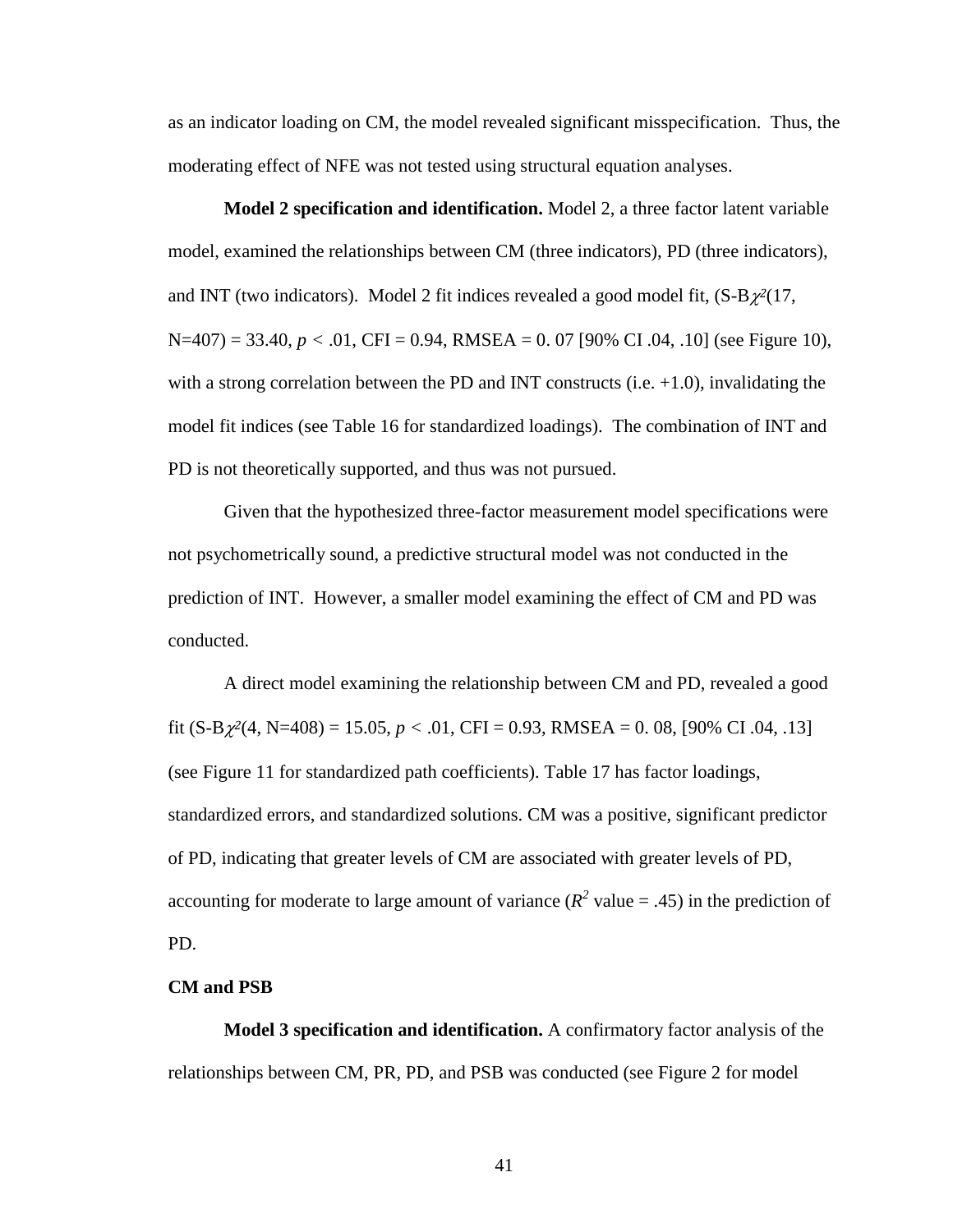diagram) to determine if the data fit and if there was significant covariance between the factors. The results indicated good fit indices  $(S-B\chi^2(29, N=192) = 46.3, p < .05, CFI =$ 0.97, RMSEA = 0.06, [90% CI .02, .08] (see Figure 12 for standardized path coefficients). An examination of the structural parameter estimates revealed nonsignificant covariance between CM and PSB, PR and PSB, and PD and PSB. There were significant covariances between CM and PR and CM and PD (see Table 18 for standardized factor loadings and errors). Given that the measurement model did not reveal significant covariances among the proposed model variables, no structural model analyses were conducted in the prediction of PSB.

A direct model examining the relationship between CM and PSB, revealed S-Bχ*<sup>2</sup>*  $(8, N = 415) = 9.2, p = .33, CFI = 1.0, RMSEA = 0.03$  [90% CI .00, .09]. The standardized parameter estimate indicated a nonsignificant path from CM to PSB (see Figure 13 for non-significant standardized path coefficient). Table 18 has factor loadings and standardized errors. CM was nonsignificant in predicting PSB.

Next, a causal structural model was tested in the prediction of PD and PR from CM. The results indicated a good fit, S-Bχ*<sup>2</sup>*(11, N =408) = 30.2, *p <*.01, CFI = .96, RMSEA = 0.06 [90% CI .04, .09]. The standardized parameter estimates indicated that CM was a negative, significant predictor of PR ( $R^2 = .13$ ) and a positive, significant predictor of PD  $(R^2 = .30)$ . In addition, there was a significant, negative covariance among the errors variances of PD and PR (see Figure 14 for standardized solution and Table 14 for standardized factor loadings and errors).

#### **Gender Differences in CM and INT and PSB Outcomes**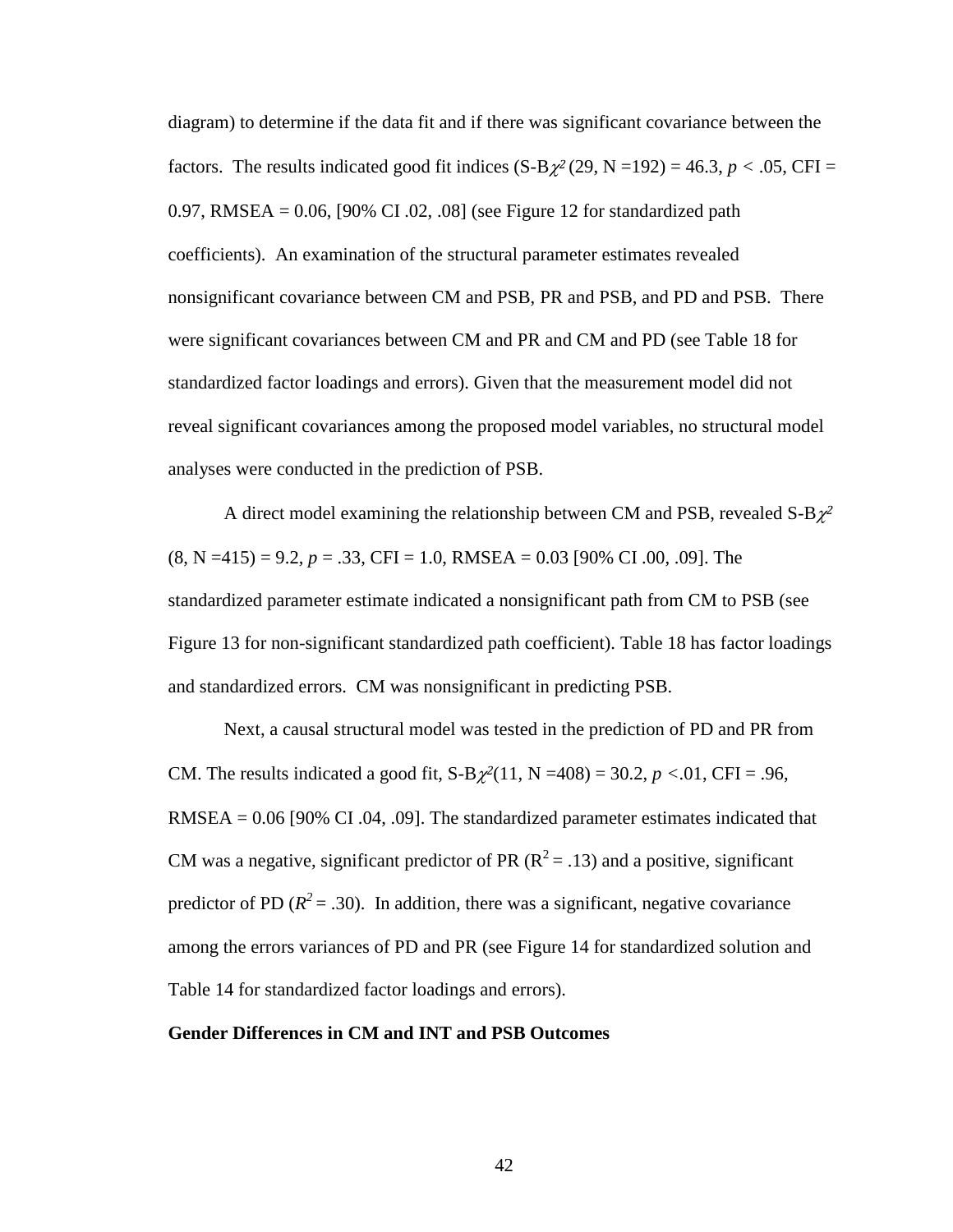The second goal of this study was to determine if gender differences exist for the causal models in prediction of INT and PSB. Due to difficulties in obtaining psychometrically sound baseline models for men and women, multiple sample invariance testing could not be conducted (Byrne, 2006). Thus, to determine if gender differences exists in the prediction of the outcomes, women and men were analyzed separately for INT and PSB outcomes. It is important to note that the standardized coefficients in the women's and men's' models cannot be compared to one another. Rather, only the overall model fit can be interpreted and used for model comparisons.

## **CM and INT**

To test gender differences in INT outcome, women and men were analyzed separately for each of the psychometrically sound models for INT across the entire sample.

**Women.** A three factor latent variable model, examined the relationships between CM (three indicators), PR (three indicators), and INT (two indicators). The measurement model revealed a good fit  $(S-B\chi^2(29, N=270) = 22.52, p = .80, CFI = 1.0, RMSEA =$ 0.00, [90%  $CI = .00, .05$ ]), as well as significant covariances between all of the factors (see Figure 15 for standardized parameter estimates). Table 20 shows the standardized factor loadings and standardized errors for each indicator for this measurement model.

Given that the hypothesized three-factor measurement model specifications were psychometrically sound, a fully saturated, predictive causal model was tested to examine the relationship between CM, PR, and INT, while allowing all paths to vary. Fit indices revealed a good fit (S-B $\chi^2(11, N=270) = 28.0, p < .01, CFI = 0.94, RMSEA = 0.08$  [90% CI .04, .11]. The results revealed that CM was a positive, significant predictor of PR, and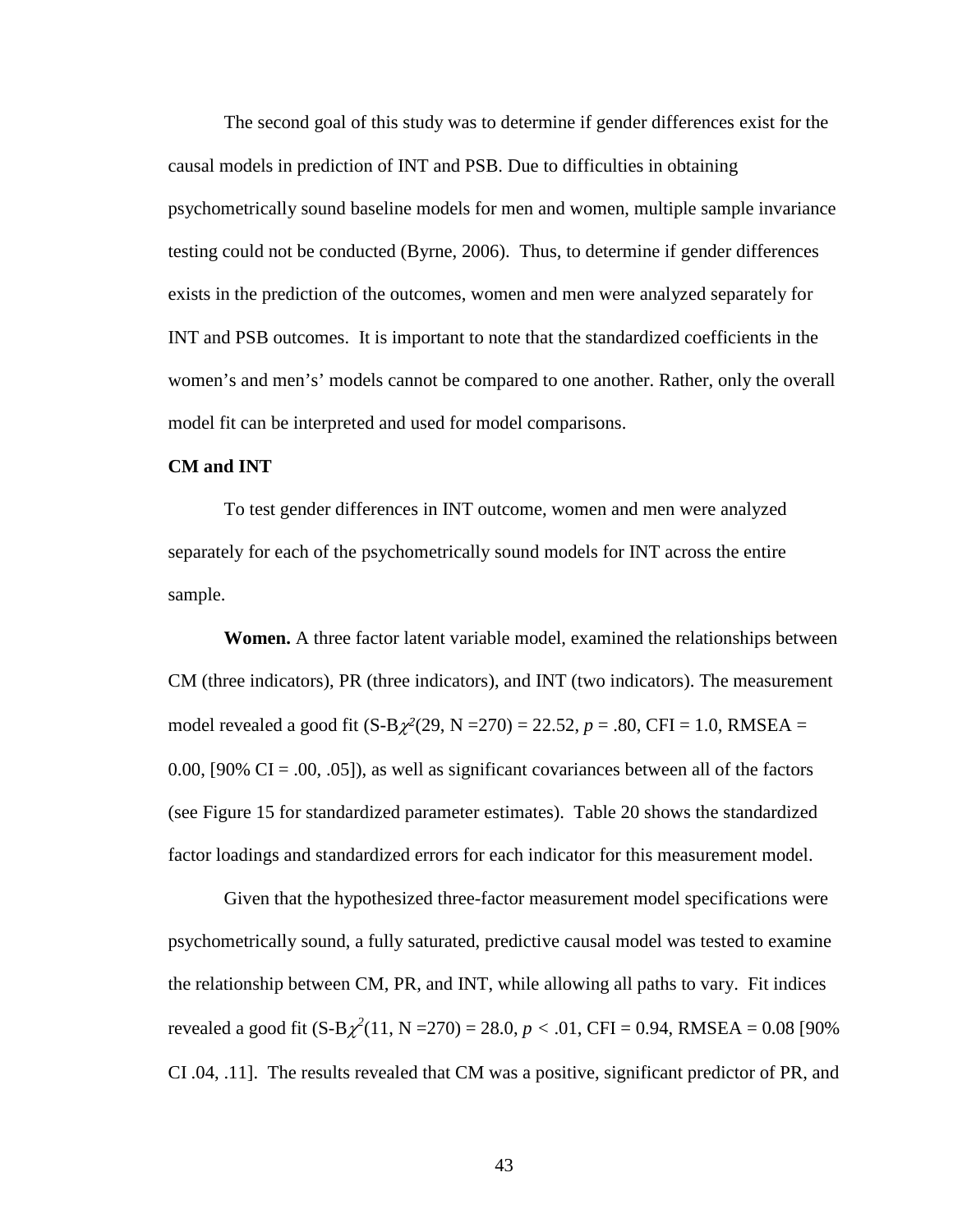a nonsignificant predictor of INT. PR was a positive, significant predictor of INT. The Wald test recommended dropping the parameter between CM and INT, due to no significance in the path. The model was re-specified with the removal of this path, revealing a good fit  $(S-B\chi^2(12, N=270) = 27.91, p < .01, CFI = 0.94, RMSEA = 0.07$ [90% CI .04, .11]. CM was a significant, negative predictor of PR, accounting for a small amount of variance  $(R^2 = .21)$  and PR was a significant, positive predictor of INT, accounting for a large amount of variance  $(R^2 = .77)$  (see Figure 16 for standardized path coefficients and Table 21 for standardized factor loadings, standard errors, and standardized solution).

To determine if PR mediates the relationship between CM and INT, direct paths were analyzed. The direct path (c') from CM to INT revealed  $S-B\chi^2(8, N=415) = 6.68$ , *p*  $= .57$ , CFI = 1.0, RMSEA = 0.0 [90% CI .00, .52] (Figure 17). The standardized parameter estimate indicated that CM was a significant, negative predictor of INT accounting for a small level of variance  $(R^2 = .26)$  (see Table 22 for standardized parameter coefficients). The direct path between CM revealed to PR revealed good fit indices,  $S-B\chi^2(4, N=270) = 6.2p = .18$ , CFI = 0.99, RMSEA = 0.04 [90% CI .00, .11] (Figure 17). CM was a significant, negative predictor of PR, accounting for a small level of variance  $(R^2 = .20)$  (see Table 23 for standardized factor loadings and errors). In addition, the direct path from PR to INT revealed good fit indices  $S-B\chi^2(1, N=270) =$ .08, *p* = .77, CFI = 1.0, RMSEA = 0.00 [90% CI .00, .11] (See Figure 17). PR was a significant, positive predictor of INT, accounting for a large level of variance ( $R^2 = .75$ ) (see Table 24 for standardized factor loadings and errors).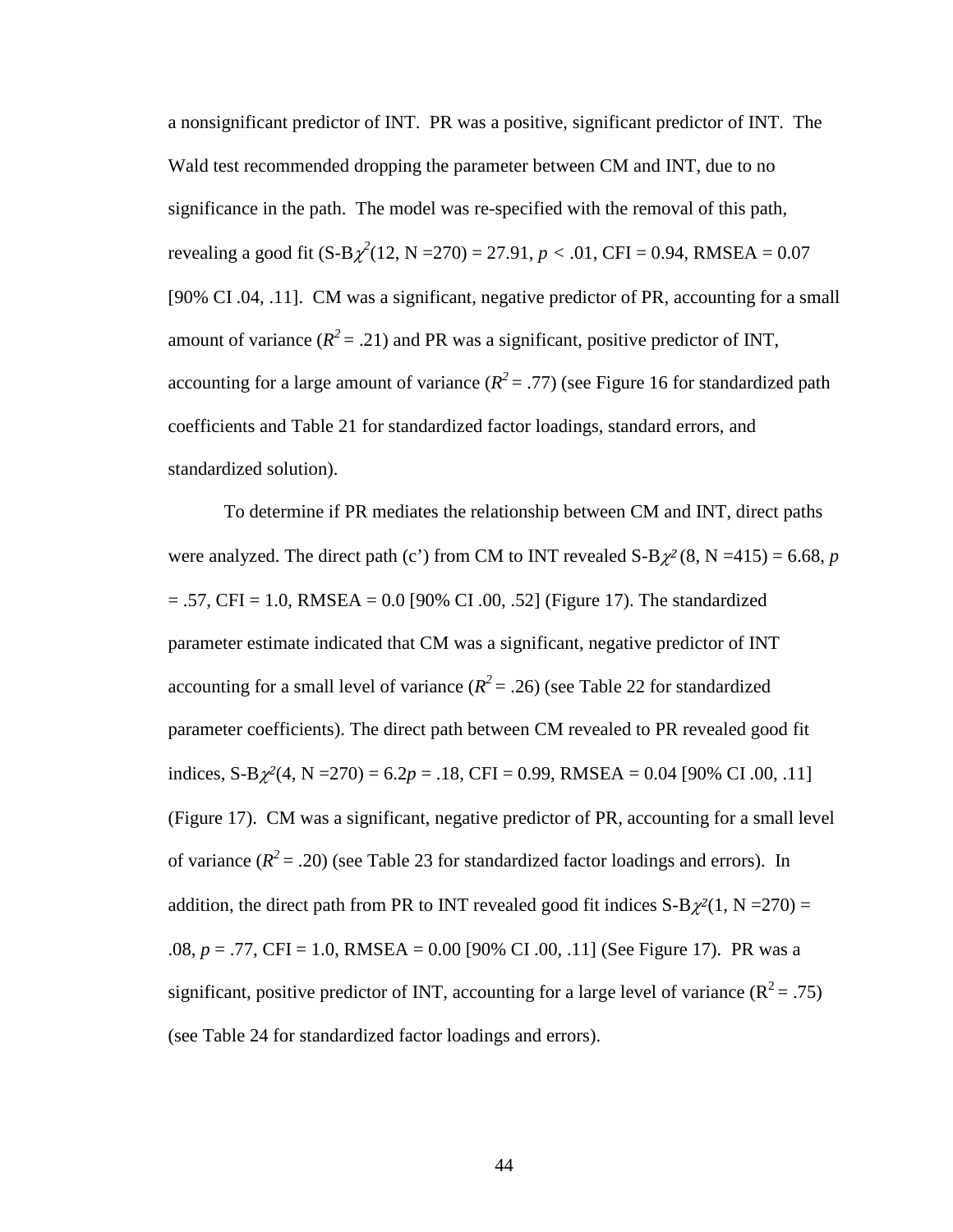An examination of the indirect effects (path *ab*) indicated that more PR was significantly related to INT, demonstrating a significant mediated effect (*ab*) of CM on INT  $(-.19 \div .07) = -2.8$ ). This indicates that PR fully mediates the relationship between CM and INT, accounting for large amount of variance in this model.

**Men.** A three factor latent variable model, examined the relationships between CM (three indicators), PR (three indicators), and INT (two indicators). The measurement model revealed a mediocre fit (S-Bχ*<sup>2</sup>*(11, N =192) = 20.84, *p <* .05, CFI = .92, RMSEA  $= 0.08$ , [90% CI = .02, .13]). There was a nonsignificant covariance between CM and PR (see Figure 18 for standardized parameter estimates. Table 25 shows the standardized factor loadings and standardized errors for each indicator).

A modified, causal model was tested to examine the relationship between CM, PR, and INT, while not designating a parameter between CM and PR, due to its nonsignificance found in the measurement model. Fit indices revealed a poor fit (S- $B\chi^2(12, N=143) = 25.2, p < .01, CFI = 0.90, RMSEA = 0.09$  [90% CI .04, .14]. The results revealed that CM was a significant, negative predictor of INT and PR was a positive, significant predict of INT, accounting for a large amount of variance  $(R^2 = .87)$ (see Figure 19 for standardized path coefficients and Table 26 for standardized factor loadings, standard errors, and standardized solution). Furthermore, the path between CM and PR is nonsignificant, indicating that PR does not mediate the relationship between CM and INT for men.

## **CM and PSB**

To test gender differences in the PSB outcome, women and men were analyzed separately.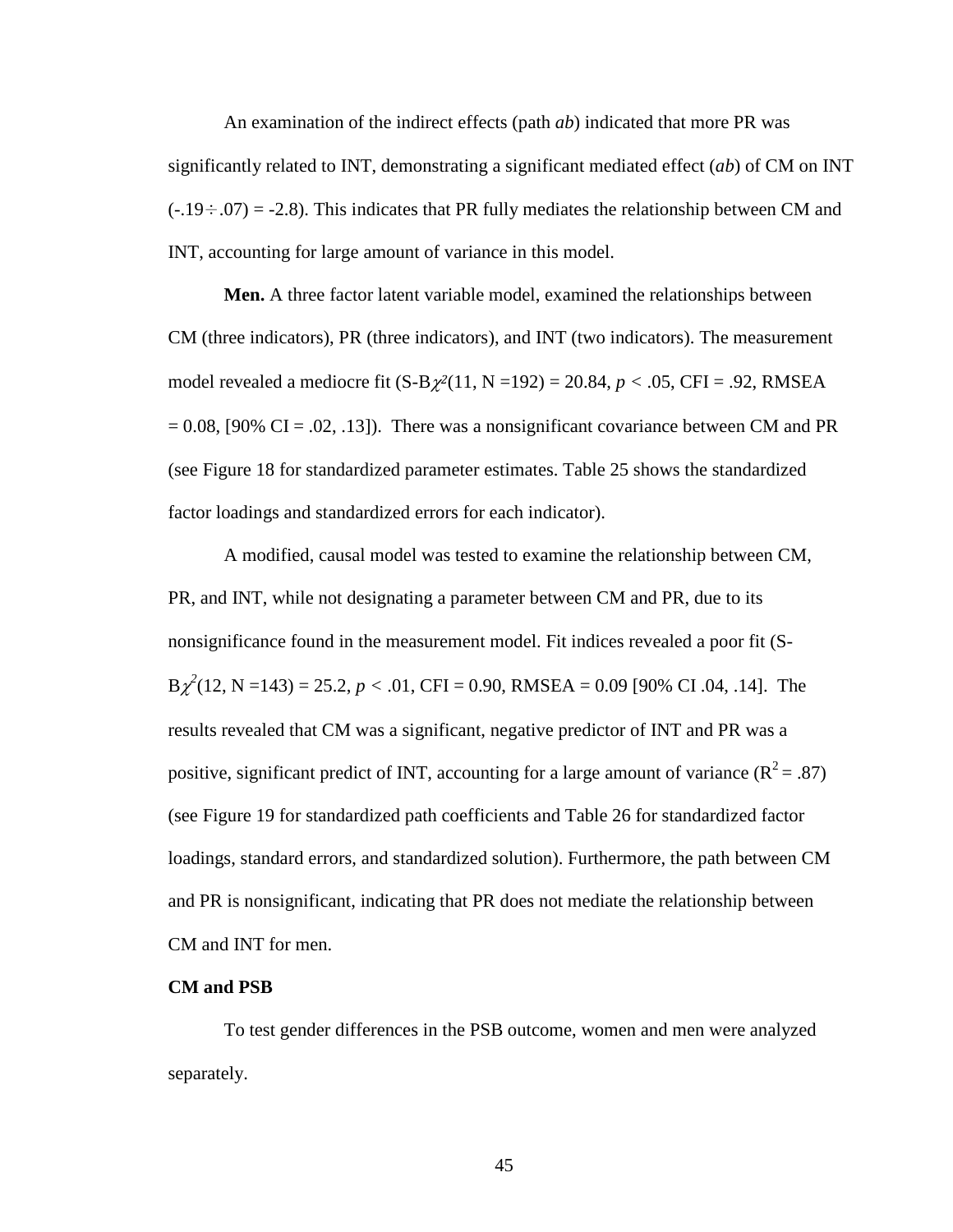**Women.** A five factor latent variable model, examined the relationships between CM (three indicators), PR (three indicators), PD (two indicators) and PSB (three indicators). The measurement model revealed a good fit  $(S-B\chi^2(29, N=122) = 22.52, p =$ .80, CFI = 1.0, RMSEA = 0.00, [90% CI = .00, .05]). Further analyses revealed nonsignificant covariances among CM and PSB, nonsignificant covariances between PR and PSB, and nonsignificant covariances between PD and PSB (see Figure 20 for standardized parameter estimates and Table 27 for the standardized factor loadings and standardized errors for each indicator)

Next, a causal structural model was tested in the prediction of PD and PR from CM. The results indicated a good fit,  $S-B\chi^2(11, N = 267) = 19.3$ ,  $p = 05$ , CFI = .98,  $RMSEA = 0.05$  [90% CI .00, .09]. The standardized parameter estimates indicated that CM was a negative, significant predictor of PR ( $R^2 = .20$ ) and a positive, significant predictor of PD  $(R^2 = .31)$  (see Figure 21 standardized parameter estimates and Table 28 for the standardized factor loadings and standardized errors for each indicator).

**Men.** A five factor latent variable model, examined the relationships between CM (three indicators), PR (three indicators), PD (two indicators) and PSB (three indicators). The measurement model revealed a good fit  $(S-B\chi^2(29, N=122) = 22.52, p = .80, CFI =$ 1.0, RMSEA =  $0.00$ , [90% CI =  $.00$ ,  $.05$ ]). However, further analyses of micro-fit indices revealed nonsignificant covariances among CM and PSB, PR and PSB, and PD and PSB (see Figure 22 for standardized parameter estimates and Table 29 for the standardized factor loadings and standardized errors for each indicator). Several model modifications were conducted to determine if a revised causal model predicting PSB from CM and PD.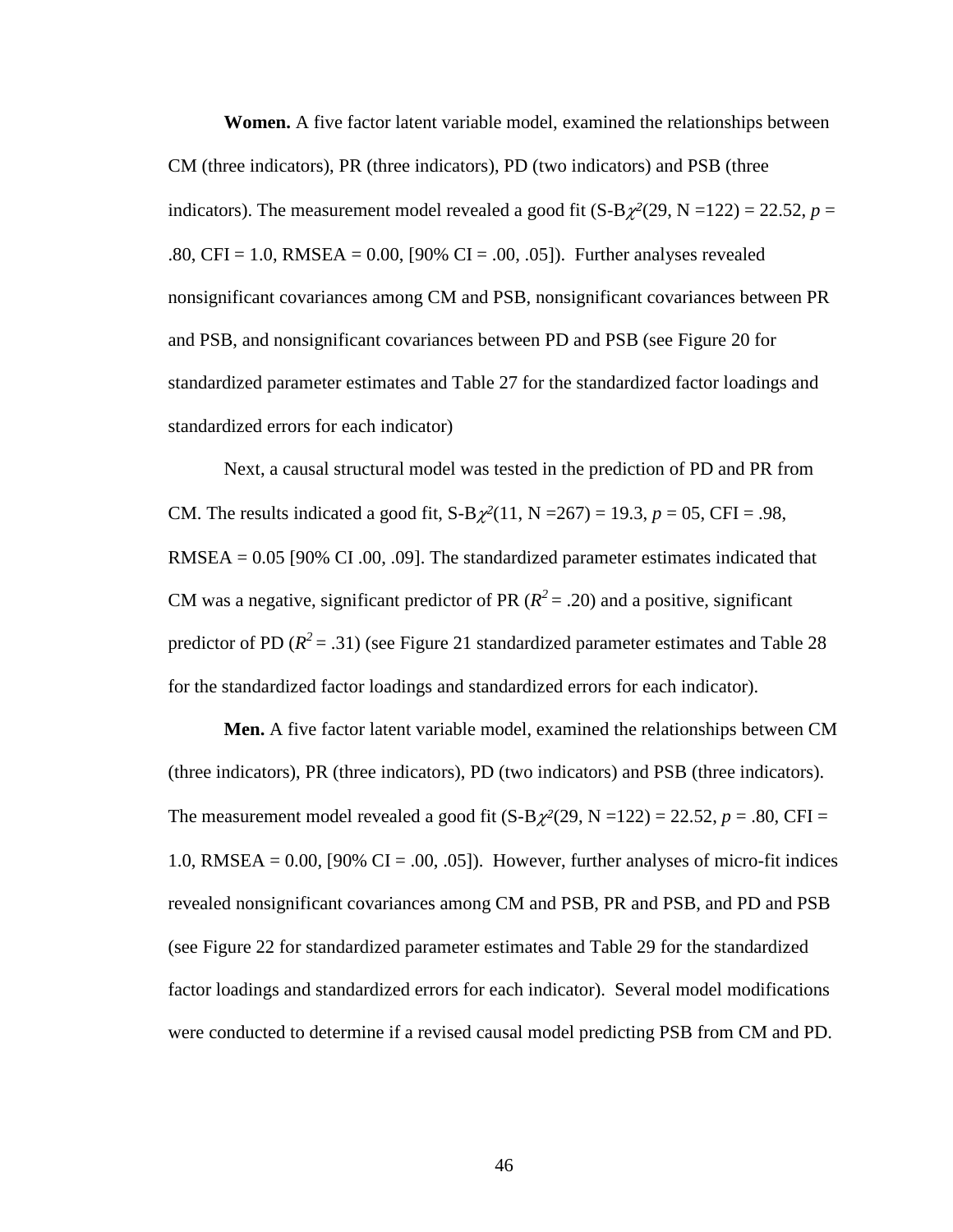However, this revealed model misspecification and a predictive structural model could not be tested using LVM analyses.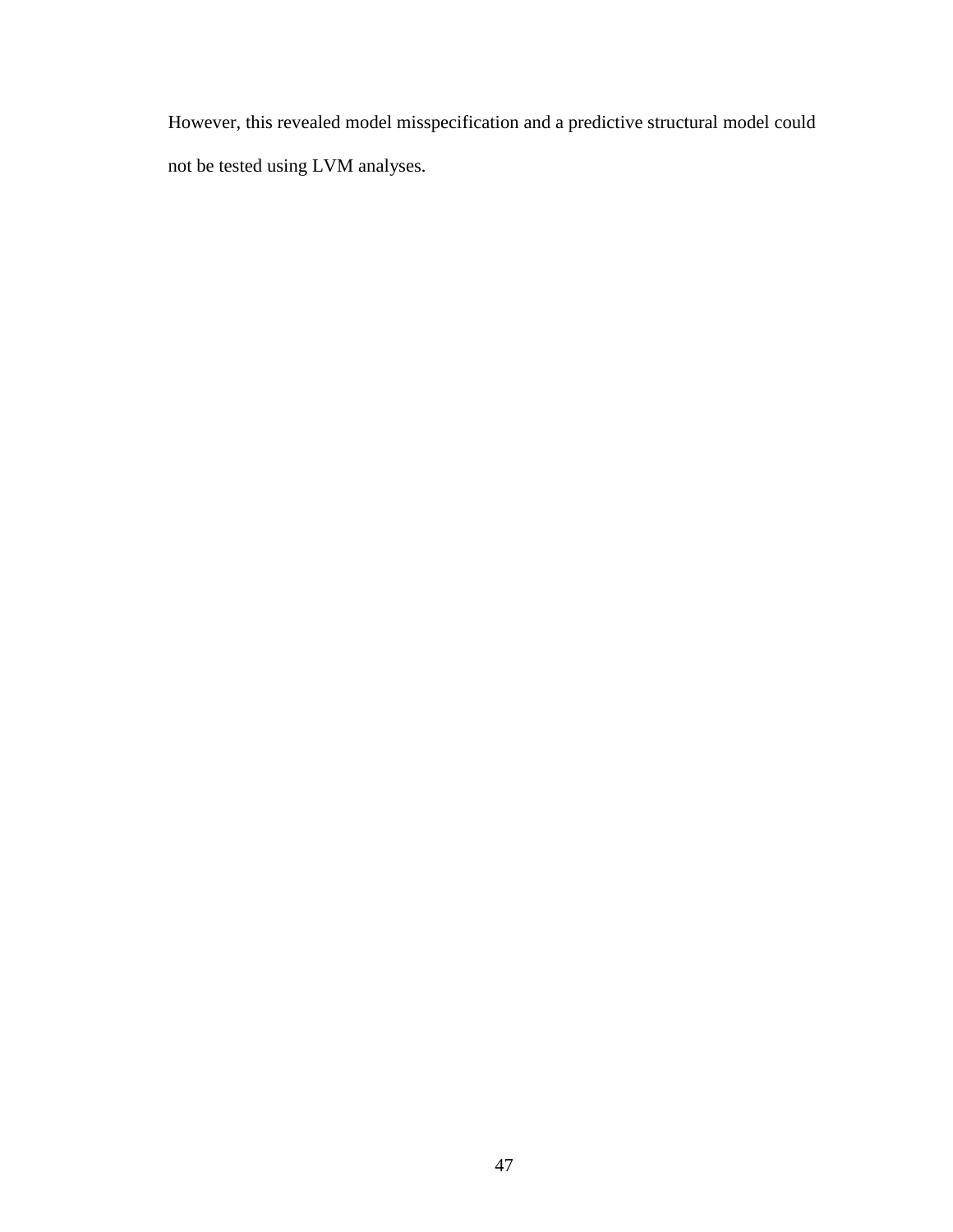## CHAPTER 5

# DISCUSSION

The study aimed to achieve three main goals. The first goal investigated how CM may impact INT and PSB in young adults. The second goal of this study examined the potential mediating role of PR and PD in the relationship from CM to INT and CM to PSB. The third goal of this study examined gender differences, a much-needed direction in this field to help effectively develop gender-sensitive psychological interventions. To help delineate the study's findings, the overall sample results will be discussed for each outcome, INT and PSB first, followed by a discussion on the study's findings for gender differences.

## **CM and INT**

An examination of the fully saturated model (Figure 8), predicting INT from CM and PR across the entire sample, revealed good model fit, accounting for a large amount of variance  $(R^2 = .81)$ . This finding supported hypotheses that higher levels of CM were associated with lower levels of INT (H1) and lower levels of PR (H2). In turn, higher levels of PR were also associated with higher levels of INT (H3). In addition, PR partially mediated the relationship between CM and INT (H5). These findings are consistent with previous research that CM contributes to poorer INT (Davis & Petretic-Jackson, 2000; DiLillo, 2001; Lamoureux et al., 2011). However, a novel contribution to this literature is the partial mediating role of PR in the relationship from CM to INT. The findings suggest that personal resiliency factors, such as practicing self-compassion in the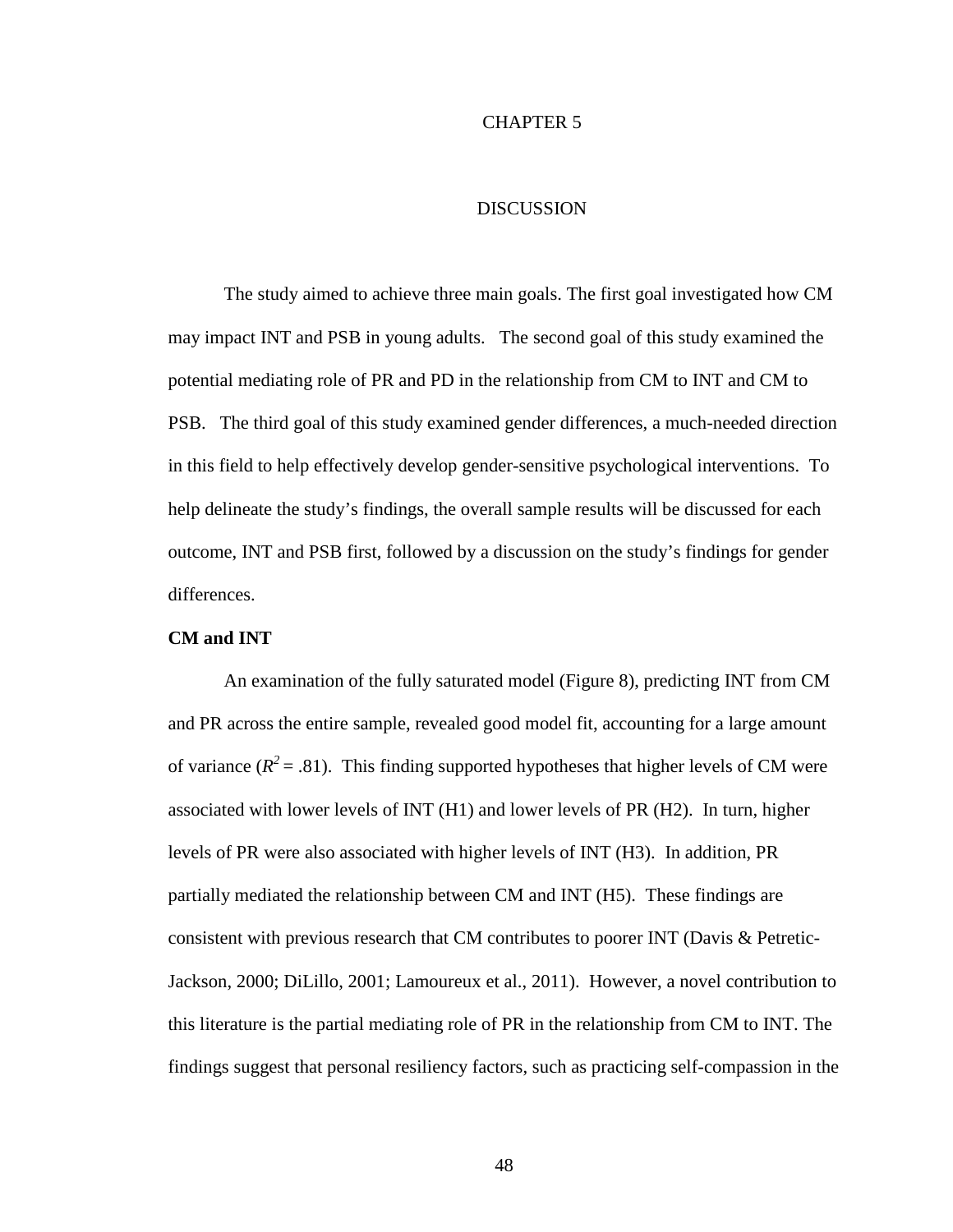face of adversity and focusing on positive attributes, staying consistent with self-respect, and holding oneself to a high self-worth may attenuate the impact of childhood maltreatment on the individual's social support and relationship stability in later adult functioning.

Additional LVM analyses revealed support for the study's hypotheses that higher levels of CM were associated with higher levels of PD (H2). This finding is consistent with decades of previous research that state that CM is associated with high levels of DEP and PTSD (e.g. Browne & Finkelhor, 1986; Schilling, Aseltine & Gore, 2007). The relationship between PD and INT, as well as the mediating effects of PD was not tested (H5) using LVM analyses due to model misspecification. However, correlation analyses revealed that higher levels of PD were associated with decreased levels of INT (H4). This may indicate that DEP and PTSD may contribute to lower SOC and relationship stability. While the moderating effects of NFE could not be tested using LVM analyses (H8), correlation analyses reveal that the family of origin environment, whether it be positive or negative is associated with PR, PD, and INT.

#### **CM and PSB**

LVM analyses revealed that CM was not associated with lower PSB (H1), higher levels of PR were not associated with higher levels of PSB (H3), and higher levels of PD were not associated with lower levels of PSB (H4). Furthermore, PR and PD did not appear to have partially mediated roles between CM and PSB (H5). However, correlation analyses revealed that higher levels of CSA and PTSD were associated with lower levels of CUF and higher levels of SCOM and SES were associated with higher levels of CUF,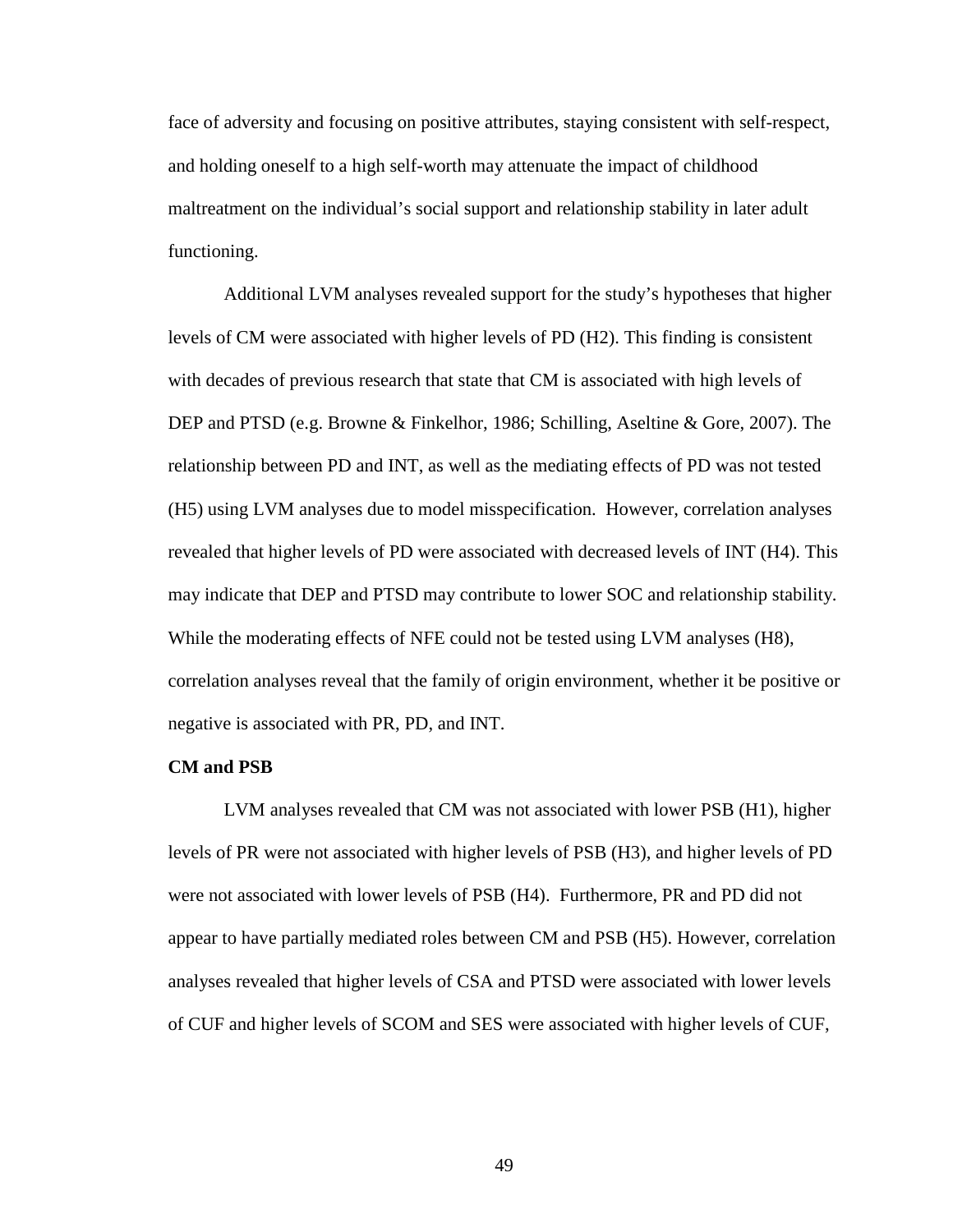and CUS. Finally, it is unclear if NFE moderated these findings, as moderation could not be tested due to model misspecification (H8).

It is likely that the relationship between CM and PSB is complicated, and PR and PD as mediating variables did not capture the complexity of this relationship. Morokoff et al. (2009) is a study demonstrating the complexity of the relationship between a form of CM and risky sexual behavior. In a sample of men and women with a history of CSA, Morokoff et al. (2009) found that CSA predicted later adult sexual victimization, which in turn predicted sexual assertiveness for condom use, which in turn predicted condom use directly predicted unprotected sex for both men and women. In another example, Lamoureux et al. (2011) found that self-esteem and general self-efficacy mediated the relationship between CSA and risky sexual behavior in a sample of women with a history of CSA. This previous finding was not supported in this study.

#### **Gender Differences**

 There were many hypothesized gender differences among the model variables. MANOVA analyses revealed that several hypotheses (H6a, H6) were not fully supported, as there were no gender differences in CM or PD. However, there were several findings that did support several hypotheses, such as men and women reported similar levels of PR (H6d). In addition, women reported higher levels of INT than men (H6c) and men reported higher levels of PSR2 than women (H6e).

 When examining gender differences in the LVM analyses, findings did not support the hypothesized similar pattern of relationships for both men and women when investigating the relationship between CM and the INT and PSB outcomes. For women, higher levels of CM were associated with lower levels of PR and higher levels of INT. In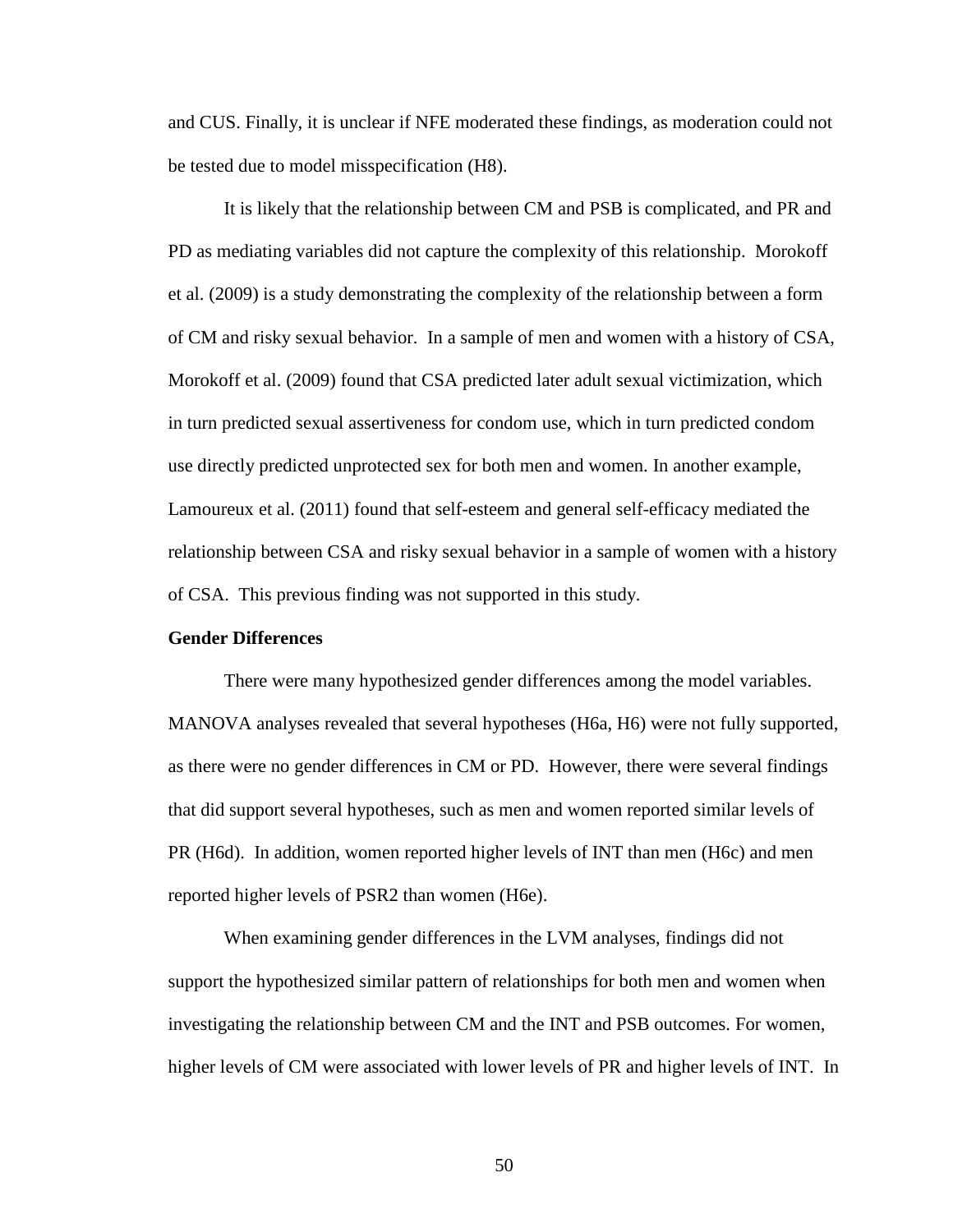addition, PR fully mediated the relationship between CM and INT, accounting for a large amount of variance in the prediction of INT. On the contrary, for men, higher levels of CM were not associated with lower levels of PR, indicating that PR does not mediate the relationship between CM and INT. Although, higher levels of CM were associated with lower levels of INT.

 Furthermore, LVM findings did not support prediction of PSB (H7). For women, higher levels of CM were associated with lower levels of PR and higher levels of PD. However, there was no association between CM and PSB, PR and PSB, or PD and PSB. On the contrary, for men in the measurement model, higher levels of CM were associated with higher levels of PD and higher levels of PD were associated with lower levels of PSB. However, a predictive model of PSB revealed model misspecification. Unfortunately, the direct comparison of gender across the predictive models of PSB could not be made due to difficulties in establishing baseline models for men and women separately.

#### **Limitations**

There were several assessment limitations, specifically related to CM. The LVM analyses combined all forms of CM (i.e. sexual, physical, and emotional) into one latent construct. By doing so, analyses were not conducted on how a specific form of CM may contribute or not contribute to later adult functioning. In addition, the correlation and MANOVA analyses combined all individuals with reported CM into one group. It is expected that different forms of CM are qualitatively and quantitatively dissimilar and may or may not predict different outcomes. Moreover, participants classified as "abused" may not have heterogeneous abuse experiences, ranging from a single incident to chronic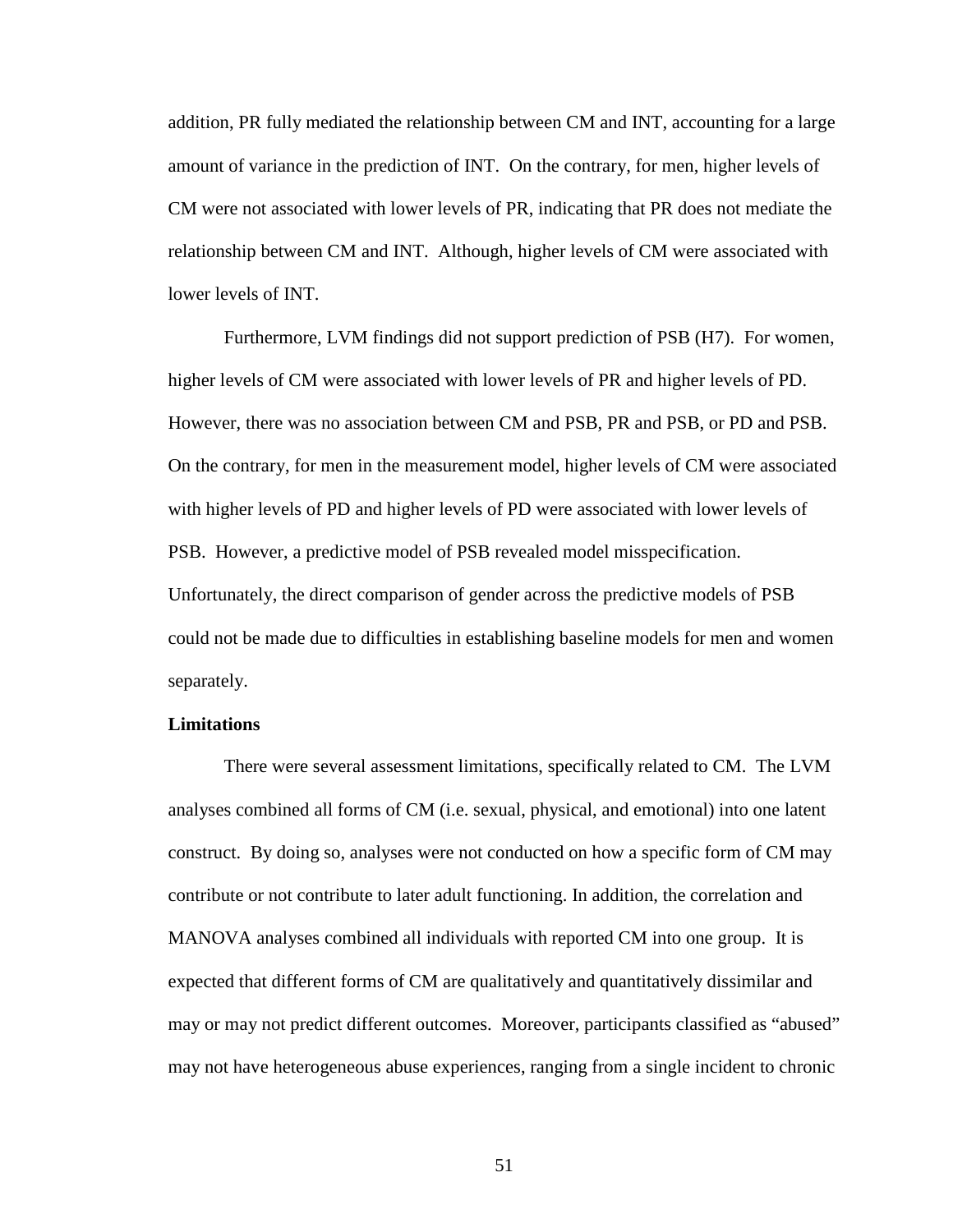long-term victimization.

Another limitation is in regards to the generalizability of the study's findings. It is likely that college students have increased PR, reduced PD, and high INT, compared to clinical or community samples. In addition, the eligibility criteria in this study are not specifically constructed to recruit a sample at high risk for HIV and other STDs. It is also likely that college students have more PSB compared to clinical or community samples found in the literature. Moreover, college students are less diverse in terms of race/ethnicity and social class. Any expectations about the generalizability of study findings are limited by the fact that most participants are Caucasian and from a middle class background. Additional studies incorporating a nationally representative sample would be needed before broader generalizations were considered.

One serious limitation is that this is a cross-sectional study with mediational analyses. Definitive statements about causality can be made only with prospective, longitudinal design. Maxwell and Cole (2007) state that use of mediation in crosssectional analyses is unlikely to accurately reflect longitudinal effects. The present results may serve as exploratory models to give ideas for further research. Ideally, the present results need to be replicated with longitudinal data with at least two to three time points (Maxwell & Cole, 2007).

In addition, there may be bias in retrospective reporting of trauma in that individuals with histories of CM may be less likely to respond or reluctant to disclose, or they may be more likely to respond. In addition, this proposed study is retrospective. Retrospective reports of abuse may lead to an underestimate of abuse or misclassification of events. In addition, self-reported measures of current functioning may be a biased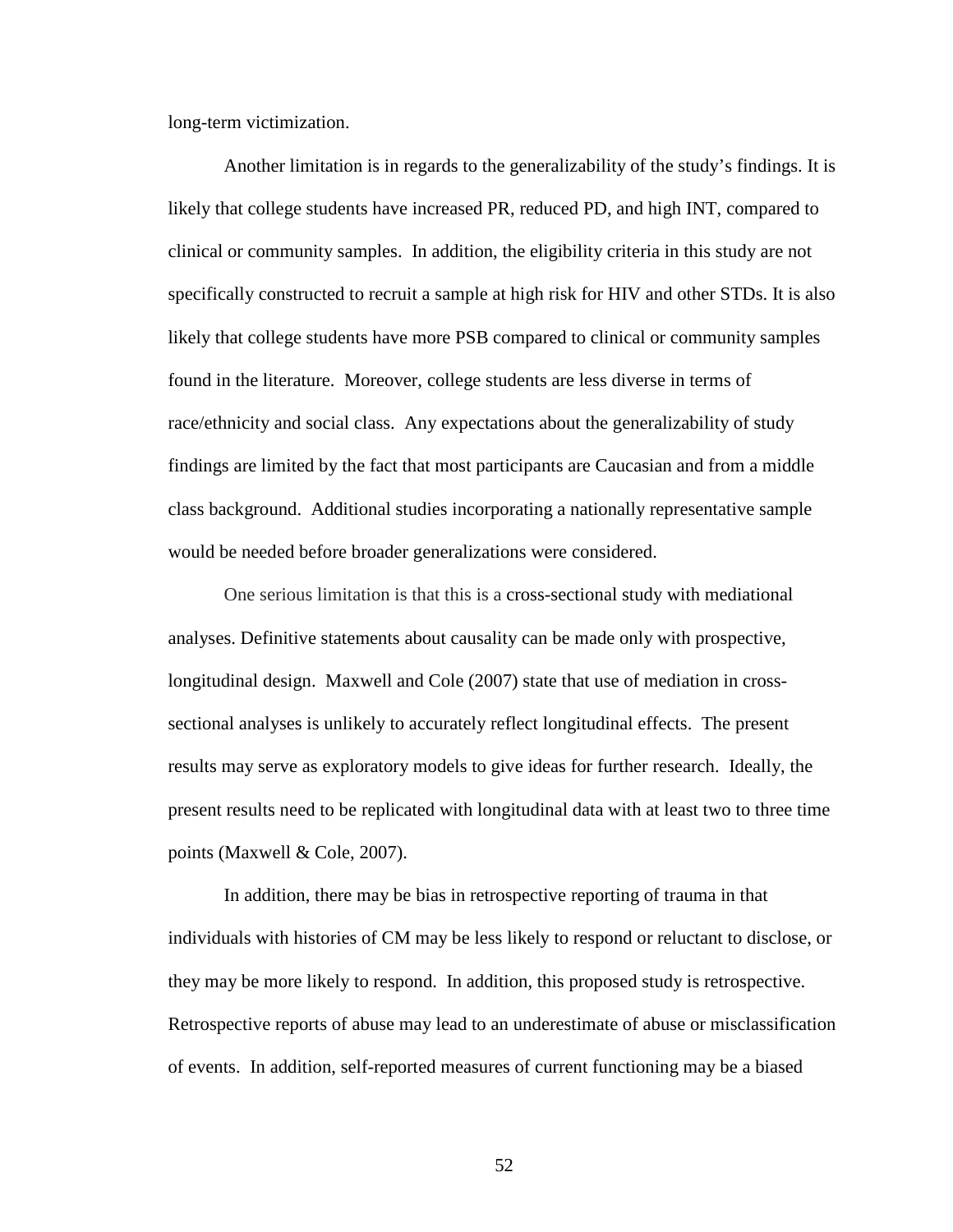measure of actual functioning status.

Finally, one of the most significant limitations in any study evaluating CM and adult functioning is the lack of a standard, clear theory that links the psychological, biological, and social implications of abuse and neglect (MacMillan, 2009). It is assumed that there are likely many other protective factors that play a role in CM to later adult outcomes and the present study only captures a small part of this complex relationship.

#### **Future Recommendations**

Based on the current study's findings and limitations, several recommendations are made to further improve on the body of literature delineating long-term outcomes of CM. First, it is imperative that studies continue to understand direct outcomes of CM, as well as how protective factors such as PR may impact later functioning. It would be beneficial to continue to assess how various theories (see Polusny  $\&$  Follette, 1995) help to explain the impact of CM. Furthermore, it will be important to examine how these issues not only within a heterosexual context, but also among women who have sexual relations with other women or men who have sexual relations with other men. Recruitment from diverse racial and religious backgrounds will also contribute to a richer understanding of the complexity of the long-term effects of CM, like cultural or spiritual factors.

#### **Conclusion**

The present study was conducted in order to gain a better understanding of the complex relationship between CM and several outcomes, INT and PSB, investigate the roles of PR and PD, and explore any gender differences among the model variables. Overall, the results from this study indicate that the relationship from CM to INT and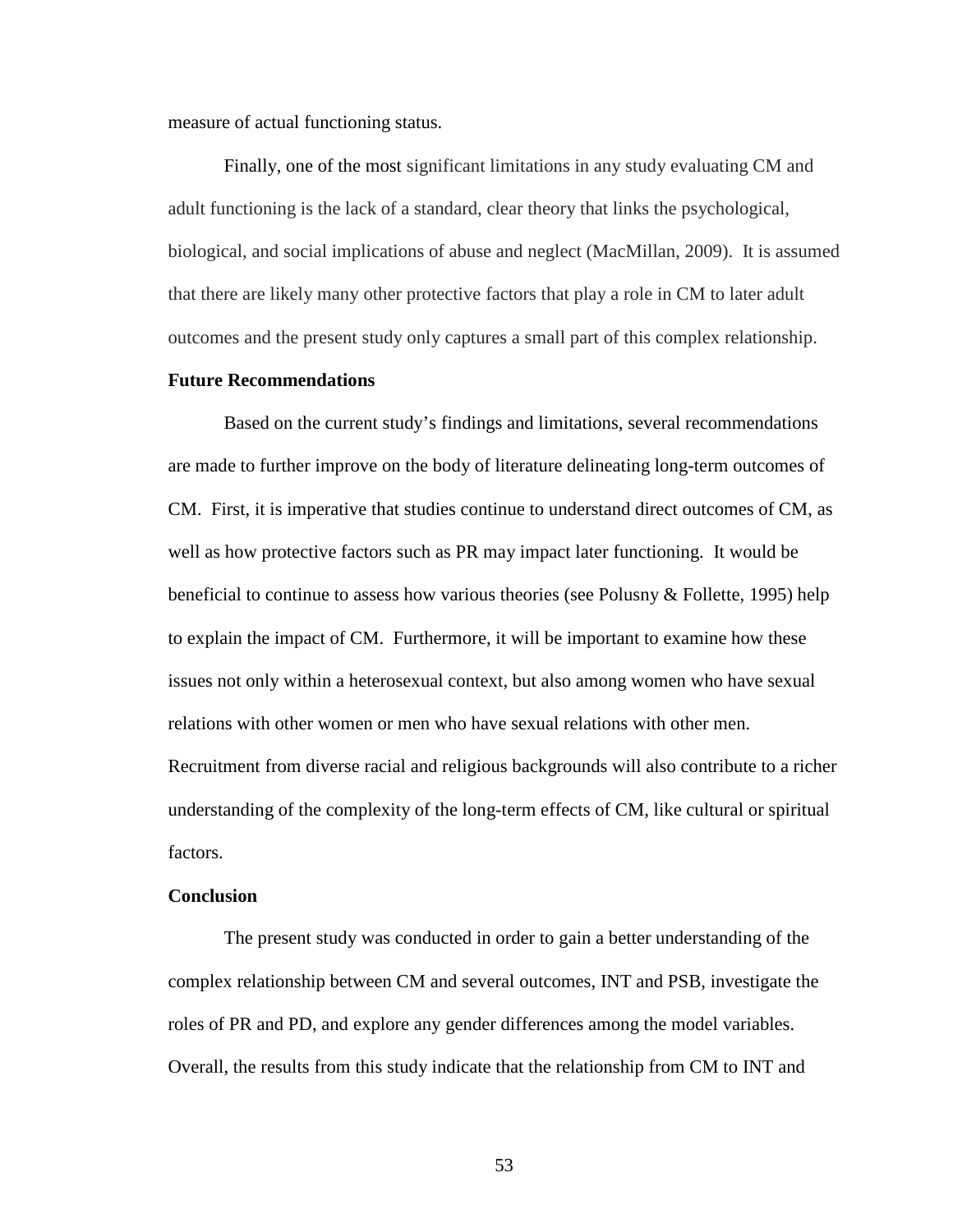PSB are influenced by a complex combination of variables. It was demonstrated that PR partially mediates the relationship between CM and INT across the entire sample, fully mediates the relationship for women, and does not mediate the relationship for men.

The implications of these findings suggest that PR may be an area of focus during mental health treatment for individuals with a history of CM to improve interpersonal functioning, specifically for women. A focus on PR could also help ameliorate emotional difficulties, as preliminary study found in Vettese et al. 2011, where self-compassion helped to regulate emotions. Specific treatments that have an emphasis on mindfulnessbased practices, intrapersonal compassion, and self-validation, like Dialectical Behavior Therapy (Linehan, 1993). The latter treatment is typically designed to treat individuals with a history of childhood trauma and crisis-related behavior. A specific focus on selfcompassion may help to boost efficacy of treatment for those individuals with a history of CM. Overall, these results contribute to the current literature on CM and INT, in that it highlights the importance of psychological interventions that enhance PR and reduce PD for the young adult population.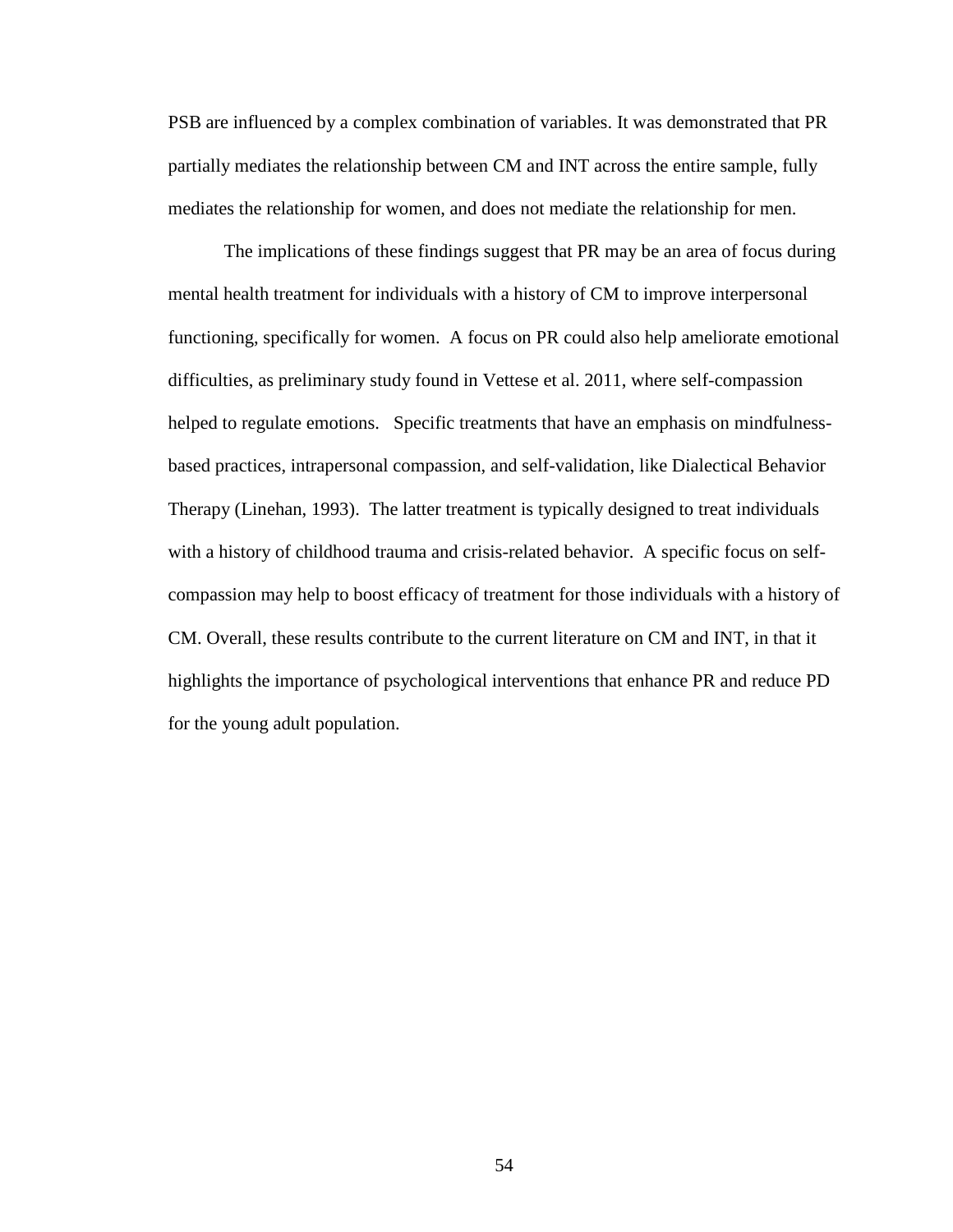# Appendix A

Recruitment advertisement

Hello,

My name is Maggie Gorraiz and I am a fourth year doctoral student in the Clinical Psychology Ph.D. program at URI. I am inviting you to participate in my dissertation My name is Maggie Gorraiz and I am a fourth year doctoral student in the Clinical<br>Psychology Ph.D. program at URI. I am inviting you to participate in my dissertation<br>research that has been approved by the URI Institutiona research that has been approved by the URI Institutional Review Board. The p<br>this research is to learn about the relationship between childhood experiences, interpersonal relationships, and sexual health behaviors among college students. this research is to learn about the relationship between childhood experiences,<br>interpersonal relationships, and sexual health behaviors among college students.<br>Participation will involve completing an online survey consis

interpersonal relationships, and sexual health behaviors among college students.<br>Participation will involve completing an online survey consisting of multiple-choice and<br>free-answer questions. The survey will take approxim You will be asked to read and consent to an informed consent document prior to participating. You will be asked to read and consent to an informed consent document prior to<br>participating.<br>Your participation in this study is anonymous. That is, we will not know who provided 30 minutes to complete.<br>locument prior to<br>not know who provided<br>onses back to participants<br>email addresses into a<br>enter your email address,

which responses, and we will therefore not be able to trace responses back to participants.

At the end of the survey, you will have the option to enter your email addresses into a which responses, and we will therefore not be able to trace responses back to participants<br>At the end of the survey, you will have the option to enter your email addresses into a<br>lottery for one of fourteen \$50.00 iTunes g it will NOT be linked to your survey data.

If you are interested in participating or learning more about the study, please go to the following link: https://www.surveymonkey.com/s/PSY113CM ll NOT be linked to your survey data.<br>u are interested in participating or learning more about the study, please go<br>wing link: https://www.surveymonkey.com/s/PSY113CM

I really appreciate your time. If you have any questions, please contact the student I really appreciate your time. If you have any questions, please contact the student<br>investigator Maggie Gorraiz, M.A. (email: maggie\_gorraiz@my.uri.edu) or principal investigator Dr. Patricia Morokoff (email: pmorokoff@mail.uri.edu).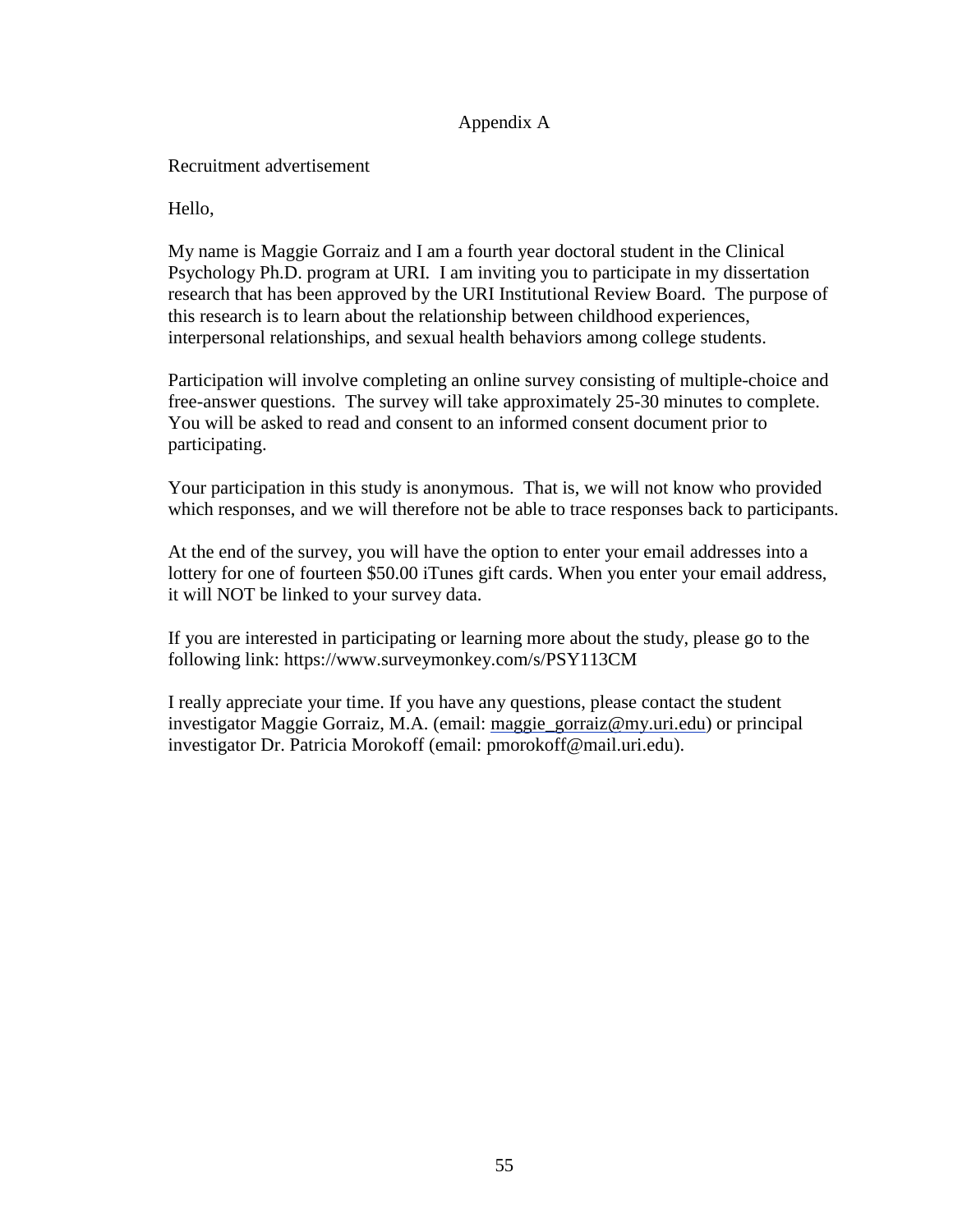# Appendix B

Informed Consent

# 1. INFORMED CONSENT FORM

Title of Research Protocol: Trauma and Adult Functioning Principal Investigator: Patricia Morokoff, Ph.D. Student Investigator: Maggie Gorraiz, M.A.

# CONSENT FORM FOR RESEARCH

You have been invited to take part in a research study described below. If you have questions, you may discuss them with principal investigator Dr. Patricia Morokoff who can be reached at 401-874-2193.

1. Description of the Project: The purpose of this research is to identify predictors of adult functioning in the areas of interpersonal relationships and sexual risk behaviors among college students.

2. What Will Be Done: You will be asked to complete an online survey. The survey consists of a number of multiple-choice and/or free-answer questions, and may be divided into a number of sections. You must complete all sections in one sitting, as you are not allowed to resume at another time from where you left off. While you are participating, your responses will be stored in a temporary holding area as you move through the sections, but they will not be permanently saved until you complete all sections and you are given a chance to review your responses. The survey will take approximately 25-30 minutes to complete.

3. Risks or Discomforts: There are no known risks associated with participating in this study. If these questions become upsetting or distressing, you may stop the study at any time without penalty. Here are several resources to contact should the need for therapeutic services arise:

University of Rhode Island Counseling Center 401-874-2288 Psychological Consultation Center 401-874-4263

4. Expected Benefits of the Study: The major benefit of participating in the online questionnaire is to enable you to participate in experimental studies, which will provide you with first-hand experiences in the research process and a deeper understanding of how psychological research is conducted. However, other than the possibility of course credit, there are no direct, tangible benefits from participation.

5. Confidentiality: Your participation in this study is anonymous. Your privacy and research records will be kept confidential to the extent of the law. Authorized research personnel and the URI Institutional Review Board may inspect the records from this research project. No identifying information will be present on any of the electronic data collected from the study. All electronic files will be kept on a password-protected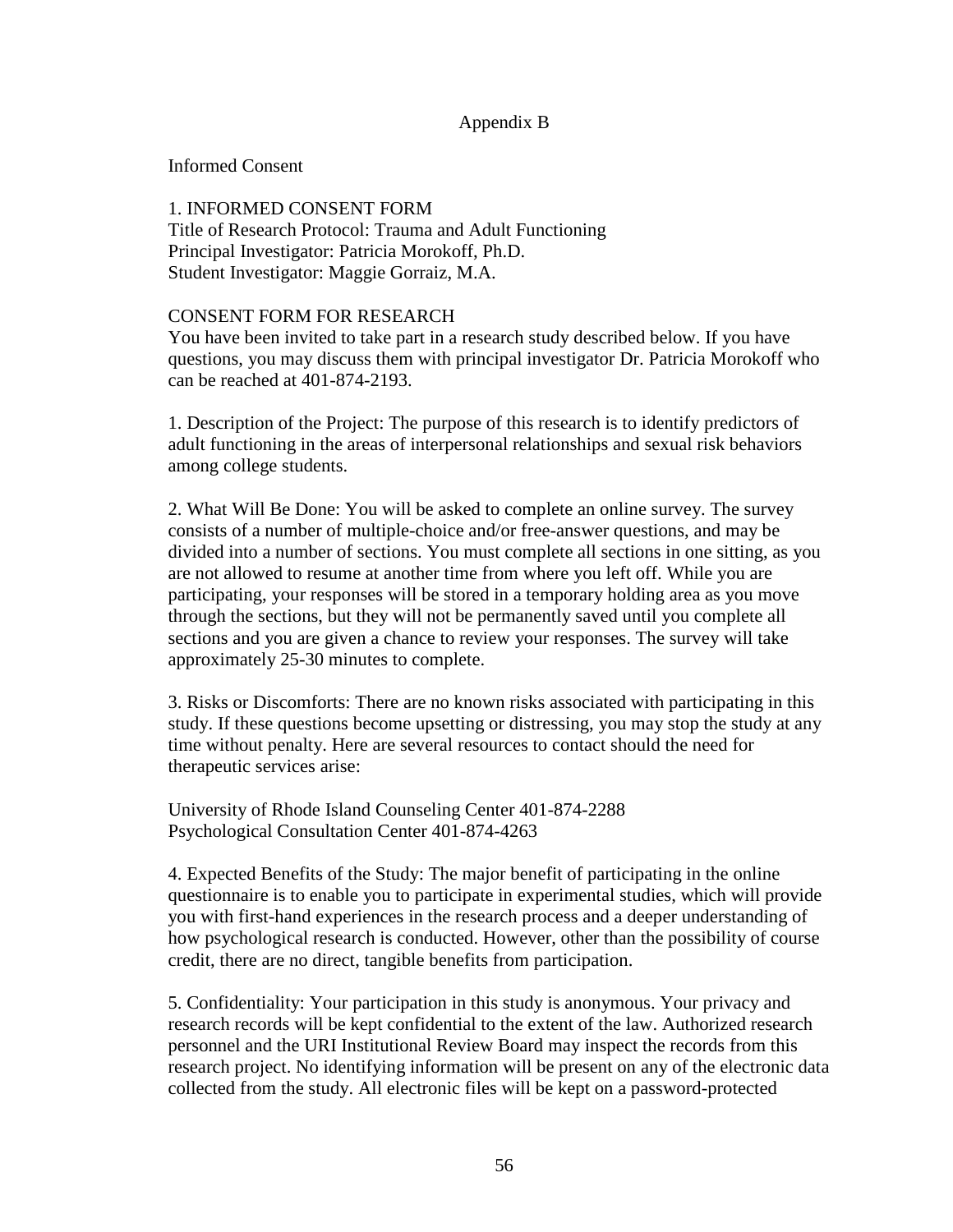computer to which only key personnel have access during data analysis.

6. Decision to Quit at Any Time: Taking part in this project is entirely voluntary. If you wish, you may exit out of the questionnaire at any time. You do not need to give any reasons for leaving.

7. Rights and Complaints: If you are not satisfied with the way this study is performed, or if you have questions about your rights as a research subject, you may discuss your concerns with Dr. Patricia Morokoff (401-874-2193), anonymously, if you choose. In addition, you may contact the office of the Vice President of Research, 70 Lower College Road, Suite 2, University of Rhode Island, Kingston, RI 02882 (401-874-4328).

By moving forward to the survey at the bottom of this form I agree that: I am of 18 years or older

I have fully read or have had read and explained to me this informed consent form describing a research project.

I have had the opportunity to question one of the persons in charge of this research and have received satisfactory answers.

I understand that I am being asked to participate in research.

I understand the risks and benefits, and I freely give my consent to participate in the research project outlined in this form, under the conditions indicated in it.

Yes, I consent. No, I do not consent.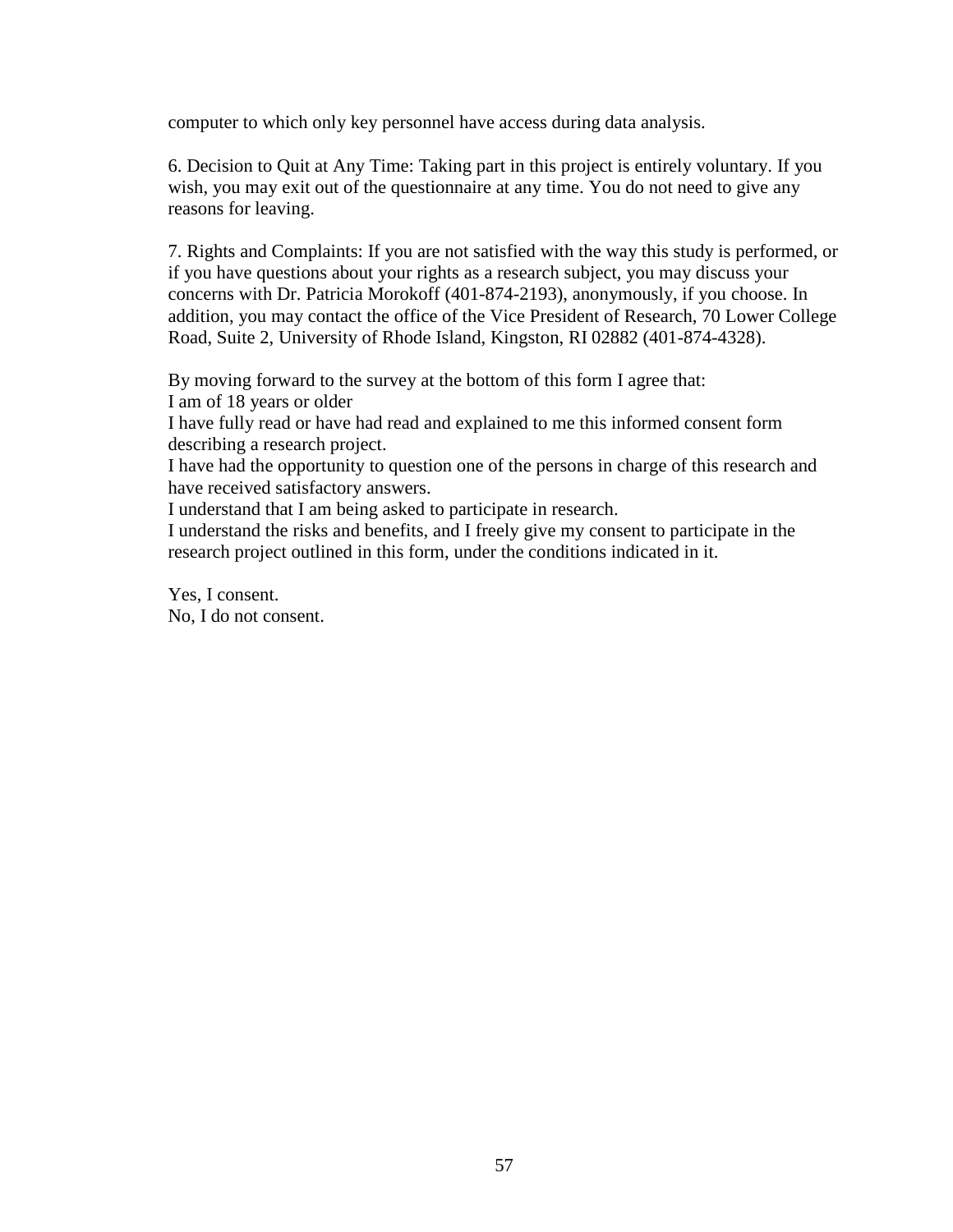# Appendix C

# Demographics

For the following questions, please fill in the blank or check the answer that is best for you.

- 1. How old are you? \_\_\_\_\_\_\_\_ years
- 2. What gender do you identify with most closely?
	- A) Female
	- B) Male
	- C) Transgender
- 3. What is your ethnicity?
	- A) Hispanic or Latino
	- B) Not Hispanic or Latino
- 4. What is your race?
	- A) American Indian or Alaskan Native
	- B) Asian
	- C) Black or African American
	- D) Native Hawaiian or other Pacific Islander
	- E) White
- 5. Which term do you most closely identify as?
	- A) Heterosexual
	- B) Lesbian
	- C) Gay
	- D) Bisexual
	- E) Undecided/Questioning
	- F) Other
- 6. What year are you in school?
	- A) Freshman
	- B) Sophomore
	- C) Junior
	- D) Senior
	- E) Other (please specify) \_\_\_\_\_\_\_\_\_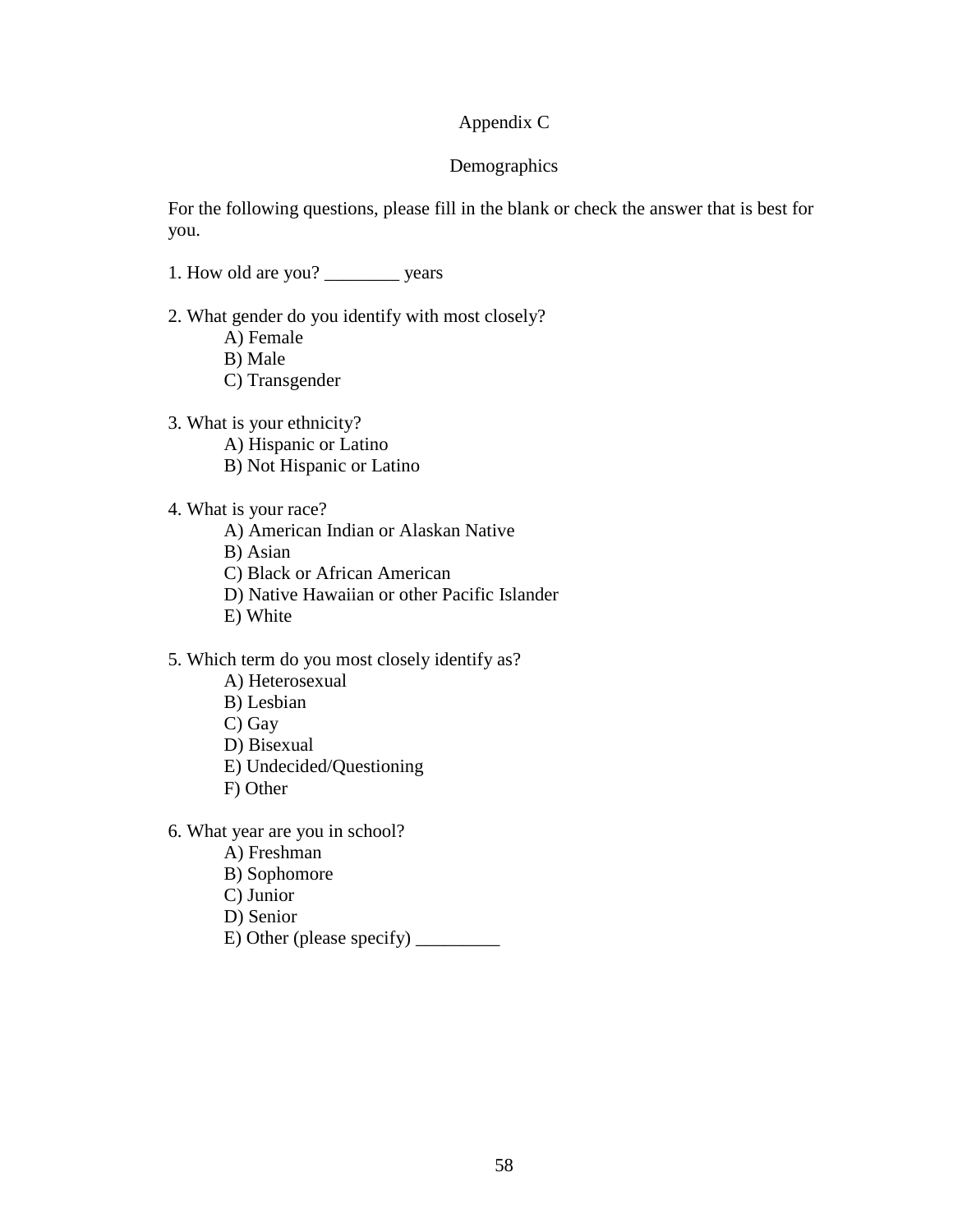Appendix D

Childhood sexual abuse (CSA)

# CSA Scale (Harlow et al., 1993)

Directions: As a child, you may have been in a sexual situation with someone five years or older than you. A sexual situation could mean someone showing their genitals to you. It could mean someone touching you in a sexual way. It could also mean someone putting his penis in your mouth, vagina, or rectum. Think back to when you were a child up to the age of 18, and answer the next questions.

Frequency Scale:  $1 = \text{``no''}, 2 = \text{``once''}, 3 = \text{``a few times''}, 4 = \text{``many times''}$ 

Before you were 14 years old:

- 1. Did anyone older ever show his or her genitals to you?
- 2. Did you ever see anyone older touch his or her genitals in front of you?
- 3. Did anyone older ever touch your breasts or genitals?
- 4. Did anyone older every rub their genitals against your body?
- 5. Did anyone older every *try* to put his penis in your mouth, vagina, or rectum?
- 6. Did anyone older every *put* his penis in your mouth, vagina, or rectum?

For the above questions, please tell us who those people were. Check all that apply?

- \_\_ Did not have any of these experiences before I was 14 years old.
- \_\_ A person I didn't know at all.
- \_\_ A person I didn't know very well.
- \_\_ A friend or relative not in my close family.
- \_\_ A brother or sister
- \_\_ My father, mother, or stepparent
- \_\_ Someone else

Adolescent Sexual Abuse (ASA)

Between the ages of 14- 18 years old:

- 1. Did anyone ever put his penis in your mouth, vagina, or rectum without your consent?
- 2. Did anyone ever pressure or force you to engage in sexual activity that you did not want to?

Adult Sexual Victimization (ASV)

After the age of 18 years old:

- 1. Did anyone ever put his penis in your mouth, vagina, or rectum without your consent?
- 2. Did anyone ever pressure or force you to engage in sexual activity that you did not want to?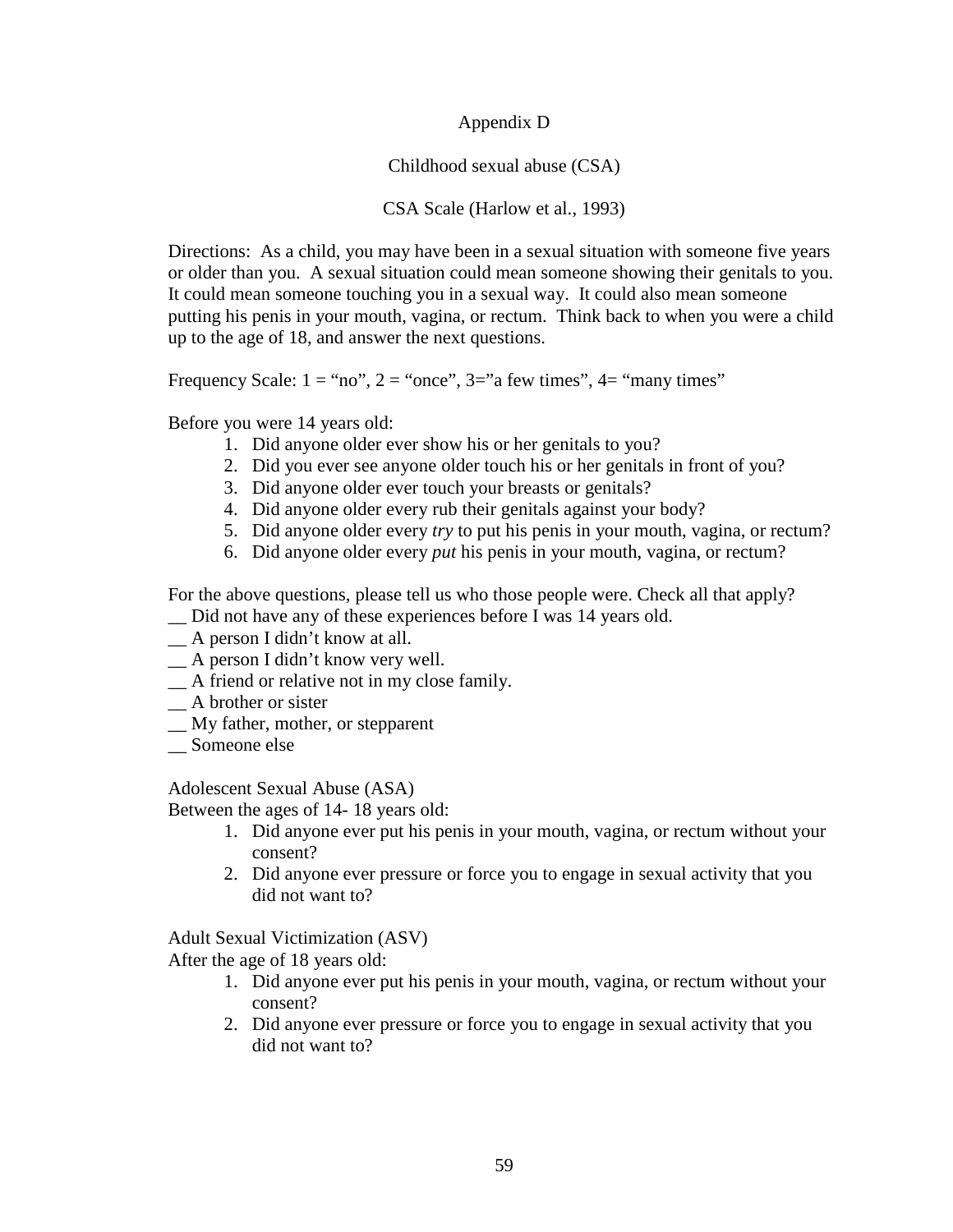## Appendix E

Childhood physical abuse (CPA)

Traumatic Events Survey (Elliott, 1992)

Directions: Before the age of 18, did your parents or caretaker ever do the following:

(1) Hit you with a fist, kick you, or throw you down on the floor, into a wall, or down stairs?

Frequency Scale:  $1 = \text{``no'' } 2 = \text{``once'' } 3 = \text{``a few times'' } 4 = \text{``many times''}$ 

(2) Do something to you on purpose that left marks, bruised, burned, or caused you to bleed, lose teeth, or have broken bones?

Frequency Scale:  $1 =$  "no"  $2 =$  "once"  $3 =$  "a few times"  $4 =$  "many times"

What age were you, when this first occurred?

 $\frac{\ }{\ }$  (years)

What age were you, when this last occurred?  $(years)$ 

How upsetting did you find the event to be at the time it occurred?

A) Very upsetting B ) Somewhat upsetting C Not at all upsetting

After the age of 18 years old:

1. Have you ever been involved in a physical fight with a romantic partner, where you experienced loss of consciousness, sprain, bruise, cut, physical pain, broken bone, or had to go to the emergency room or general practitioner?

Frequency Scale:  $1 = \text{``no'' } 2 = \text{``once'' } 3 = \text{``a few times'' } 4 = \text{``many times''}$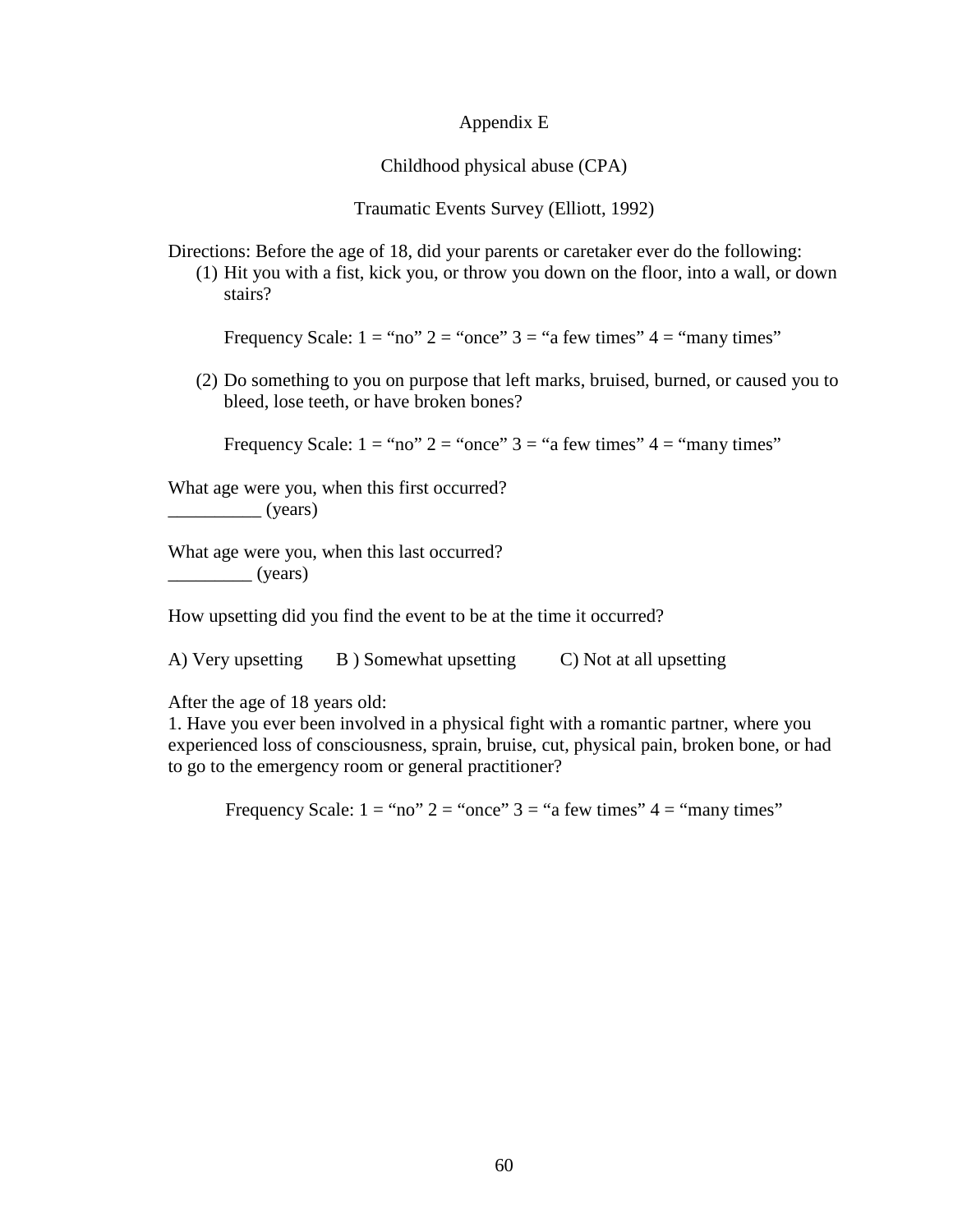# Appendix F

Childhood emotional abuse (CEA)

Parental Psychological Maltreatment Scale (PYS; Briere & Runtz, 1990).

Directions: Prior to age 18, how often did the following occur during an 'average' year"? Using the following scale, how often did a parent, stepparent, foster parent, or adult in charge of you:

Frequency Rating Scale:1 = "never,"  $2 =$ "rarely,"  $3 =$  "sometimes,"  $4 =$  "often,"  $5 =$ "always"

 Yelled at you? Insulted you? Criticized you? Tried to make you feel guilt? Ridiculed or humiliated you? Embarrassed you in front of others? Made you feel like you were a bad person?

After the age of 18 years old:

1. Have you ever been involved in a physical fight with a romantic partner, where he/she yelled at you, insulted you, criticized you, tried to make you feel guilty, ridiculed or humiliated you, embarrassed you in front of others, and made you feel like you were a bad person?

Frequency Rating Scale:  $1 =$  "never,"  $2 =$ "rarely,"  $3 =$  "sometimes,"  $4 =$  "often,"  $5 =$ "always"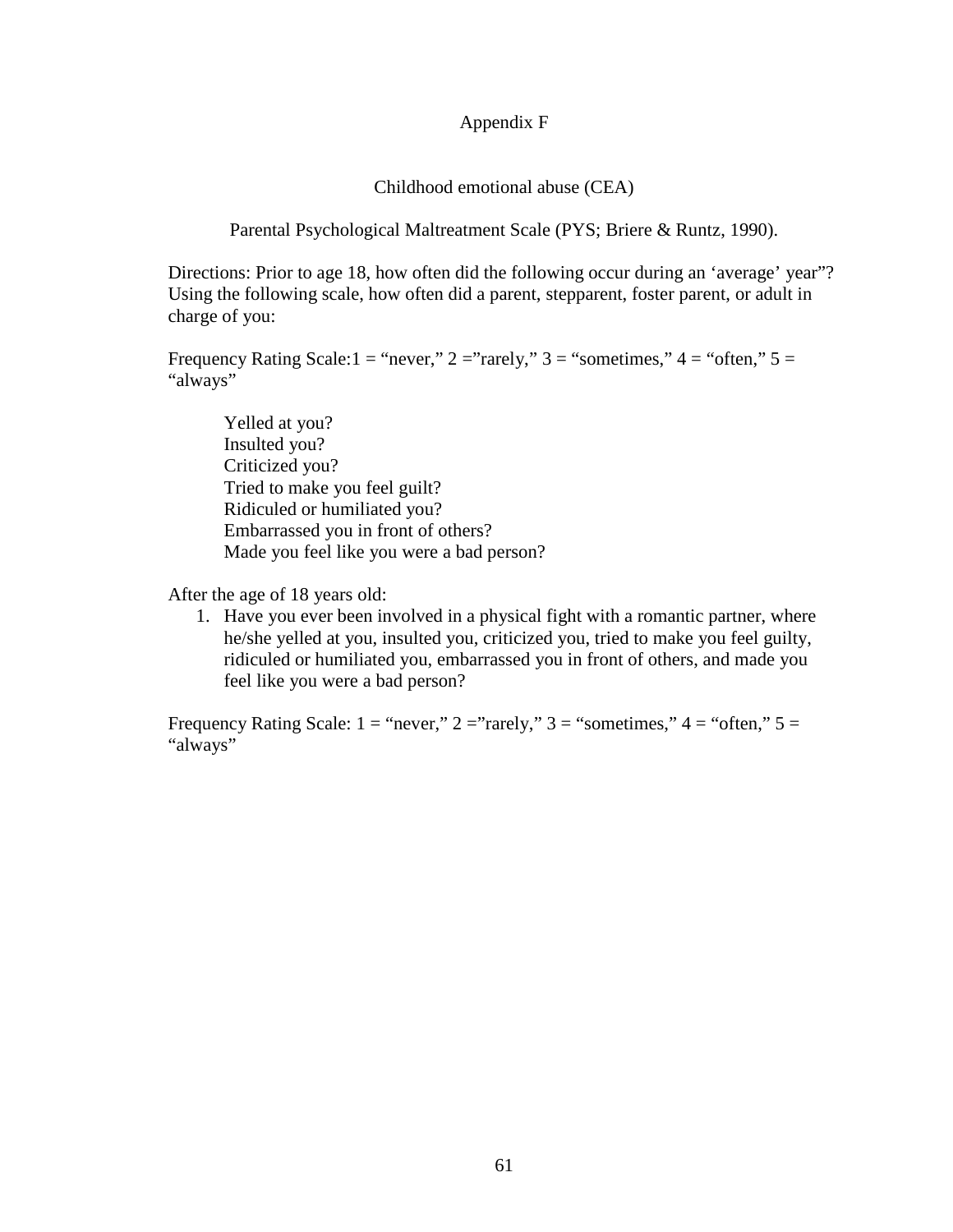#### Appendix G

### Negative family environment (NFE)

## NFE Scale (Harlow et al., 1993)

Rating Scale:  $1 =$  Never  $2 =$  Rarely  $3 =$  Often  $4 =$  Very Often

## A. Not understanding Family Indicator Items

- 1. I felt like the people who brought me up did not understand me.
- 2. I made choices that my family likes ®

### B. Unhelpful Family Indicator Items

- 3. The people who brought me up helped make my life better ®
- 4. There were times when I couldn't stand my situation at home.

## C. Unhappy Family Indicator Items

- 5. People in my family were upset a lot of the time.
- 6. I was pretty happy with my family life ®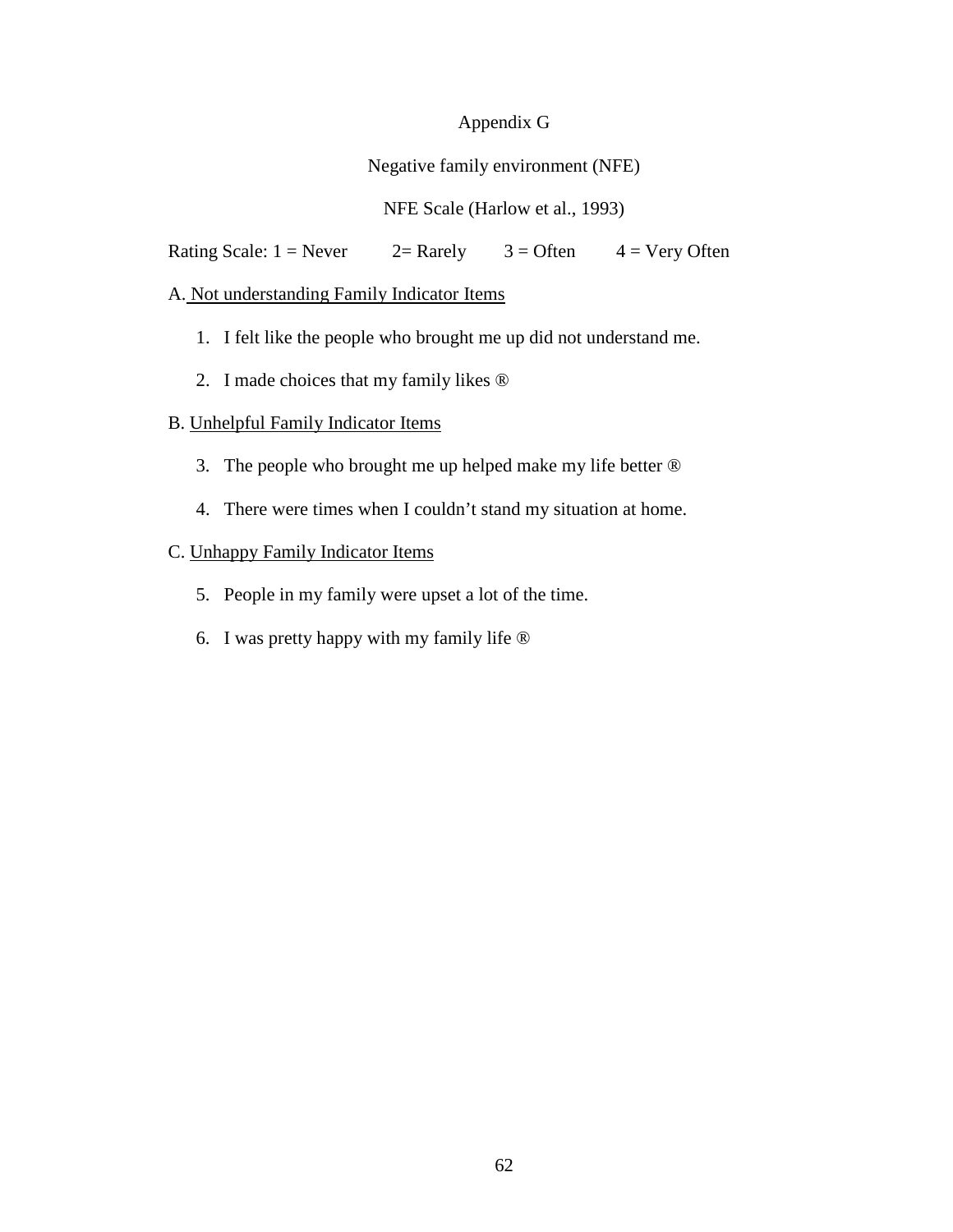#### Appendix H

#### Self-esteem (SE)

#### Rosenberg Self-Esteem Scale (Rosenberg, 1965)

Instructions: Below is a list of statements dealing with your general feelings about yourself. If you strongly agree, circle SA. If you agree with the statement, circle A. If you disagree, circle D. If you strongly disagree, circle SD.

1. On the whole, I am satisfied with myself.

2.\* At times, I think I am no good at all.

3. I feel that I have a number of good qualities.

4. I am able to do things as well as most other people.

5.\* I feel I do not have much to be proud of.

6.\* I certainly feel useless at times.

7. I feel that I'm a person of worth, at least on an equal plane with others.

8.\* I wish I could have more respect for myself.

9.\* All in all, I am inclined to feel that I am a failure.

10. I take a positive attitude toward myself.

\* Reverse coded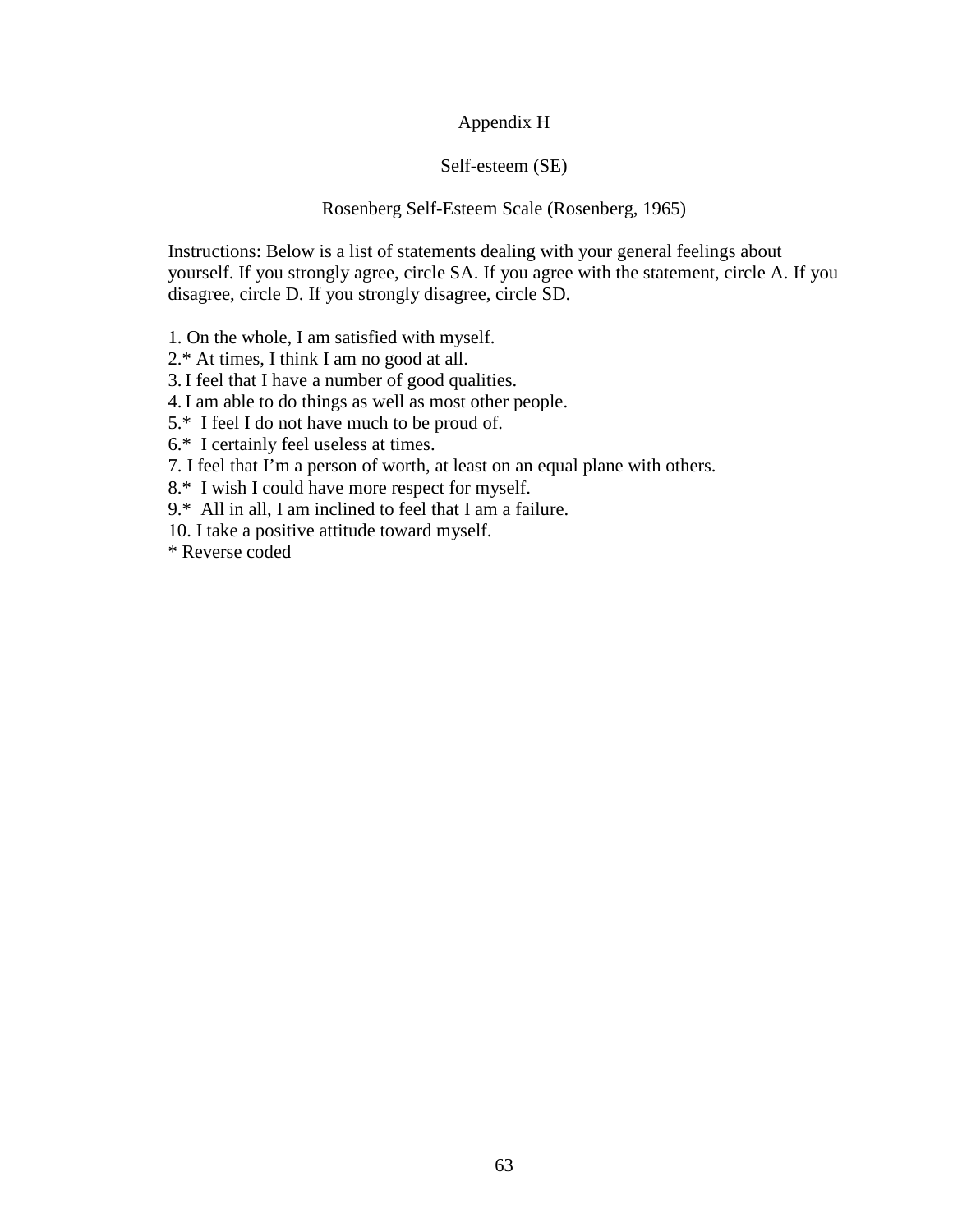#### Appendix I

#### General self-efficacy (GSE)

#### GSE Scale (Schwarzer & Jerusalem, 1995)

Please answer the following statements with the following scale:  $1 = Not$  at all true  $2 = Hardy$  true  $3 = Model$  true  $4 = Exactly$  true

1. I can always manage to solve difficult problems if I try hard enough.

2. If someone opposes me, I can find the means and ways to get what I want.

3. It is easy for me to stick to my aims and accomplish my goals.

4. I am confident that I could deal efficiently with unexpected events.

5. Thanks to my resourcefulness, I know how to handle unforeseen situations.

6. I can solve most problems if I invest the necessary effort.

7. I can remain calm when facing difficulties because I can rely on my coping abilities.

8. When I am confronted with a problem, I can usually find several solutions.

9. If I am in trouble, I can usually think of a solution.

10. I can usually handle whatever comes my way.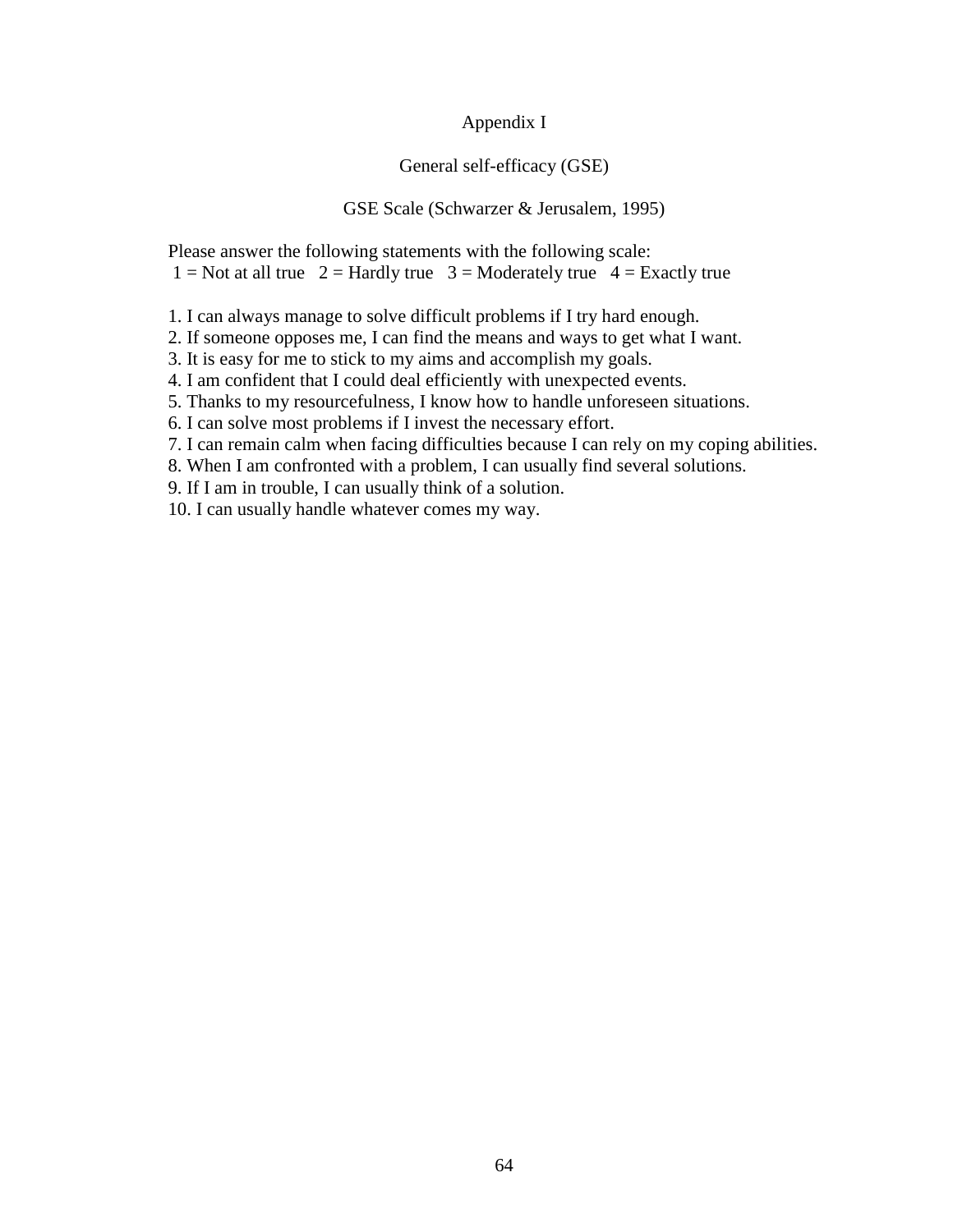#### Appendix J

#### Self-compassion (SCOM) Self-Compassion Short Scale (Raes et al. 2011)

#### HOW I TYPICALLY ACT TOWARDS MYSELF IN DIFFICULT TIMES

Please read each statement carefully before answering. To the left of each item, indicate how often you behave in the stated manner, using the following scale:

| Almost |  |  | Almost |
|--------|--|--|--------|
| never  |  |  | always |
|        |  |  |        |

- \_\_\_\_\_1. When I fail at something important to me I become consumed by feelings of inadequacy.
- 2. I try to be understanding and patient towards those aspects of my personality I don't like.
- \_\_\_\_\_3. When something painful happens I try to take a balanced view of the situation.
- \_\_\_\_\_4. When I'm feeling down, I tend to feel like most other people are probably happier than I am.
- \_\_\_\_\_5. I try to see my failings as part of the human condition.
- \_\_\_\_\_6. When I'm going through a very hard time, I give myself the caring and tenderness I need.
- \_\_\_\_\_7. When something upsets me I try to keep my emotions in balance.
- \_\_\_\_\_8. When I fail at something that's important to me, I tend to feel alone in my failure
- \_\_\_\_\_9. When I'm feeling down I tend to obsess and fixate on everything that's wrong.
- \_\_\_\_\_10. When I feel inadequate in some way, I try to remind myself that most people share feelings of inadequacy.
- \_\_\_\_\_11. I'm disapproving and judgmental about my own flaws and inadequacies.
- \_\_\_\_\_12. I'm intolerant and impatient towards those aspects of my personality I don't like.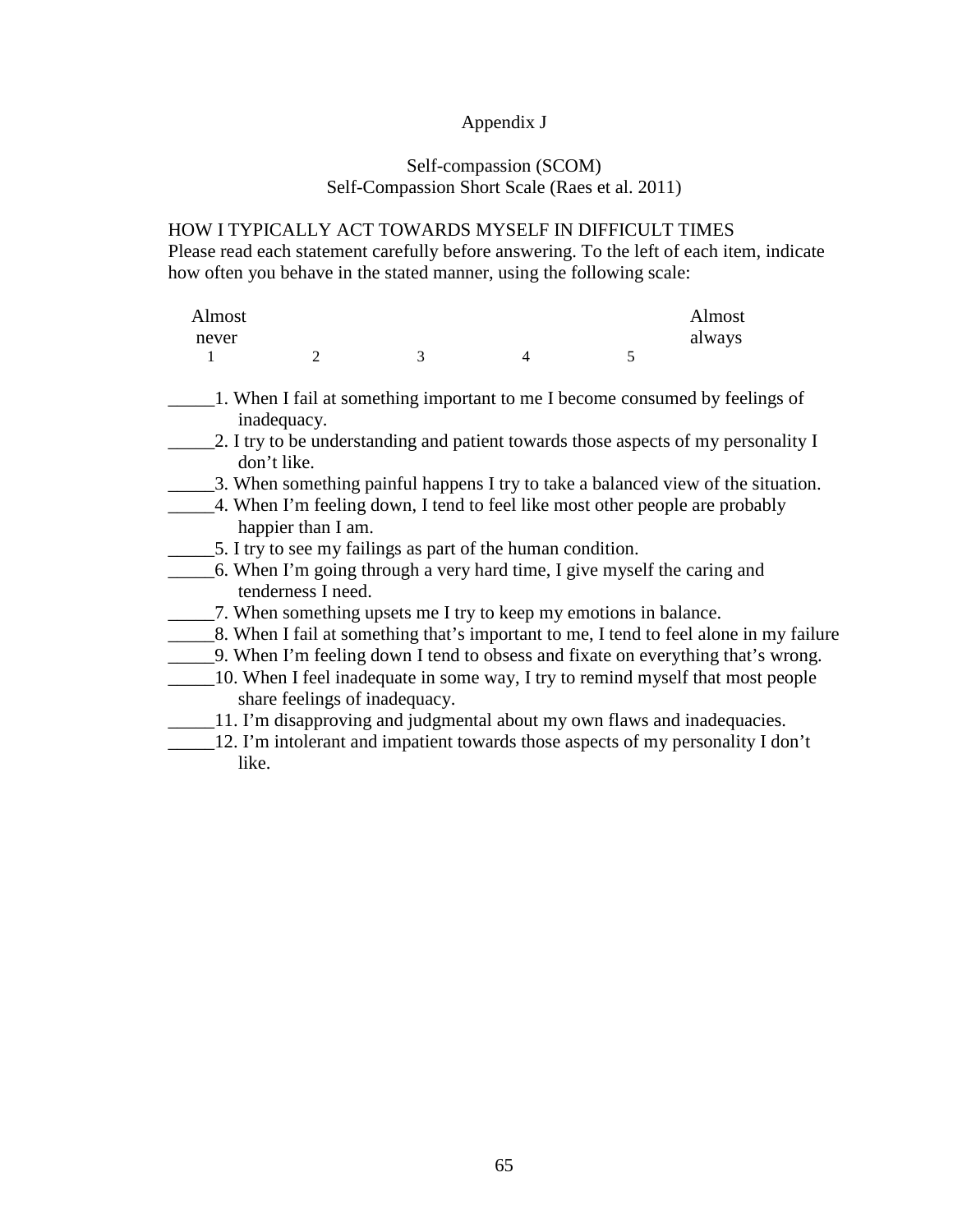## Appendix K

## Depression (DEP)

Center for Epidemiologic Studies Depression Symptoms Index (Kohout et al., 1993)

Please assess your feelings within the past month using the following scale:

A) Never B) Rarely C) Sometimes D) Often E) Very often

1. I felt depressed.

- 2. I felt everything I did was an effort.
- 3. My sleep was restless.
- 4. I was happy. ®
- 5. I felt lonely.
- 6. People were unfriendly.
- 7. I enjoyed life. ®
- 8. I felt sad.
- 9. I felt that people disliked me.
- 10. I could not get "going."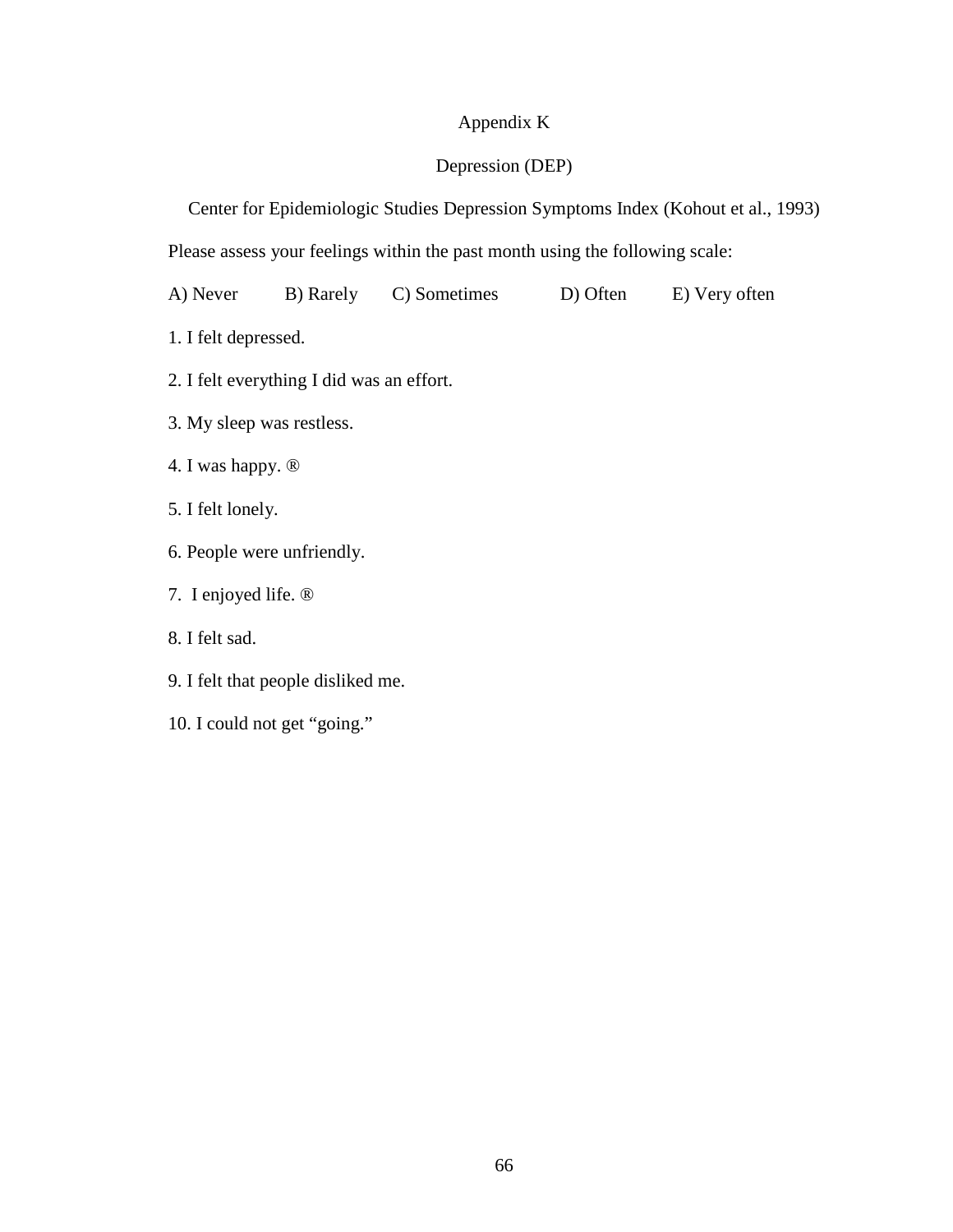#### Appendix L

#### Post-traumatic Stress Disorder (PTSD)

#### Modified PTSD Scale (MPSS-SR; Falsetti et al., 1993)

The purpose of this scale is to measure the frequency and severity of symptoms in the past two weeks that you may have been having in reaction to a traumatic event or events that occurred during your lifetime (e.g. CSA, physical abuse, or emotional abuse). Please indicate the frequency, how often you have the symptom, to the left of the item. Then indicate the severity (how upsetting the symptom is) by circling the letter that fits best on the right side.

| $0 = NOT AT ALL$             | A=NOT AT ALL DISTRESSING  |
|------------------------------|---------------------------|
| $1 =$ ONCE A WEEK OR LESS    | B=A LIT BIT DISTRESSING   |
| $2 = 2 TO 4 TIMES A WEEK$    | C=MODERATELY DISTRESSING  |
| $3 = 5$ OR MORE TIMES A WEEK | D=QUITE A BIT DISTRESSING |
|                              | E=EXTREMELY DISTRESSING   |

FREQUENCY SEVERITY

#### FREQUENCY SEVERITY

| 1. Have you had repeated or intrusive                        |   |     |   |
|--------------------------------------------------------------|---|-----|---|
| upsetting thoughts or recollections of the event $(s)$ ? $A$ | B | C D | E |
| 2. Have you been having repeated bad dreams                  |   |     |   |
|                                                              | B | C D | E |
| 3. Have you had the experience of suddenly                   |   |     |   |
| reliving the event(s), flashbacks of it                      |   |     |   |
| or acting or feeling as if the event were                    |   |     |   |
|                                                              | B | C D | E |
| 4. Have you been intensely EMOTIONALLY                       |   |     |   |
| upset when reminded of the event(s), including               |   |     |   |
|                                                              | B | C D | E |
| 5. Do you often make efforts to avoid thoughts               |   |     |   |
|                                                              | B | C D | E |
| 6. Do you often make efforts to avoid activities,            |   |     |   |
| situations, or places that remind you of the event(s)? $A$   | B | C D | E |
| 7. Are there any important aspects about the                 |   |     |   |
|                                                              | B | CD  | E |
| 8. Have you markedly lost interest in free time              |   |     |   |
|                                                              | B | C D | E |
| 9. Have you felt detached or cut off from others             |   |     |   |
|                                                              | B | C D | E |
| 10. Have you felt that your ability to experience            |   |     |   |
| emotions is less (unable to have loving feelings,            |   |     |   |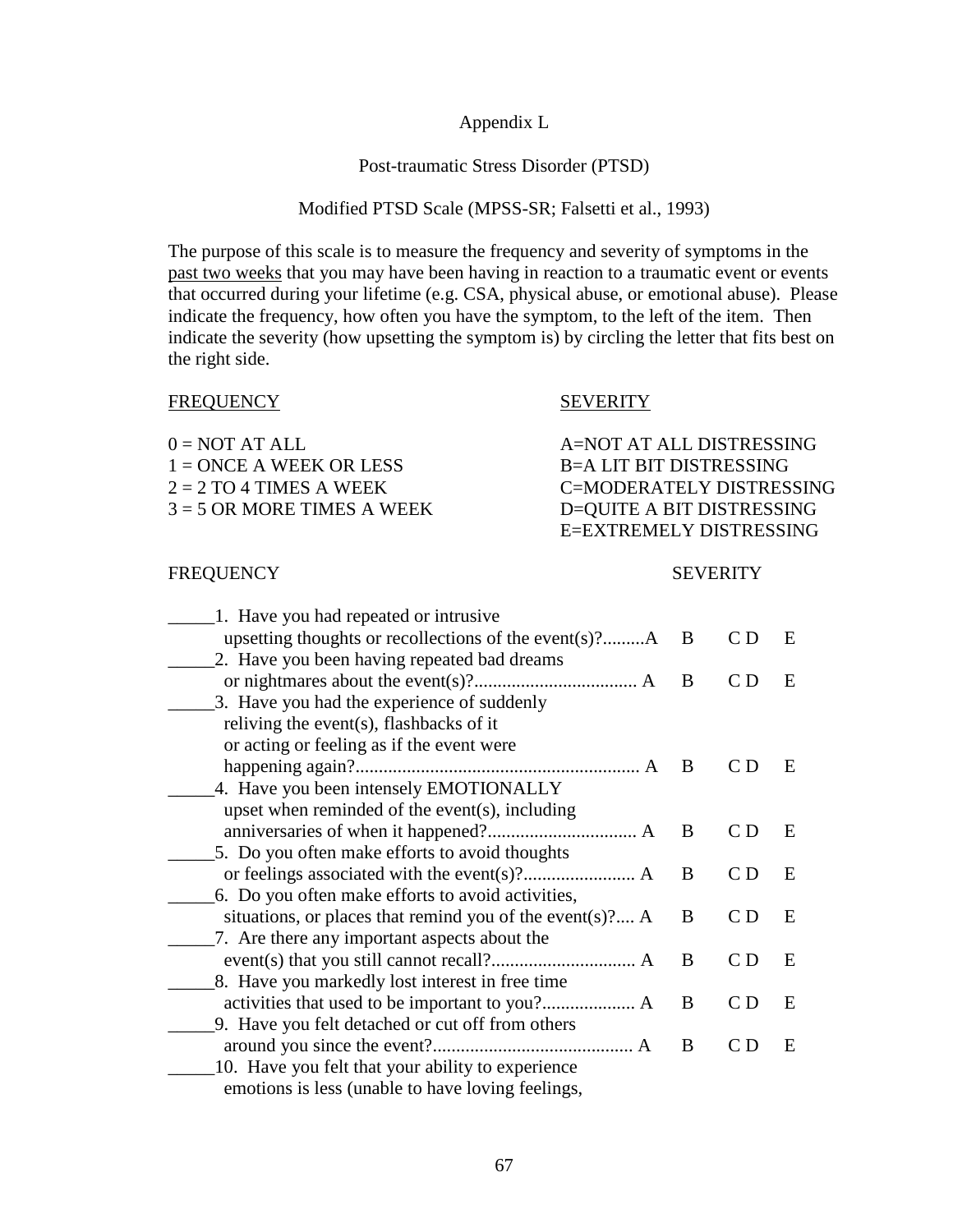|                                                       | B |     | E |
|-------------------------------------------------------|---|-----|---|
| 11. Have you felt that any future plans or hopes      |   |     |   |
| have changed because of the event(s) (for example: no |   |     |   |
|                                                       | B | C D | Е |
| 12. Have you been having a lot of difficulty          |   |     |   |
|                                                       | B | C D | E |
| 13. Have you been continuously irritable or           |   |     |   |
|                                                       | B | C D | E |
| 14. Have you been having persistent difficulty        |   |     |   |
|                                                       | B | C D | E |
| 15. Are you overtly alert (checking to see who        |   |     |   |
|                                                       | B | C D | E |
| 16. Have you been jumpier, more easily startled,      |   |     |   |
|                                                       | B | C D | E |
| 17. Have you been having intense PHYSICAL             |   |     |   |
| reactions (for example: sweating, heart beating fast) |   |     |   |
|                                                       | B |     | E |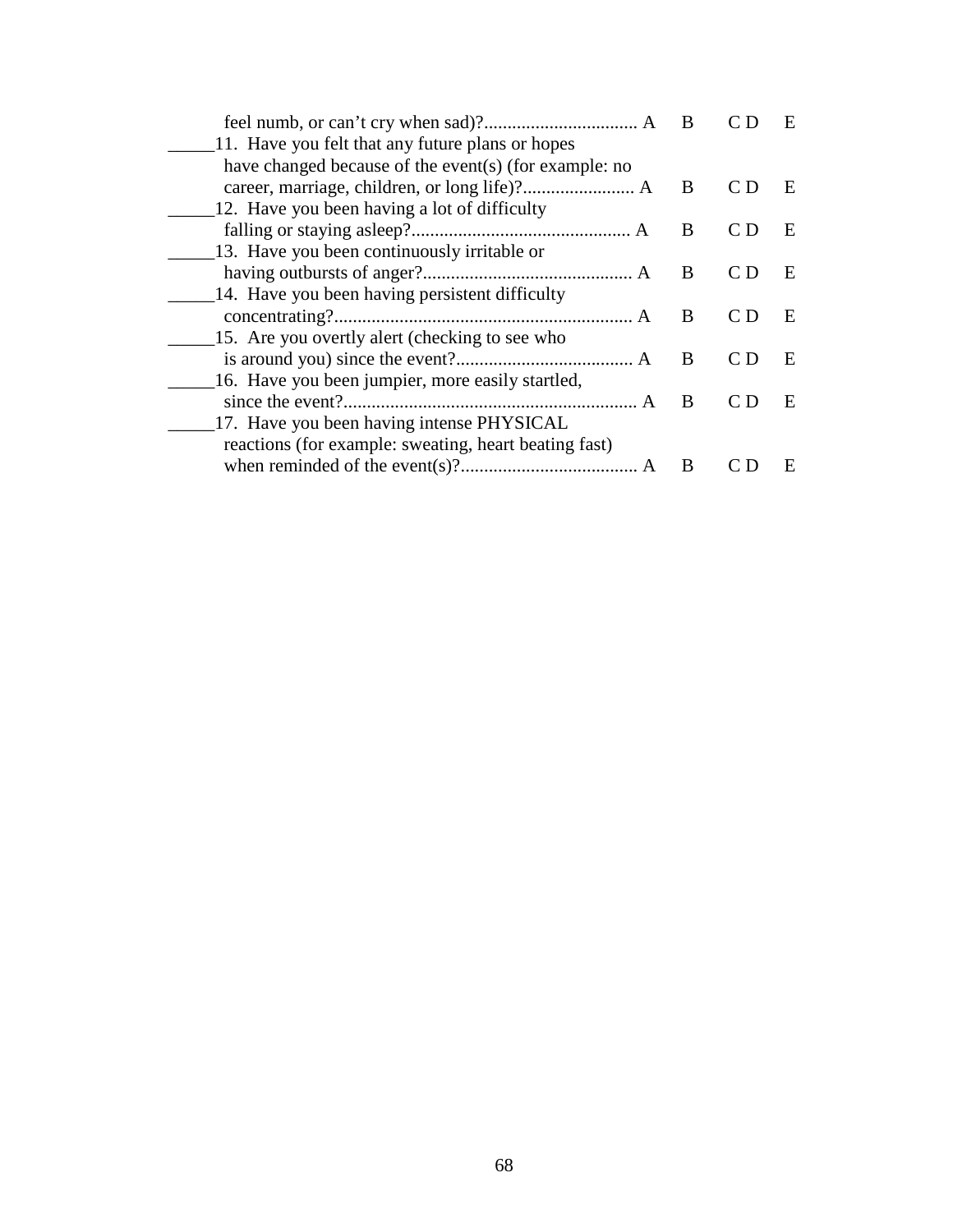#### Appendix M

#### Interpersonal Resource Loss (INTR)

#### Conservation of Resources-Evaluation (COR-E); Hobfoll & Lilly, 1993)

We are interested in the extent to which you have experienced loss in any of your interpersonal relationships. If you have experienced any loss in the last six months, please rate:<br> $1 = no loss$ 

 $2 =$  some loss  $3 =$  great deal of loss.

- 1. Feeling valuable to others
- 2. Family stability
- 3. Intimacy with one or more family members
- 4. Good relationship with my children
- 5. Intimacy with a partner
- 6. Intimacy with at least one friend
- 7. Support from co-workers
- 8. Loyalty of friends
- 9. People I can lean on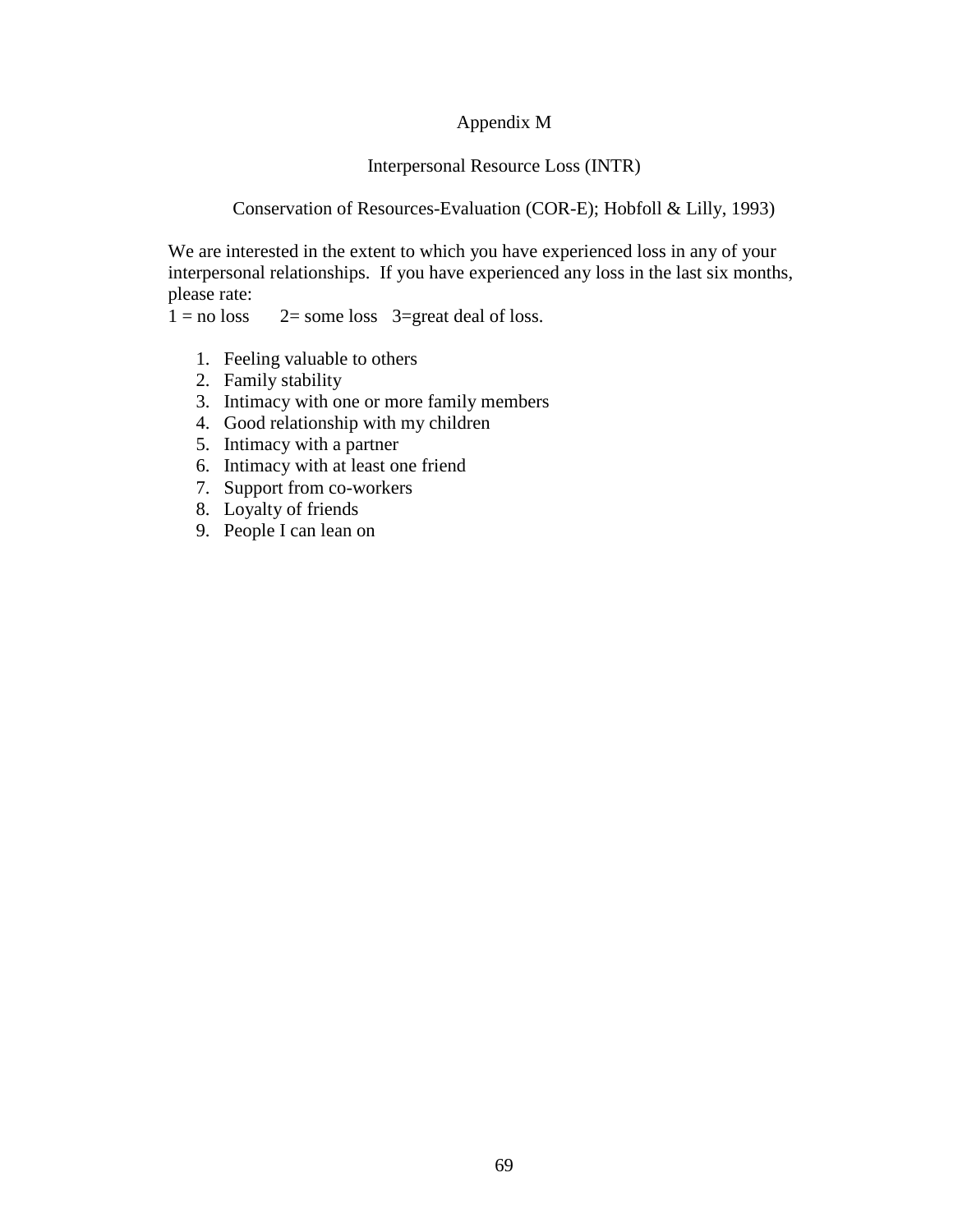## Appendix N

#### Relationship cohesion (RCOH) Relationship conflict Scale (Lamoureux et al., 2011)

Using the following scale:<br> $1 = never$   $2 = occasionally$ 1= never  $2=$  occasionally  $3=$  fairly  $4=$  many times 5=very often

In the past four weeks, have you:

- 1. Experienced problems in your close relationships?
- 2. Experienced arguments in your close relationships?
- 3. Experienced serious disagreements in your close relationships?
- 4. Experienced excessive demands in your close relationships?
- 5. Experienced feelings of anger or upset feelings in your close relationships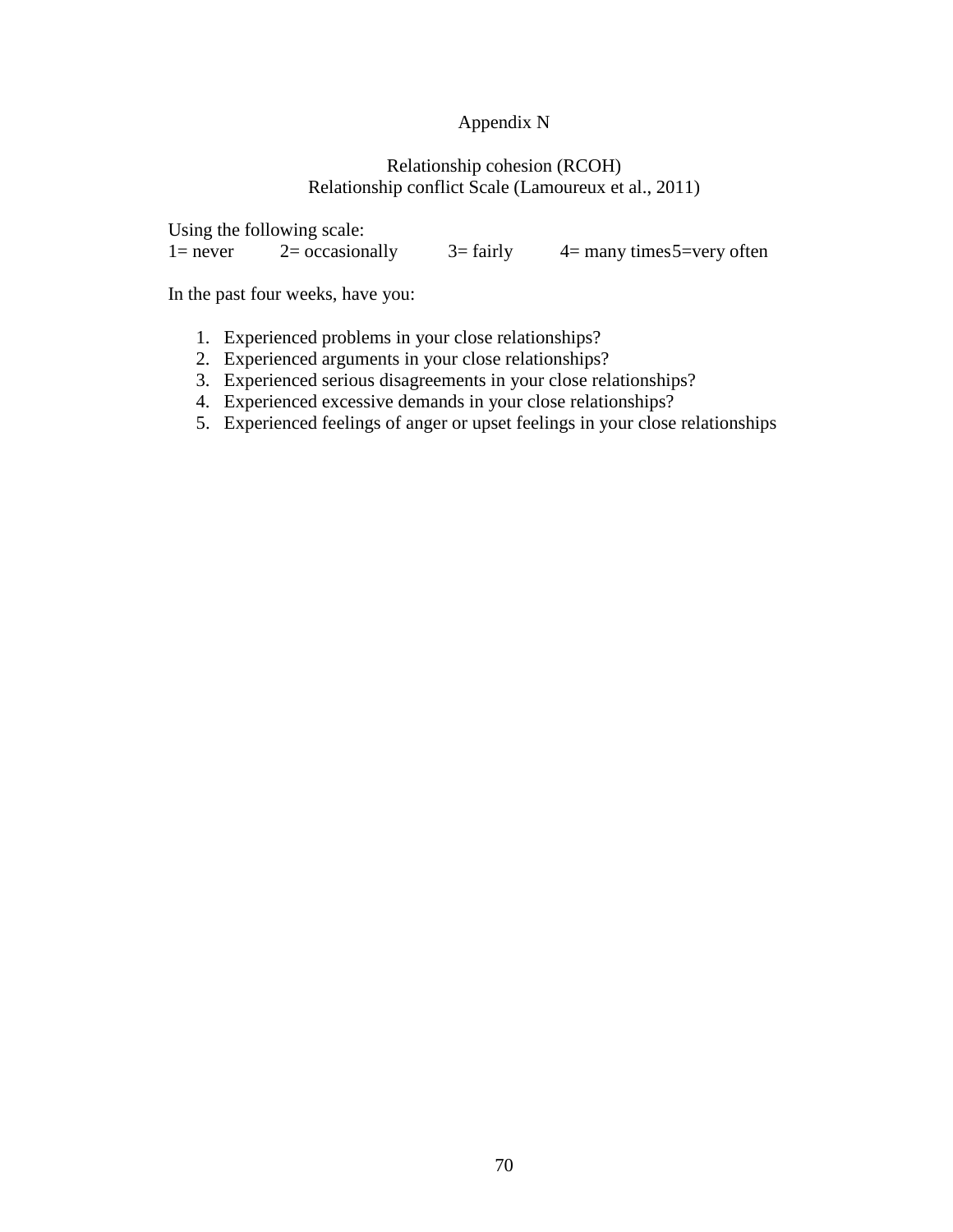#### Appendix O

#### Social support (SOC) Social Provisions Scale (Cutrona & Russell, 1984)

In answering the next set of questions, think about your current relationship with friends, family members, coworkers, peers, community members, and so on. Please tell me to what extent you agree that each statement describes your current relationships with other people. Use the following scale. So, for example, if you feel a statement is very true of your current relationships, you would tell me "strongly agree."

Scale:  $1 =$  Strongly Disagree  $2 =$  Disagree  $3 =$  Agree  $4 =$  Strongly Agree

- 1 There are people I can depend on to help me if I really need it.
- 2 I feel that I do not have close personal relationships with other people.
- 3 There is no one I can turn to for guidance in times of stress.  $\Box$
- 4 There are people who depend on me for help.
- 5 There are people who enjoy the same social activities I do.
- 6 Other people do not view me as competent.
- 7 I feel personally responsible for the well being of another person.
- 8 I feel part of a group of people who share my attitudes and beliefs.
- 9 I do not think other people respect my skills and abilities.
- 10 If something went wrong, no one would come to my assistance.
- 11 I have close relationships that provide me with a sense of emotional security and wellbeing.
- 12 There is someone I could talk to about important decisions in my life.
- 13 I have relationships where my competence and skills are recognized.
- 14 There is no one who shares my interests and concerns.
- 15 There is no one who really relies on me for their well-being.
- 16 There is a trustworthy person I could turn to for advice if I were having problems.
- 17 I feel a strong emotional bond with at least one other person.
- 18 There is no one I can depend on for aid if I really need it.  $\square$
- 19 There is no one I feel comfortable talking about problems with.
- 20 There are people who admire my talents and abilities.
- 21 I lack a feeling of intimacy with another person.
- 22 There is no one who likes to do the things I do.
- 23 There are people I can count on in an emergency.
- 24 No one needs me to care for them.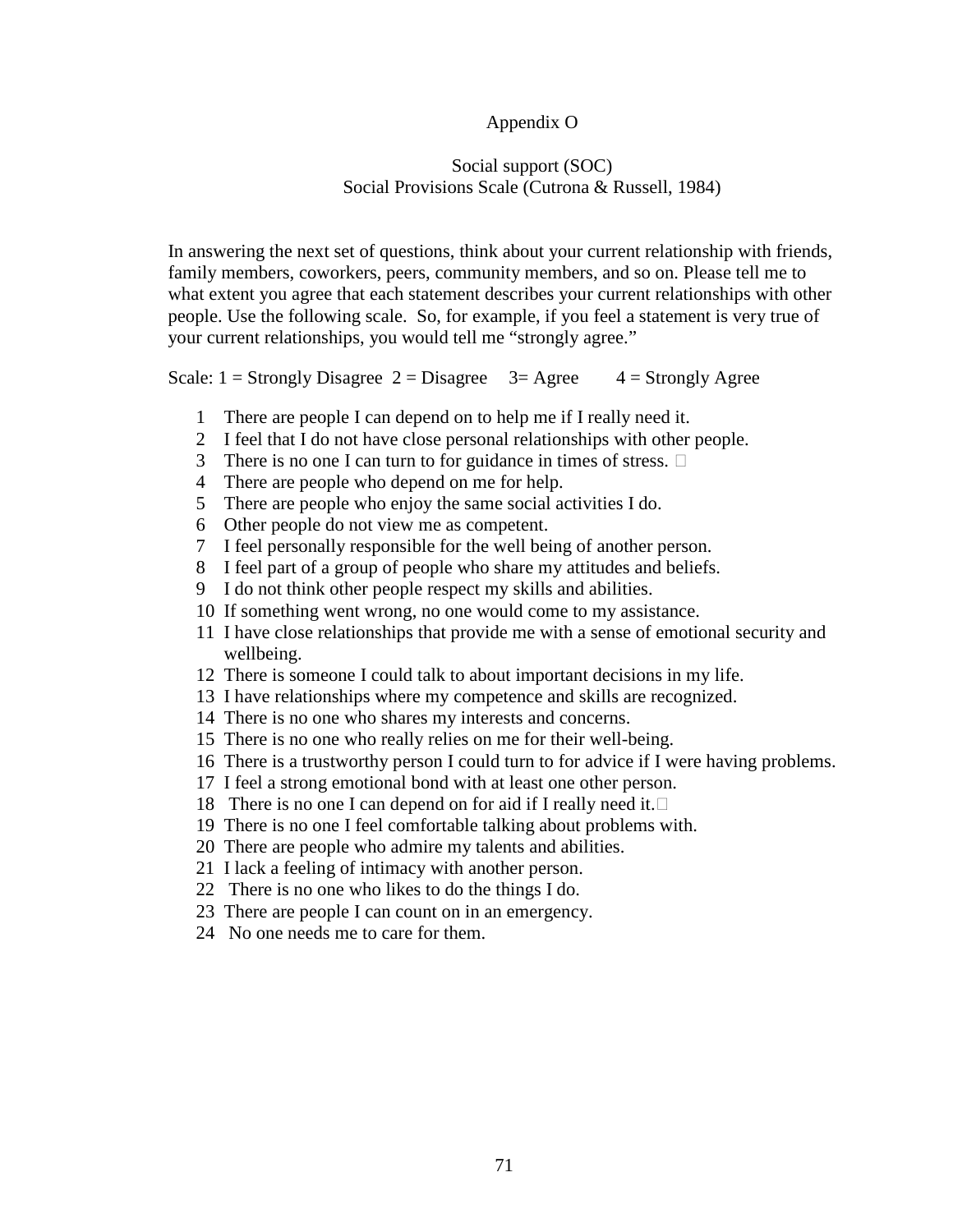#### Appendix P

#### Protective Sexual Behavior (PSB)

#### Condom Use Frequency (CUF)

How often do you use a condom in the past 30 days? 60 days? (CUF2)

- 1. Never
- 2. Almost Never
- 3. Sometimes
- 4. Almost every time
- 5. Always

#### Stage of Condom Use (CUS)

Please use the following scale:

- 1. Never
- 2. Almost Never
- 3. Sometimes
- 4. Almost every time
- 5. Always

\_\_\_\_\_\_\_\_\_\_\_\_\_\_

\_\_\_\_\_\_\_\_\_\_\_\_

For how long have you been using condoms every time? \_\_\_\_\_\_\_\_\_\_\_\_\_\_\_\_\_\_\_\_\_\_\_\_\_\_\_\_

Are you considering to use condoms every time within the next 6 months?

Are you planning to start using condoms every time within the next 30 days?

- $1 =$  Precontemplation- not intending to start within the next 6 months
- $2 =$  Contemplation- intent to start within the next 30 days
- $3$  = Preparation
- $4 =$  Action
- $5 =$ Maintenance

PSR

- 1. How many times have you had sex within the past 2months? (PSR2) 6 months? (PSR6)
- 2. How many times did you use a condom within the past 2months? 6 months?

Note. Items taken from Morokoff et al. (2009)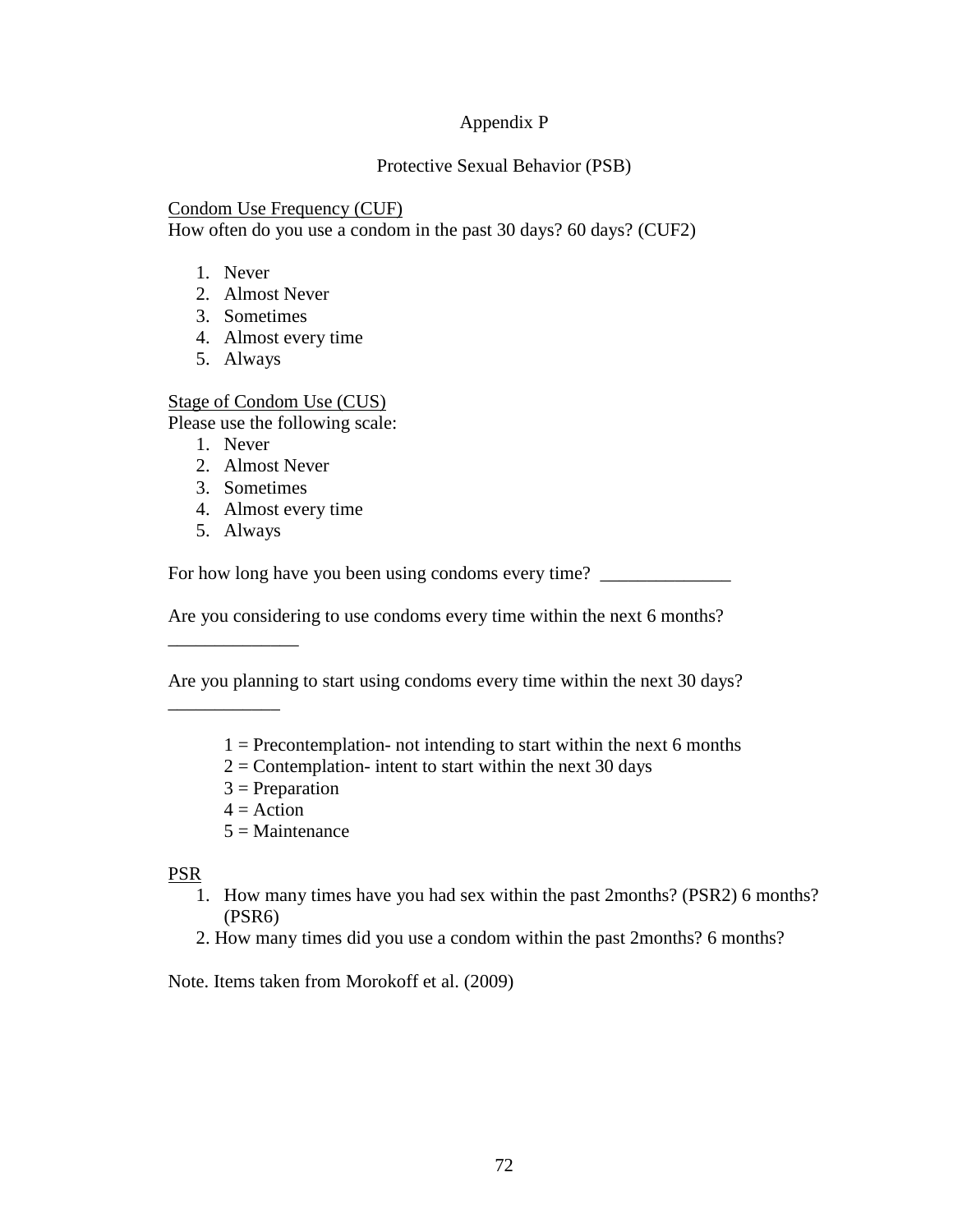## *Demographics of entire sample*

|                                              | Women<br>$n$ (%)         | Men<br>$n$ (%)           | Total<br>$n$ (%)         | $\chi^2$ |                |
|----------------------------------------------|--------------------------|--------------------------|--------------------------|----------|----------------|
| Age                                          | $M = 19.14$<br>(1.99)    | $M = 19.13$<br>(1.38)    | $M = 19.13$<br>(1.80)    | 7.58     | 9              |
| Age of sexual debut                          | $M=16.42$<br>$SD = 1.70$ | $M=16.31$<br>$SD = 1.84$ | $M=16.37$<br>$SD = 1.75$ | 19.18    |                |
| Ethnicity                                    |                          |                          |                          | 3.13     | $\mathbf{1}$   |
| Hispanic or Latino<br>Not Hispanic or Latino | 41 $(15.5)$<br>223(84.5) | 14(9.7)<br>130(90.3)     | 55(13.5)<br>353 (86.5)   |          |                |
| Race                                         |                          |                          |                          | 1.58     | $\mathbf{1}$   |
| American Indian or<br><b>Alaskan Native</b>  | 9(3.4)                   | 3(2.1)                   | 12(2.9)                  |          |                |
| Asian                                        | 16(6.1)                  | 8(5.6)                   | 24(5.9)                  |          |                |
| <b>Black or African American</b>             | 25(9.5)                  | 16(11.1)                 | 41 $(10.0)$              |          |                |
| Native Hawaiian or other                     | 8(3.0)                   | 5(3.5)                   | 13(3.2)                  |          |                |
| Pacific Islander                             |                          |                          |                          |          |                |
| White                                        | 217(82.2)                | 116(80.6)                | 333 (81.6)               |          |                |
| <b>Sexual Orientation</b>                    |                          |                          |                          | 10.84    | 5              |
| Heterosexual                                 | 230(87.1)                | 136 (94.4)               | 366 (89.7)               |          |                |
| Lesbian/Gay                                  | 4(1.5)                   | 2(1.4)                   | 6(1.5)                   |          |                |
| <b>Bisexual</b>                              | 9(3.4)                   | 3(2.1)                   | 12(2.9)                  |          |                |
| Undecided/Questioning                        | 8(3.0)                   | 1(0.7)                   | 9(2.2)                   |          |                |
| Other                                        | 13(4.9)                  | 2(1.4)                   | 15(3.7)                  |          |                |
| Year in School                               |                          |                          |                          | 1.91     | $\overline{4}$ |
| Freshman                                     | 139(52.7)                | 79 (54.9)                | 218 (53.4)               |          |                |
| Sophomore                                    | 76 (28.8)                | 44 (30.6)                | 120(29.4)                |          |                |
| Junior                                       | 36(13.6)                 | 14(9.7)                  | 50 (12.3)                |          |                |
| Senior                                       | 10(3.8)                  | 6(4.2)                   | 16(3.9)                  |          |                |
| Other                                        | 3(1.1)                   | 1(0.7)                   | 4(1.0)                   |          |                |

Note. There were no statistically significant differences between men and women at the  $p < .001$  or  $p < .05$  level.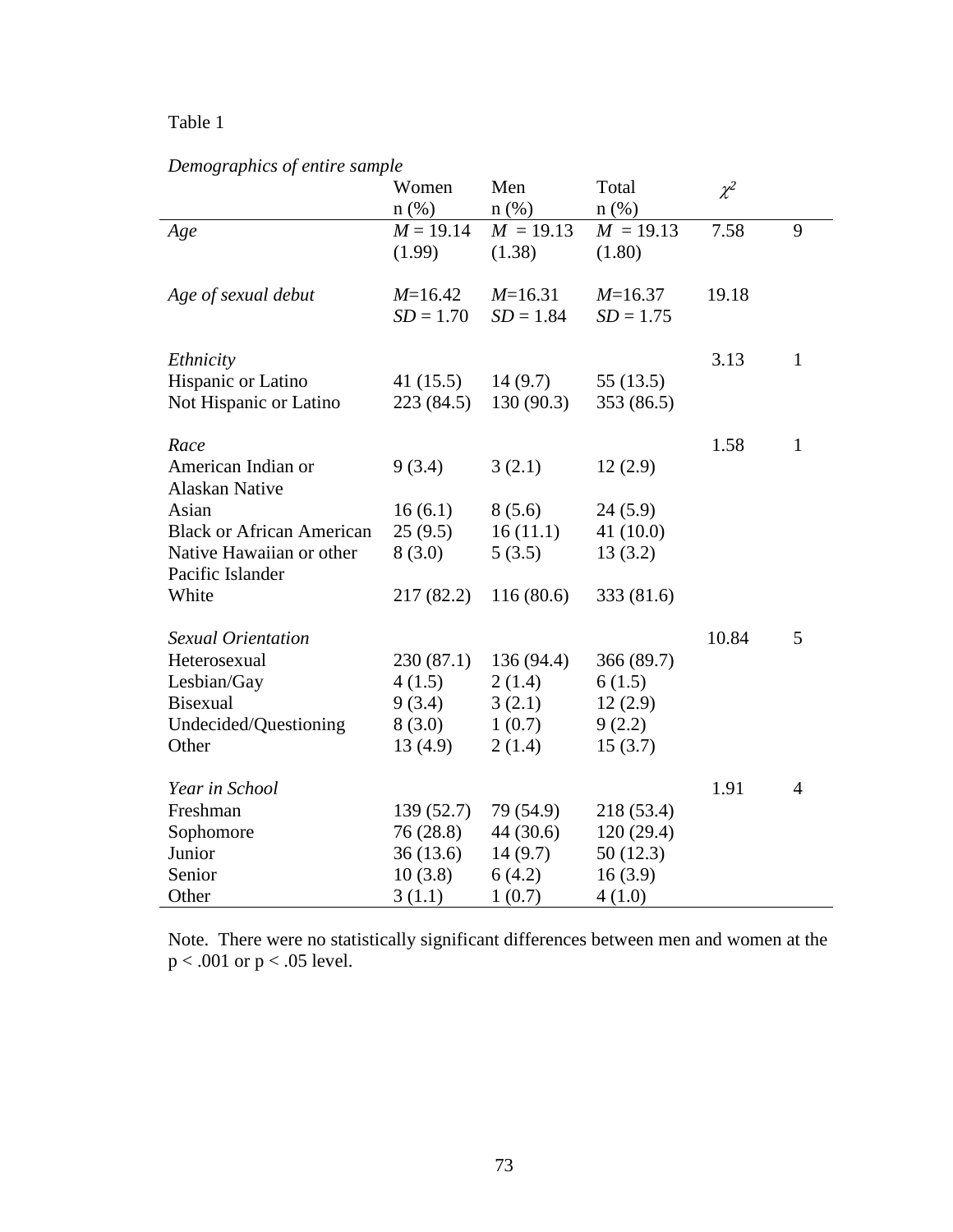|                                   | Women     |        | Men  |           | Total |           |           |                |
|-----------------------------------|-----------|--------|------|-----------|-------|-----------|-----------|----------------|
| Types of trauma                   | $N = 270$ |        |      | $N = 145$ |       | $N = 415$ |           |                |
|                                   | Yes       | No $%$ | Yes  | $No\%$    | Yes%  | $No\%$    | $\chi^2$  | df             |
|                                   | $\%$      |        | $\%$ |           |       |           |           |                |
| Sexual Abuse                      |           |        |      |           |       |           |           |                |
| <b>CSA</b>                        | 24.8      | 75.2   | 24.8 | 75.2      | 24.8  | 75.2      | 7.08      | 16             |
| <b>ASA</b>                        | 25.2      | 74.8   | 6.2  | 93.8      | 18.6  | 81.4      | $23.20**$ | 5              |
| <b>ASV</b>                        | 12.6      | 87.4   | 2.8  | 97.2      | 9.1   | 90.9      | $12.71**$ | $\overline{4}$ |
| <b>Physical Abuse</b>             |           |        |      |           |       |           |           |                |
| <b>CPA</b>                        | 21.9      | 78.1   | 22.1 | 77.9      | 21.9  | 78.1      | 4.96      | 6              |
| <b>APA</b>                        | 7.4       | 92.6   | 4.8  | 95.2      | 6.5   | 93.5      | 2.47      | 3              |
| <b>Emotional Abuse</b>            |           |        |      |           |       |           |           |                |
| <b>CEA</b>                        | 5.2       | 94.8   | 4.8  | 94.5      | 5.1   | 94.9      | 30.94     | 26             |
| <b>AEA</b>                        | 20        | 80     | 20.7 | 79.3      | 20.2  | 79.8      | 30.94     | 26             |
|                                   |           |        |      |           |       |           |           |                |
| Overall CM                        | 41.9      | 58.1   | 38.9 | 61.1      | 40.7  | 59.0      | 117.70    | 114            |
| Overall adulthood<br>maltreatment | 31        | 68.9   | 23.4 | 76.6      | 28.4  | 71.6      | 48.78     | 48             |

*Incidences of reported maltreatment during childhood, adolescence, adulthood* 

Note.  $p < .05^*$  p<  $.001^{**}$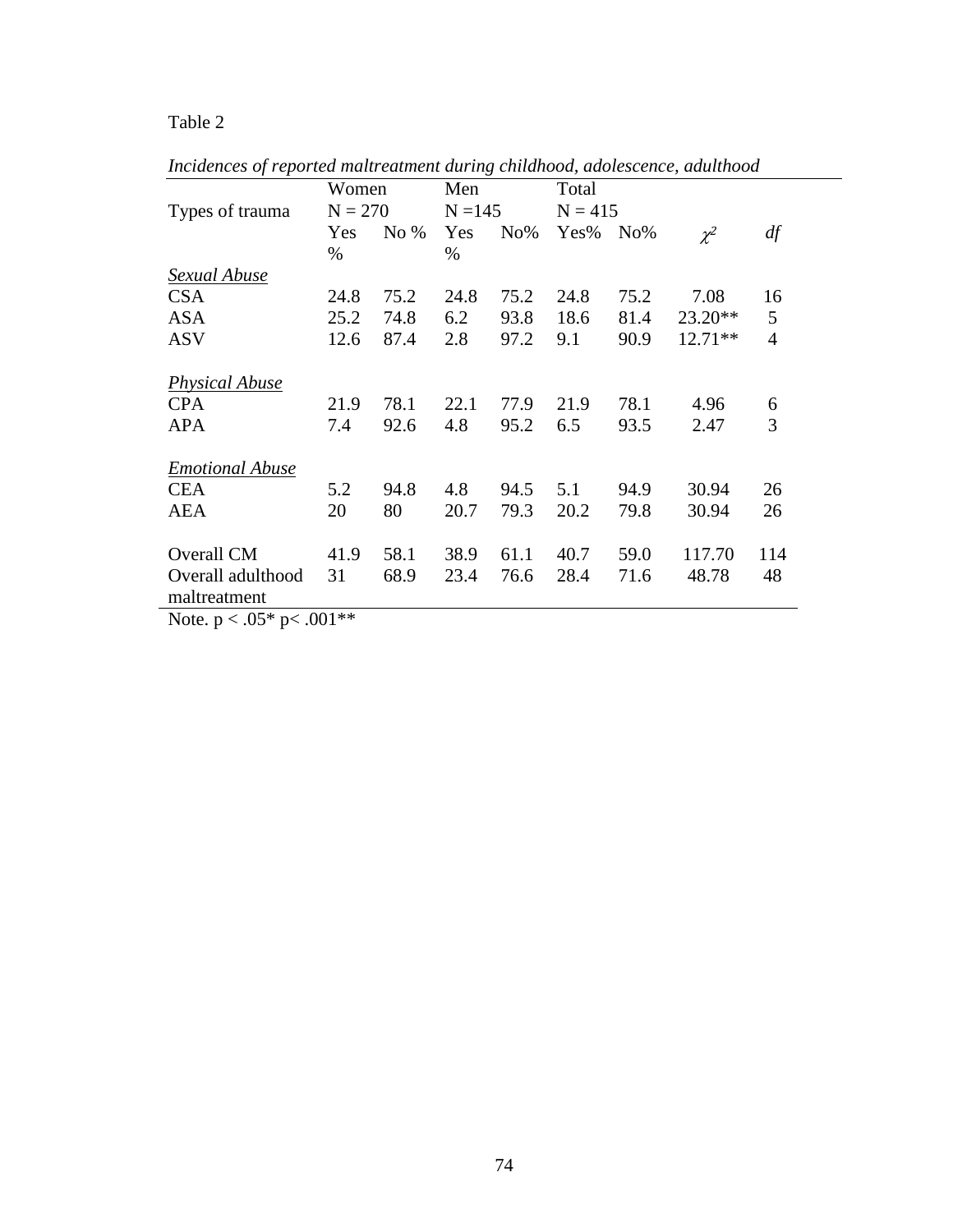|                                        | <b>CSA</b>               | <b>CPA</b> | <b>CEA</b> | NFE                      | DEP     | <b>PTSD</b>              | <b>SCOM</b> | SЕ                       | <b>GSE</b> | <b>INTR</b> | <b>RCOH</b>              | <b>SOC</b>               | PSR <sub>6</sub> | PSR <sub>2</sub> | CUF1    | CUF <sub>2</sub> | <b>CUS</b>               |
|----------------------------------------|--------------------------|------------|------------|--------------------------|---------|--------------------------|-------------|--------------------------|------------|-------------|--------------------------|--------------------------|------------------|------------------|---------|------------------|--------------------------|
| <b>CSA</b>                             | $\overline{\phantom{a}}$ | $.22**$    | $.20**$    | $.20**$                  | $.17**$ | $.31**$                  | $-.08$      | $-.07$                   | .04        | $-.21**$    | $-.15**$                 | $-15**$                  | $-0.05$          | $-.05$           | $-16*$  | $-13*$           | $-0.08$                  |
| <b>CPA</b>                             |                          |            | $.38**$    | $.36**$                  | $.21**$ | $.21**$                  | $-0.09$     | $-16**$                  | .01        | $-.24**$    | $-.17**$                 | $-.08$                   | .01              | $-.00$           | .02     | .04              | .07                      |
| <b>CEA</b>                             |                          |            | $\sim$     | .59**                    | $.37**$ | $.29**$                  | $-22**$     | $-.22**$                 | $.13**$    | $-.31**$    | $-.21**$                 | $-.15**$                 | $-.03$           | $-.04$           | $-.02$  | .03              | .08                      |
| <b>NFE</b>                             |                          |            |            | $\overline{\phantom{0}}$ | $.36**$ | $.36**$                  | $-.28**$    | $-40**$                  | $-19**$    | $-.33**$    | $-12*$                   | $-41**$                  | $-03$            | $-.05$           | $-.07$  | $-.05$           | $-0.00$                  |
| <b>DEP</b>                             |                          |            |            |                          |         | $.52**$                  | $-58**$     | $-0.62**$                | $-.22**$   | $-.57**$    | $-.37**$                 | $-.50**$                 | $-.07$           | $-.12$           | $-.11$  | $-11$            | $-0.08$                  |
| <b>PTSD</b>                            |                          |            |            |                          |         | $\overline{\phantom{a}}$ | $-.30**$    | $-36**$                  | $-.11*$    | $-54**$     | $-.31**$                 | $-.31**$                 | $-.10$           | $-.11$           | $-.14*$ | $-14*$           | $-10$                    |
| <b>SCOM</b>                            |                          |            |            |                          |         |                          | $\sim$      | $.67**$                  | $.43**$    | $.33**$     | $.22**$                  | $.46**$                  | $.12*$           | .08              | $.15*$  | $.14*$           | $.15*$                   |
| SE                                     |                          |            |            |                          |         |                          |             | $\overline{\phantom{a}}$ | $.49**$    | $.38**$     | $.21**$                  | $.53**$                  | .08              | .01              | $.15*$  | .11              | $.14*$                   |
| <b>GSE</b>                             |                          |            |            |                          |         |                          |             |                          | ۰.         | .01         | .05                      | .50**                    | .07              | .10              | .06     | .07              | .12                      |
| <b>INTR</b>                            |                          |            |            |                          |         |                          |             |                          |            |             | $.45**$                  | $.36**$                  | .11              | $.13*$           | .09     | .11              | $-.01$                   |
| <b>RCOH</b>                            |                          |            |            |                          |         |                          |             |                          |            |             | $\overline{\phantom{0}}$ | $.17**$                  | .10              | $.14*$           | .09     | .05              | .02                      |
| <b>SOC</b>                             |                          |            |            |                          |         |                          |             |                          |            |             |                          | $\overline{\phantom{a}}$ | .05              | $-.04$           | $.20**$ | $.20**$          | .08                      |
| PSR <sub>6</sub>                       |                          |            |            |                          |         |                          |             |                          |            |             |                          |                          | ٠                | $.51*$<br>$\ast$ | $.79**$ | $.81**$          | $.75*$<br>$*$            |
| PSR <sub>2</sub>                       |                          |            |            |                          |         |                          |             |                          |            |             |                          |                          |                  |                  | $.54**$ | $.56**$          | $.83*$<br>$*$            |
| CUF1                                   |                          |            |            |                          |         |                          |             |                          |            |             |                          |                          |                  |                  |         | $.94**$          | $.75*$                   |
| CUF <sub>2</sub>                       |                          |            |            |                          |         |                          |             |                          |            |             |                          |                          |                  |                  |         |                  | $*$<br>$.83*$<br>$*$     |
| <b>CUS</b>                             |                          |            |            |                          |         |                          |             |                          |            |             |                          |                          |                  |                  |         |                  | $\overline{\phantom{a}}$ |
| <i>Note.</i> * $p < .05$ ** $p < .001$ |                          |            |            |                          |         |                          |             |                          |            |             |                          |                          |                  |                  |         |                  |                          |

*Zero order correlation matrix for entire sample*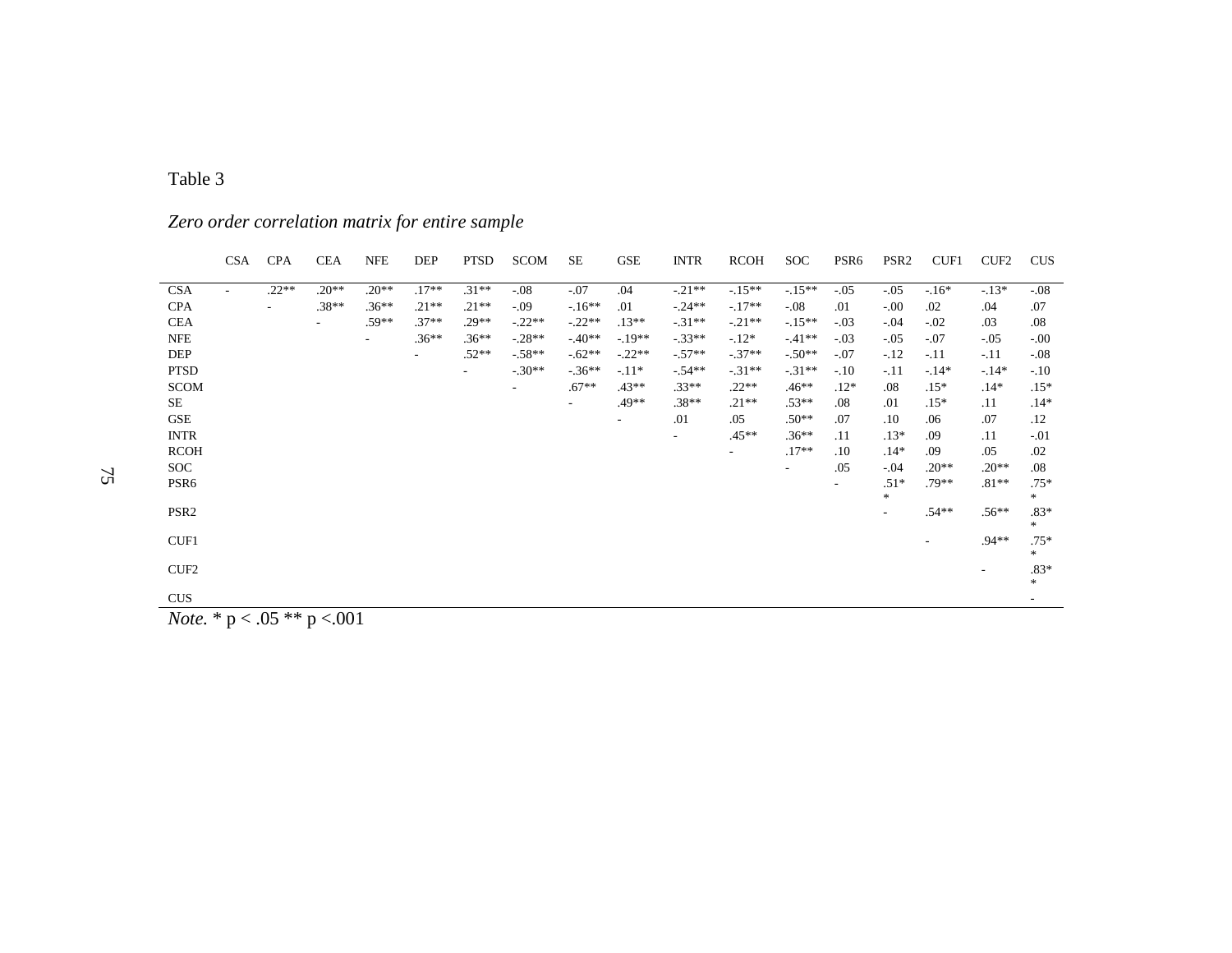|                  | <b>CSA</b> | <b>CPA</b> | <b>CEA</b> | <b>NFE</b> | DEP                      | <b>PTSD</b> | <b>SCOM</b> | <b>SE</b> | <b>GSE</b> | <b>INTR</b> | <b>RCOH</b> | <b>SOC</b> | PSR <sub>6</sub>         | PSR <sub>2</sub> | CUF1                     | CUF <sub>2</sub> | <b>CUS</b>    |
|------------------|------------|------------|------------|------------|--------------------------|-------------|-------------|-----------|------------|-------------|-------------|------------|--------------------------|------------------|--------------------------|------------------|---------------|
| <b>CSA</b>       |            | $.26**$    | $.18**$    | $.12**$    | .12                      | $.22**$     | $-.04$      | $-.04$    | .04        | $-19**$     | $-14**$     | $-0.06$    | $-.04$                   | $-.04$           | $-.07$                   | $-.07$           | $-.04$        |
| <b>CPA</b>       | $.17*$     |            | .39**      | .38**      | $.21**$                  | $.27**$     | $-14*$      | $-.20**$  | $-.03$     | $-.29**$    | $-.20**$    | $-.07$     | .05                      | .09              | .06                      | .09              | .13           |
| <b>CEA</b>       | .24**      | $.37**$    |            | .66**      | $.38**$                  | $.34**$     | $-.29**$    | $-.30**$  | .04        | $-.33**$    | $-.22**$    | $-13*$     | .06                      | .11              | .06                      | .10              | .14           |
| <b>NFE</b>       | $.27**$    | $.33**$    | $.46**$    |            | $.32**$                  | $.37**$     | $-.29**$    | $-.38**$  | $-.20**$   | $-.33**$    | $-16**$     | $-.38**$   | $-.05$                   | .01              | $-.04$                   | $-0.05$          | .01           |
| DEP              | $.29**$    | $.20*$     | $.35**$    | $.46**$    | $\overline{\phantom{0}}$ | $.51*$      | $-.59**$    | $-.63**$  | $-.29**$   | $-.59**$    | $-40**$     | $-.54**$   | .01                      | $-.01$           | .03                      | $-.03$           | $-.00$        |
| <b>PTSD</b>      | .54**      | .12        | $.19*$     | $.35**$    | $.53**$                  | ٠.          | $-.28**$    | $-.36**$  | $-.14*$    | $-.55**$    | $-.38**$    | $-.27**$   | $-.08$                   | $-.08$           | .01                      | $-.03$           | $-.04$        |
| <b>SCOM</b>      | $-12*$     | $-.00$     | $-.09$     | $-.25**$   | $-54**$                  | $-33$       | $\sim$      | $.67**$   | .49**      | $.34**$     | $.25**$     | $.49**$    | .10                      | .14              | .10                      | .13              | .11           |
| <b>SE</b>        | $-.15$     | $-12$      | $-.07$     | $-46**$    | $-.58**$                 | $-34$       | $.64**$     |           | $.54**$    | $.38**$     | $.26**$     | $.52**$    | .05                      | .04              | .07                      | .04              | .05           |
| <b>GSE</b>       | .04        | .07        | $.27**$    | $-19*$     | $-.11$                   | $-.07$      | $.33**$     | $.41**$   | $\sim$     | .12         | .11         | $.55***$   | .06                      | .02              | .06                      | .10              | .11           |
| <b>INTR</b>      | $-.24**$   | $-18*$     | $-.28**$   | $-.34**$   | $-54**$                  | $-53$       | $.29**$     | $.35**$   | .06        | $\sim$      | $.46**$     | $.36**$    | .02                      | .04              | $-.02$                   | .03              | .05           |
| <b>RCOH</b>      | $-.17*$    | $-.13$     | $-.21*$    | $-.02$     | $-.30**$                 | $-16$       | .13         | .09       | $-.05$     | $.43**$     |             | $.24**$    | .03                      | .03              | .05                      | .03              | .06           |
| <b>SOC</b>       | $-.37**$   | $-.10$     | $-18*$     | $-48**$    | $-46**$                  | $-42**$     | $.46**$     | .59**     | $.45**$    | $.40**$     | .07         | $\sim$     | .05                      | .08              | .12                      | $.19*$           | $.20*$        |
| PSR <sub>6</sub> | $-.07$     | $-.07$     | $-.18$     | .01        | $-19$                    | $-.12$      | .13         | .08       | $-.04$     | $.24**$     | $.21*$      | .11        | $\overline{\phantom{a}}$ | $.93**$          | $.85**$                  | $.86**$          | $.84*$<br>*   |
| PSR <sub>2</sub> | $-.07$     | $-.07$     | $-.18$     | .09        | $-.22*$                  | $-13$       | .01         | .13       | $-.10$     | $.20*$      | $.22*$      | $-0.08$    | $.24*$                   | ٠                | $.88**$                  | $.92**$          | $.87*$<br>$*$ |
| CUF1             | $-.31**$   | $-.04$     | $-.12$     | $-13$      | $-36**$                  | $-34**$     | $.24*$      | $.28**$   | .07        | $.27**$     | .15         | $.34**$    | $.69**$                  | $.39**$          | $\overline{\phantom{a}}$ | .93**            | $.73*$<br>*   |
| CUF <sub>2</sub> | $-.25**$   | $-.03$     | $-.09$     | $-.07$     | $-22**$                  | $-.30**$    | .18         | $.22*$    | .05        | $.23*$      | .09         | $.24*$     | $.73**$                  | $.39**$          | $.95**$                  | ٠                | $.80*$<br>*   |
| <b>CUS</b>       | $-.17$     | $-.02$     | $-.03$     | $-0.05$    | $-.23*$                  | .19         | .20         | $.29*$    | .13        | $.30**$     | .13         | $.28*$     | $.71**$                  | $.34**$          | $.82**$                  | $.91**$          |               |

*Zero order correlation matrix for gender* 

Table 4

 $\frac{\text{CUS}}{1.17}$  -.02 -.03 -.05 -.23\* .19 .20 .29\* .13 .30\*\* .13 .28\* .71\*\* .34\*\* .82\*\* .91\*\* -<br>*Note*.\* p < .05 \*\* p <.001. The correlations for the female sample are on the top right and the correlations for the male sample are on the bottom left.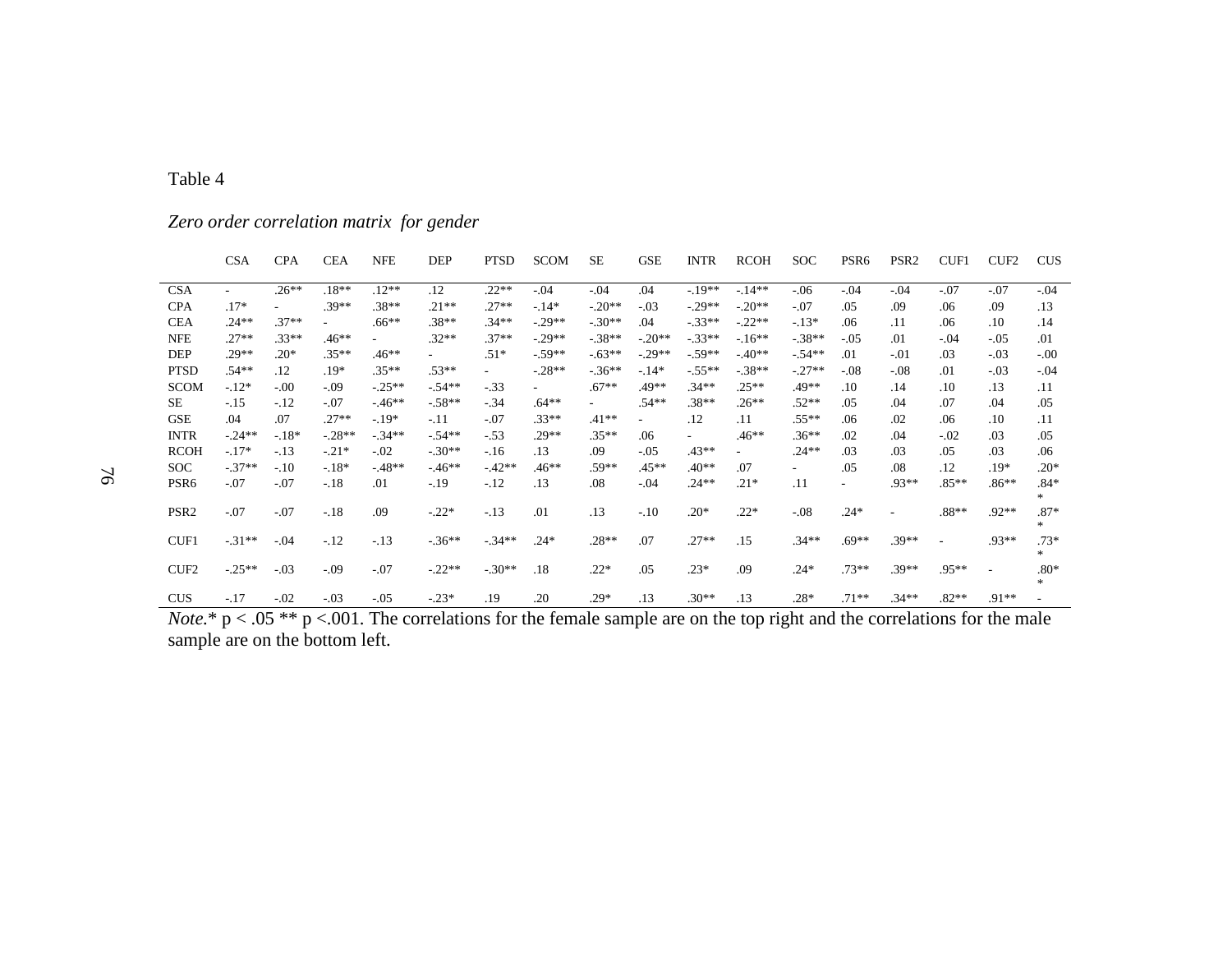|                  | <b>NFE</b> | <b>DEP</b> | <b>PTSD</b>              | <b>SCOM</b>              | <b>SE</b>                | <b>GSE</b>               | <b>INTR</b>    | <b>RCOH</b>              | SOC      | PSR <sub>6</sub> | PSR <sub>2</sub> | CUF1     | CUF <sub>2</sub> | <b>CUS</b> |
|------------------|------------|------------|--------------------------|--------------------------|--------------------------|--------------------------|----------------|--------------------------|----------|------------------|------------------|----------|------------------|------------|
| <b>NFE</b>       |            | $.30**$    | $.23**$                  | $-.25**$                 | $-.34**$                 | $-.28**$                 | $-.21**$       | $-.01$                   | $-.44**$ | .03              | .13              | $-.02$   | .01              | .04        |
| <b>DEP</b>       | $.30**$    |            | $.55**$                  | $-.56**$                 | $-.58**$                 | $-.25**$                 | $-.55**$       | $-.36**$                 | $-.49**$ | $-.06$           | $-.11$           | $-.11$   | $-13$            | $-.07$     |
| <b>PTSD</b>      | $.35**$    | $.43**$    | $\overline{\phantom{0}}$ | $-.33**$                 | $-.32**$                 | $-.01$                   | $-46**$        | $-.27**$                 | $-.25**$ | $-12$            | $-12$            | $-.13$   | $-17*$           | $-.10$     |
| <b>SCOM</b>      | $-24**$    | $-.57**$   | $-.22**$                 | $\overline{\phantom{a}}$ | $.65**$                  | $.48**$                  | $.33**$        | $.24**$                  | $.48**$  | $.17*$           | .10              | $.21**$  | $.23**$          | $.24**$    |
| <b>SE</b>        | $-.38**$   | $-.63**$   | $-.31**$                 | $.67**$                  | $\overline{\phantom{a}}$ | $.51**$                  | $.31**$        | $.25**$                  | $.54**$  | .06              | .11              | .15      | $.10\,$          | .14        |
| <b>GSE</b>       | $-0.09$    | $-18*$     | $-.13$                   | $.35**$                  | .49**                    | $\overline{\phantom{a}}$ | .09            | .04                      | $.56**$  | .02              | $-.07$           | .11      | .12              | .16        |
| <b>INTR</b>      | $-.31**$   | $-54**$    | $-.54**$                 | $.30**$                  | $.37**$                  | .10                      | $\blacksquare$ | $.38**$                  | $.32**$  | .01              | .10              | .01      | .05              | .07        |
| <b>RCOH</b>      | $-13$      | $-.35**$   | $-.30**$                 | $.16*$                   | .13                      | .05                      | .48**          | $\overline{\phantom{a}}$ | .12      | $.15*$           | $.18*$           | .08      | .05              | .09        |
| <b>SOC</b>       | $-.29**$   | $-46**$    | $-.30**$                 | $.42**$                  | $.47**$                  | $.44**$                  | $.35**$        | $.19*$                   | $\sim$   | .06              | $-12$            | $.21*$   | $.18*$           | .18        |
| PSR <sub>6</sub> | $-13$      | $-.09$     | $-.11$                   | .05                      | .11                      | .02                      | $.23**$        | .05                      | .06      |                  | $.38**$          | $.85**$  | $.87**$          | $.81**$    |
| PSR <sub>2</sub> | $-12$      | $-16$      | $-16$                    | .04                      | .08                      | $-.04$                   | $.27**$        | .13                      | .11      | $.90**$          | $\equiv$         | $.51**$  | $.52**$          | $.45**$    |
| CUF1             | $-0.09$    | $-.10$     | $-.14$                   | .06                      | .14                      | $-.01$                   | .16            | .09                      | $.19*$   | $.72**$          | $.73**$          | $\equiv$ | $.92**$          | $.67**$    |
| CUF <sub>2</sub> | $-.11$     | $-.08$     | $-.11$                   | .03                      | .11                      | .03                      | .16            | .05                      | $.22*$   | $.74**$          | $.76**$          | $.96**$  | $\blacksquare$   | $.81**$    |
| <b>CUS</b>       | $-0.09$    | $-.11$     | $-12$                    | .05                      | .15                      | .06                      | $.24*$         | .10                      | $.26*$   | $.78**$          | $.76**$          | $.87**$  | $.86**$          |            |

*Zero order correlation matrix for individuals with CM compared to individuals with no reported CM* 

*Note.*\* p < .05 \*\* p <.001. The correlations for individuals with no reported CM are on the top right and the correlations for individuals with reported CM are on the bottom left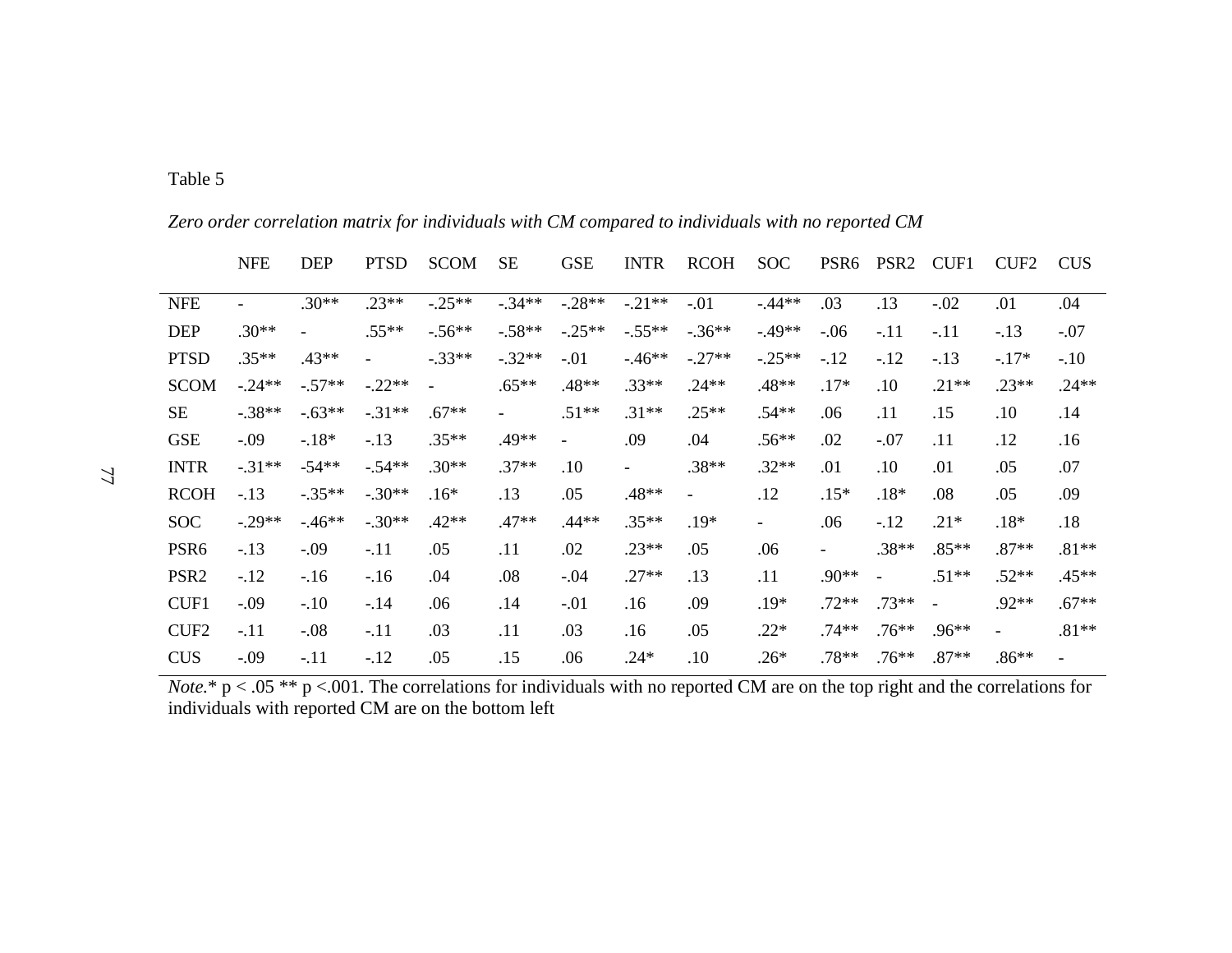|                    |           | Women            |       |                  | Men         |                  | Total       | t         | df  |
|--------------------|-----------|------------------|-------|------------------|-------------|------------------|-------------|-----------|-----|
|                    | Range     | $(n = 264)$      |       |                  | $(n = 111)$ |                  | $(n = 408)$ |           |     |
| Variable           |           | $\boldsymbol{M}$ | SD    | $\boldsymbol{M}$ | <b>SD</b>   | $\boldsymbol{M}$ | <b>SD</b>   |           |     |
| NFE                | $1 - 4$   | 1.90             | .67   | 1.90             | .57         | 1.89             | .63         | $-.03$    | 332 |
|                    |           |                  |       |                  |             |                  |             |           |     |
| CM                 |           |                  |       |                  |             |                  |             |           |     |
| <b>CSA</b>         | $0 - 4$   | .22              | .55   | .19              | .47         | .21              | .52         | .48       | 412 |
| <b>CPA</b>         | $0 - 4$   | 1.29             | .64   | 1.33             | .74         | 1.30             | .68         | $-.64$    | 412 |
| <b>CEA</b>         | $1 - 5$   | 2.12             | .95   | 2.14             | .96         | 2.13             | .96         | $-.33$    | 412 |
|                    |           |                  |       |                  |             |                  |             |           |     |
| <i>PD</i>          |           |                  |       |                  |             |                  |             |           |     |
| <b>DEP</b>         | $1 - 5$   | 2.38             | .77   | 2.27             | .70         | 2.35             | .74         | 1.45      | 412 |
| <b>PTSD</b>        | $0 - 119$ | 14.90            | 20.75 | 12.67            | 19.09       | 14.11            | 20.19       | .86       | 408 |
|                    |           |                  |       |                  |             |                  |             |           |     |
| <u>PR</u>          |           |                  |       |                  |             |                  |             |           |     |
| <b>SCOM</b>        | $1 - 5$   | 3.07             | .63   | 3.18             | .53         | 3.11             | .60         | $-1.84$   | 337 |
| <b>SE</b>          | $1 - 4$   | 3.03             | .51   | 3.14             | .48         | 3.07             | .51         | $-.24*$   | 413 |
| <b>GSE</b>         | $1 - 4$   | 3.03             | .48   | 3.05             | .56         | 3.04             | .51         | $-0.64$   | 412 |
|                    |           |                  |       |                  |             |                  |             |           |     |
| <i>INT</i>         |           |                  |       |                  |             |                  |             |           |     |
| <b>INTR</b>        | $0 - 3$   | 1.32             | .52   | 1.17             | .58         | 1.27             | .55         | $-1.73$   | 406 |
| <b>RCOH</b>        | $1 - 5$   | 1.91             | .89   | 1.76             | .87         | 1.86             | .89         | $-1.57$   | 406 |
| <b>SOC</b>         | $1 - 3$   | 1.90             | .43   | 1.81             | .43         | 1.84             | .43         | $2.17*$   | 405 |
|                    |           |                  |       |                  |             |                  |             |           |     |
| PSB                |           |                  |       |                  |             |                  |             |           |     |
| PROSR <sub>6</sub> | $0 - 1$   | .52              | .46   | .77              | 1.05        | .62              | .74         | $-1.98$   | 303 |
| PROSR2             | $0 - 1$   | .56              | .43   | .66              | .43         | .59              | .43         | $-2.65**$ | 263 |
| <b>CUS</b>         | $1 - 5$   | 2.61             | 1.58  | 2.80             | 1.58        | 2.68             | 1.58        | $-0.84$   | 216 |
| CUF1               | $1 - 5$   | 2.98             | 1.73  | 3.06             | 1.70        | 3.00             | 1.72        | $-.38$    | 268 |
| CUF <sub>2</sub>   | $1 - 5$   | 3.06             | 1.67  | 3.14             | 1.61        | 3.01             | 1.64        | $-.44$    | 281 |

*Descriptive statistics for mode variables for men and women* 

*Note.*\* p < .05 \*\* p <.001.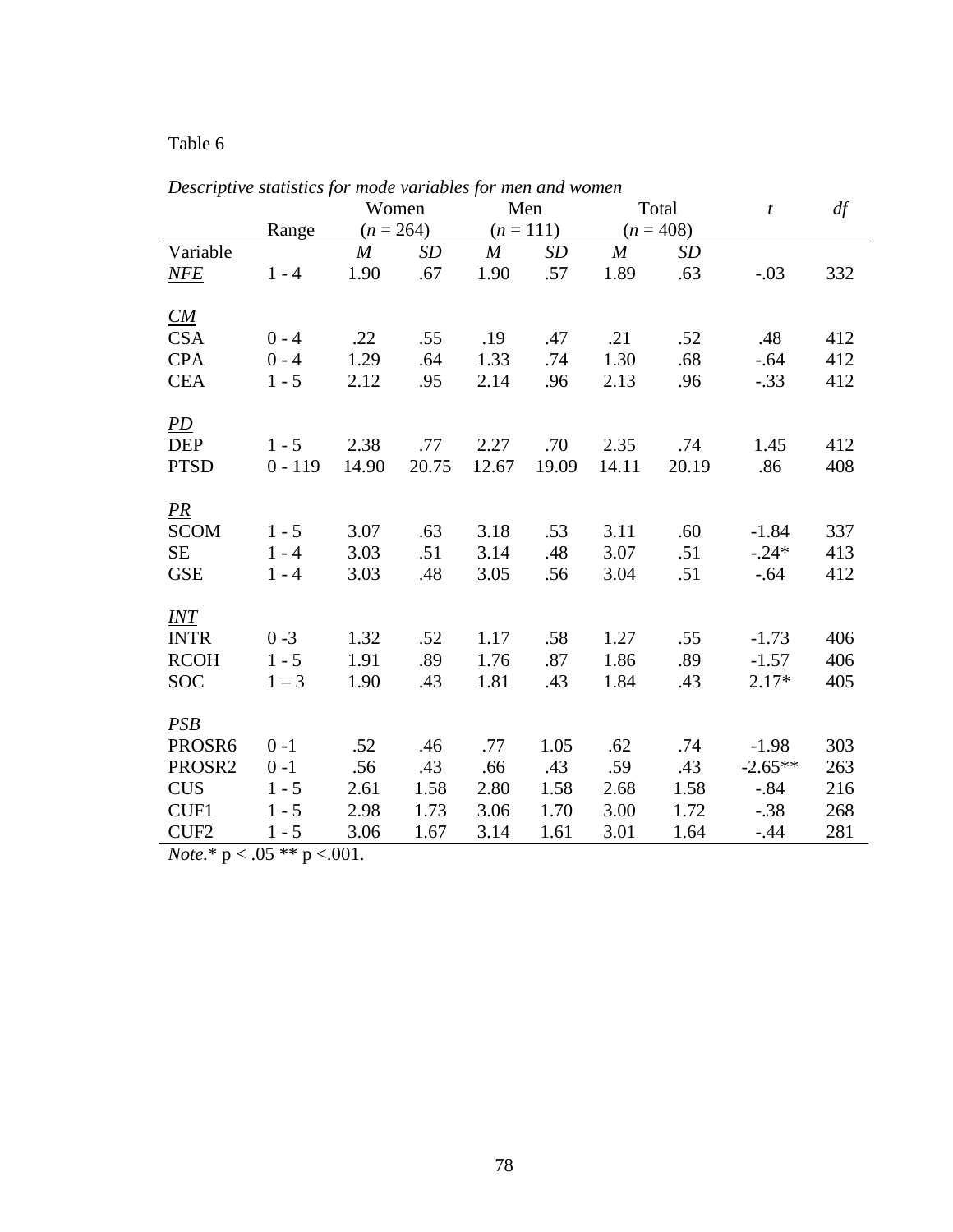| Descriptive statistics for variables among individuals with reported CM and no reported |  |  |  |  |  |
|-----------------------------------------------------------------------------------------|--|--|--|--|--|
| CM                                                                                      |  |  |  |  |  |

|                                |           | <b>CM</b>        |       | No CM            |       | $\boldsymbol{t}$ | df    |
|--------------------------------|-----------|------------------|-------|------------------|-------|------------------|-------|
|                                |           | $(n=169)$        |       | $(n=245)$        |       |                  |       |
| Variable                       | Range     | $\boldsymbol{M}$ | SD    | $\boldsymbol{M}$ | SD    |                  |       |
| Age of sexual debut            |           | 16.16            | 2.07  | 16.53            | 1.47  | $-1.76$          | 219   |
|                                |           | Range: 10 - 26   |       | Range: 13 - 21   |       |                  |       |
| NFE                            | $1 - 4$   | 2.19             | .63   | 1.71             | .56   | $8.00**$         | 331   |
| $\underline{PD}$               |           |                  |       |                  |       |                  |       |
| <b>DEP</b>                     | $1 - 5$   | 2.57             | .74   | 2.19             | .71   | $5.1**$          | 412   |
| <b>PTSD</b>                    | $0 - 119$ | 52.05            | 19.79 | 42.4             | 13.65 | $5.46**$         | 272   |
| $\frac{PR}{P}$                 |           |                  |       |                  |       |                  |       |
| <b>SCOM</b>                    | $1 - 5$   | 3.00             | .59   | 3.18             | .60   | $-2.89**$        | 412   |
| <b>SE</b>                      | $1 - 4$   | 2.94             | .54   | 3.15             | .46   | $-4.18**$        | 321   |
| <b>GSE</b>                     | $1 - 4$   | 3.01             | .49   | 3.03             | .55   | $-.34$           | 412   |
| <u>INT.</u>                    |           |                  |       |                  |       |                  |       |
| <b>INTR</b>                    | $0 - 3$   | 2.50             | .49   | 2.73             | .36   | $-5.16**$        | 291.3 |
| <b>RCOH</b>                    | $1 - 5$   | 4.00             | 1.00  | 4.23             | .79   | $-2.45**$        | 300.2 |
| <b>SOC</b>                     | $1 - 4$   | 3.11             | .48   | 3.28             | .43   | $-3.8**$         | 332.5 |
| PSB                            |           |                  |       |                  |       |                  |       |
| PROSR6                         | $0 - 1$   | .60              | .43   | .58              | .43   | .37              | 303   |
| PROSR2                         | $0 - 1$   | .61              | .47   | .61              | .90   | .03              | 263   |
| <b>CUS</b>                     | $1 - 5$   | 2.75             | 1.65  | 2.62             | 1.52  | .611             | 216   |
| CUF1                           | $1 - 5$   | 2.93             | 1.73  | 3.06             | 1.71  | $-.63$           | 268   |
| CUF <sub>2</sub>               | $1 - 5$   | 3.04             | 1.65  | 3.13             | 1.65  | $-.45$           | 281   |
| $N_{0.42}$ * n z 05 ** n z 001 |           |                  |       |                  |       |                  |       |

*Note.*\* p < .05 \*\* p <.001.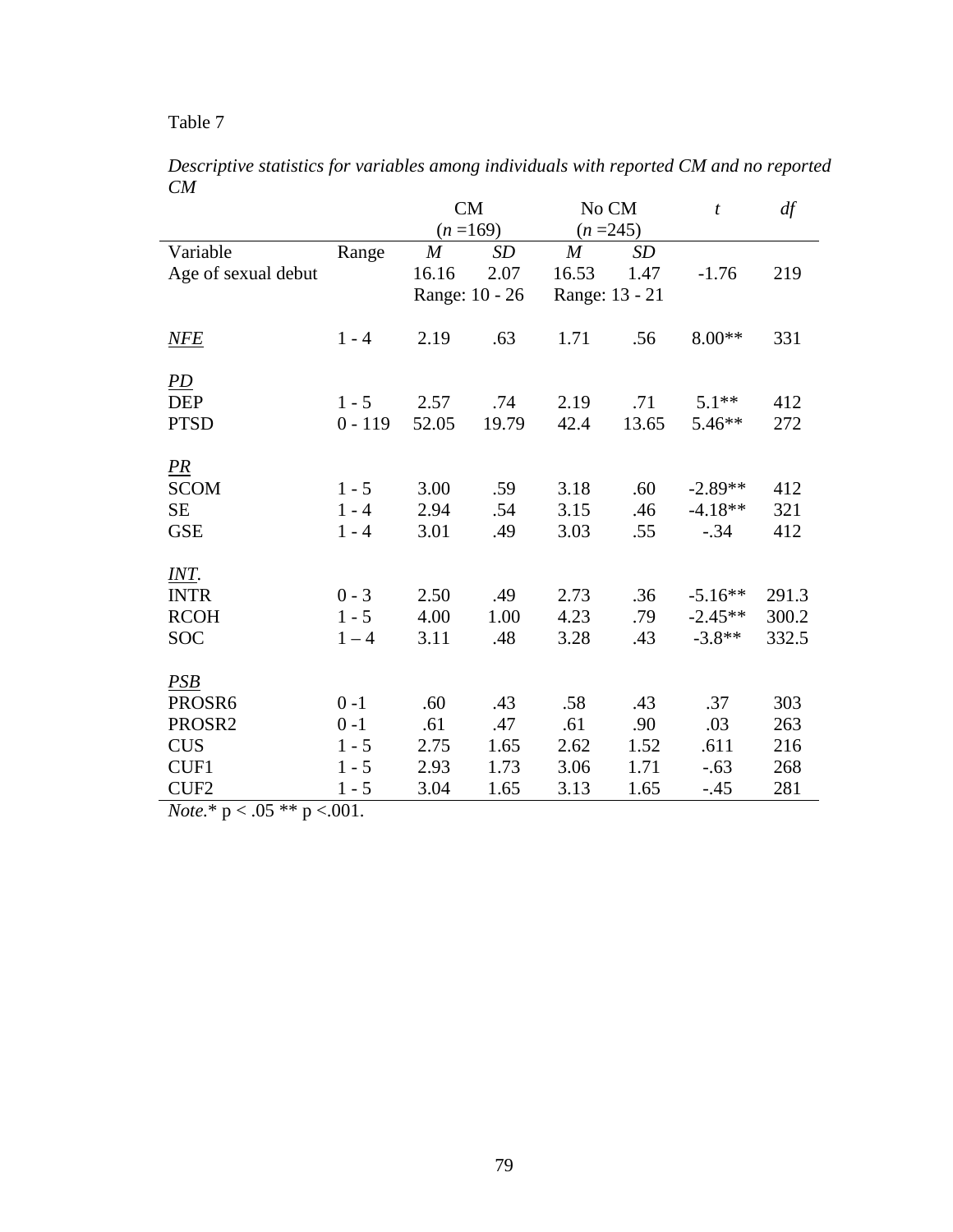#### *Summary of original indicators used to create latent constructs*

CM (Higher scores, greater maltreatment) Indicator 1: Composite CSA Indicator 2: Composite CEA Indicator 3: Composite CPA

#### NFE

Indicator 1: Composite indicator Indicator 2: Composite indicator Indicator 3: Composite indicator

PR (Higher scores, greater resiliency) Indicator 1: Composite SE Indicator 2: Composite SCOM Indicator 3: Composite GSE

PD (Higher scores, greater distress) Indicator 1: Composite DEP Indicator 2: Composite PTSD

INT (Higher scores, greater INT) Indicator 1: Composite INTR Indicator 2: Composite RCOH Indicator 3: Composite SOC

PSB (Higher scores, less sexual risk, more PSB) Indicator 1: Composite CUF Indicator 2: Composite CUS Indicator 3: Calculated PSR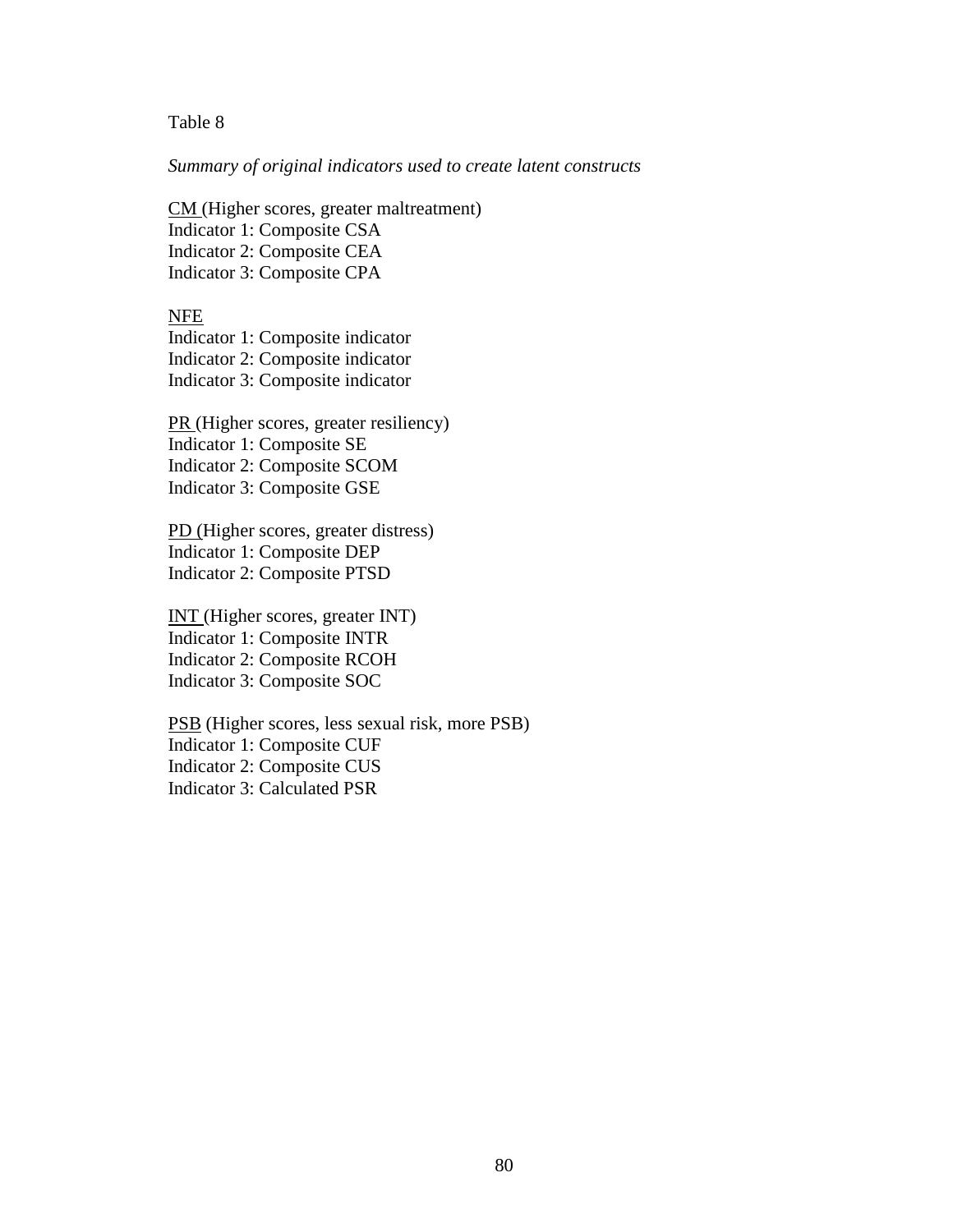| -- . - , - - - , - - - ,<br>Factor | Indicator      | Loading | Standardized error |
|------------------------------------|----------------|---------|--------------------|
| $\underline{CM}$                   |                |         |                    |
| <b>CSA</b>                         | $\mathbf{1}$   | .35     | .94                |
| <b>CPA</b>                         | $\overline{2}$ | .53     | .85                |
| <b>CEA</b>                         | 3              | .69     | .73                |
|                                    |                |         |                    |
|                                    |                |         |                    |
| $\frac{PR}{SCOM}$                  | $\mathbf{1}$   | .78     | .63                |
| $\rm SE$                           | $\overline{2}$ | .86     | .51                |
|                                    |                |         |                    |
| $\underline{PD}$                   |                |         |                    |
| <b>DEP</b>                         | $\mathbf{1}$   | .85     | .53                |
| <b>PTSD</b>                        | $\overline{2}$ | .61     | .79                |
|                                    |                |         |                    |
| $\underline{INT}$                  |                |         |                    |
| <b>INTR</b>                        | 1              | .64     | .77                |
| <b>SOC</b>                         | $\overline{2}$ | .57     | .82                |

*Confirmatory factor analysis for measurement model examining relationships between INT, CM, PR, and PD*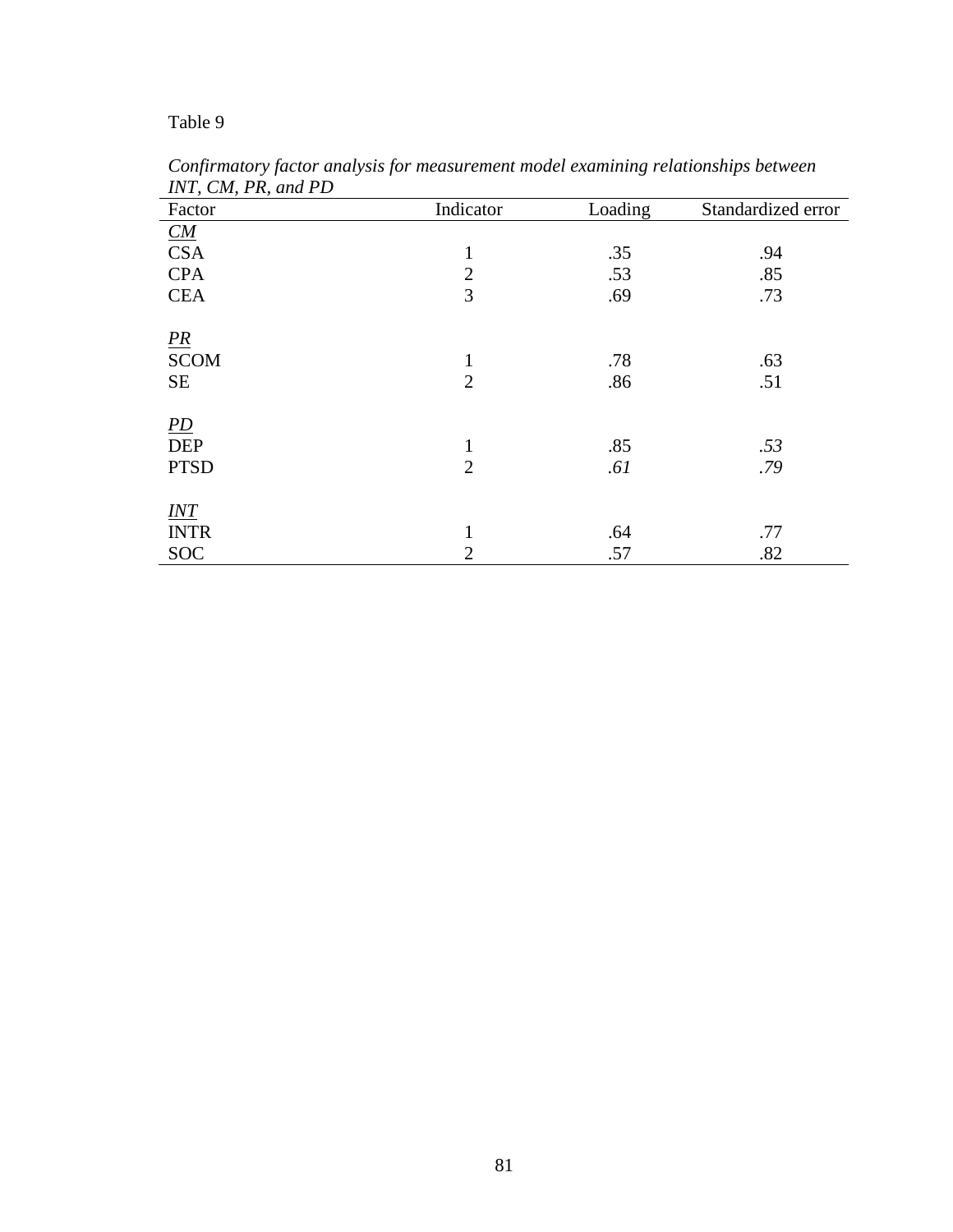| Factor                           | Indicator      | Loading    | Standardized error |
|----------------------------------|----------------|------------|--------------------|
|                                  |                |            |                    |
| $\frac{CM}{CSA}$                 |                | .33        | .94                |
| <b>CPA</b>                       | $\overline{2}$ | .56        | .83                |
| <b>CEA</b>                       | 3              | .66        | .75                |
| $\frac{PR}{SCOM}$<br><b>SE</b>   | $\overline{2}$ | .77<br>.87 | .64<br>.49         |
| $\underline{INT}$<br><b>INTR</b> |                | .55        | .83                |
| <b>SOC</b>                       | $\overline{2}$ | .66        | .75                |

*Model 1measurement model factor loadings and standardized error for measurement across entire sample*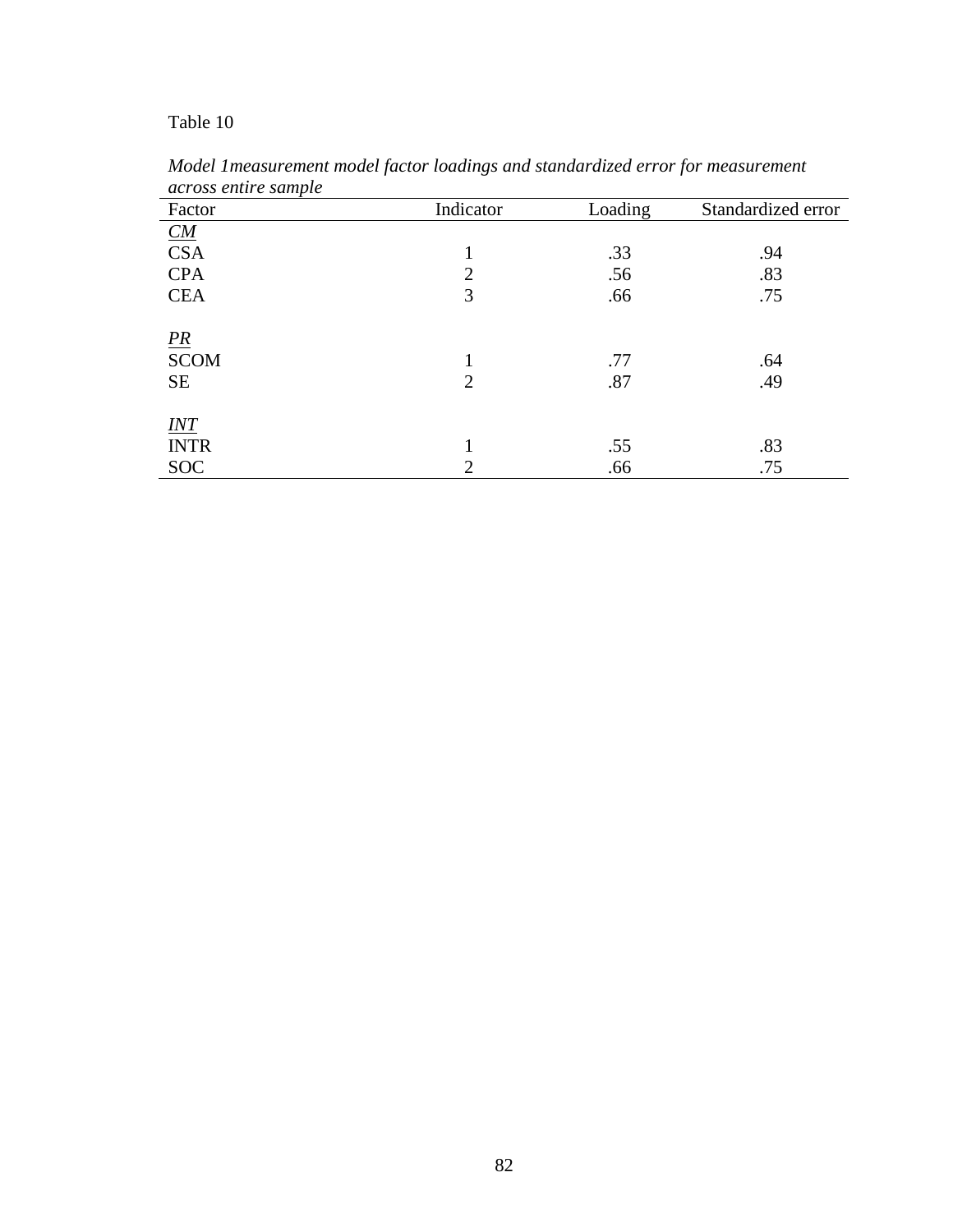| <u>Une</u> and I is across change sample |                       |                       |                      |
|------------------------------------------|-----------------------|-----------------------|----------------------|
| Fit Indices                              | Direct                | Mediational           | Full                 |
| $\frac{X^2}{R^2}$                        | 63.52 (13), $p < .01$ | 35.81 (12), $p < .01$ | $31.2(11)$ , p < .01 |
|                                          | .29                   | .75                   | .81                  |
| <b>CFI</b>                               | .88                   | .94                   | .95                  |
| <b>RMSEA</b>                             | $.10\,$               | .07                   | .07                  |
| 90% CI                                   | $07 - 12$             | $(.04-.10)$           | $(.04-.09)$          |

*Model 1 chi square values and fit indices for nested models, in the prediction of INT from CM and PR across entire sample* 

*Note*. *N* = 415 ROBUST statistics displayed. Satorra-Bentler Scaled Chi Square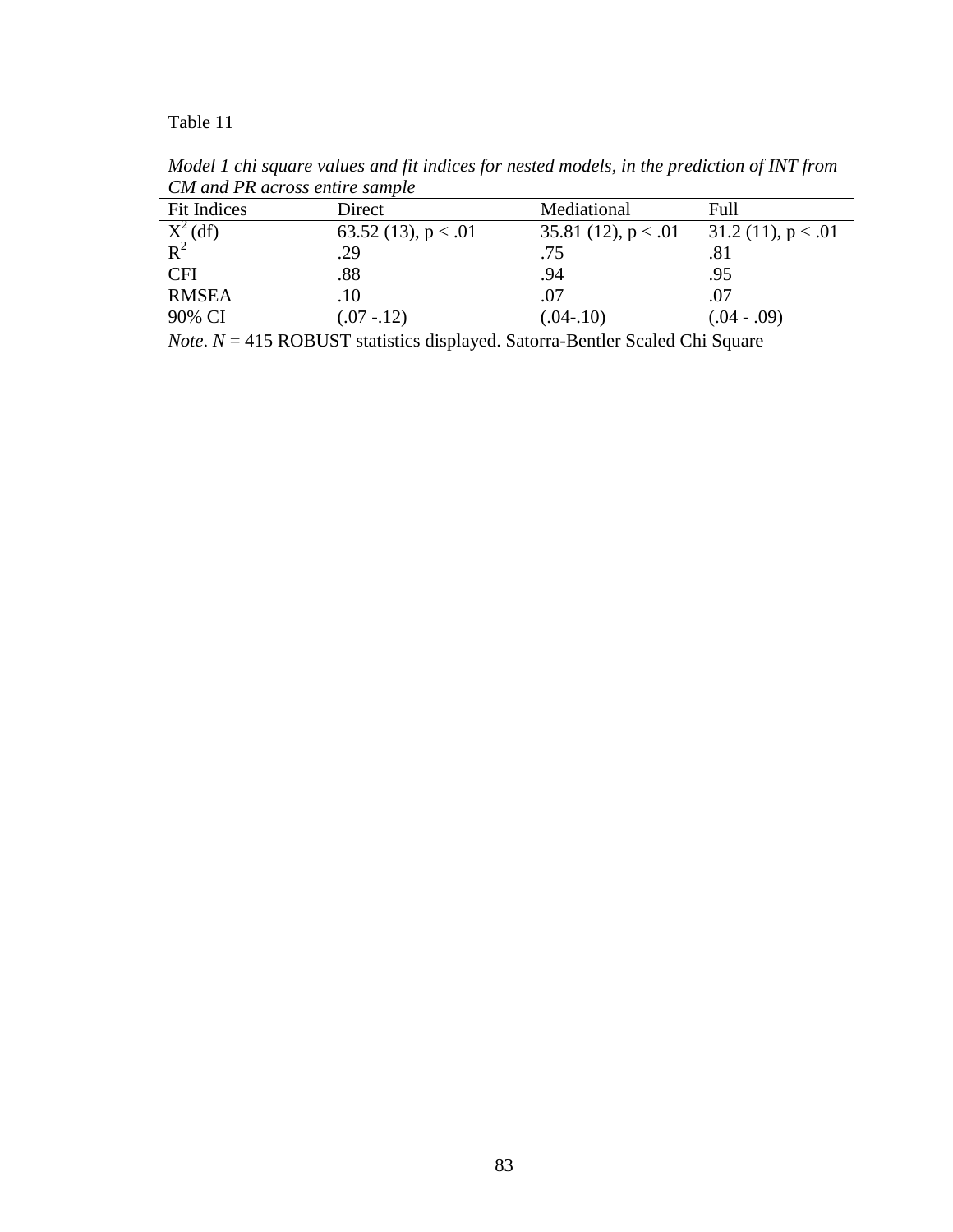| Factors     | Indicator      | Loading | Standardized | Standardized                      | $R^2$ |
|-------------|----------------|---------|--------------|-----------------------------------|-------|
|             |                |         | error        | solution                          |       |
| F1: CM      |                |         |              |                                   |       |
| <b>CSA</b>  | 1              | .34     | .94          |                                   |       |
| <b>CPA</b>  | $\overline{2}$ | .56     | .83          |                                   |       |
| <b>CEA</b>  | 3              | .66     | .75          |                                   |       |
| F2:PR       |                |         |              | $F2 = -.35*F1 +$<br>.94D2         | .12   |
| <b>SCOM</b> | 1              | .77     | .64          |                                   |       |
| <b>SE</b>   | $\overline{2}$ | .87     | .49          |                                   |       |
| F3: INT     |                |         |              | $F3 = .78*F2 -$<br>$.25*F1+.44D3$ | .81   |
| <b>INTR</b> |                | .55     | .83          |                                   |       |
| <b>SOC</b>  | 2              | .66     | .75          |                                   |       |

*Model 1 fully saturated model factor loadings, standardized errors, and standardized solutions across entire sample*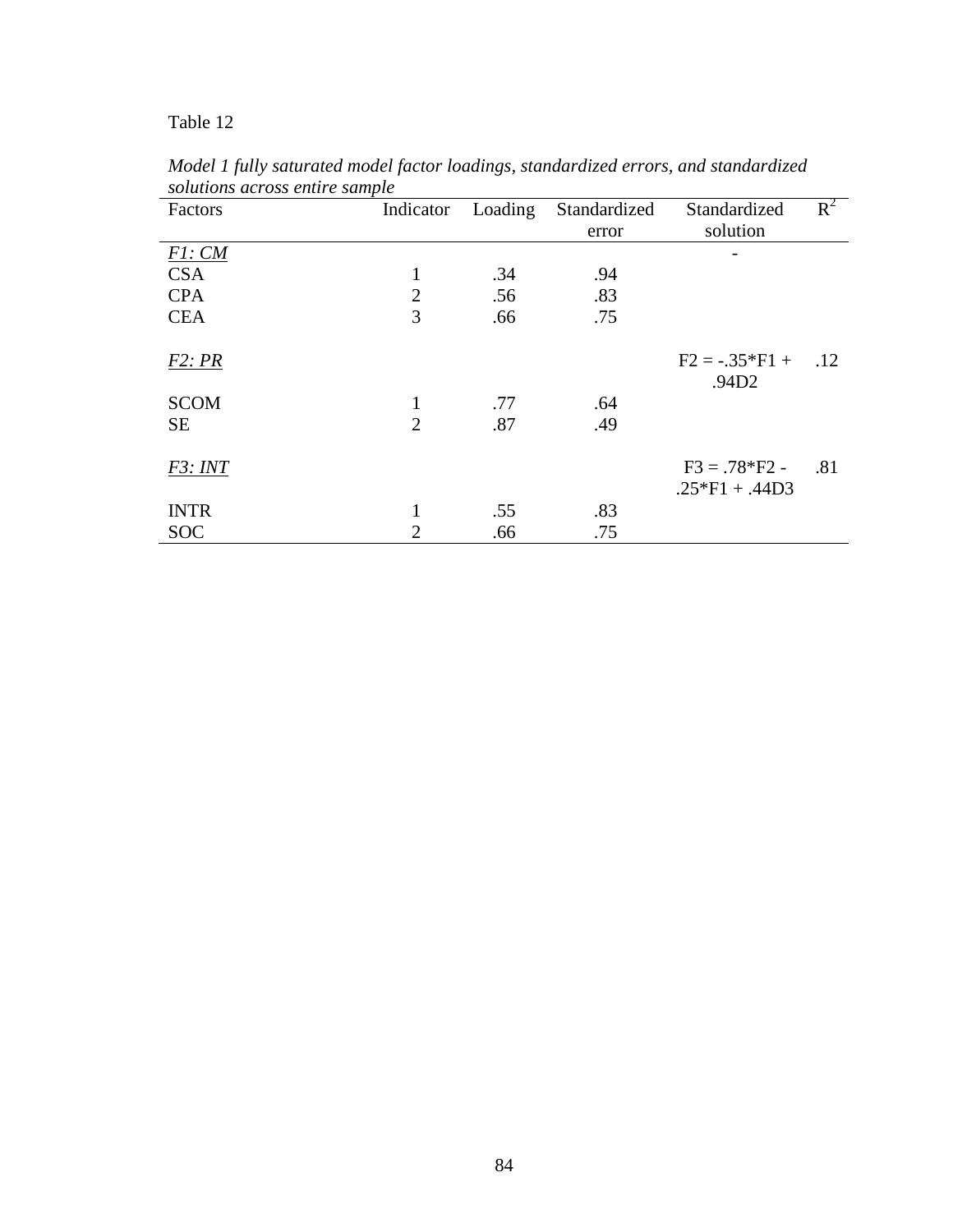| Factor                    | Indicator | Loading | Standardized error |
|---------------------------|-----------|---------|--------------------|
|                           |           |         |                    |
| $\frac{CM}{CSA}$          |           | .36     | .93                |
| <b>CPA</b>                |           | .57     | .82                |
| <b>CEA</b>                | 3         | .64     | .77                |
|                           |           |         |                    |
| $\frac{INT}{\text{INTR}}$ |           | .88     | .48                |
| <b>SOC</b>                |           | .41     | .91                |

*Direct model factor loadings and standardized errors CM and INT across entire sample*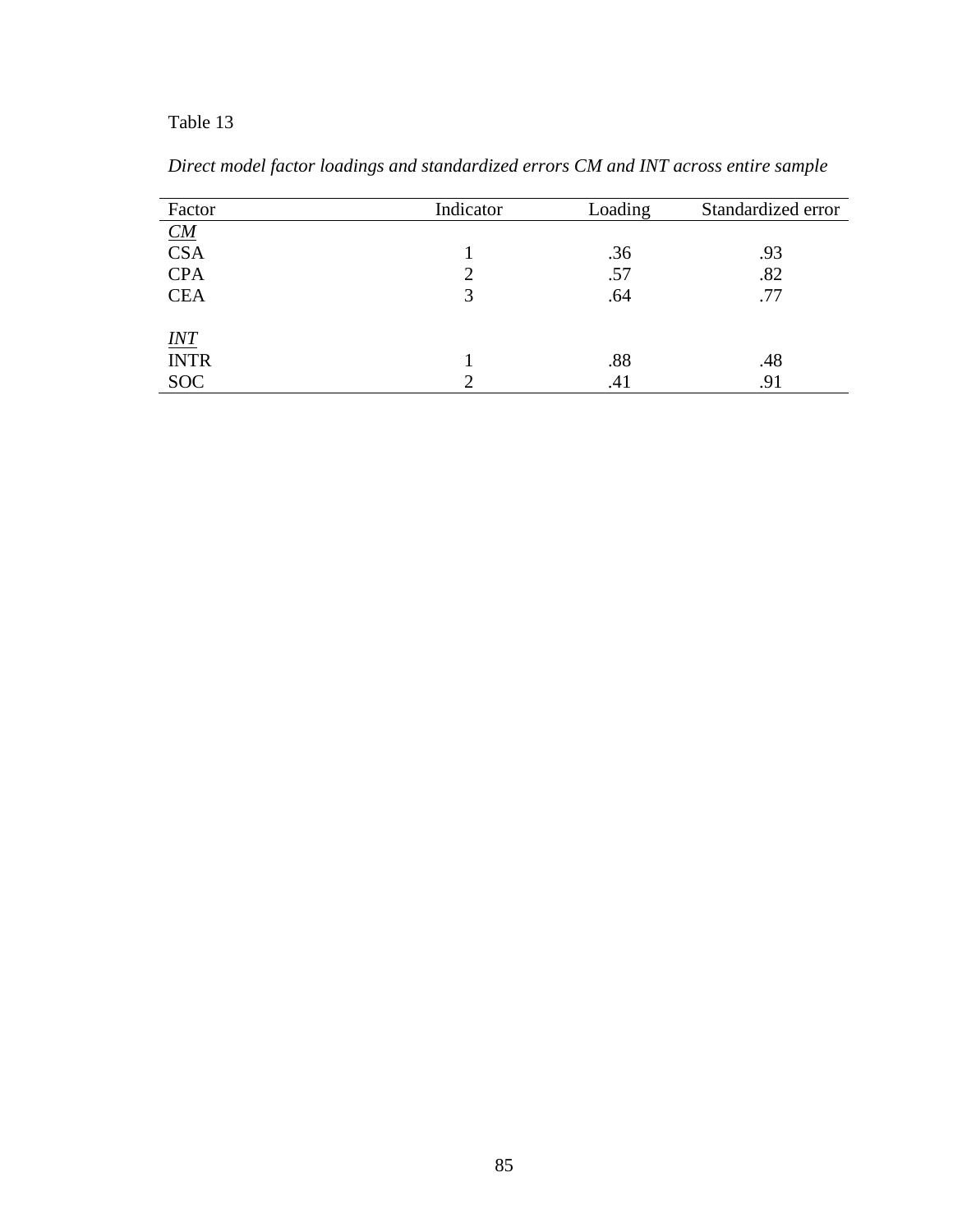| Factor      | Indicator | Loading | Standardized error |
|-------------|-----------|---------|--------------------|
| F1. CM      |           |         |                    |
| <b>CSA</b>  |           | .32     | .95                |
| <b>CPA</b>  | 2         | .57     | .82                |
| <b>CEA</b>  | 3         | .67     | .74                |
| F2. PR      |           |         |                    |
| <b>SCOM</b> |           | .76     | .65                |
| <b>SE</b>   |           | .88     | .47                |

*Direct model factor loadings, standardized errors for CM and PR across entire sample*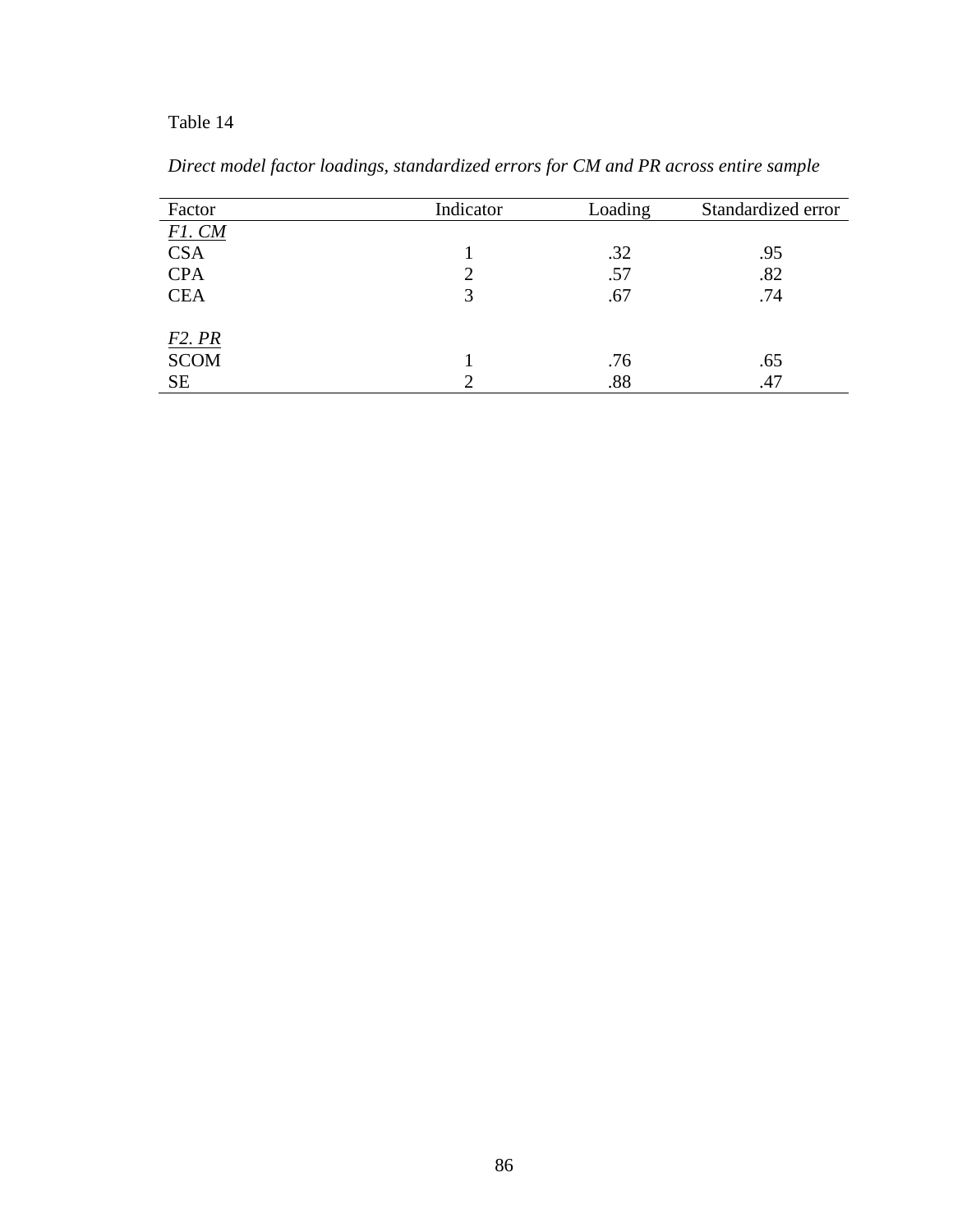*Direct model for factor loadings, standardized errors for PR and INT across entire sample* 

| Factor              | Indicator | Loading | Standardized error |
|---------------------|-----------|---------|--------------------|
| F <sub>2</sub> . PR |           |         |                    |
| <b>SCOM</b>         |           | .77     | .64                |
| <b>SE</b>           |           | .87     | .49                |
|                     |           |         |                    |
| F3. INT             |           |         |                    |
| <b>INTR</b>         |           | .51     | .86                |
| <b>SOC</b>          |           | .71     | .86                |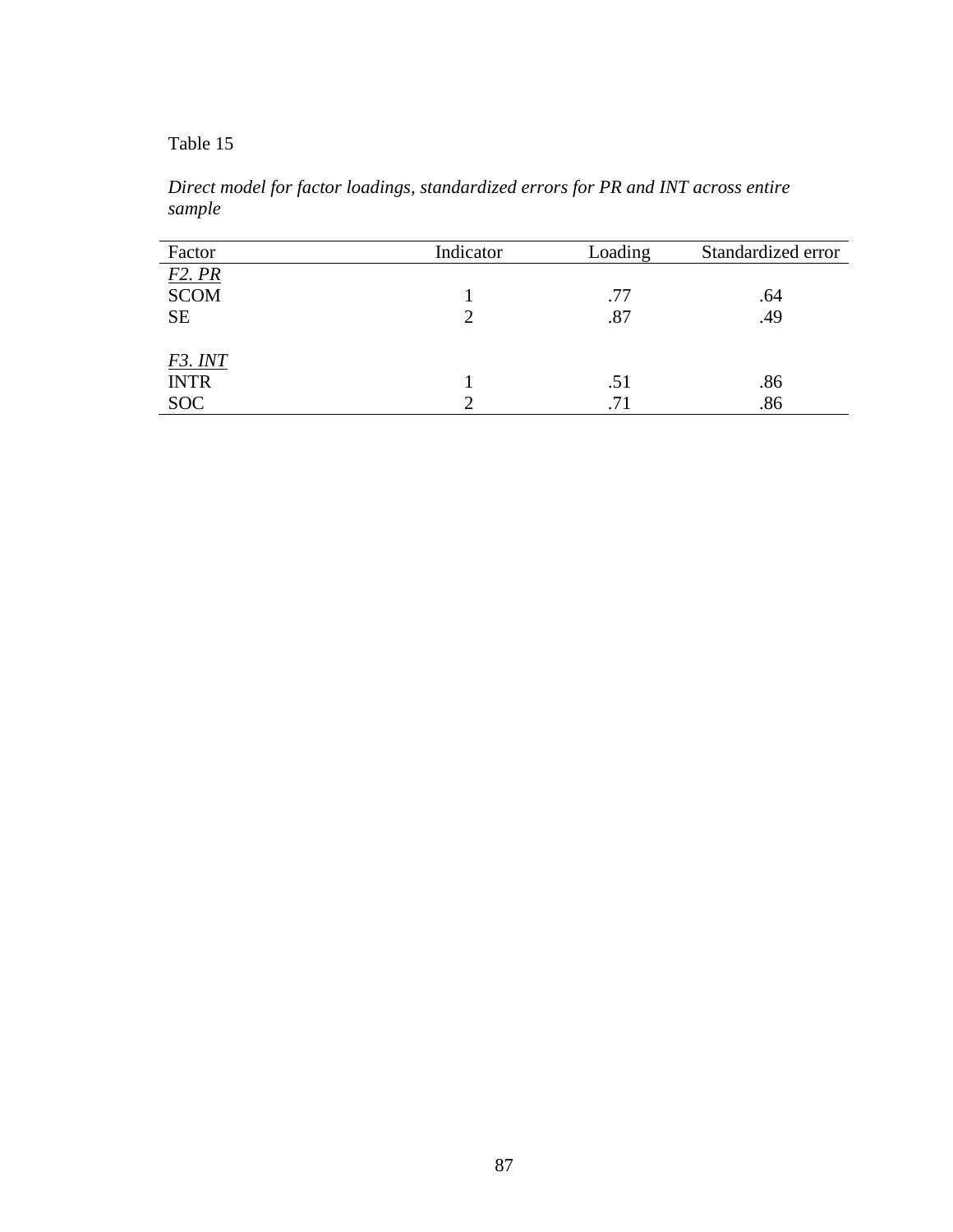| Factor                                        | Indicator      | Loading    | Standardized error |
|-----------------------------------------------|----------------|------------|--------------------|
| $\underline{CM}$                              |                |            |                    |
| <b>CSA</b>                                    | 1              | .36        | .93                |
| <b>CPA</b>                                    | $\overline{2}$ | .53        | .85                |
| <b>CEA</b>                                    | 3              | .68        | .74                |
| $\underline{PD}$<br><b>DEP</b><br><b>PTSD</b> | $\overline{2}$ | .78<br>.67 | .63<br>.75         |
| INT<br><b>INTR</b>                            |                | .70        | .72                |
| <b>SOC</b>                                    | $\overline{2}$ | .52        | .85                |

*Model 2 measurement model factor loadings and standardized errors across entire sample*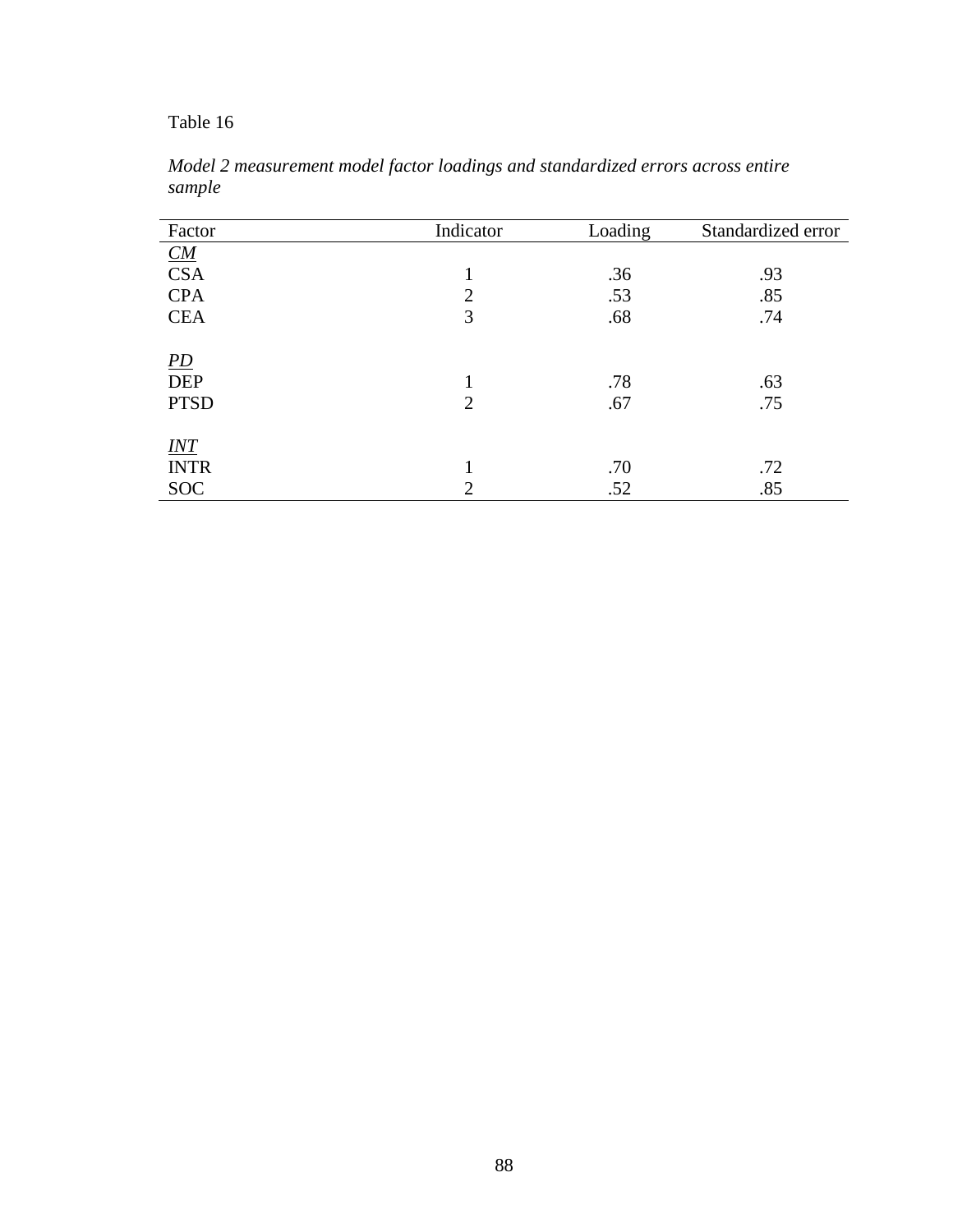| Factor        | Indicator | Loading | Standardized error |
|---------------|-----------|---------|--------------------|
| <b>F1. CM</b> |           |         |                    |
| <b>CSA</b>    |           | .37     | .93                |
| <b>CPA</b>    | ↑         | .53     | .85                |
| <b>CEA</b>    | 3         | .67     | .74                |
|               |           |         |                    |
| $F2.$ $PD$    |           |         |                    |
| <b>DEP</b>    |           | .73     | .68                |
| <b>PTSD</b>   |           | .71     | .71                |

*Direct model for factor loadings, standardized errors for CM and PD across entire sample*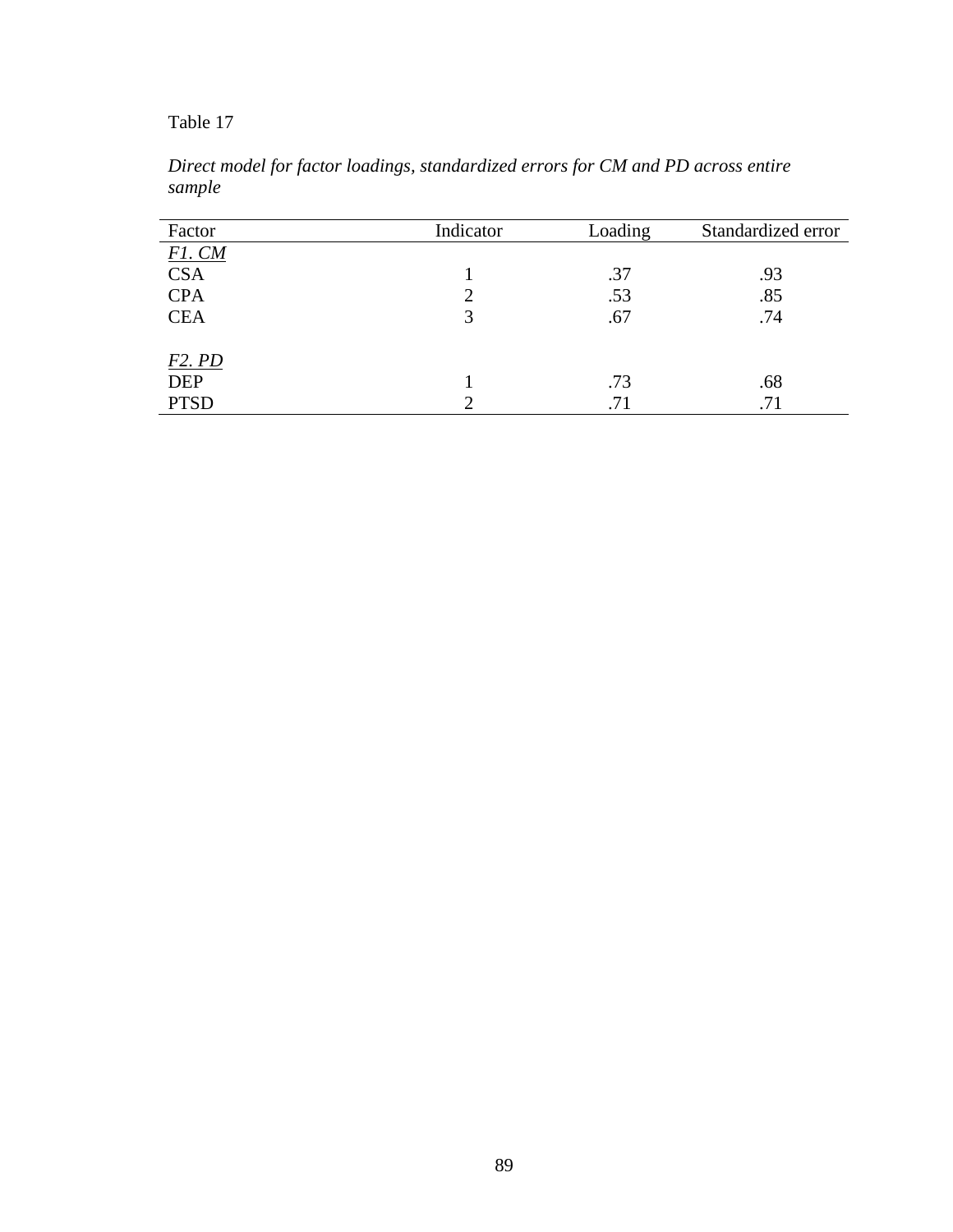*Model 3 measurement model factor loadings and standardized errors across entire sample* 

| Factor                           | Indicator      | Loading | Standardized error |
|----------------------------------|----------------|---------|--------------------|
| <b>F1. CM</b>                    |                |         |                    |
| <b>CSA</b>                       | $\mathbf{1}$   | .44     | .90                |
| <b>CPA</b>                       | $\overline{2}$ | .50     | .87                |
| <b>CEA</b>                       | 3              | .67     | .74                |
| F <sub>2</sub> . PR              |                |         |                    |
| <b>SCOM</b>                      | $\mathbf{1}$   | .77     | .64                |
| <b>SE</b>                        | $\overline{2}$ | .83     | .55                |
|                                  |                |         |                    |
| <b>F3. PD</b><br><b>DEP</b>      | $\mathbf{1}$   | .90     | .44                |
| <b>PTSD</b>                      | $\overline{2}$ | .58     | .81                |
|                                  |                |         |                    |
| F <sub>2</sub> . P <sub>SB</sub> |                |         |                    |
| <b>CUF</b>                       | $\mathbf{1}$   | .99     | .12                |
| <b>PSR</b>                       | $\overline{2}$ | .56     | .83                |
| <b>CUS</b>                       | 3              | .91     | .40                |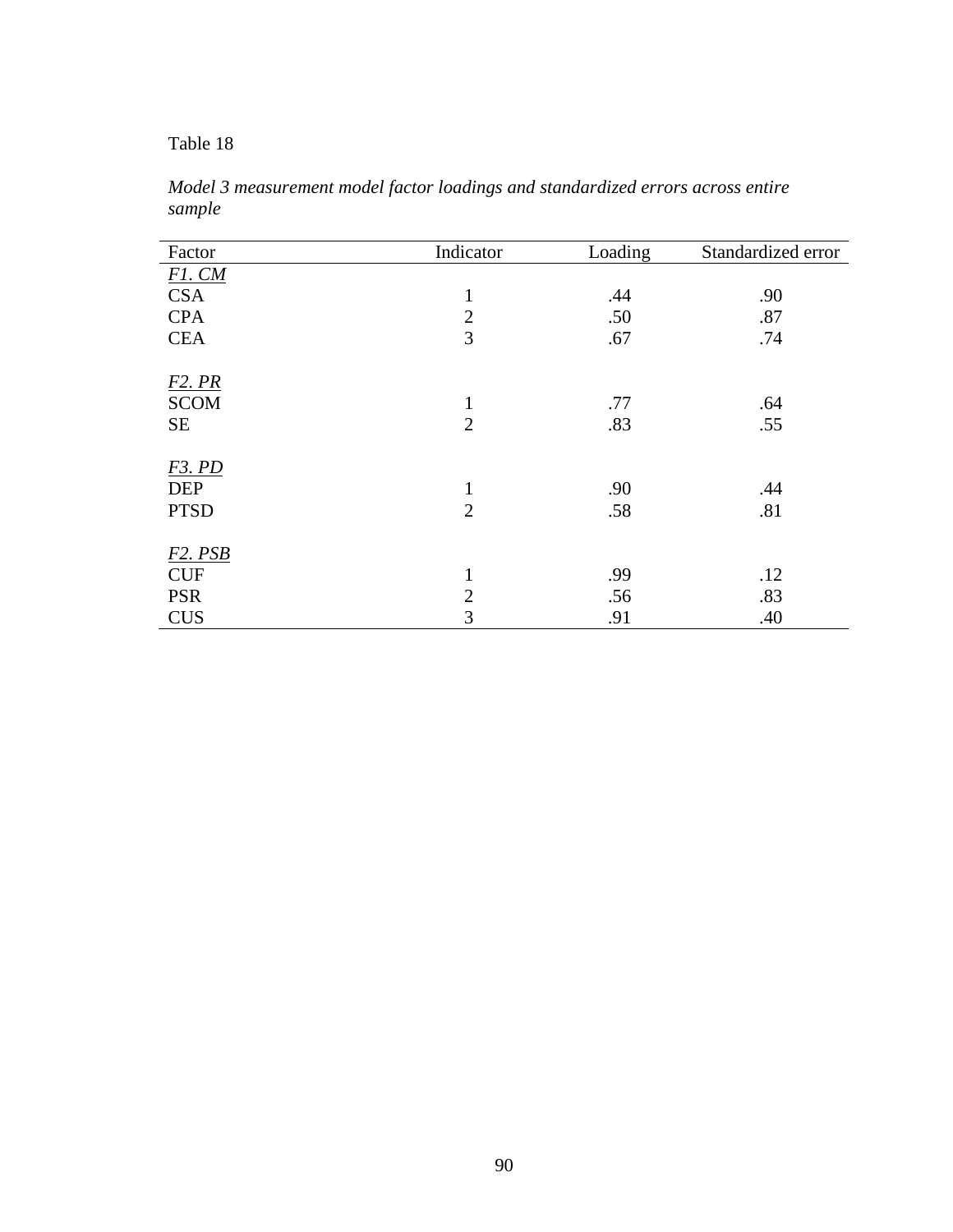| Factor        | Indicator | Loading | Standardized error |
|---------------|-----------|---------|--------------------|
| <b>F1. CM</b> |           |         |                    |
| <b>CSA</b>    |           | .39     | .92                |
| <b>CPA</b>    | റ         | .58     | .81                |
| <b>CEA</b>    | 3         | .64     | .77                |
|               |           |         |                    |
| F2. PSB       |           |         |                    |
| <b>CUF</b>    |           | 1.0     | .08                |
| <b>PSR</b>    |           | .56     | .83                |
| <b>CUS</b>    | 3         | .91     | .41                |

*Direct model factor loading and standardized errors for CM and PSB across entire sample*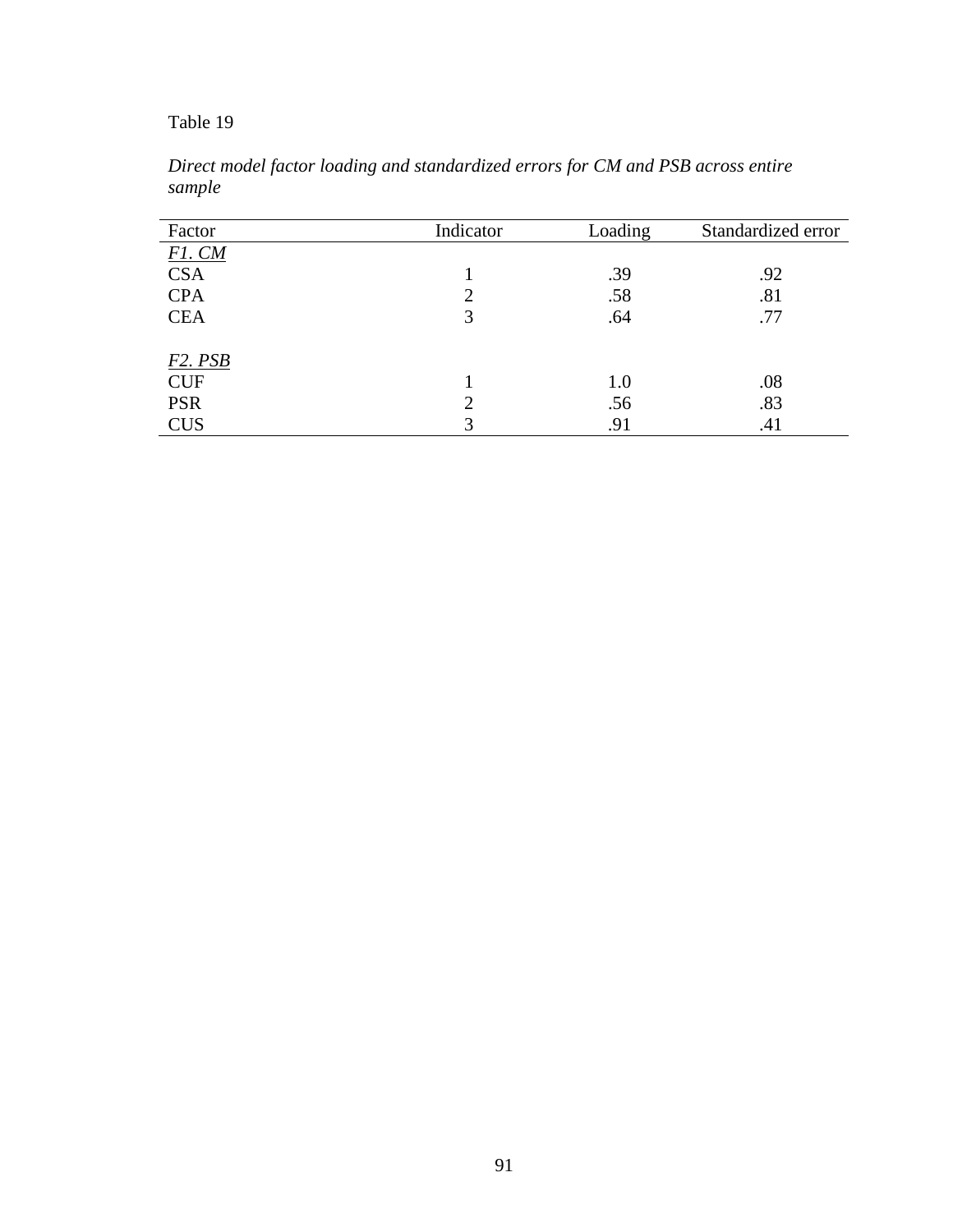| Factor                         | Indicator      | Loading    | Standardized error |
|--------------------------------|----------------|------------|--------------------|
| $\underline{CM}$               |                |            |                    |
| <b>CSA</b>                     | 1              | .29        | .96                |
| <b>CPA</b>                     | $\overline{2}$ | .57        | .82                |
| <b>CEA</b>                     | 3              | .70        | .72                |
| $\frac{PR}{SCOM}$<br><b>SE</b> | $\overline{2}$ | .79<br>.86 | .62<br>.51         |
| $INT$                          | 1              |            |                    |
| <b>INTR</b>                    |                | .55        | .84                |
| <b>SOC</b>                     | $\overline{2}$ | .66        | .75                |

*Model 1 measurement model factor loadings and standardized errors for women*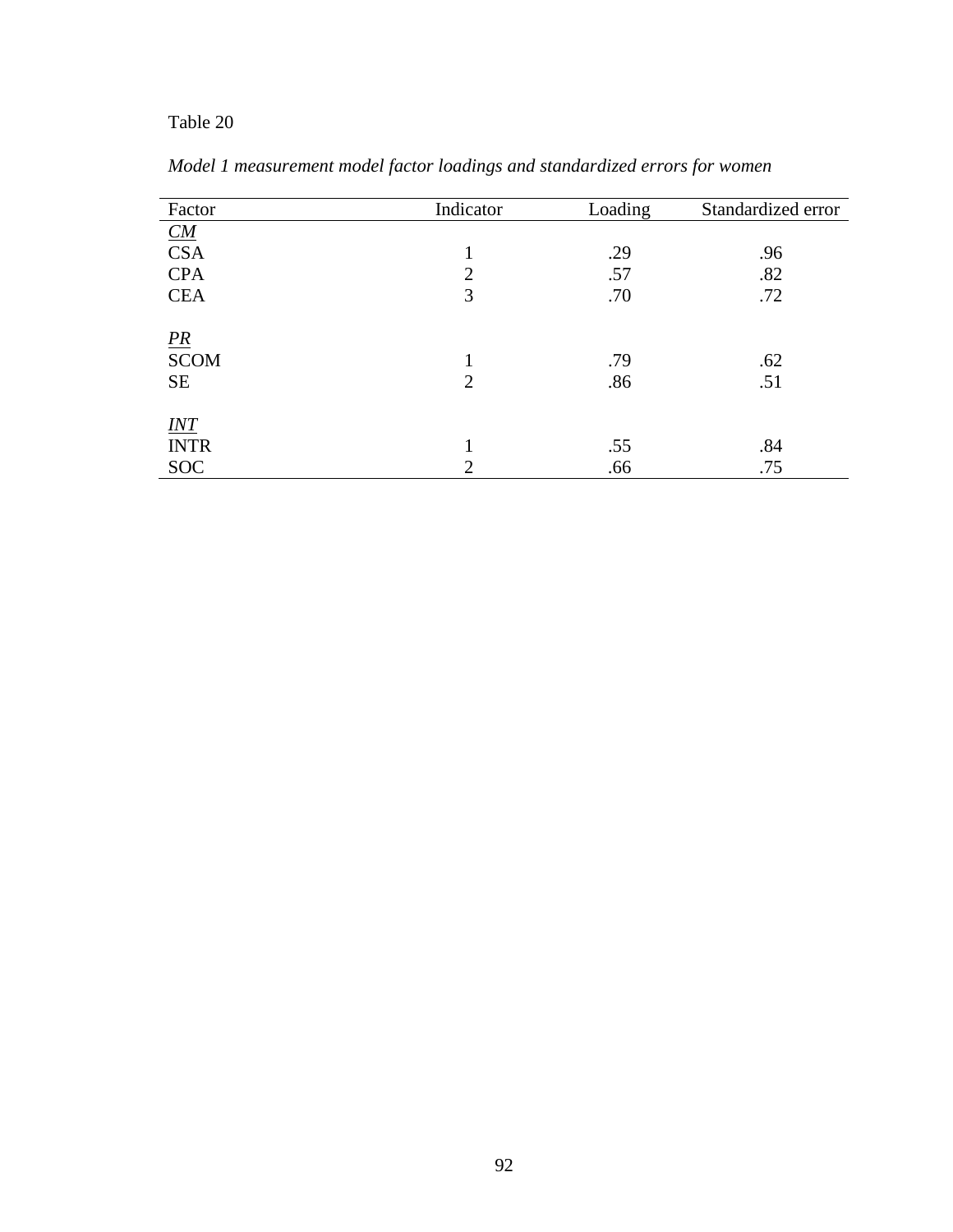| Factor      | Indicator      | Loading | Standard<br>error | Standardized<br>solution | $R^2$ |
|-------------|----------------|---------|-------------------|--------------------------|-------|
| CM          |                |         |                   |                          |       |
| <b>CSA</b>  | 1              | .29     | .96               |                          |       |
| <b>CPA</b>  | $\overline{2}$ | .57     | .82               |                          |       |
| <b>CEA</b>  | 3              | .70     | .71               |                          |       |
|             |                |         |                   |                          |       |
| PR          |                |         |                   | $F2 = -0.460*F1$         | .21   |
|             |                |         |                   | $+.89D2$                 |       |
| <b>SCOM</b> | 1              | .79     | .62               |                          |       |
| <b>SE</b>   | $\overline{2}$ | .86     | .51               |                          |       |
|             |                |         |                   |                          |       |
| INT         |                |         |                   | $F3 = .88*F2$            | .71   |
|             |                |         |                   | $+.48D3$                 |       |
| <b>INTR</b> | 1              | .55     | .84               |                          |       |
| <b>SOC</b>  | $\overline{2}$ | .66     | .75               |                          |       |

*Model 1 mediational model factor loadings and standardized errors for women*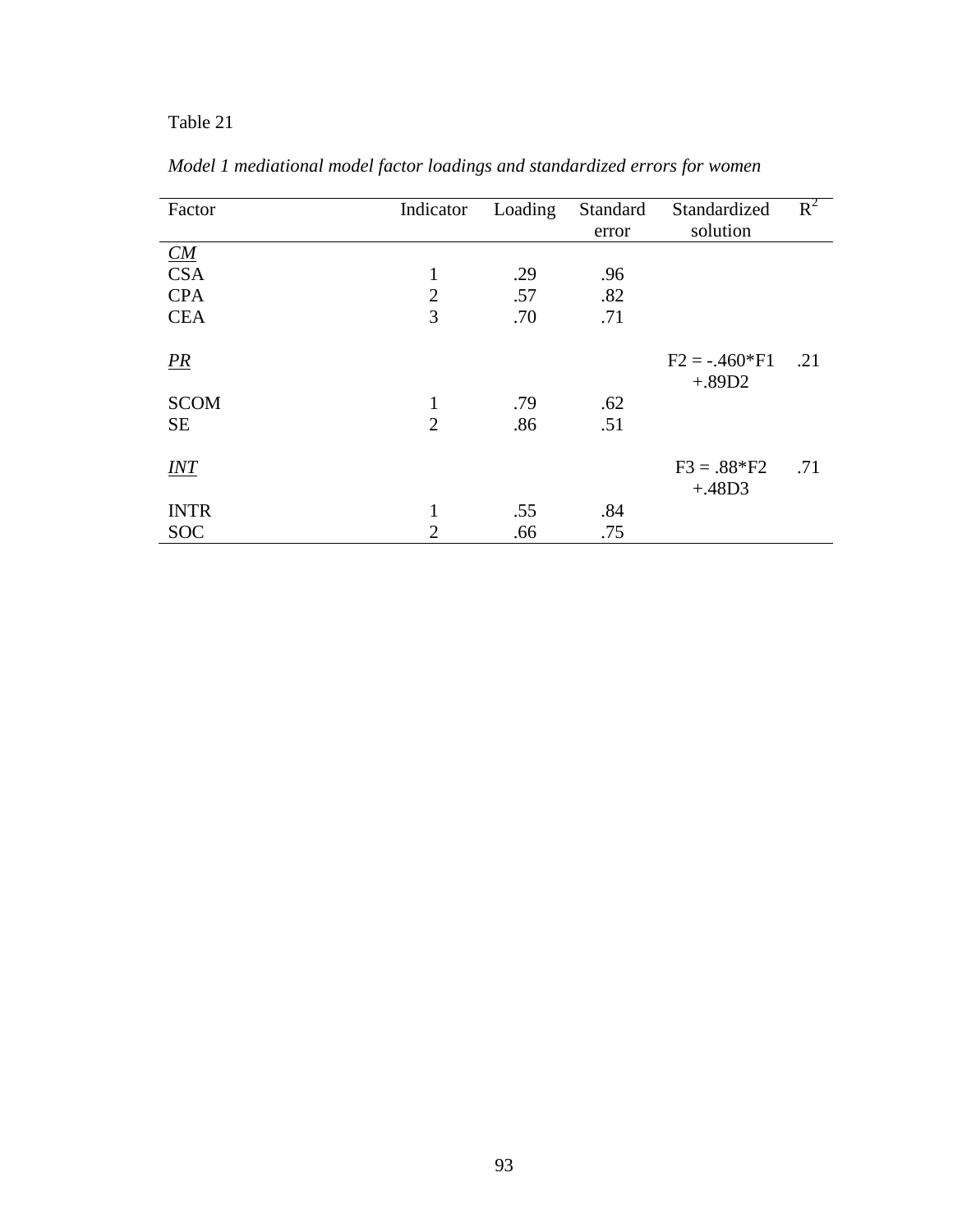| Factor           | Indicator | Loading | Standardized error |
|------------------|-----------|---------|--------------------|
| $\underline{CM}$ |           |         |                    |
| <b>CSA</b>       |           | .34     | .94                |
| <b>CPA</b>       | 2         | .63     | .78                |
| <b>CEA</b>       | 3         | .62     | .79                |
|                  |           |         |                    |
| INT              |           |         |                    |
| <b>INTR</b>      |           | 1.0     | .00                |
| <b>SOC</b>       | ി         | .36     | .93                |

*Direct model factor loadings and standardized errors for CM and INT for women*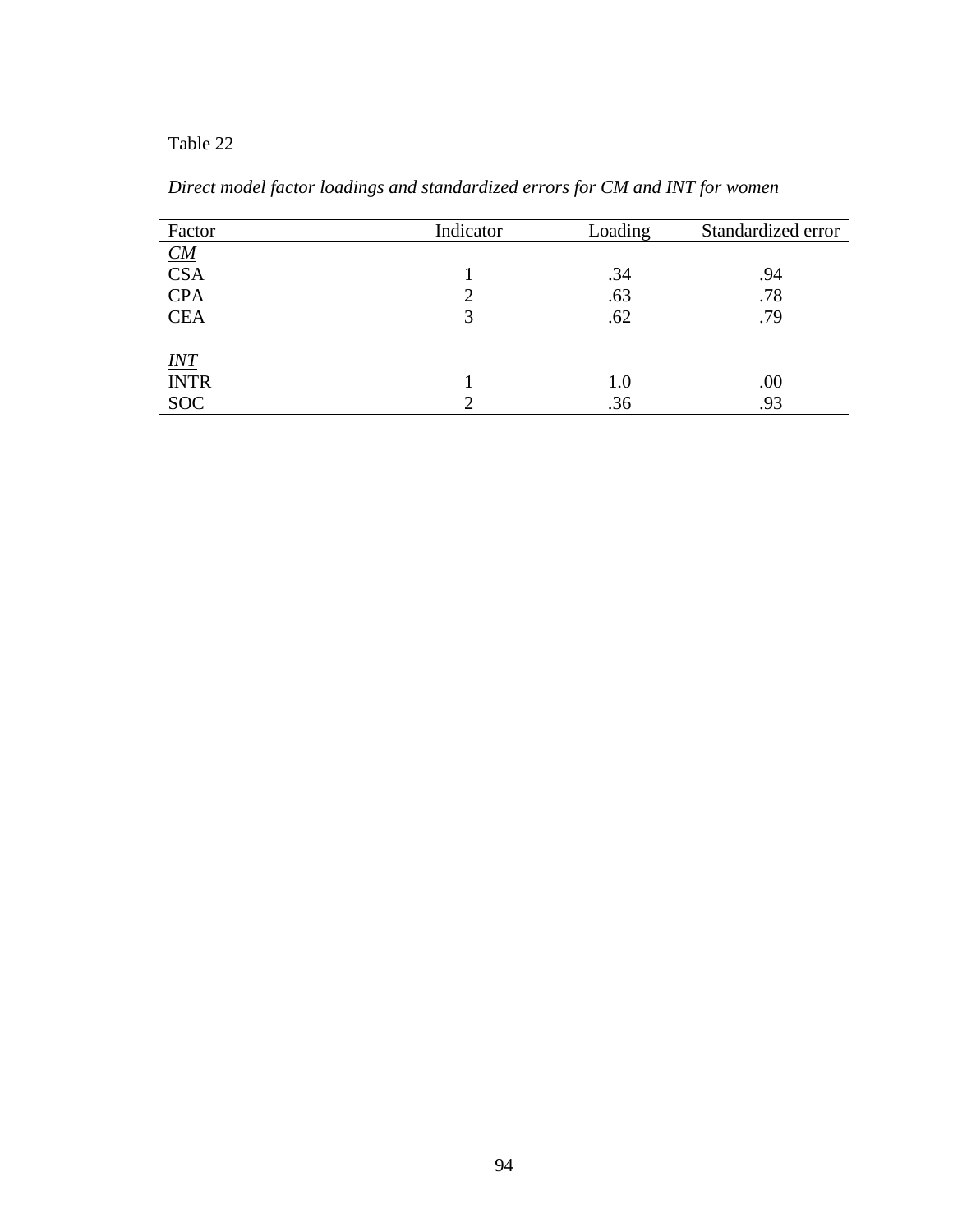| Factor      | Indicator | Loading | Standardized error |
|-------------|-----------|---------|--------------------|
| $F1$ . $CM$ |           |         |                    |
| <b>CSA</b>  |           | .29     | .96                |
| <b>CPA</b>  | 2         | .56     | .83                |
| <b>CEA</b>  | 3         | .71     | .70                |
| F2. PR      |           |         |                    |
| <b>SCOM</b> |           | .78     | .63                |
| <b>SE</b>   |           | .87     | .49                |

*Direct model factor loadings and standardized errors between CM and PR for women*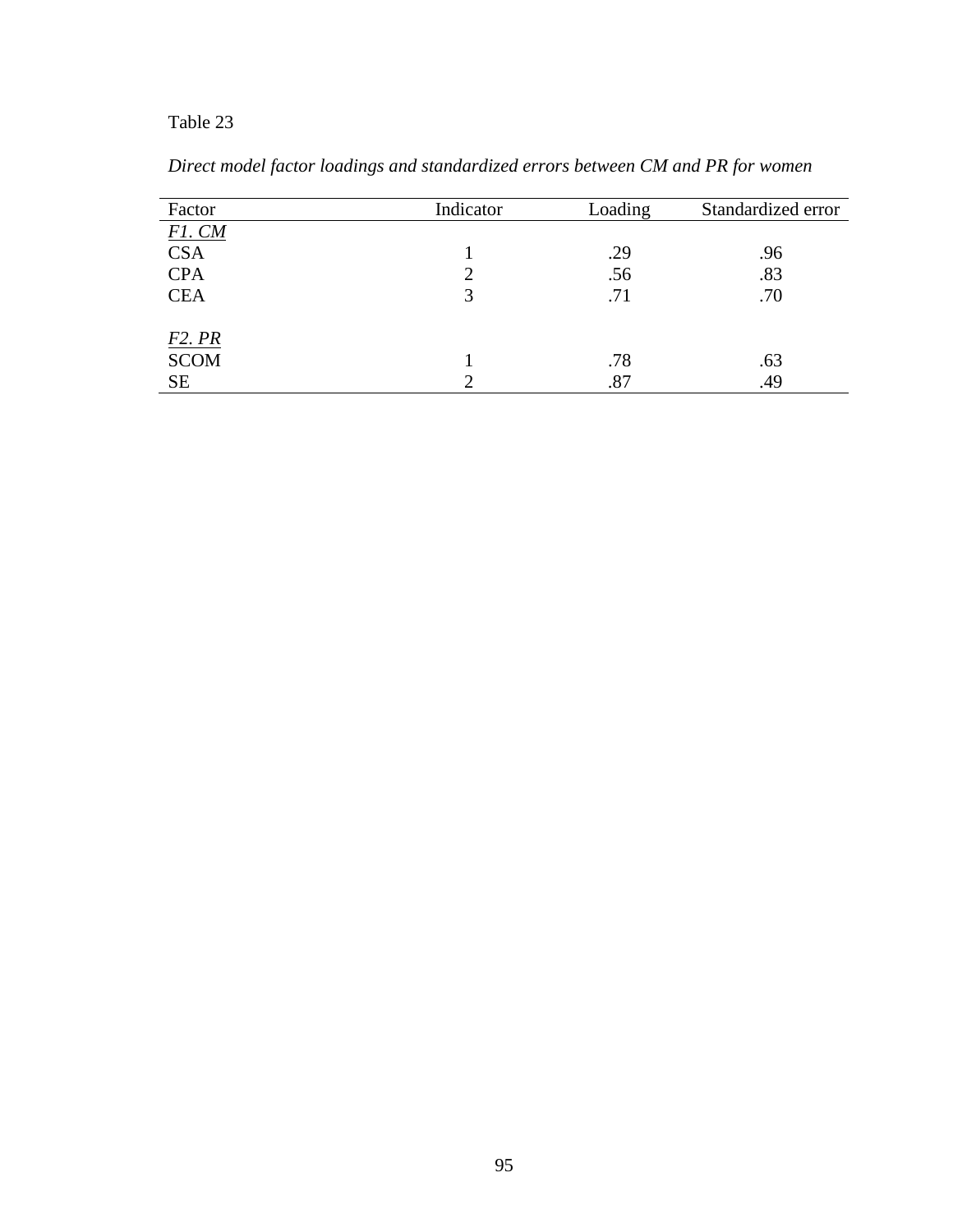| Factor        | Indicator | Loading | Standardized error |
|---------------|-----------|---------|--------------------|
| <b>F2. PR</b> |           |         |                    |
| <b>SCOM</b>   |           | .79     | .61                |
| <b>SE</b>     |           | .85     | .52                |
|               |           |         |                    |
| F3. INT       |           |         |                    |
| <b>INTR</b>   |           | .51     | .86                |
| <b>SOC</b>    |           | .71     | .71                |

*Direct model factor loading and standardized errors between PR and INT for women*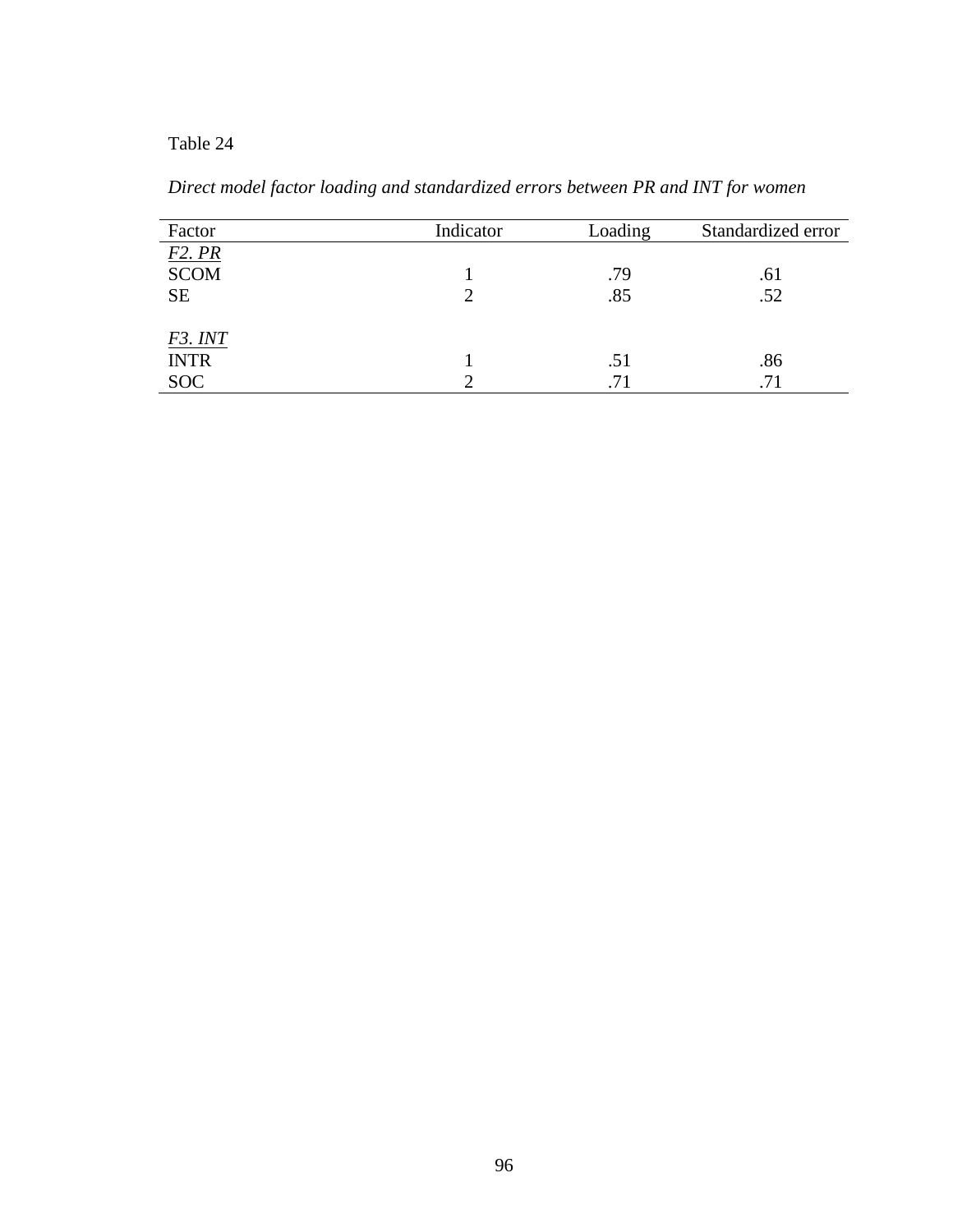| Factor                         | Indicator           | Loading    | Standardized error |
|--------------------------------|---------------------|------------|--------------------|
| $\underline{CM}$               |                     |            |                    |
| <b>CSA</b>                     | 1                   | .53        | .85                |
| <b>CPA</b>                     | $\overline{2}$      | .40        | .91                |
| <b>CEA</b>                     | 3                   | .53        | .85                |
| $\frac{PR}{SCOM}$<br><b>SE</b> | 1<br>$\overline{2}$ | .71<br>.90 | .70<br>.43         |
| $INT$                          |                     |            |                    |
| <b>INTR</b>                    | 1                   | .55        | .84                |
| <b>SOC</b>                     | $\overline{2}$      | .66        | .75                |

*Model 2 measurement model factor loadings and standardized error for men*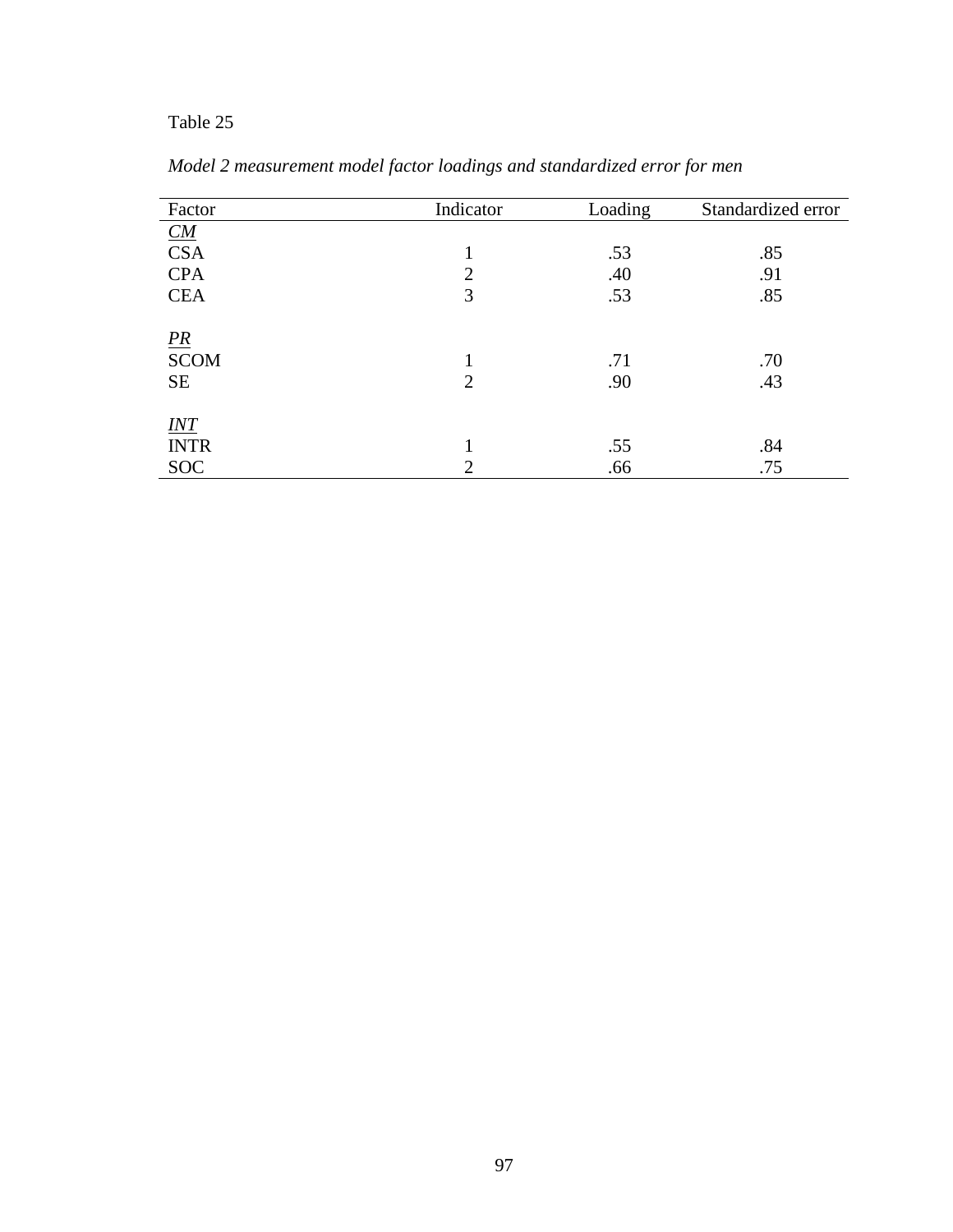| Factor         | Indicator      | Loading | Standard | Standardized   | $R^2$ |
|----------------|----------------|---------|----------|----------------|-------|
|                |                |         | error    | solution       |       |
| CM             |                |         |          |                |       |
| <b>CSA</b>     | $\mathbf{1}$   | .48     | .88      |                |       |
| <b>CPA</b>     | $\overline{2}$ | .45     | .89      |                |       |
| <b>CEA</b>     | 3              | .61     | .79      |                |       |
|                |                |         |          |                |       |
| $\frac{PR}{P}$ |                |         |          |                |       |
| <b>SCOM</b>    | $\mathbf{1}$   | .71     | .70      |                |       |
| <b>SE</b>      | $\overline{2}$ | .91     | .42      |                |       |
|                |                |         |          |                |       |
| <i>INT</i>     |                |         |          | $F3 = -$       | .87   |
|                |                |         |          | $.47*F1+.81*F$ |       |
|                |                |         |          | $2 + .36D3$    |       |
| <b>INTR</b>    | $\mathbf{1}$   | .52     | .86      |                |       |
| <b>SOC</b>     | $\overline{2}$ | .74     | .86      |                |       |

*Model fully saturated model with factor loadings, standardized errors, and standardized solutions for men*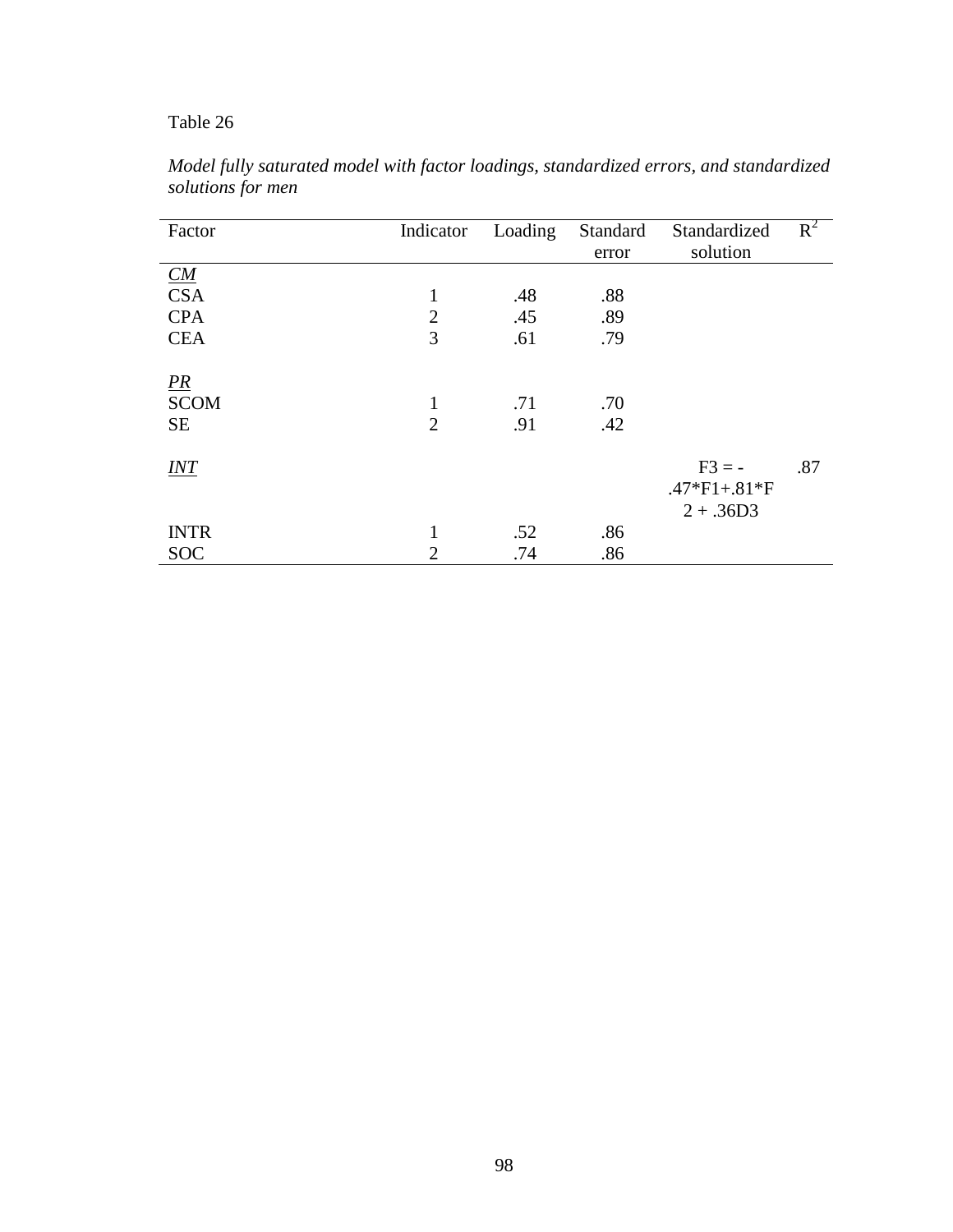| Factor              | Indicator      | Loading | Standardized error |
|---------------------|----------------|---------|--------------------|
| $F1$ . $CM$         |                |         |                    |
| <b>CSA</b>          | $\mathbf{1}$   | .34     | .94                |
| <b>CPA</b>          | $\overline{2}$ | .56     | .83                |
| <b>CEA</b>          | 3              | .74     | .67                |
| F <sub>2</sub> . PR |                |         |                    |
| <b>SCOM</b>         | $\mathbf{1}$   | .77     | .63                |
| <b>SE</b>           | $\overline{2}$ | .84     | .54                |
| <b>F3. PD</b>       |                |         |                    |
| <b>DEP</b>          | $\mathbf{1}$   | .91     | .43                |
| <b>PTSD</b>         | $\overline{2}$ | .60     | .80                |
| <b>F2. PSB</b>      |                |         |                    |
| <b>CUF</b>          | $\mathbf{1}$   | .99     | .14                |
| <b>PSR</b>          | $\overline{2}$ | .96     | .28                |
| <b>CUS</b>          | 3              | .92     | .39                |

*Model 3 measurement model factor loadings and standardized errors for women*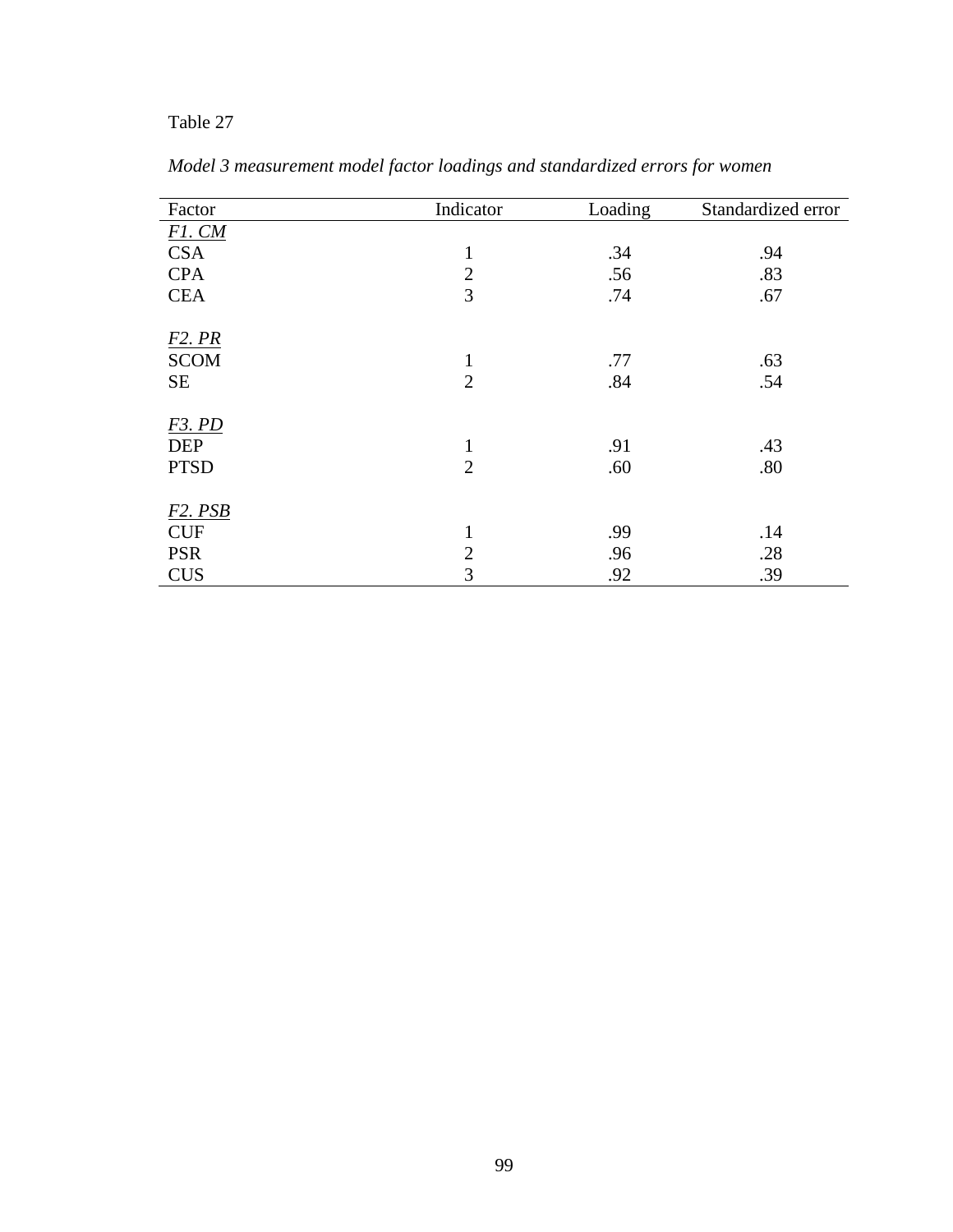| Factor      | Indicator      | Loading | Standard | Standardized   | $R^2$ |
|-------------|----------------|---------|----------|----------------|-------|
|             |                |         | error    | solution       |       |
| CM          |                |         |          |                |       |
| <b>CSA</b>  | $\mathbf{1}$   | .28     | .96      |                |       |
| <b>CPA</b>  | $\overline{2}$ | .53     | .85      |                |       |
| <b>CEA</b>  | 3              | .74     | .67      |                |       |
|             |                |         |          |                |       |
| PR          |                |         |          | $F2 = -.45*F1$ | .20   |
|             |                |         |          | $+.89D2$       |       |
| <b>SCOM</b> | 1              | .79     | .62      |                |       |
| <b>SE</b>   | $\overline{2}$ | .86     | .51      |                |       |
|             |                |         |          |                |       |
| <i>PD</i>   |                |         |          | $F3 = .55*F1$  | .31   |
|             |                |         |          | $+.83D3$       |       |
| <b>DEP</b>  | 1              | .91     | .42      |                |       |
| <b>PTSD</b> | $\overline{2}$ | .56     | .83      |                |       |

*Causal model factor loadings, standardized errors, and standardized solution for women*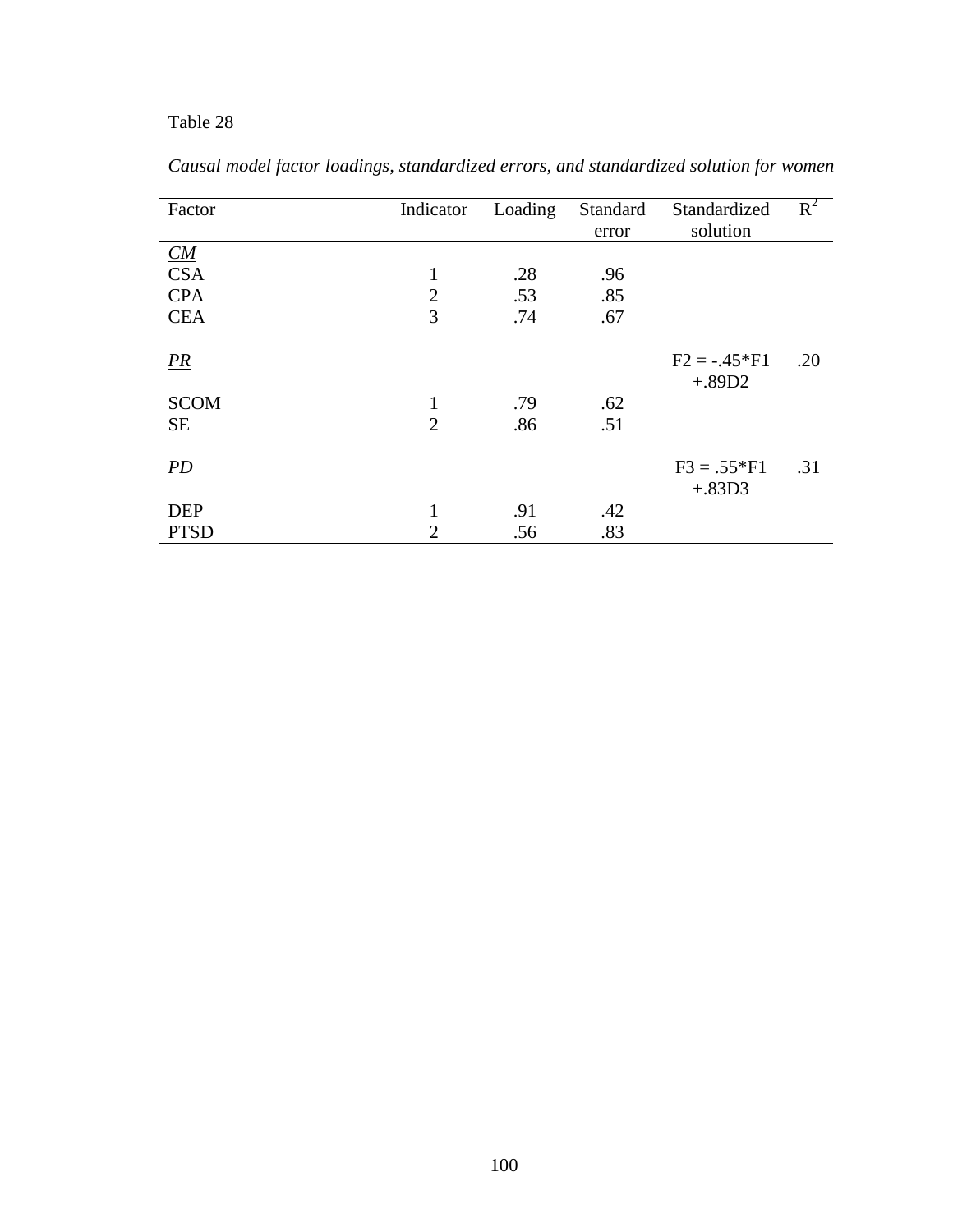| Factor         | Indicator      | Loading | Standardized error |
|----------------|----------------|---------|--------------------|
| $F1$ . $CM$    |                |         |                    |
| <b>CSA</b>     | $\mathbf{1}$   | .82     | .57                |
| <b>CPA</b>     | $\overline{2}$ | .25     | .97                |
| <b>CEA</b>     | 3              | .46     | .89                |
| <b>F2. PR</b>  |                |         |                    |
| <b>SCOM</b>    | $\mathbf{1}$   | .70     | .72                |
| <b>SE</b>      | $\overline{2}$ | .87     | .49                |
| <b>F3. PD</b>  |                |         |                    |
| <b>DEP</b>     | $\mathbf{1}$   | .72     | .70                |
| <b>PTSD</b>    | $\overline{2}$ | .69     | .72                |
| <b>F2. PSB</b> |                |         |                    |
| <b>CUF</b>     | $\mathbf{1}$   | .97     | .24                |
| <b>PSR</b>     | $\overline{2}$ | .39     | .92                |
| <b>CUS</b>     | 3              | .93     | .37                |

*Model 3 measurement model factor loadings and standardized errors for men*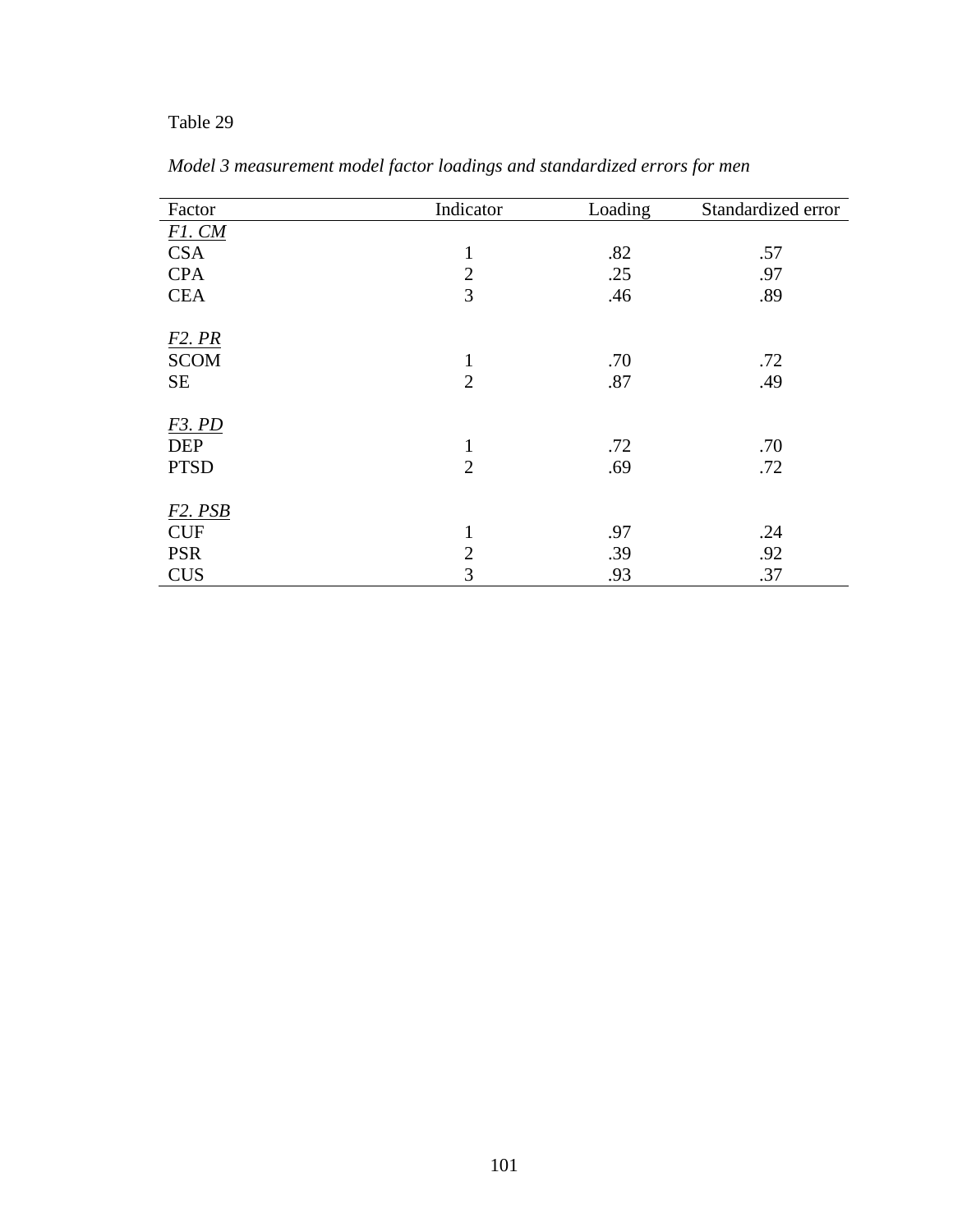*Hypothesized structural model of relationships among CM, PR, PD, INT and PSB.* 

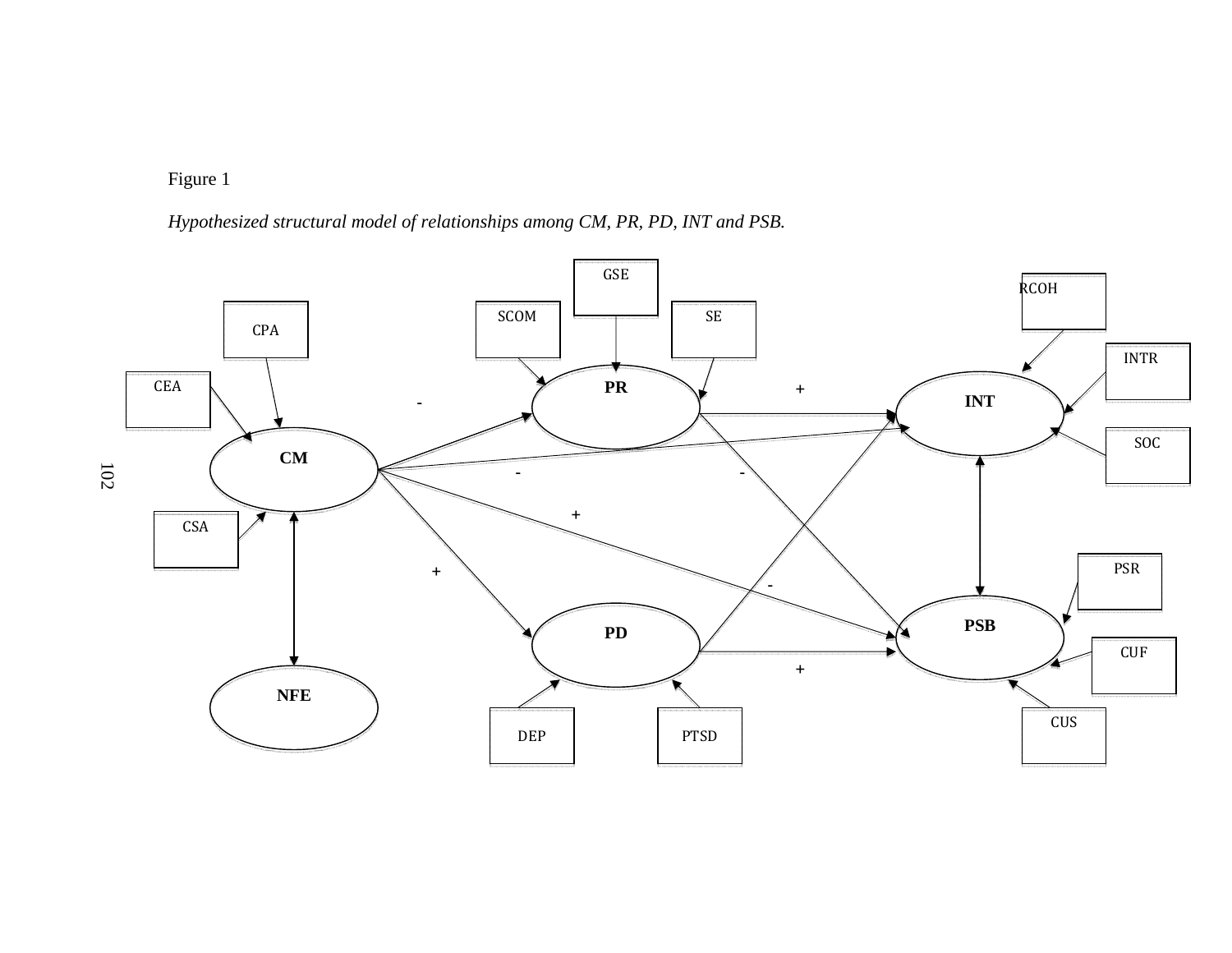### Figure 2.

*Hypothesized structural models predicting INT and PSB* 



103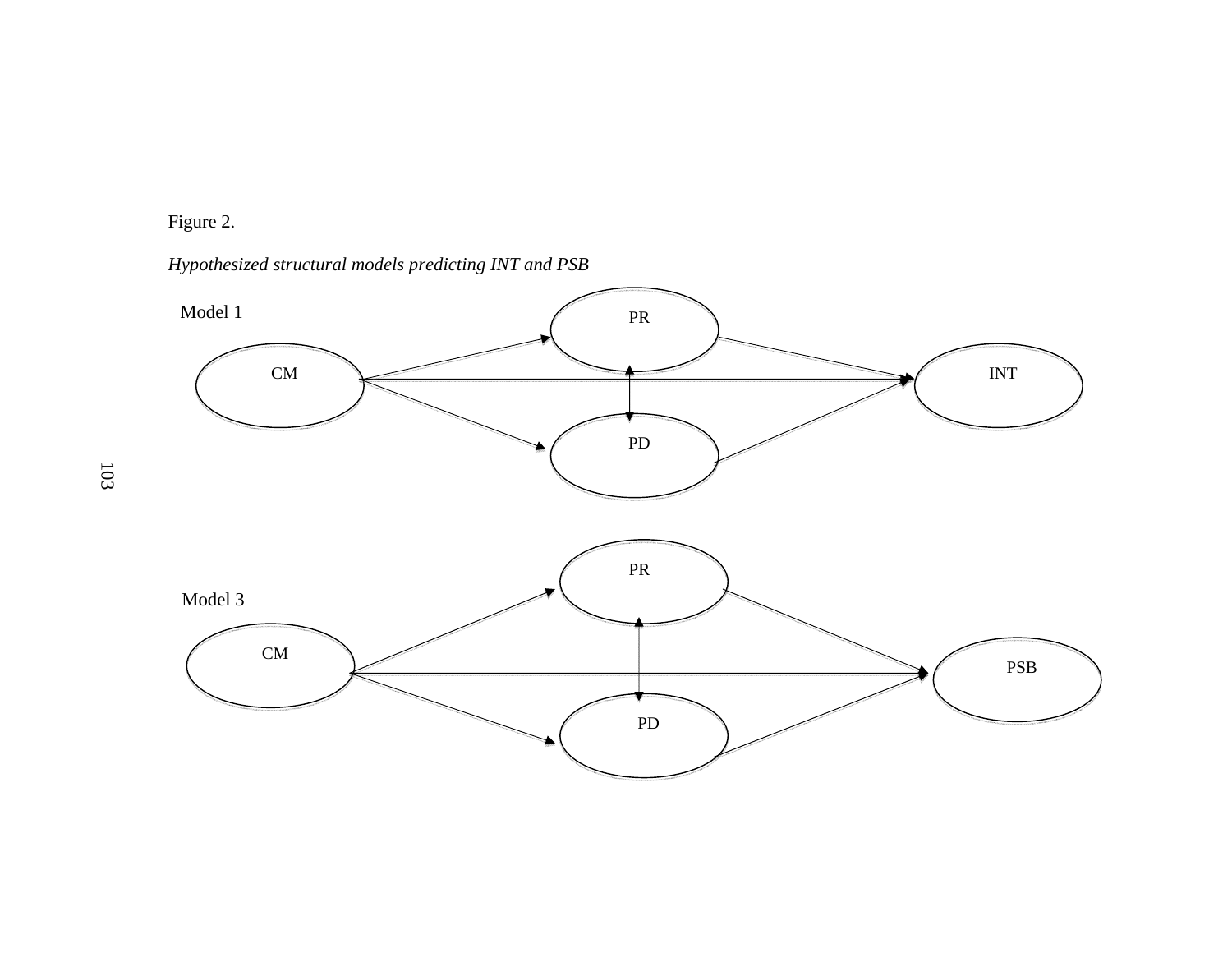Figure 3.

*Model 1 confirmatory factor model predicting INT from CM, PR, and PD* 

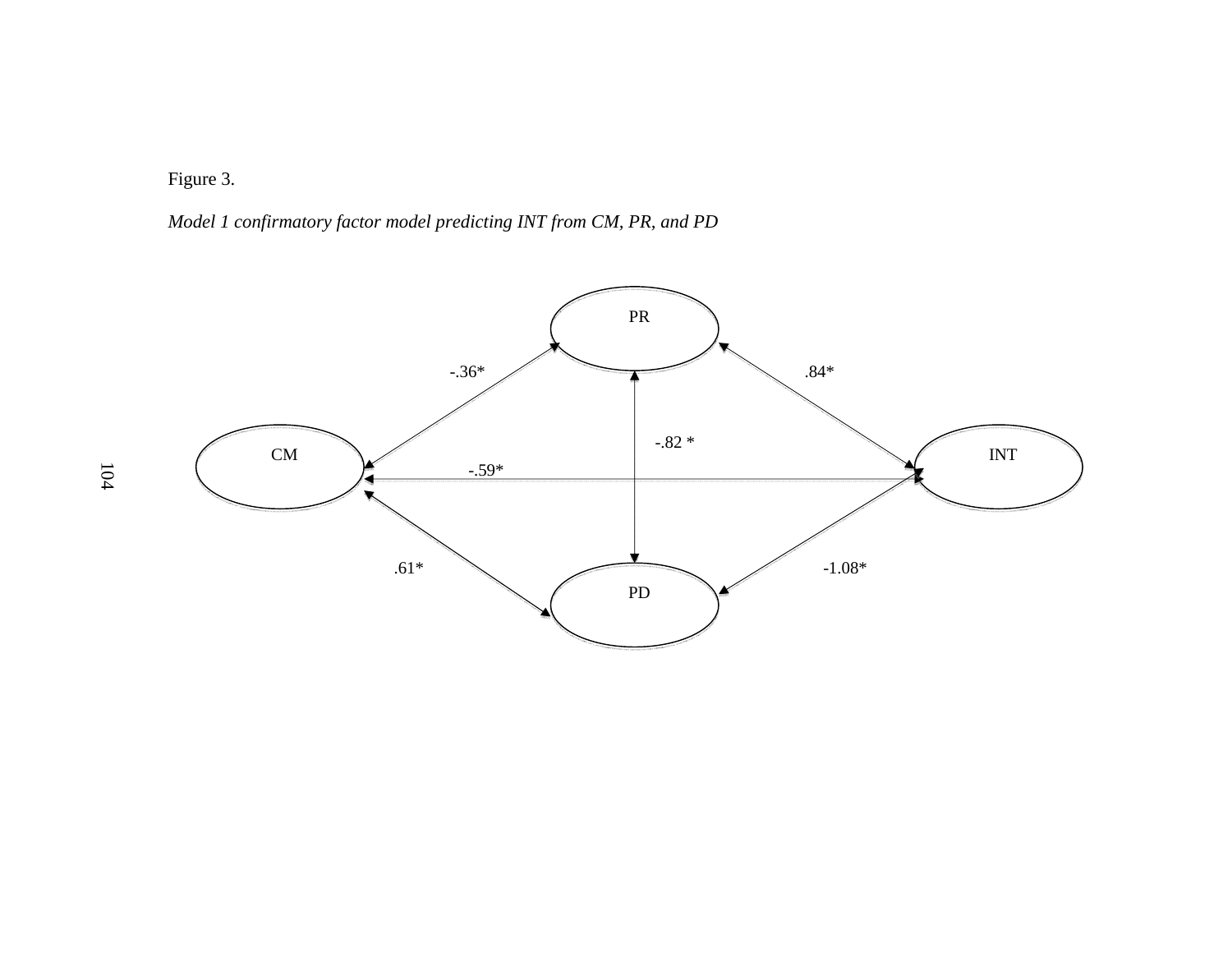



105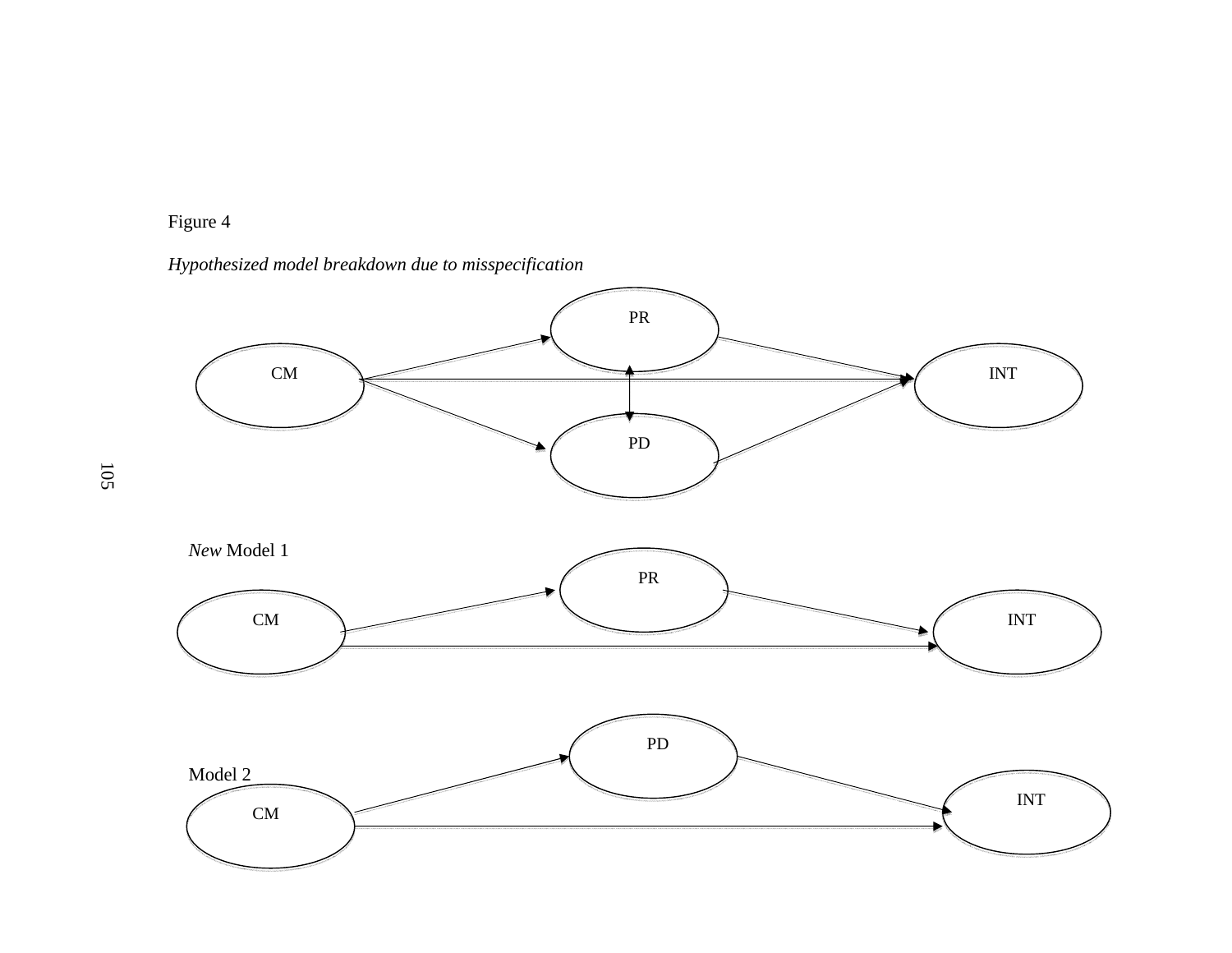Figure 5.

*Model 1 measurement model across entire sample* 



106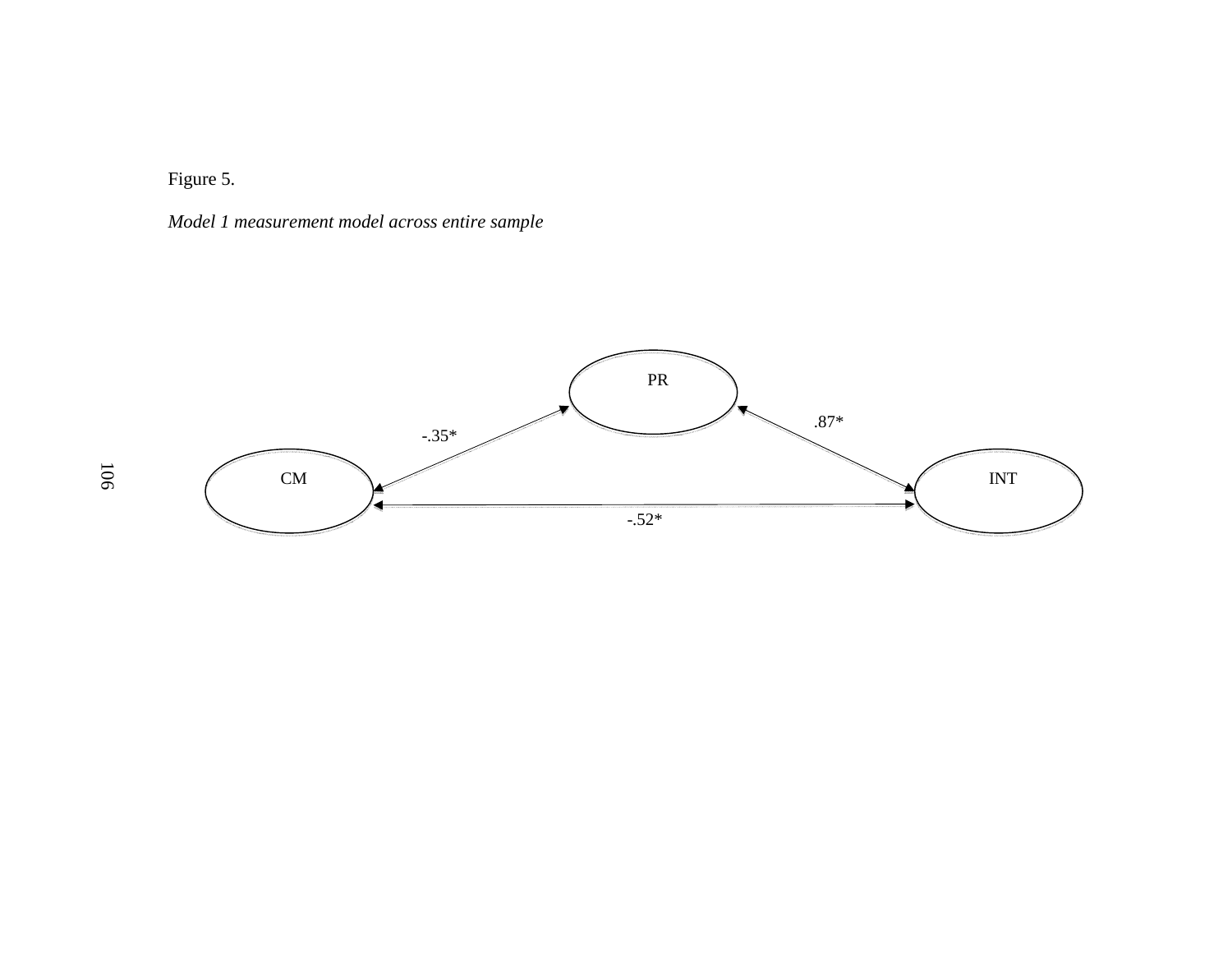Figure 6.

*Model 1 direct model predicting INT across entire sample*

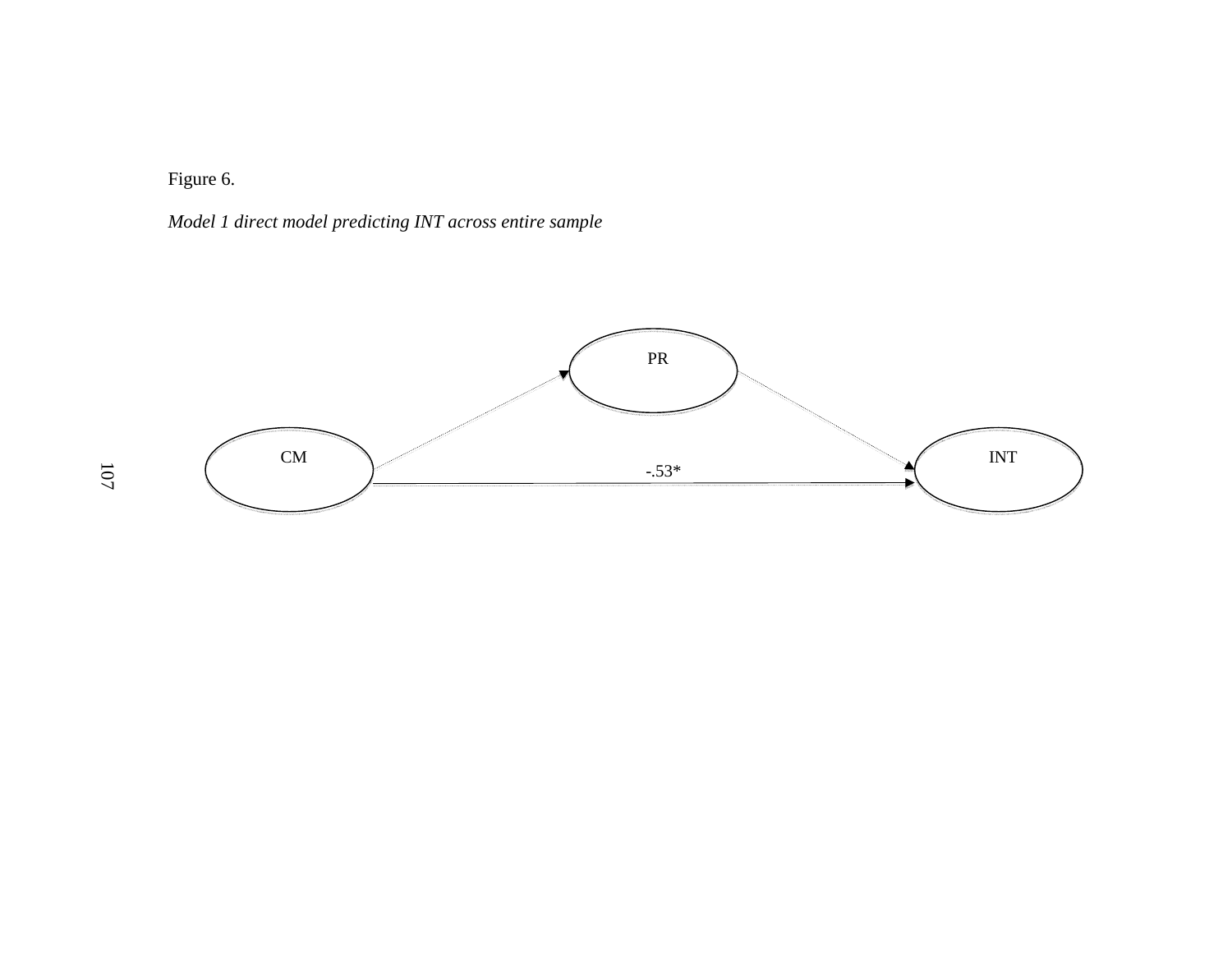*Model 1 mediational model predicting INT across entire sample*

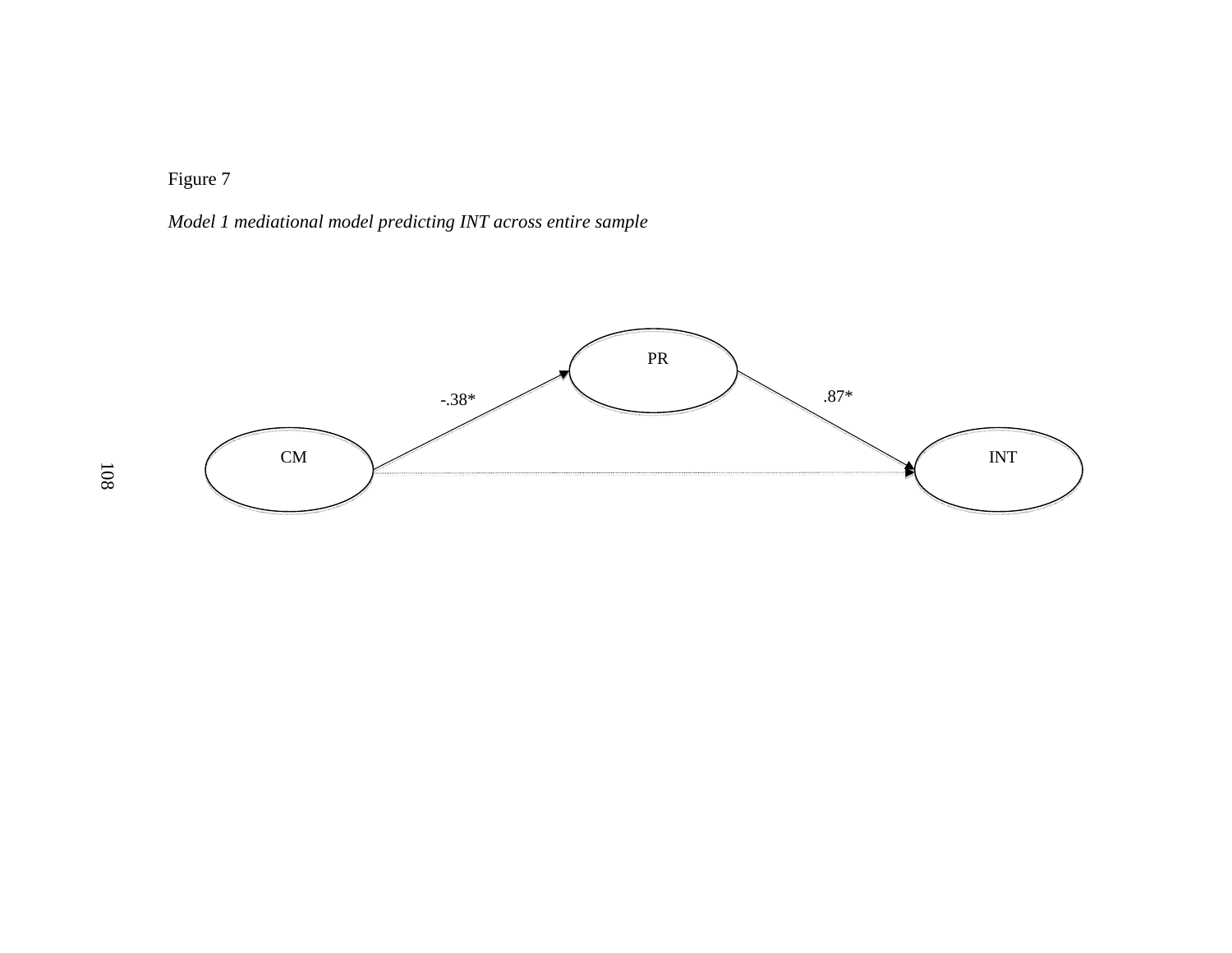*Model 1 fully saturated model predicting INT across entire sample*

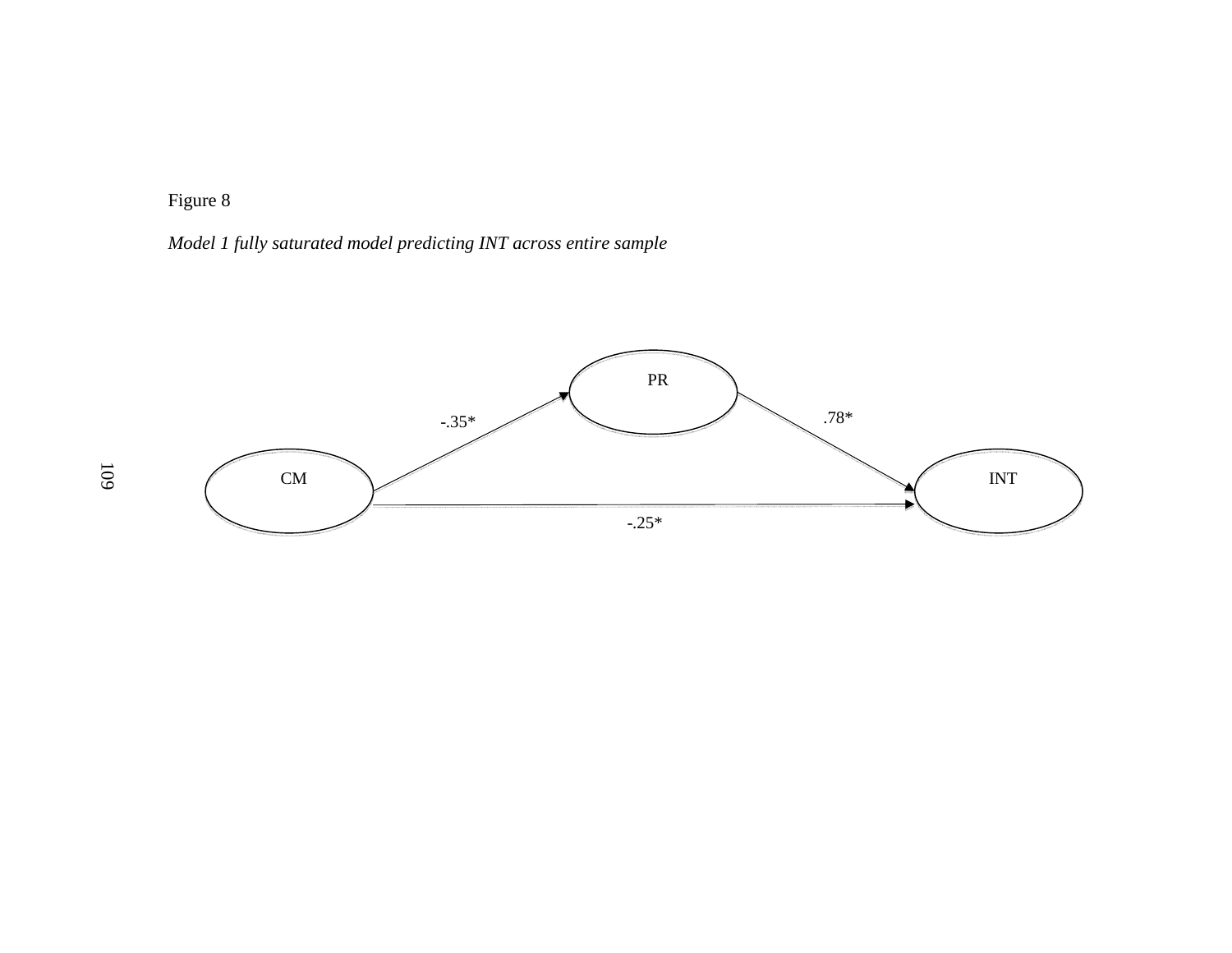

*Mediational paths, direct path from CM to INT (c'), direct path from CM to PR (a), and direct path from PR to INT (b) across entire sample* 

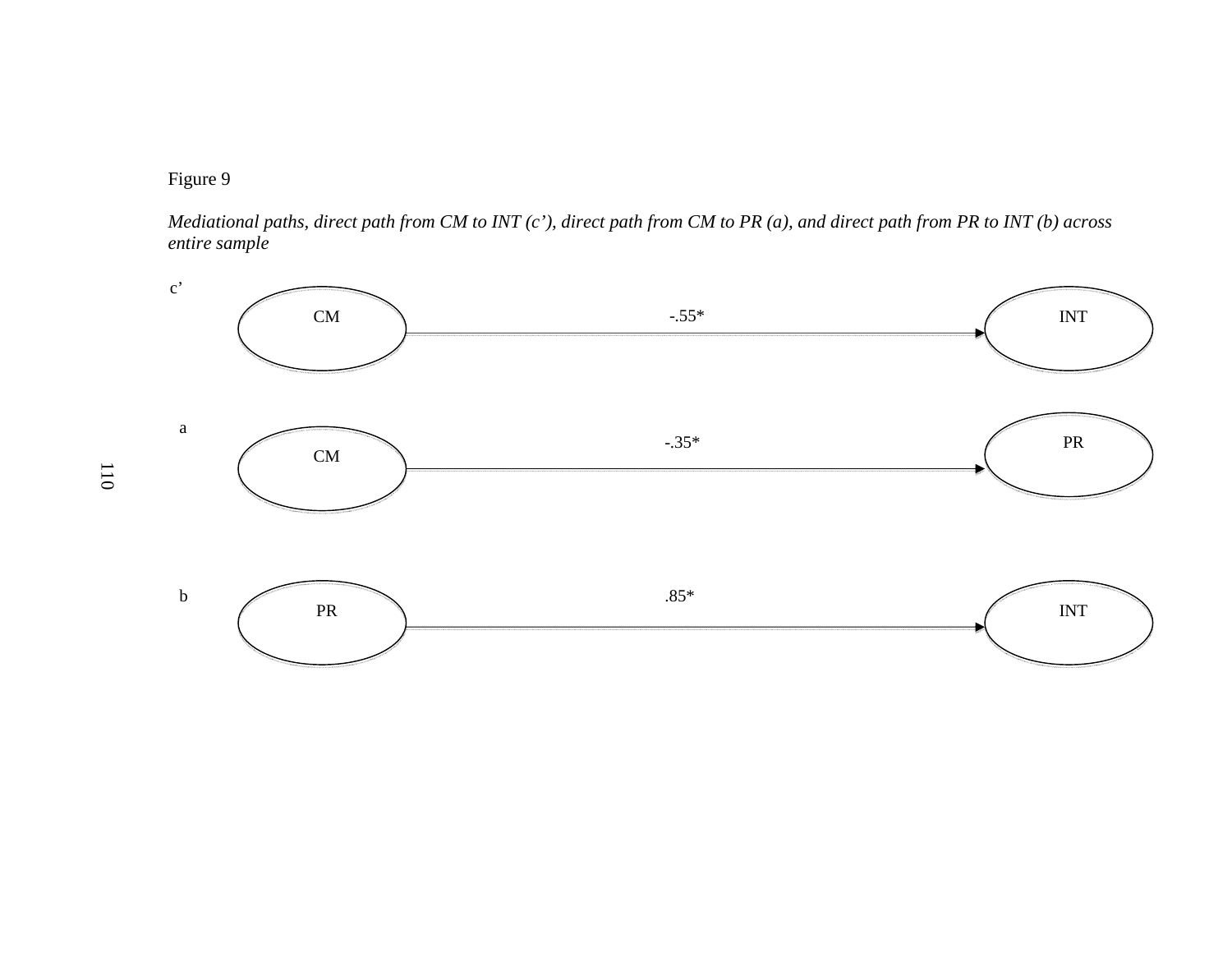*Model 2 measurement model across entire sample* 

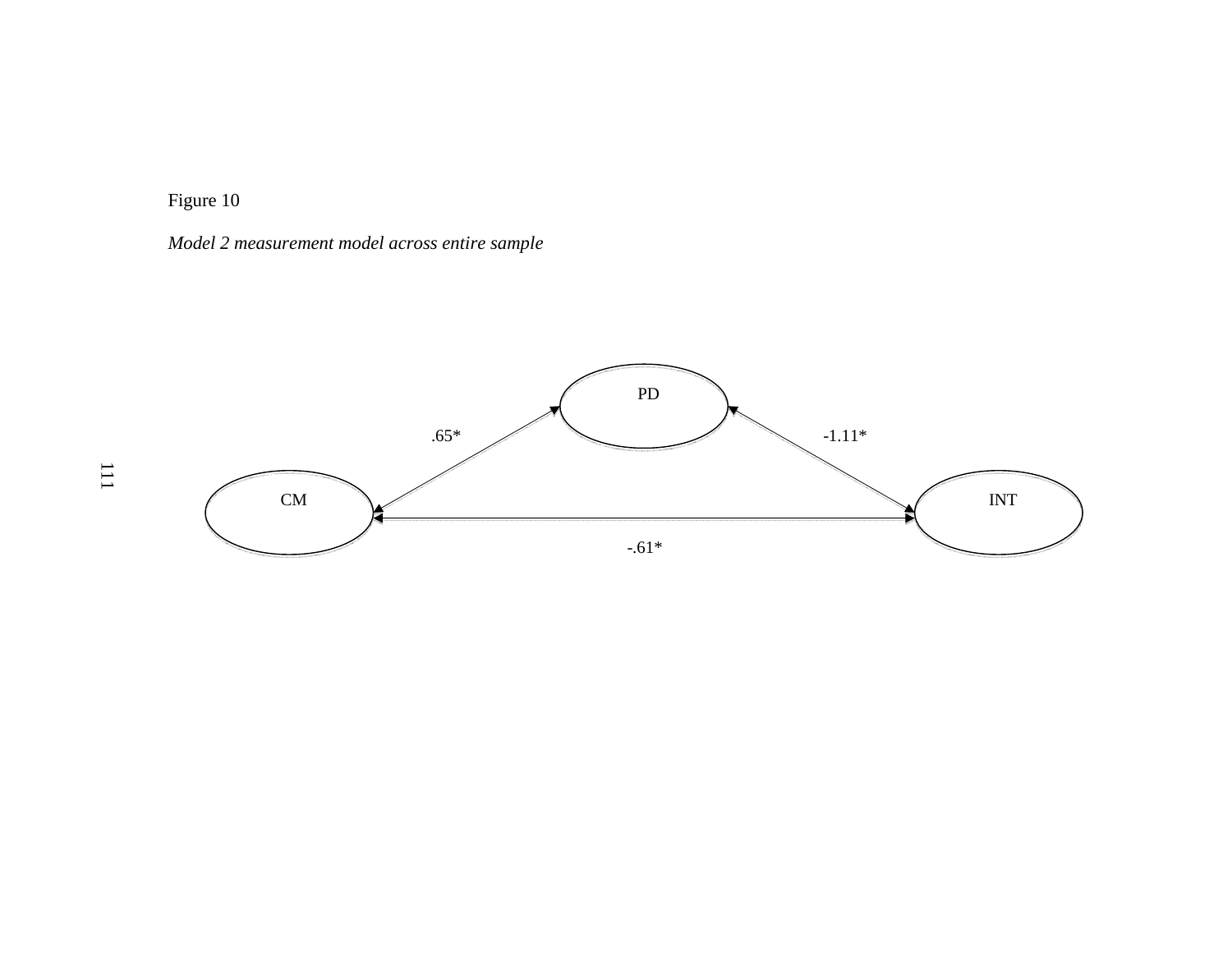*Direct path from CM in the prediction of PD across entire sample* 

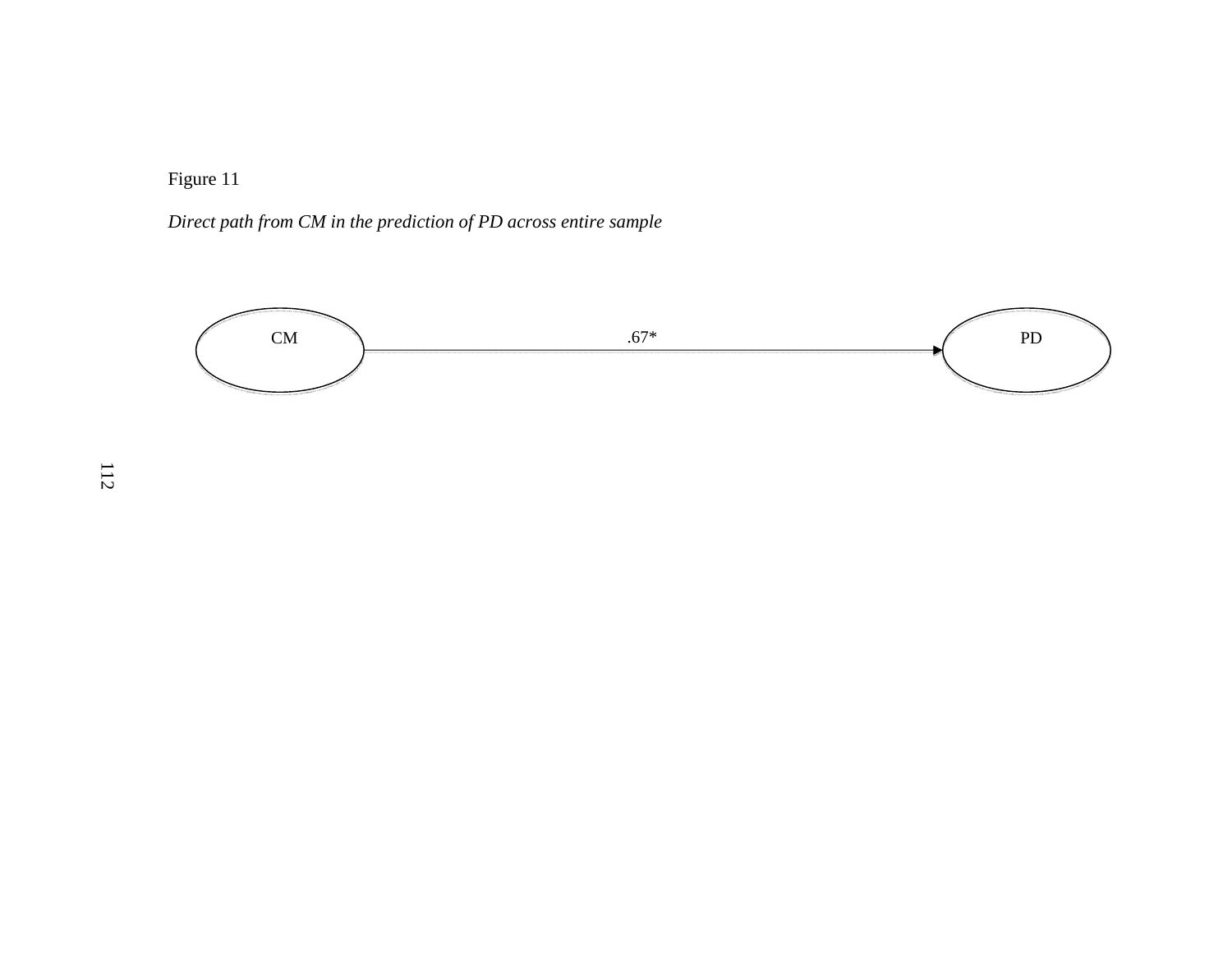*Model 3 measurement model across entire sample* 

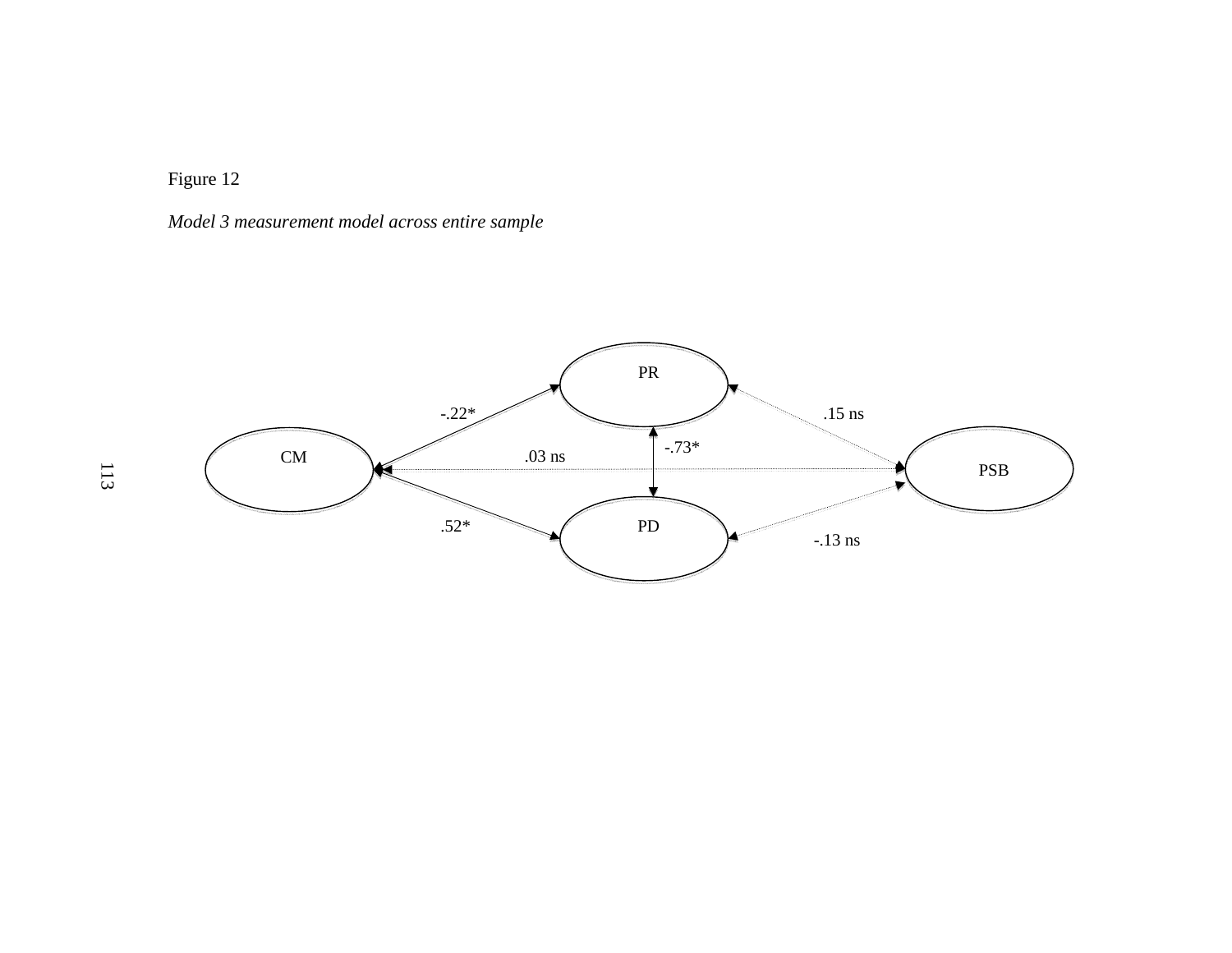Figure 13 *Direct path from CM in the prediction of PSB across entire sample* 

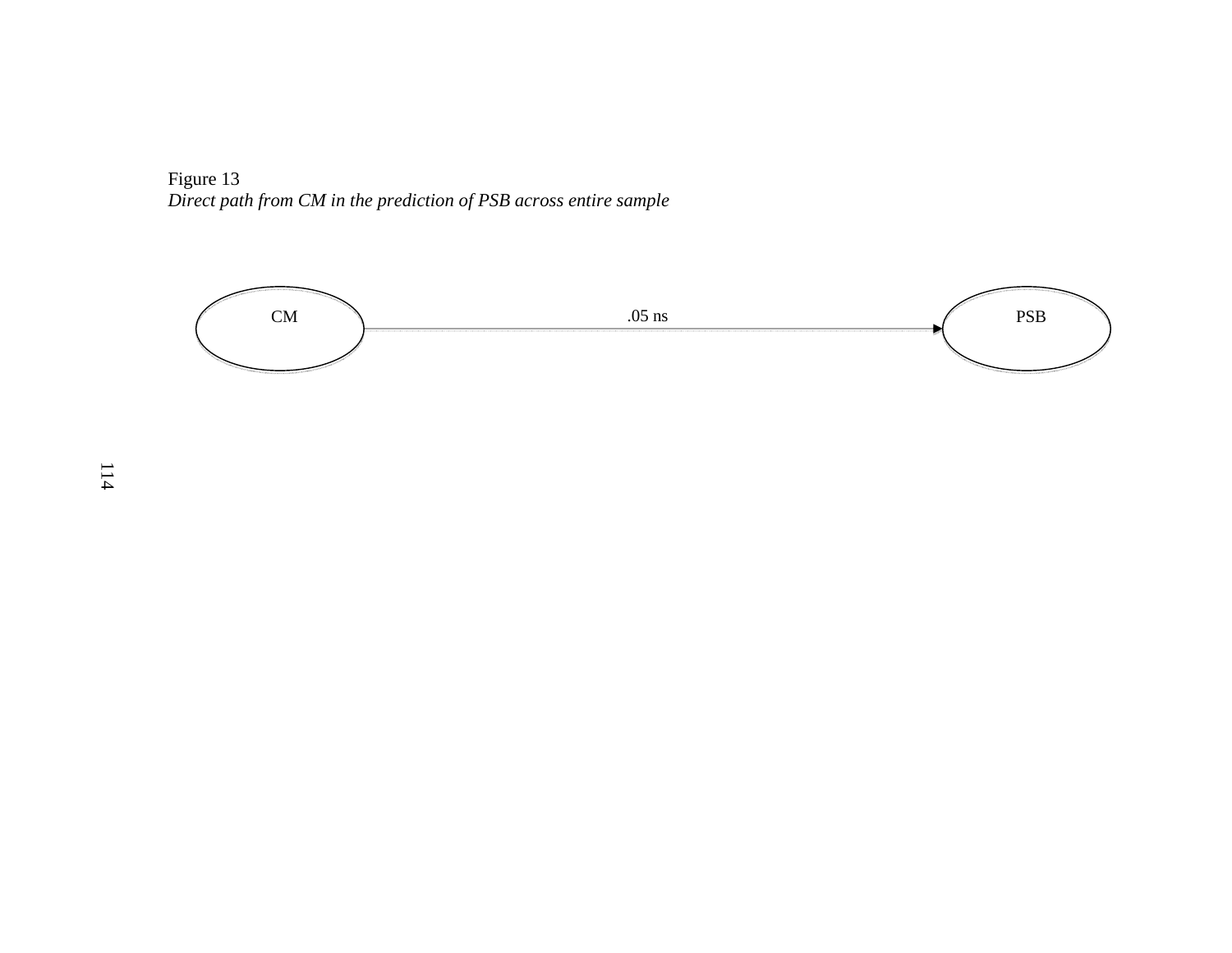*Model 3 structural model predicting PR and PD from CM across entire sample* 

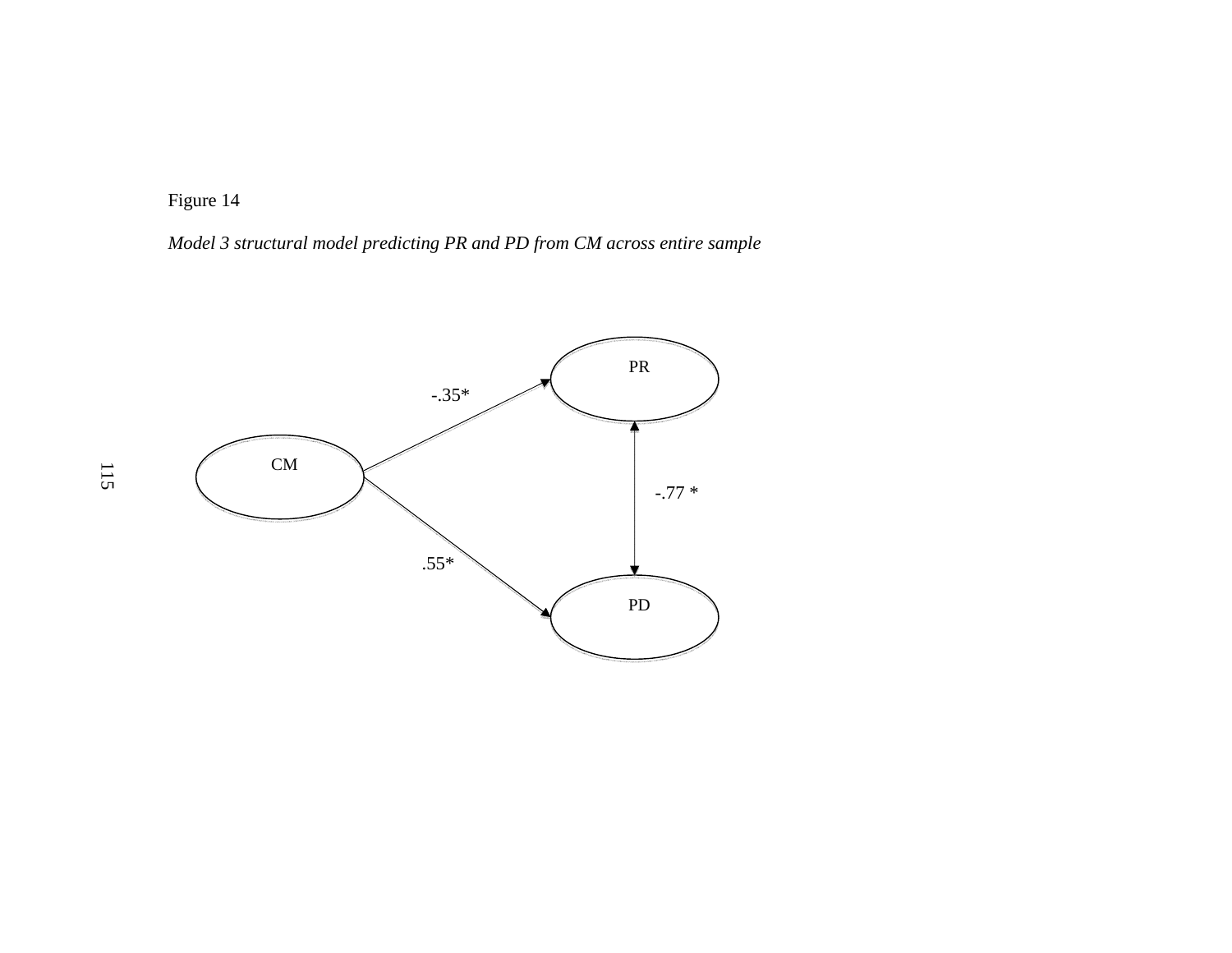Figure 15.

*Model 1 measurement model across female sample*



116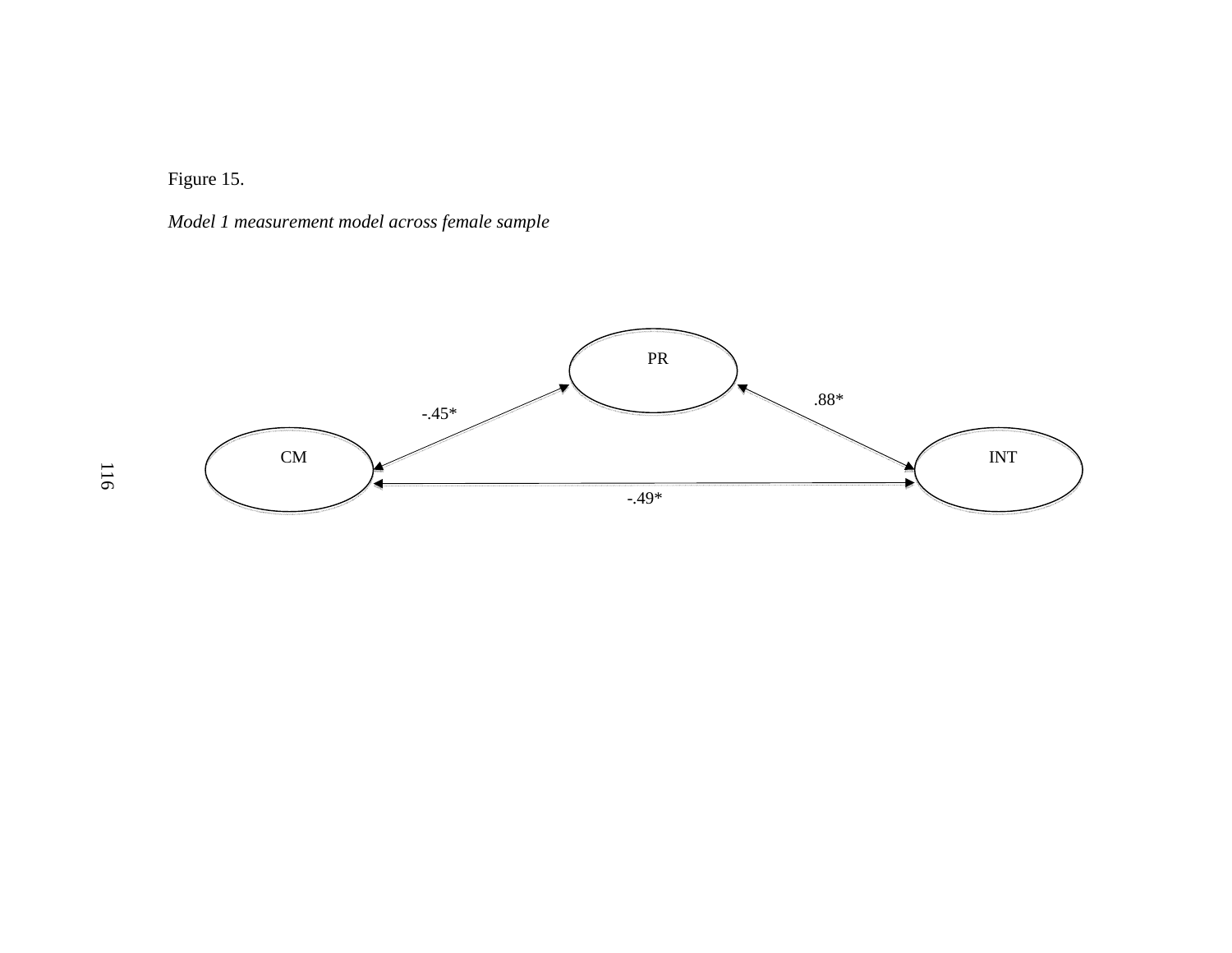Figure 16.

*Model 1 mediational model across female sample* 

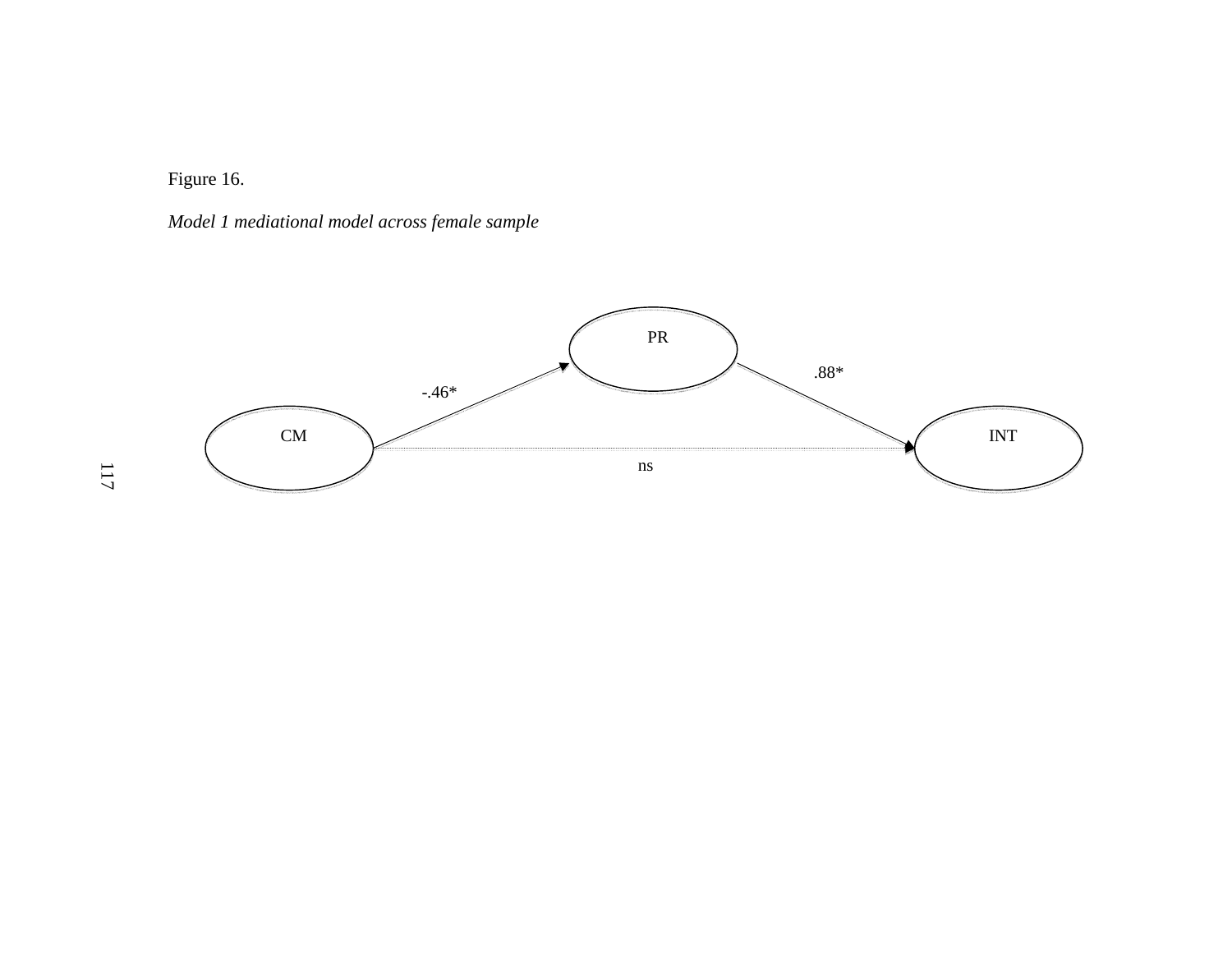

*Mediational paths direct path from CM to INT (c'), direct path from CM to PR (a), and direct path from PR to INT (b) across female sample* 

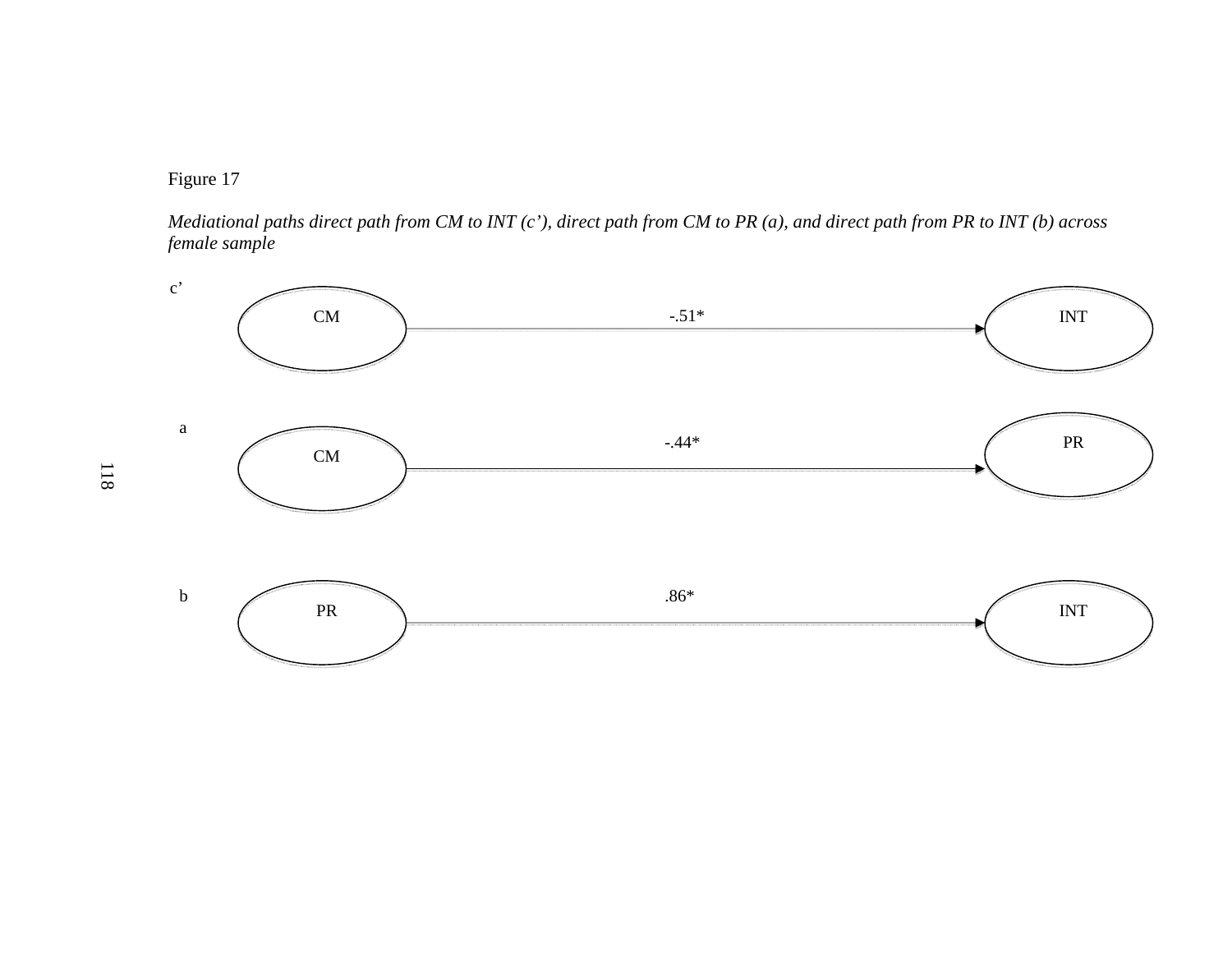Figure 18.

*Model 1 measurement model across male sample* 

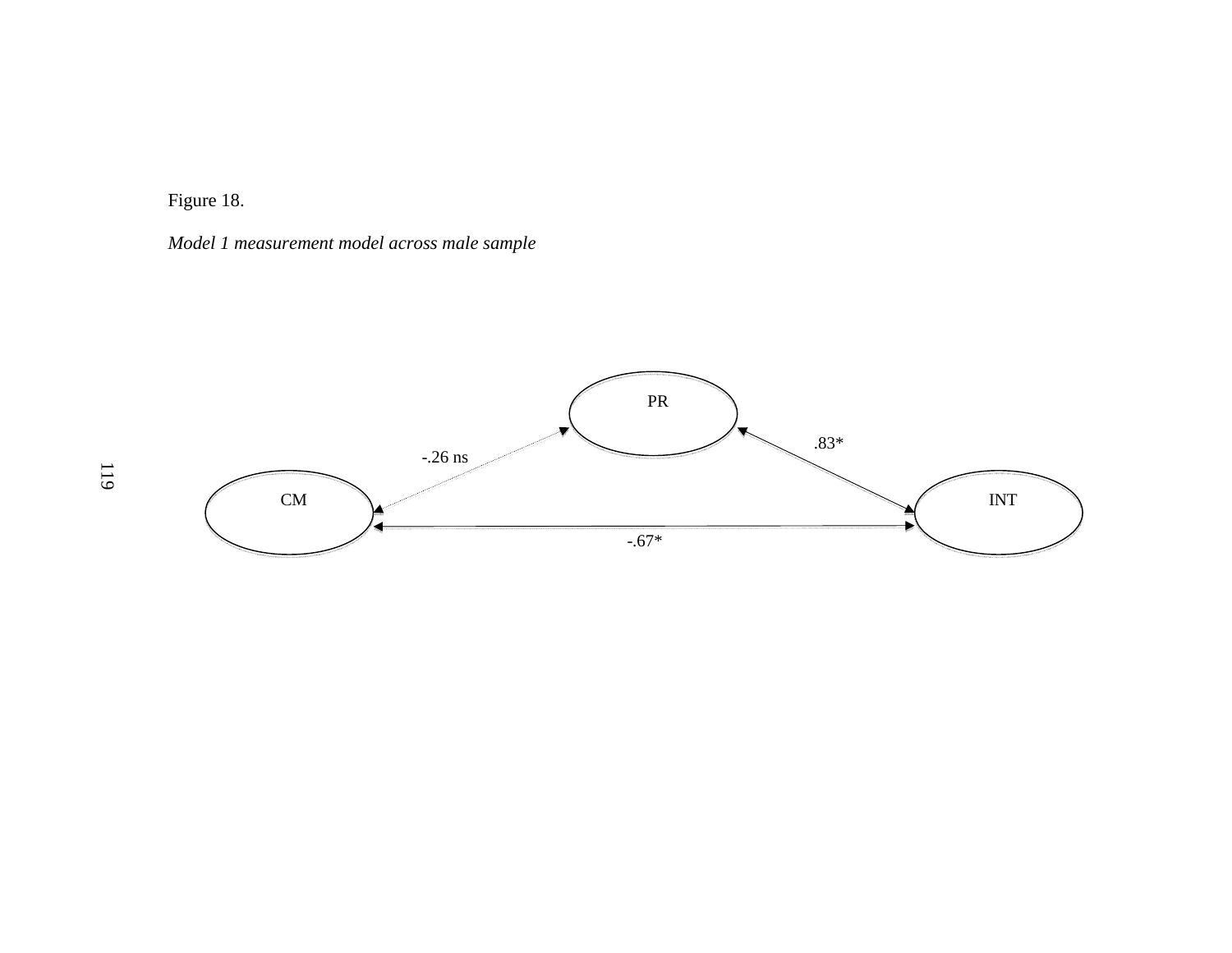Figure 19.

*Model 1 structural model across male sample* 

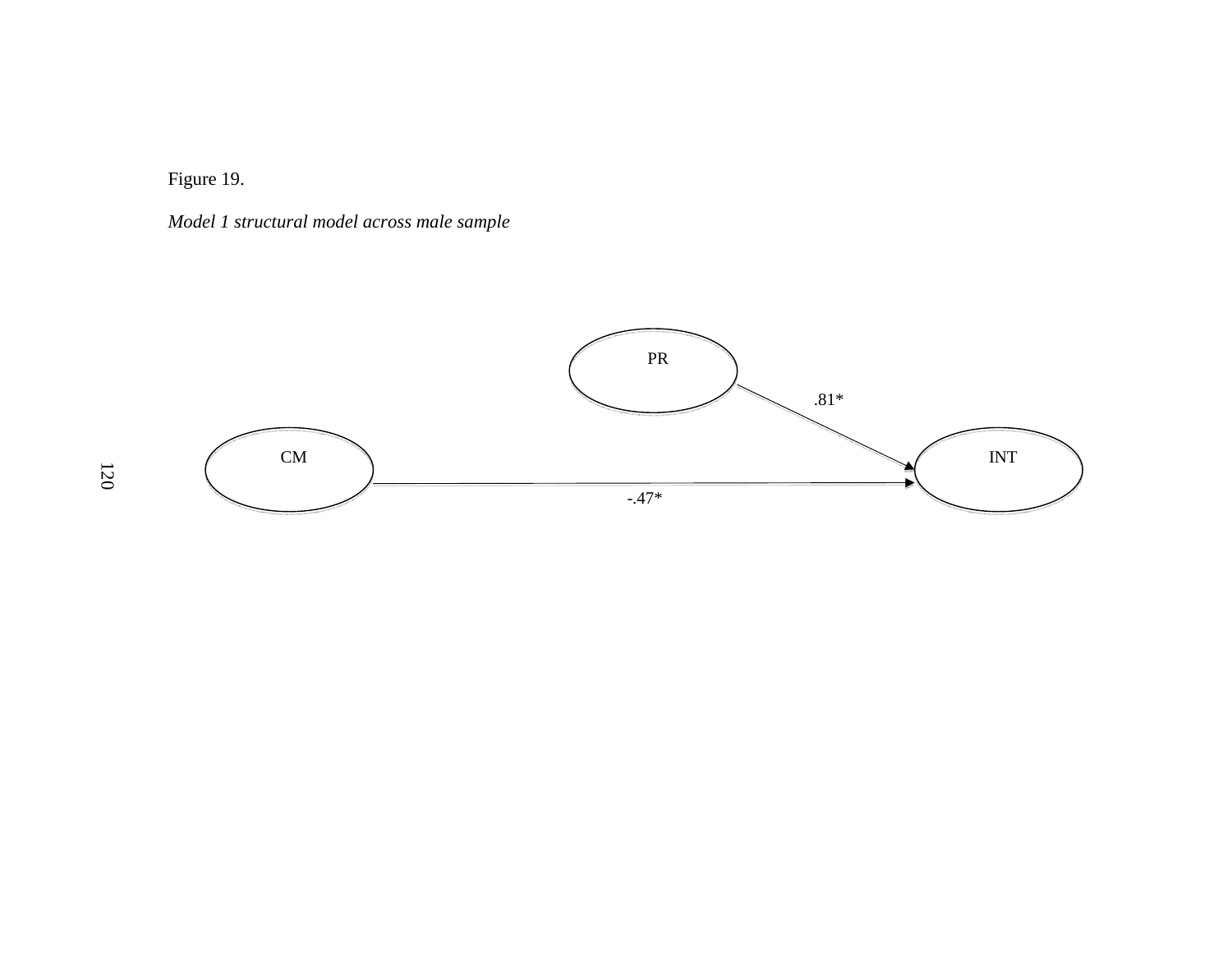*Model 3 measurement model across female sample* 

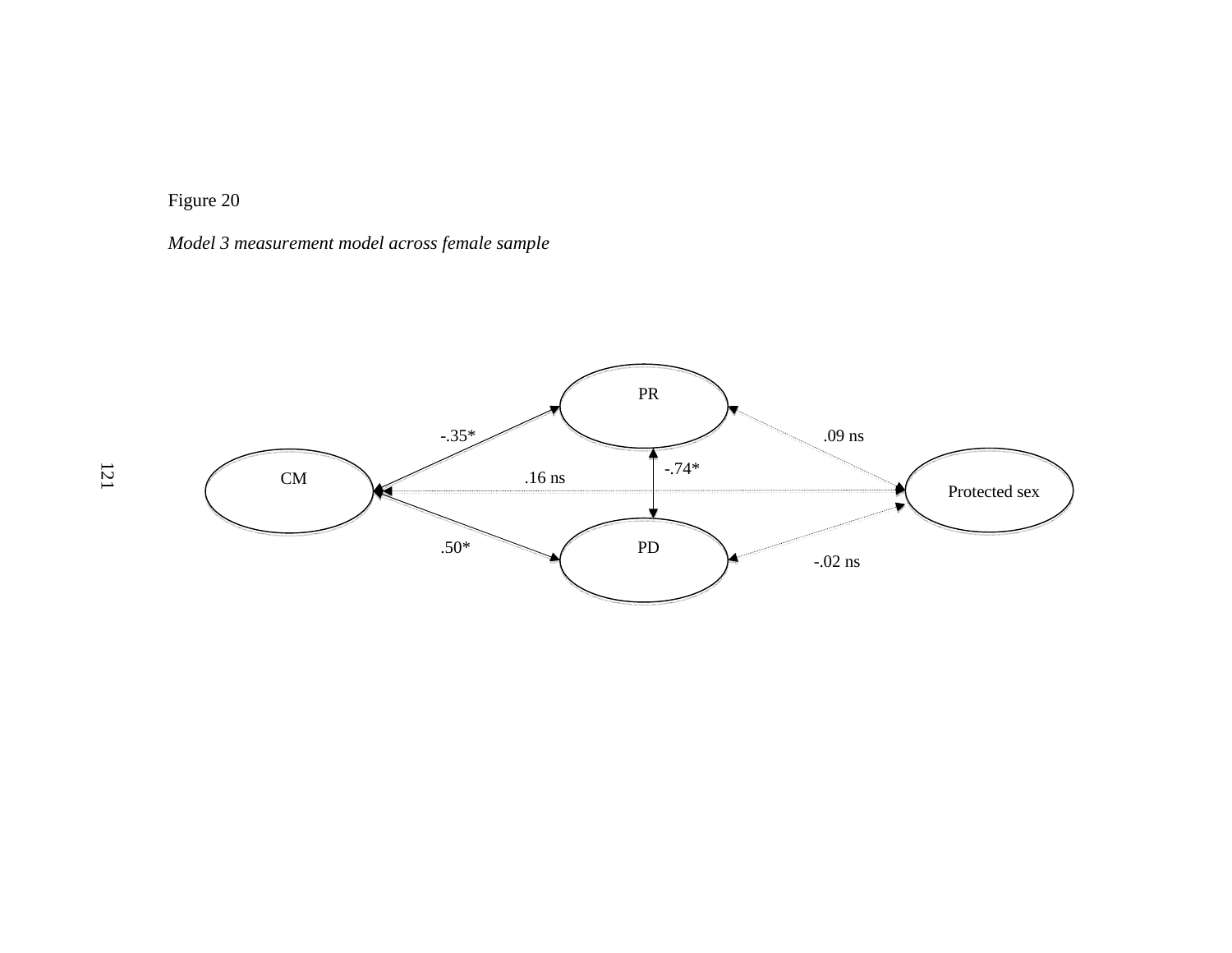Figure 21.

*Model 3 structural model across female sample* 

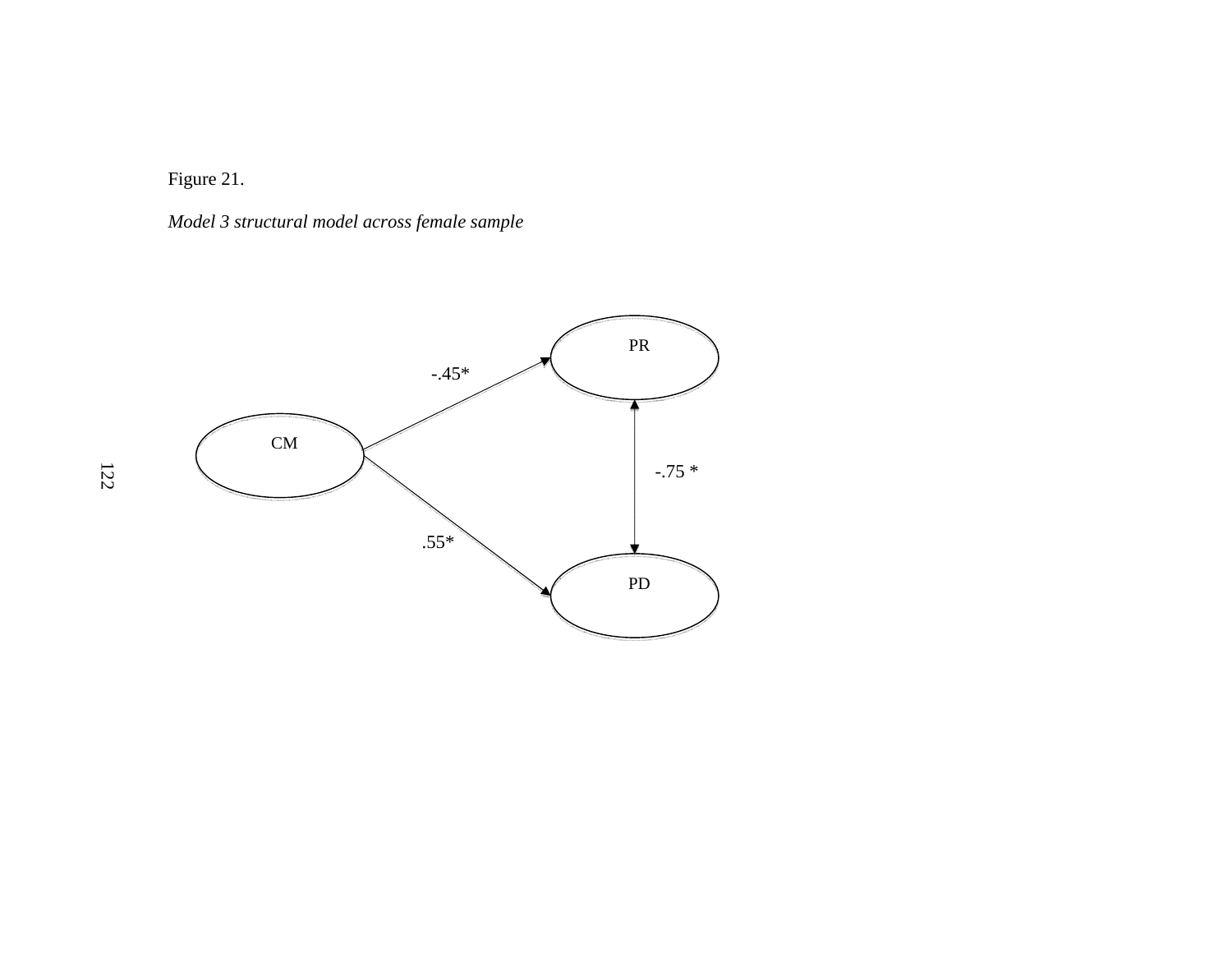*Model 3 measurement model across male sample* 

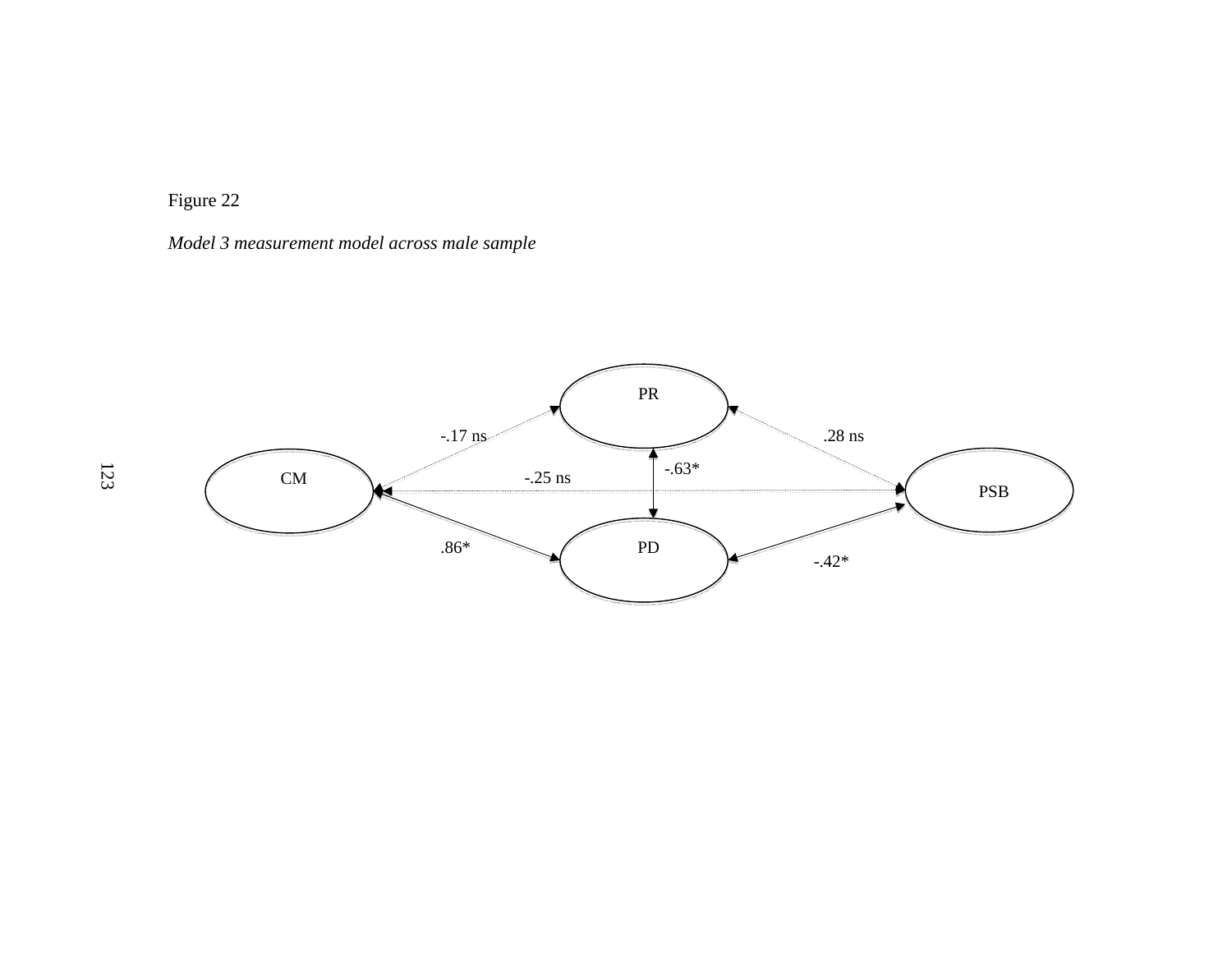#### Bibliography

- Artime, T. M. & Peterson, Z. D. (2012). The relationships among childhood maltreatment, emotion regulation, and sexual risk taking in men from urban STD clinics. *Journal of Aggression, Maltreatment, and Trauma, 21(3),* 277-299.
- Balsam, K. F., Rothblum, E. D., & Beauchaine, T. P. (2005). Victimization over the life span: A comparison of lesbian, gay, bisexual, and heterosexual siblings. *Journal of Consulting and Clinical Psychology, 73*(3), 477–487.

Bandura, A. (1997). *GSE: The exercise of control.* New York, NY: Freeman.

- Banyard, V. L., Williams, L. M., & Siegel, J. A. (2004). CSA: A gender perspective on context and consequences. *Child Maltreatment, 9*(3), 223-238.
- Balsam, K. F., Lehavot, K., Beadnell, B., & Circo, E. (2010). CM and mental health indicators among ethnically diverse lesbian, gay, and bisexual adults. *Journal of Consulting and Clinical Psychology, 78*(4), 459-468.
- Bensley, L., Van Eenwyk, J., & Wynkoop, S. K. (2003). Childhood family violence history and women's risk for intimate partner violence and poor health. *American Journal of Preventative Medicine, 25(1*), 38-44.
- Bentler, P. M. (2003). EQS 6 for Windows program manual. *Multivariate Software, Los Angeles, CA*.
- Bonanno, G. A. (2004). Loss, trauma, and human resilience. Have we underestimated the human capacity to thrive after extremely aversive events? *American Psychologist, 59(1),* 20-28.
- Briere, J. (1992). *Child abuse trauma: Theory and treatment of the lasting effects.*  Newbury Park, CA: SAGE.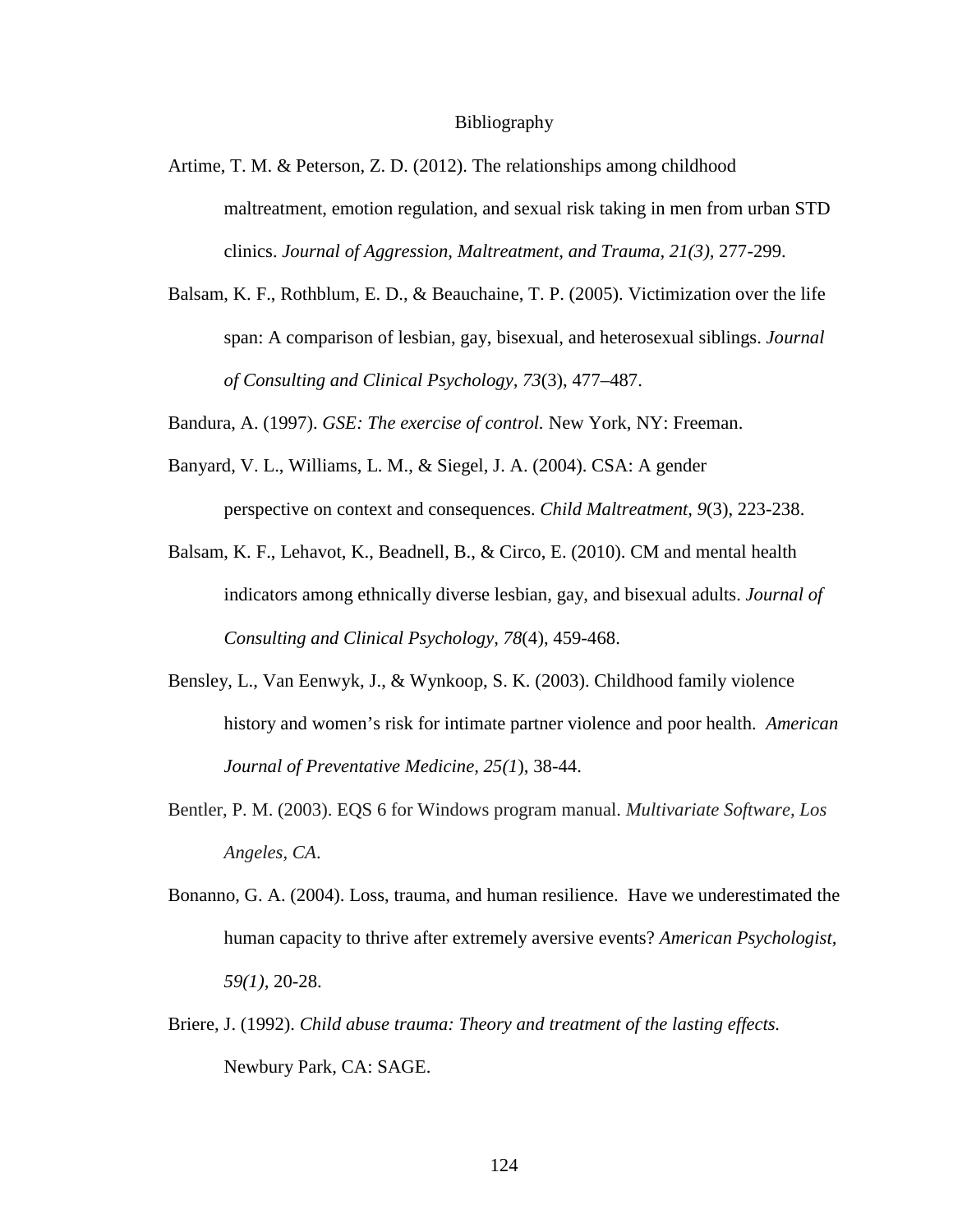- Briere, J., & Runtz, M. (1990). Differential adult symptomology associated with three types of child abuse histories. *Child Abuse and Neglect: The International Journal, 14*, 357-364.
- Briere, J., & Elliott, D. M. (2003). Prevalence and psychological sequelae of self-reported childhood physical and sexual abuse in a general population sample of men and women. *Child Abuse & Neglect, 27*(10), 1205–1222.
- Browne, A., & Finkelhor, D. (1986). Impact of child sexual abuse: A review of the research. *Psychological bulletin*, *99*(1), 66.
- Brown-Peterside, P., Redding, C. Ren, L.& Koblin, B.A. (2000). Acceptability of a stagematched expert intervention to increase condom use among women at high risk of HIV infection in New York city. *AIDS Education and Prevention, 12(*2), 171-181.
- Bryant, F. B. & Satorra, A. (2012). Principles and practice of scaled difference chi-square testing. *Structural equation modeling, 19*(3), 372-398.
- Byrne, M. B. (2006). Structural Equation Modeling with EQS/windows: Basic concepts, applications and programming. *Mahwah, NJ: Erlbaum, Sage Publications*.
- Carlson, B. E., McNutt, L., & Choi, D. Y. (2003). Childhood and adult abuse among women in primary health care: Effects on mental health. *Journal of Interpersonal Violence, 18*(8), 924-941.
- Children's Bureau (2011). Reported Maltreatment Types of Victims in *Child Maltreatment 2010.* U.S. Department of Health and Human Services.
- Classen, C. C., Palesh, O. G., Aggarwal, R. (2005). Sexual revictimization: A review of the empirical literature. *Trauma, Violence, & Abuse*, 6, 103.

Collishaw, S., Pickles, A., Messer, J., Rutter, M., Shearer, C. and Maughan, B. (2007)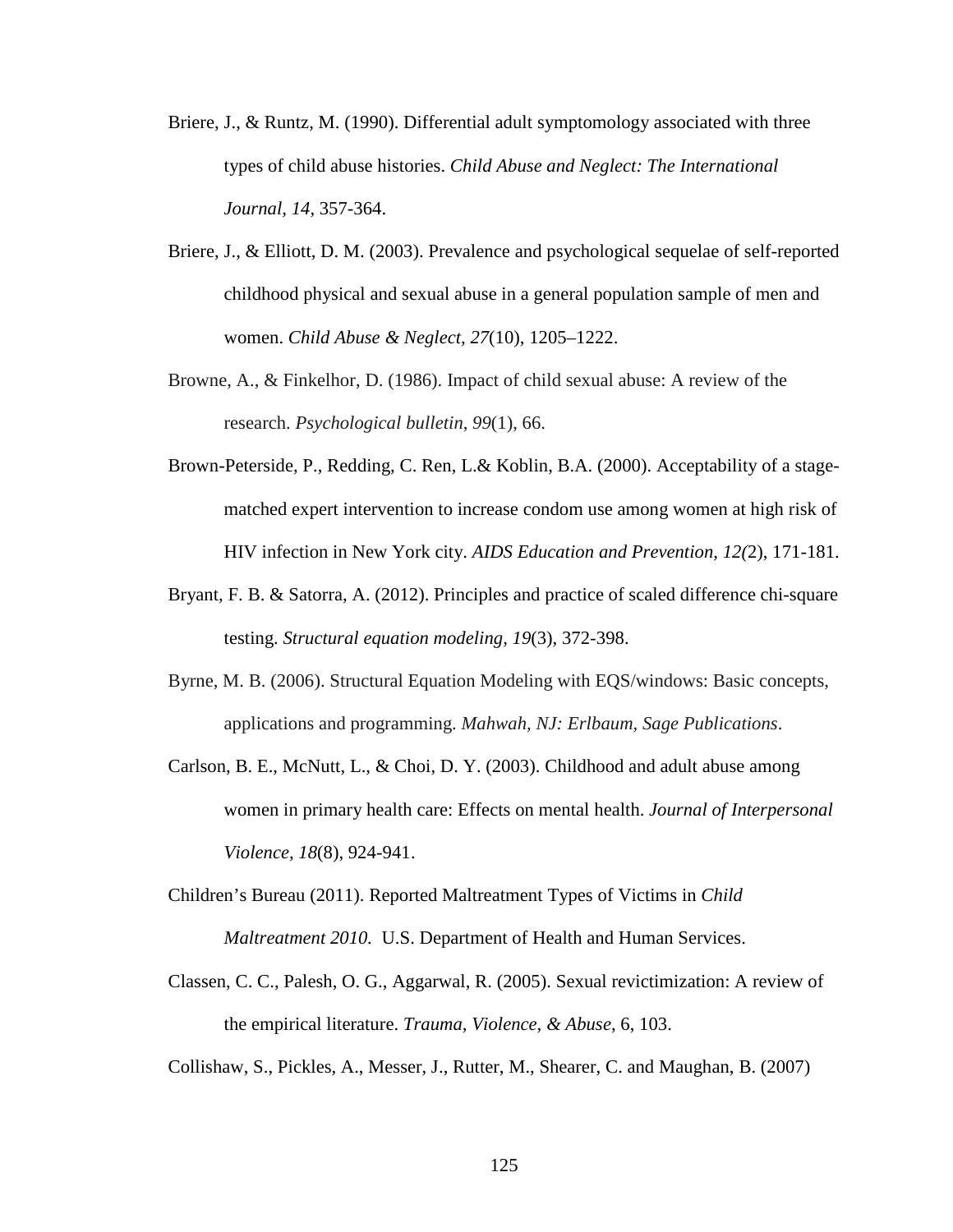'Resilience to adult psychopathology following CM: Evidence from a community sample' *Child Abuse and Neglect* 31, 211 – 229.

- Colwell, S. (2012). Chi-square difference testing using the satorra-bentler scaled chisquare. Retrieved from http://www.uoguelph.ca/%7Escolwell/difftest.html.
- Corliss, H. L., Cochran, S. D., & Mays, V. M. (2002). Reports of parental maltreatment during childhood in a United States population-based survey of homosexual, bisexual, and heterosexual adults. *Child abuse & neglect*, *26*(11), 1165-1178.
- Cutrona, C. E., & Russell, D. (1987). The provisions of social relationships and adaptation to stress. In W. H. Jones & D. Perlman (Eds.), *Advances in personal relationships,* Vol. 1 (pp. 37–67). Greenwich, CT: JAI Press.
- Davis, J. L. & Petretic- Jackson, P. A. (2000). The impact of child sexual abuse on adult INT: A review and synthesis of the empirical literature. *Aggression and Violent Behavior,* 5(3), 291-328.
- DiLillo, D. (2001). Interpersonal functioning among women reporting a history of CSA: Empirical findings and methodological issues. *Clinical Psychological Review, 21(4),* 553-576.
- Elliott, D. M. (1992). Traumatic Events Survey. Unpublished psychological test. Los Angeles: Harbor-UCLA Medical Center.
- English, D. J. & the LONGSCAN Investigators (1997). Modified Maltreatment Classification System (MMCS). For more information visit the LONGSCAN website at http://www.iprc.unc.edu/longscan/
- Falsetti, S. A., Resnick, H. S., Resick, P. A., & Kilpatrick, D. (1993). The Modified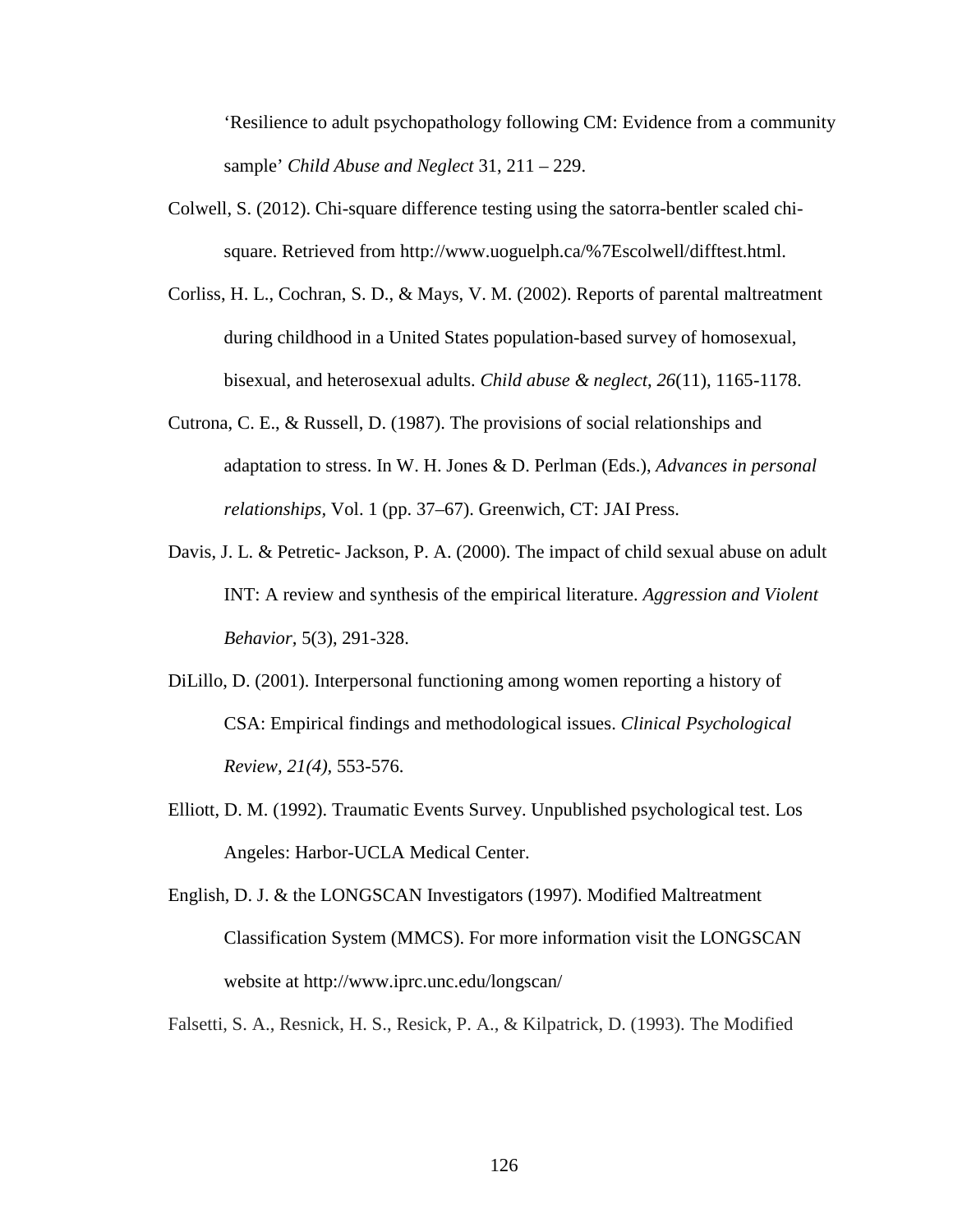PTSD Symptom Scale: A brief self-report measure of posttraumatic stress disorder. *The Behavioral Therapist, 16,* 161-162.

- Falsetti, SA, Resnick, HS, Resick, PA, Kilpatrick, DG. The Modified PTSD Symptom Scale: A brief self-report measure of posttraumatic stress disorder. *The Behavior Therapist* 1993; *16*, (6), 161-162.
- Fang, X., Brown, D. S., Florence, C., & Mercy, J. (2012). The economic burden of child maltreatment in the United States and implications for prevention. *Child Abuse and Neglect*
- Felitii, V., Anda, R., Nordenberg, D., Williamson, D., Spitz, A., Edwards, V. et al., (1998). Relationship of child abuse and household dysfunction to many of the leading causes of death in adults*. American Journal of Preventive Medicine, 14(4),* 245-258.
- Gibbs, B. E., Butler, A. C., & Beck, J. S. (2003). CM, DEP, and anxiety in adult psychiatric outpatients. *DEP and Anxiety, 17*(4), 226-228.
- Glover, D. A., Loeb, T. B., Carmona, J. V., Sciolla, A., Zhang, M., Myers, H. F., & Wyatt, G. E. (2010). CSA severity and disclosure predict posttraumatic stress symptoms and biomarkers in ethnic minority women. *Journal of Trauma & Dissociation, 11*(2), 152-173.
- Harlow, L. L., Quina, K., & Morokoff, P. J. (1991). Predicting HIV-risky heterosexual behavior. National Institute of Mental Health Grant MH47233 (1992-1995). Unpublished questionnaire, University of Rhode Island, Kingston, RI, 02881
- Harlow, L. L., Quina, K., Morokoff, P. J., Rose, J. S., & Grimley, D. (1993). HIV risk in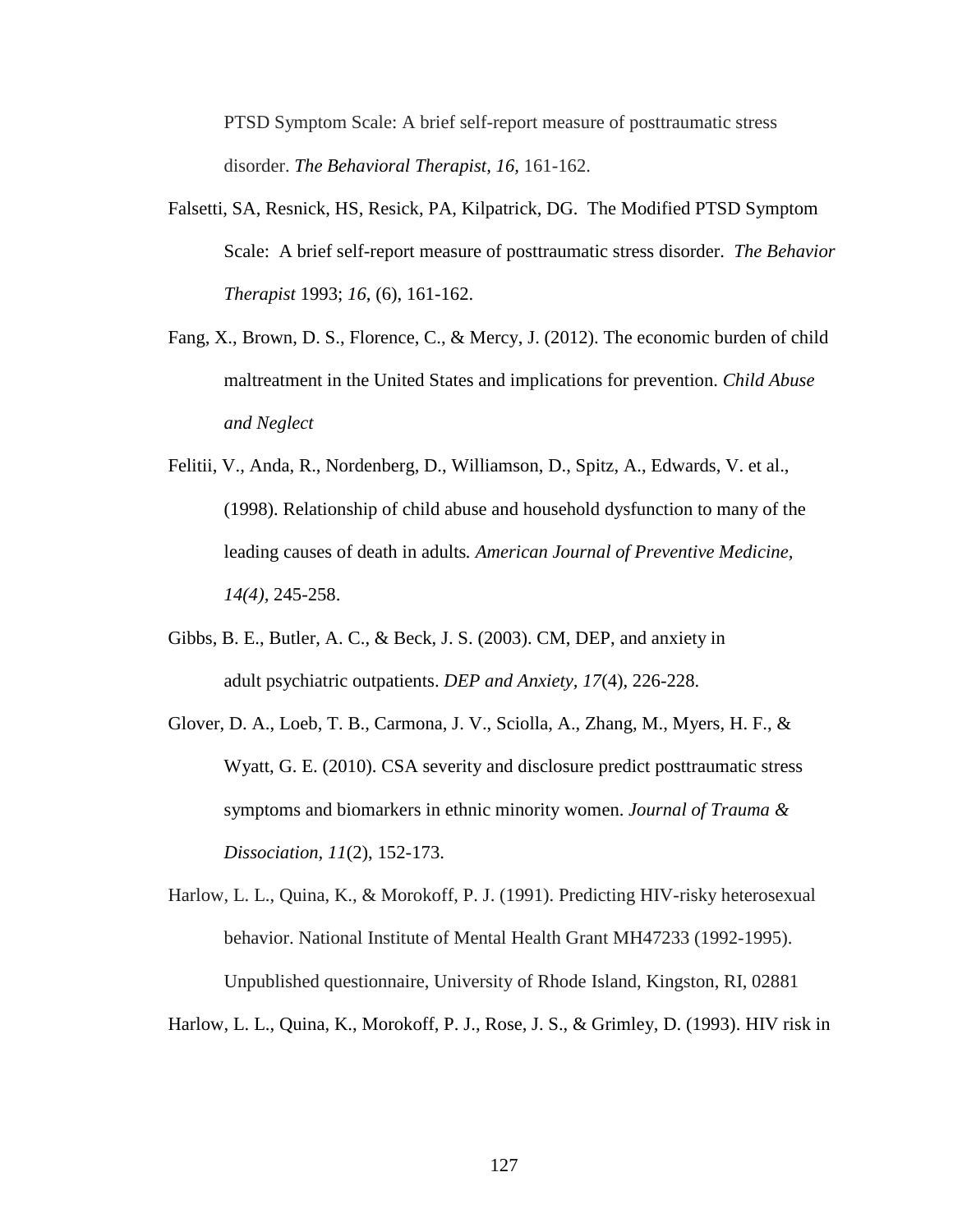women: A multifaceted model. *Journal of Applied Biobehavioral Research*, *1,* 3- 28.

- Haydon, A. A., Hussey, J. M., & Halpern, C. T. (2011). CM and neglect and the risk of STDS in early adulthood. *Perspectives on Sexual and Reproductive Health, 43(1),* 16-22.
- Higgins, D. J.& McCabe, M. P. (2000). Relationships between different types of maltreatment during childhood and adjustment in adulthood. *Child Maltreatment*, 5(3), 261.
- Hobfoll, S. E. (1989). Conservation of resources: A new attempt at conceptualizing stress. *American Psychologist, 44,* 513–524.
- Hobfoll SE, Lilly RS. Resource conservation as a strategy for community psychology. *Journal of Community Psychology.* 1993;21:128–148.
- Hussey, J. M., Chang, J. J., & Kotch, J. B. (2006). Child maltreatment in the United States: Prevalence, risk factors, and adolescent health consequences. *Pediatrics*, *118*(3), 933-942.
- Kendler, K. S., Kuhn, J. W., & Prescott, C. A. (2004). CSA, stressful life events and risk for major DEP in women. *Psychological Medicine: A Journal of Research in Psychiatry and the Allied Sciences, 34*(8), 1475.
- Kohout, F. J., Berkman, L. F., Evans, D. A., & Cornoni-Huntley, J. (1993). Two shorter forms of the CES-D DEP symptoms index. *Journal of Aging and Health*, *5*, 179–193.
- Klein, H., Elifson, K. W., & Sterk, C. E. (2007). Childhood neglect and adulthood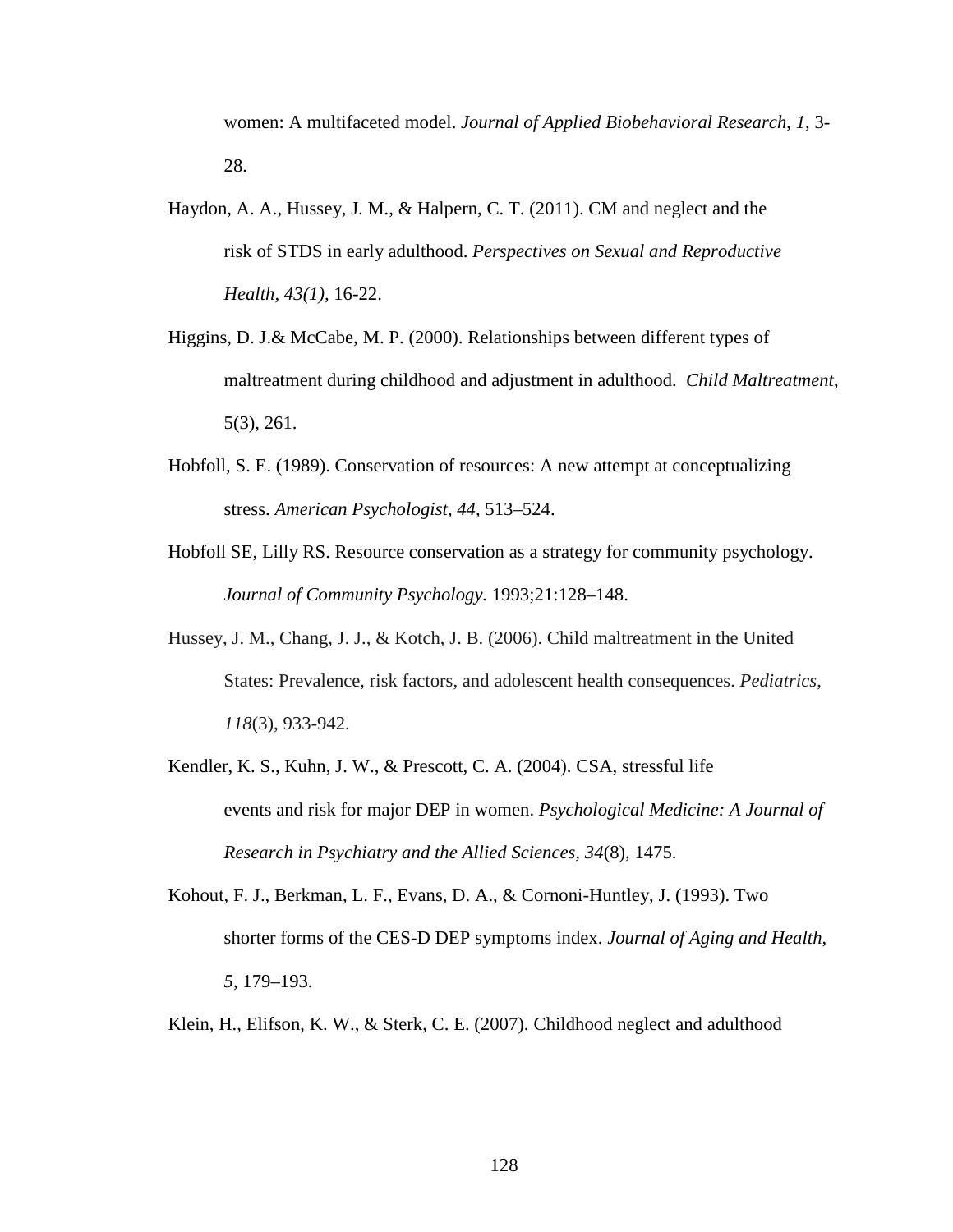involvement in HIV-related risk behaviors. *Child Abuse and Neglect*, 31 (1), 39- 53.

- Kline, R. B. (2005). Principles and Practice of Structural Equation Modeling. 2005. *New York, NY: Guilford*.
- Lamoureux, B., Palmieri, P. A., Jackson, A. P., & Hobfoll, S. E. (2011). Child sexual abuse and adulthood-interpersonal outcomes: Examining pathways for intervention. *Psychological Trauma: Theory, Research, Practice, and Policy, 4*(6), 605.
- Linehan, M. (1993). *Cognitive-behavioral treatment of borderline personality disorder*. Guilford Press.
- MacKinnon, D. P., Fairchild, A. J., & Fritz, M. S. (2007). Mediation Analysis. *Annual Review of Psychology, 58*, 593.
- MacMillian, R. (2009). The life course consequences of abuse, neglect, and victimization: Challenges for theory, data collection, and methodology. *Child Abuse and Neglect, 33(10),* 661-665.
- MacMillan, H. L., Fleming, J. E., Streiner, D. L., Lin, E., Boyle, M. H., Jamieson, E., ... Beardslee, W. R. (2001). CM and lifetime psychopathology in a community sample. *The American Journal of Psychiatry, 158*(11), 1878-1883
- Mancini, C., Van Ameringen, M., & MacMillan, H. (1995). Relationship of childhood sexual and physical abuse to anxiety disorders. *The Journal of nervous and mental disease*, *183*(5), 309-314.
- Maniglio, R. (2009). The impact of child sexual abuse on health: A systematic review of reviews. *Clinical psychology review*, *29*(7), 647-657.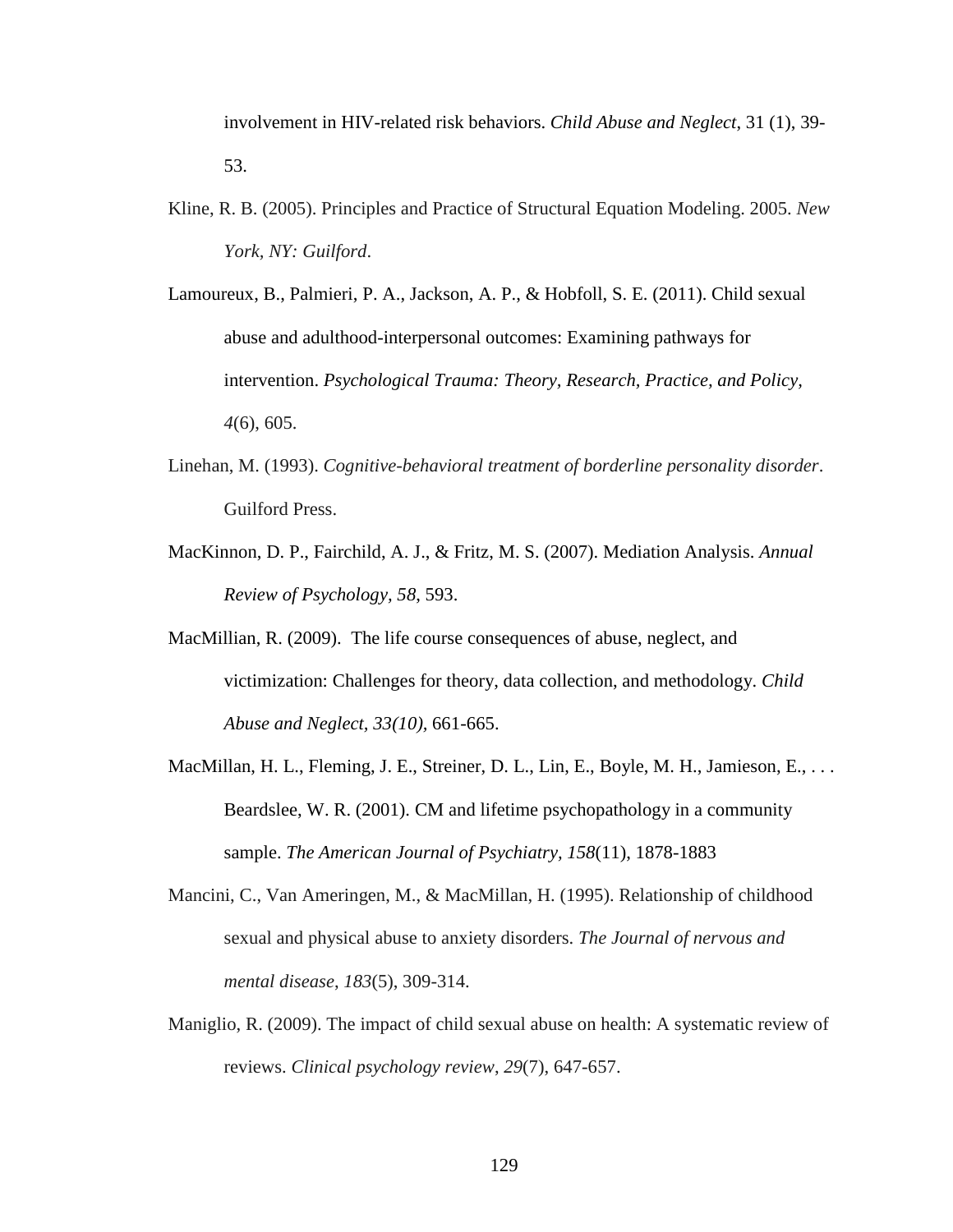- Maniglio, R. (2010). Child sexual abuse in the etiology of depression: A systematic review of reviews. *DEP and Anxiety,27*(7), 631-642.
- Margolin, G. & Vickerman, K. A. (2011). Posttraumatic stress in children and adolescents exposure to family violence: I. Overview and issues. *Couple and Family Psychology: Research and Practice,* 1(S), 63-73.
- Maxwell, S. E., & Cole, D. A. (2007). Bias in cross-sectional analyses of longitudinal mediation. *Psychological methods*, *12*(1), 23.
- Meyerson, L. A., Long, P. J., Miranda, R., & Marx, B. P. (2002). The influence of childhood sexual abuse, physical abuse, family environment, and gender on the psychological adjustment of adolescents. *Child Abuse & Neglect, 26,* 387-405.
- Molnar, B. E., Buka, S. L., & Kessler, R. C. (2001). Child sexual abuse and subsequent psychopathology: Results from the national comorbidity survey. *American Journal of Public Health, 91*(5), 753-760.
- Morokoff, P., Redding, C., Harlow, L., Sookhyun, C., Rossi, J., Meier, K., Mayer, K., Koblin, B., & Brown-Peterside, P. (2009). Associations of sexual victimization, DEP, and sexual assertiveness with unprotected sex: A test of the Multifaceted model of HIV risk across gender. *Journal of Applied Biobehavioral Research.* 14(1), 30-54.
- Muthen, L. and Muthen, B. (2005) Chi-square difference testing using the S-B scaled chisquare. Note on Mplus website, www.statmodel.com.
- Nanni, V., Uher, R., & Danese, A. (2012). Childhood maltreatment predicts unfavorable course of illness and treatment outcome in depression: a meta-analysis. *American Journal of Psychiatry*, *169*(2), 141-151.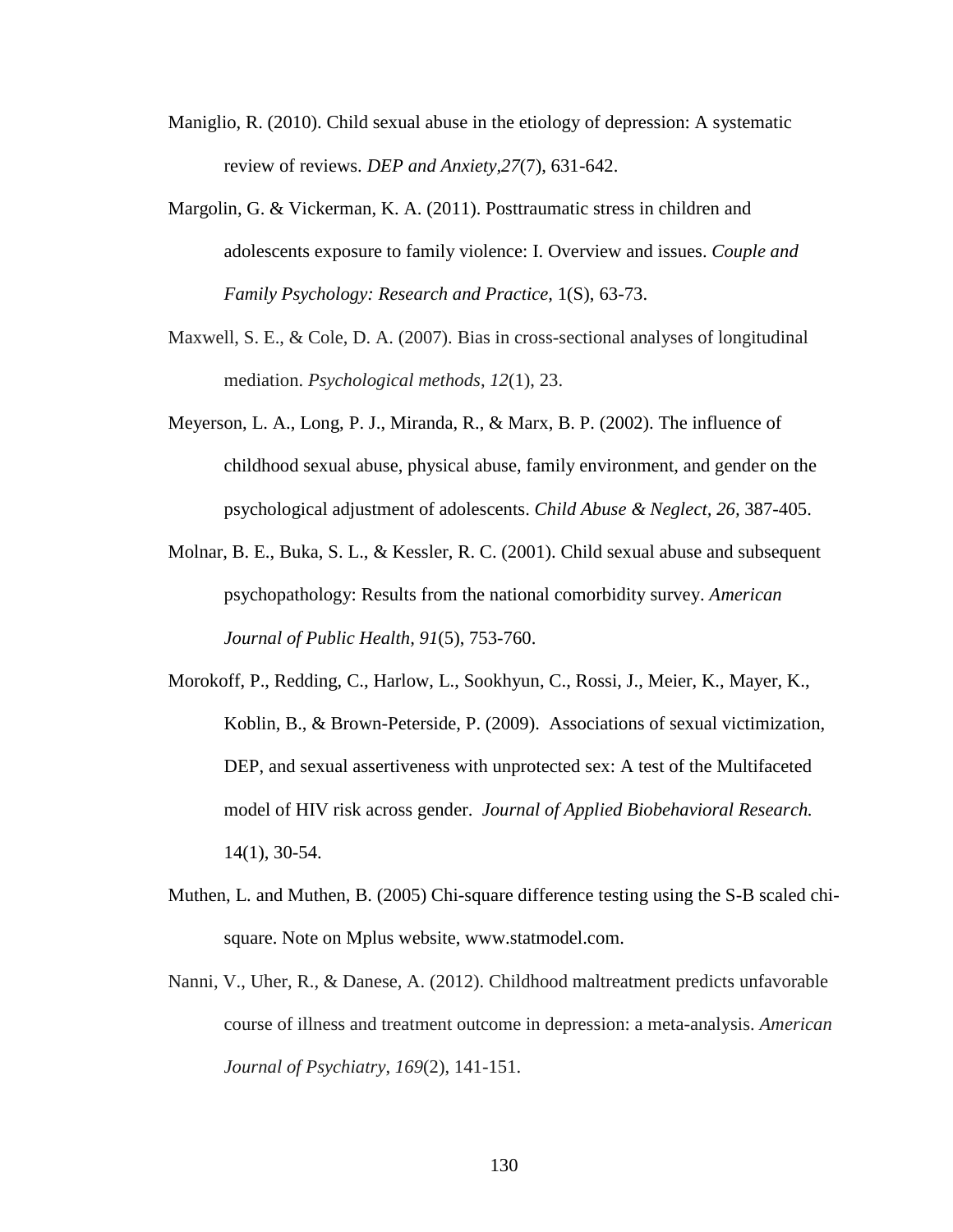- Neff, K. D. (2003). The development and validation of a scale to measure SCOM. *Self and Identity*, *2*(3), 223-250
- Noll J. G., Trickett P. K. and Putnam, F. W. (2003). A prospective investigation of the impact of CSA on the development of sexuality. *Journal of Consulting and Clinical Psychology 71(3),* 575–586.
- Noll, J. G., Zeller, M. H., Trickett, P. K., & Putnam, F. W. (2007). Obesity risk for female victims of childhood sexual abuse: a prospective study. *Pediatrics*, *120*(1), e61-e67.
- Paradis, A. & Boucher, S. (2010) Research on interpersonal problems and codependency: Child maltreatment history and interpersonal problems in adult couple relationships. *Journal of Aggression, Maltreatment and Trauma, 19(2),* 138-158.
- Peleikis, D. E., Mykletun, A., & Dahl, A. A. (2005). Current mental health in women with childhood sexual abuse who had outpatient psychotherapy. *European Psychiatry, 20*(3), 260-267.
- Polusny, M. A., & Follette, V. M. (1995). Long-term correlates of child sexual abuse: Theory and review of the empirical literature. *Applied and Preventative Psychology, 4,* 148 –166.
- Raes, F., Pommier, E., Neff,K. D., & Van Gucht, D. (2011). Construction and factorial validation of a short form of the SCOM Scale. *Clinical Psychology & Psychotherapy. 18*, 250-255.
- Rodgers, C. S., Lang, A. J., Laffaye, C., Satz, L. E., Dresselhaus, T. R., & Stein, M. B. (2004). The impact of individual forms of CM on health behavior. *Child Abuse and Neglect*, 575-586.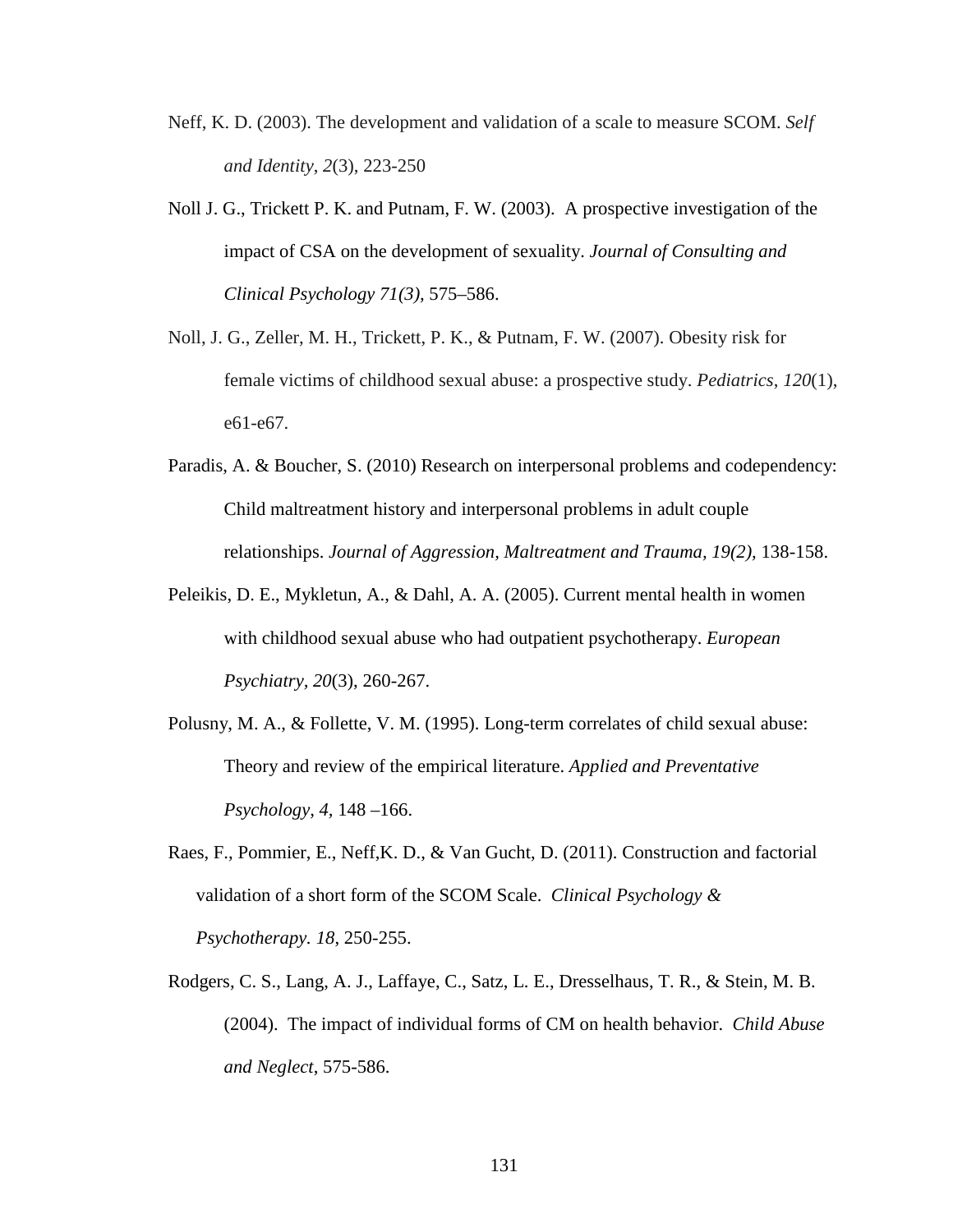- Rodriguez, N., Ryan, S. W., Vande Kemp, H., & Foy, D. W. (1997). Posttraumatic stress disorder in adult female survivors of child sexual abuse: A comparison study. *Journal of Consulting and Clinical Psychology, 65*(1), 53-59.
- Rosenberg, M. (1965). Society and the adolescent self-image. Princeton, NJ: Princeton University Press.
- Runyan, D., Wattam, C., Ikeda, R., Hassan, R. Ramiro, L. Child abuse and neglect by parents and caregivers. In Krug, E., Dahlberg, L. L., Mercy, J.A., Zwi, A. B., & Lozano, R. orld report on violence and health. Geneva, Switzerland: World Health Organization, 59-86.
- Schilling, E. A., Aseltine, R. H., & Gore, S. (2007). Young women's social and occupational

development and mental health in the aftermath of child sexual abuse. *American Journal of Community Psychology, 40*(1-2), 109-124.

- Sciolla, A., Glover, D. A., Loeb, T. B., Zhang, M., Myers, H. F., & Wyatt, G. E. (2011). CSA severity and disclosure as predictors of DEP among adult african-american and latina women. *Journal of Nervous and Mental Disease, 199*(7), 471-477.
- Schumm, J. A., Hobfoll, S. E., & Keogh, N. J. (2004). Revictimization and interpersonal resource loss predicts PTSD among women in substance- use treatment. *Journal of Traumatic Stress, 17,* 173–181.
- Schwarzer, R., & Jerusalem, M. (1995). Generalized GSE scale. *Measures in health psychology: A user's portfolio. Causal and control beliefs*, *1*, 35-37.
- Senn, T. E., Carey, M. P. (2010). Maltreatment and women's sexual risk behavior: CSA as a unique risk factor. *CM*, 15, 324-335.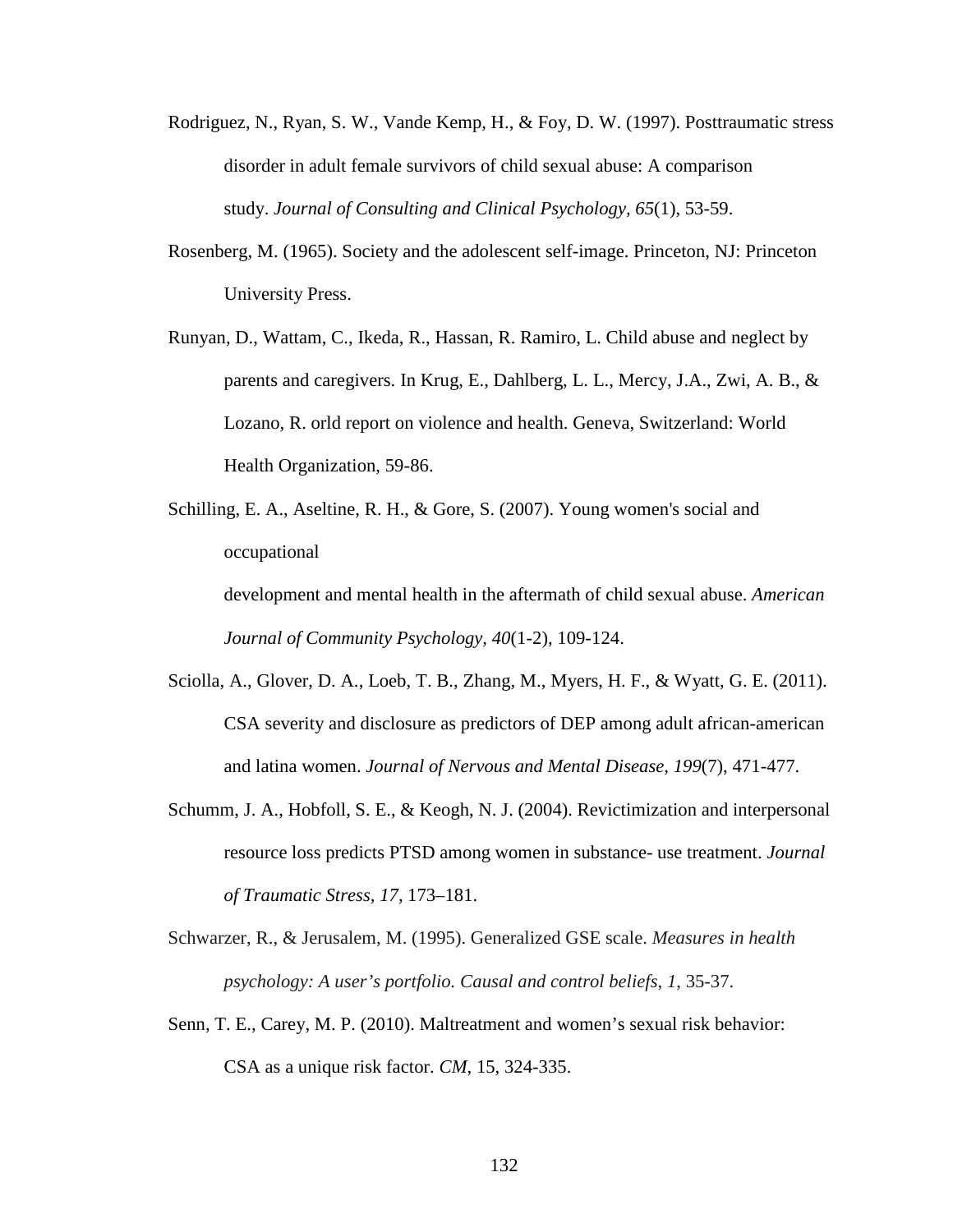- Senn, T. E., Carey, M. P., Vanable, P. A., Coury-Doniger, P., & Urban, M. A. (2006). CSA and sexual risk behavior among men and women attending a sexually transmitted disease clinic. *Journal of Consulting and Clinical Psychology,* 74, 720-731.
- Sobsey, D., Randall, W., & Parilla, R. K. (1997). Gender differences in abused children with and without disabilities*. Child Abuse and Neglect*, 21(8), 707-720.
- Stoltenborgh, M., Bakermans-Kranenburg, M. J., Alink, L. R., & van IJzendoorn, M. H. (2012). The universality of childhood emotional abuse: a meta-analysis of worldwide prevalence. *Journal of Aggression, Maltreatment & Trauma*, *21*(8), 870-890.
- Tabachnick, B. G., & Fidell, L. S. (2007). Using Multivariate Statistics: Pearson Education Inc. *Boston, MA*.
- Taylor, S. E., Kemeny, M. E., Reed, G. M., Bower, J. E., & Gruenewald, T. L. (2000). Psychological resources, positive illusions, and health. *American Psychologist, 55(1)*, 99-109.
- Thompson, M. P., Kingree, J. B., & Desai, S. (2004). Gender differences in long-term health consequences of physical abuse of children: Data from a nationally representative survey. *American Journal of Public Health, 94(4),* 599-604.
- Trickett, P. K., Noll, J. G., & Putnam, F. W. (2011). The impact of sexual abuse on female development: Lessons from a multigenerational, longitudinal research study. *Development and Psychopathology, 23*(2), 453-476.
- Vettese, L. C., Dyer, C. E., Ling Li, W. & Wekerle, C. (2011). Does self-compassion